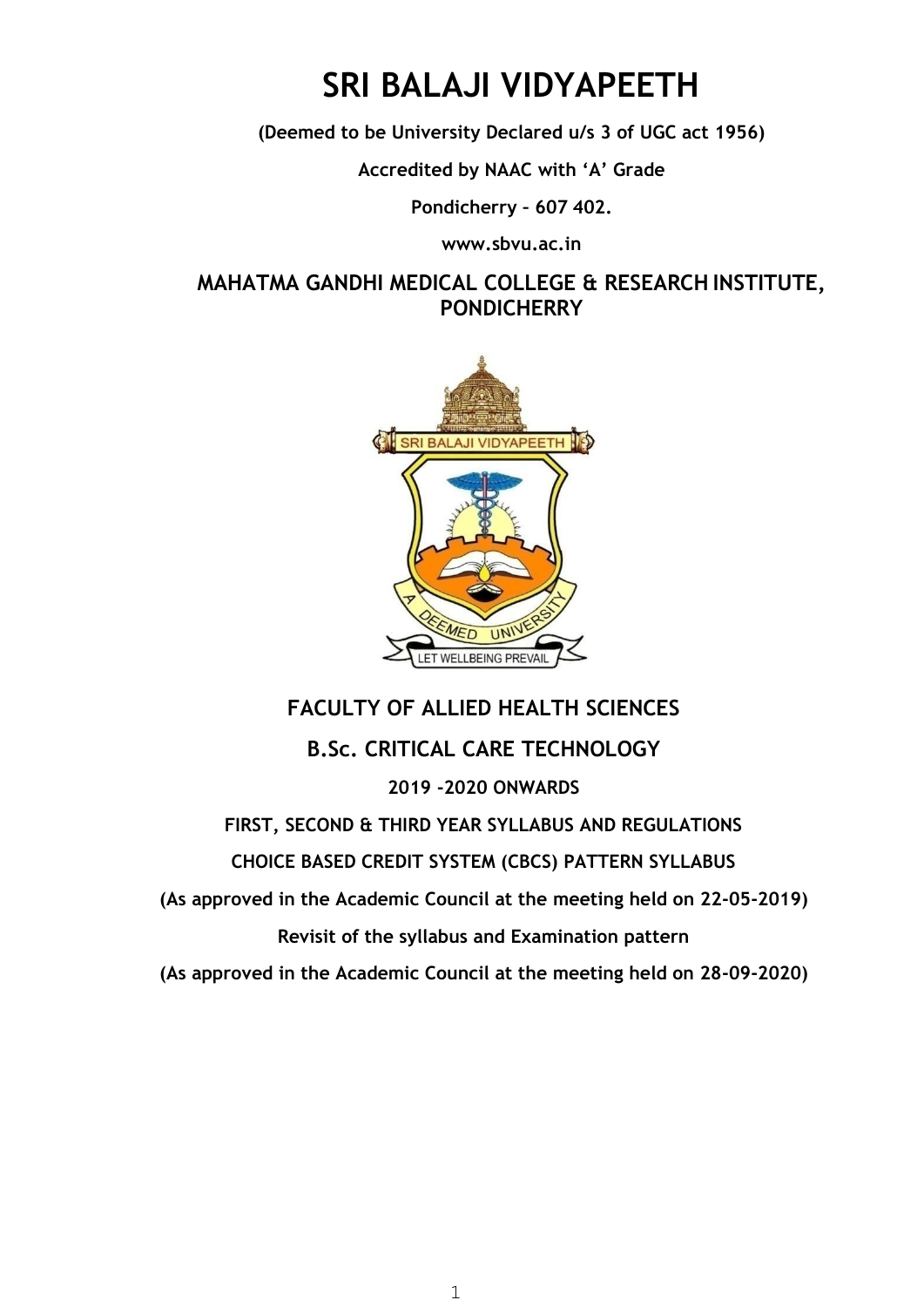### INDEX

| SL.NO | <b>SUBJECT</b>                                                                         | <b>PAGE NO</b> |
|-------|----------------------------------------------------------------------------------------|----------------|
| 1.    | Foreword                                                                               | $\overline{3}$ |
| 2.    | Policy on AHS Courses                                                                  | $\overline{4}$ |
| 3.    | Outline of the Choice Based Credit System<br>(CBCS) for Undergraduate Degree Programme | 9              |
| 4.    | <b>Criteria For University Examinations</b>                                            | 10             |
| 5.    | I Year Course Content and Scheme of<br>Examination                                     | 14             |
| 6.    | Anatomy                                                                                | 17             |
| 7.    | Physiology                                                                             | 24             |
| 8.    | Biochemistry                                                                           | 31             |
| 9.    | <b>General Microbiology</b>                                                            | 37             |
| 10.   | <b>General Pathology</b>                                                               | 43             |
| 11.   | I Year Elective Courses                                                                | 49             |
| 12.   | II Year Course Content and Scheme of<br>Examination                                    | 68             |
| 13.   | <b>Clinical Pharmacology</b>                                                           | 71             |
| 14.   | Applied Anatomy & Applied Physiology                                                   | 77             |
| 15.   | <b>Basics of Intensive Care Unit</b>                                                   | 84             |
| 16.   | Pathology & Pathophysiology                                                            | 91             |
| 17.   | Il Year Elective Courses                                                               | 95             |
| 18.   | III Year Course Content and Scheme of<br>Examination                                   | 111            |
| 19.   | <b>ICU Therapy</b>                                                                     | 113            |
| 20.   | ICU Administration, Logistics, Ethics &<br><b>Statistics</b>                           | 120            |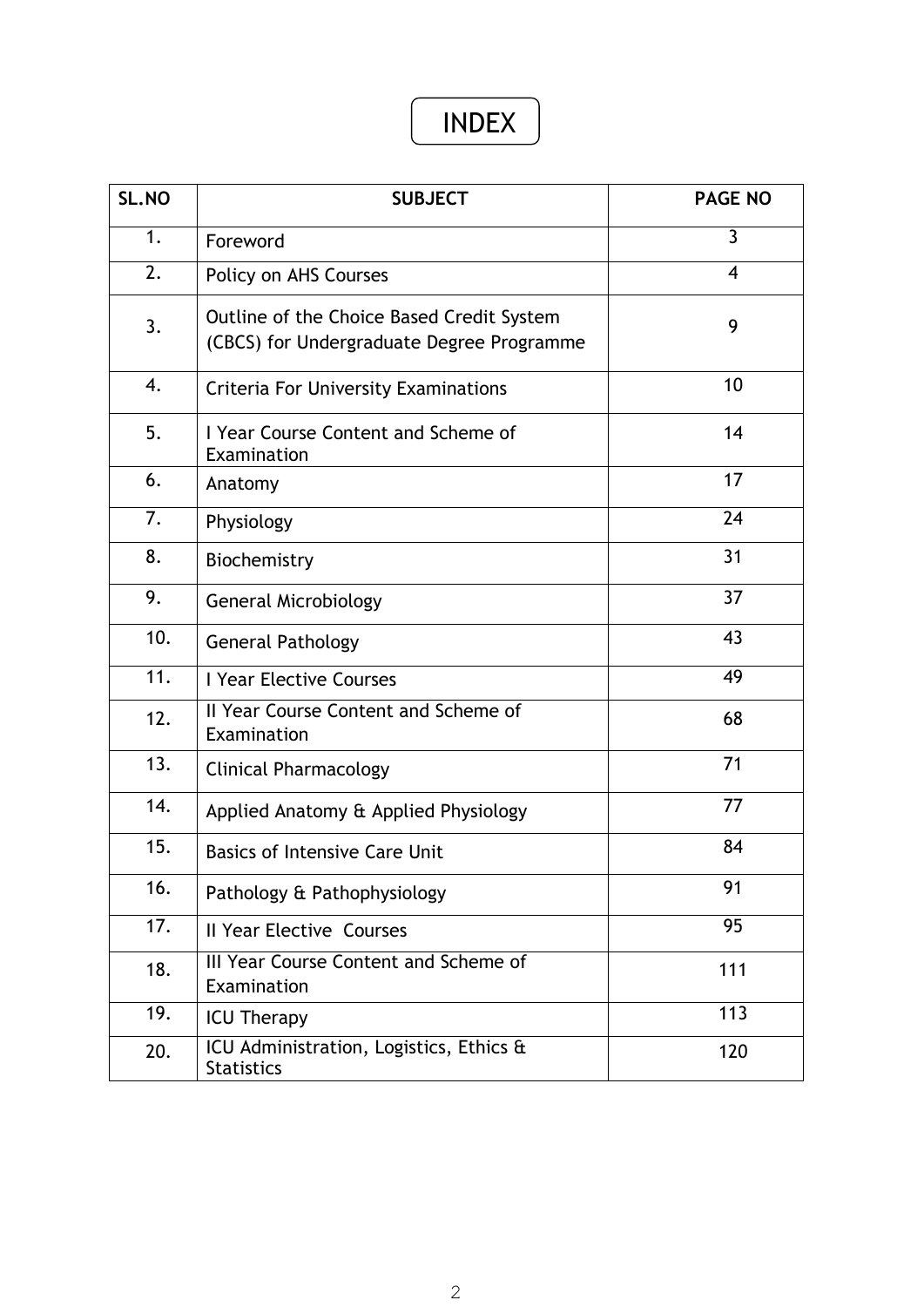### **FOREWORD**

In recent years, several innovative and need based undergraduate courses in the realms of Faculty of Allied Health Sciences have been promulgated. These courses are primarily oriented towards augmenting the Core academic courses in the Health Care sector.

Although, Allied Health Science courses are in place at several institutes countywide, mention must be made of the fact that only a few Health Science Universities offer courses in Allied Health Sciences under a holistic umbrella. It is in the fitness of things that Allied Health Science courses are being offered in Nodal and Thrust areas at Sri Balaji Vidyapeeth starting from Certificate programme through Doctoral studies.

The Undergraduate programme of Allied Health Science courses leading to B.Sc degree has been very carefully planned taking all the three components into due consideration, namely academics, patient care and research. Competency assumes great importance as the graduates coming out of these programmes would either directly or indirectly assist the Clinicians in day to day activities.

With this in view, the thrust has been laid on a common syllabus for all B.Sc programmes during the first year of study. These subjects offered in the first year are oriented Basic Medical Sciences, besides English as a mode of communication which is vital for affording Global Placements to our successful candidates. Furthermore all programmes are designed in Choice Based Credit System (CBCS) made to suit the convenience of the students.The proficiency and competence of the Undergraduates is fortified by the promulgation of a unique internship cum research programme.

I wish all students success in their studies and career.

### **Prof. N. Ananthakrishnan**

*Dean – Faculty, SBV*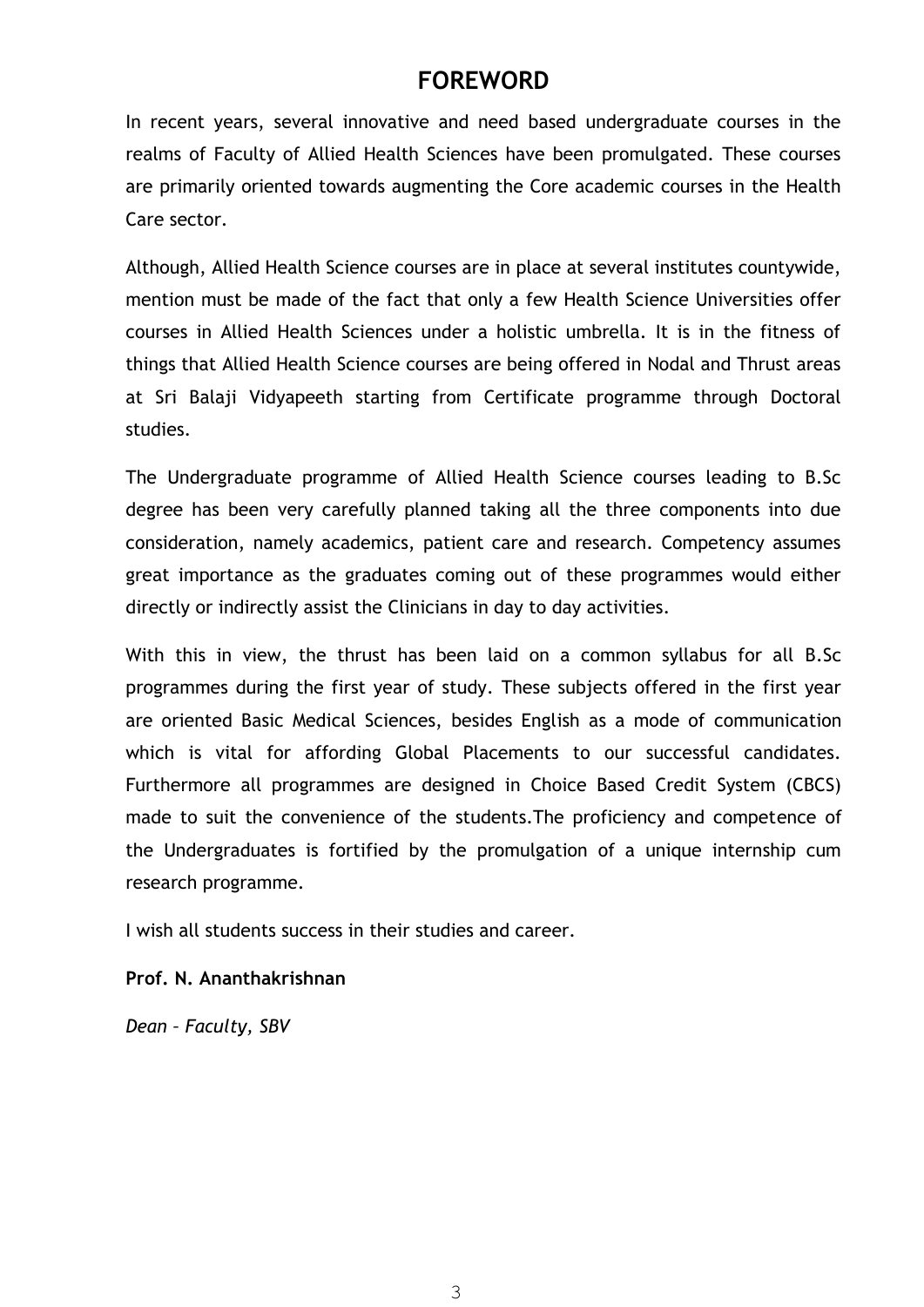### **POLICY ON COURSES OFFERED UNDER FACULTY OF ALLIED HEALTH SCIENCES**

### **PREAMBLE**

Sri Balaji Vidyapeeth, Deemed to be University, established under Section 3 of UGC Act, 1956, Accredited by NAAC with A Grade offers various courses under the Faculty of Medicine, Faculty of Dentistry, Faculty of Nursing Sciences and Faculty of Allied Health Sciences.

"Allied Health Professions are a distinct group of health professionals who apply their expertise to prevent disease transmission, diagnose, treat and rehabilitate people of all ages and all specialties. Together with a range of technical and support staff they may deliver direct patient care, rehabilitation, treatment, diagnostics and health improvement interventions to restore and maintain optimal physical, sensory, psychological, cognitive and social functions." - Organization of International Chief Health Professions Officers (ICHPO).

In March 2011, the Ministry of Health and Family Welfare nominated the Public Health Foundation of India (PHFI) as its technical partner and constituted the National Initiative for Allied Health Sciences (NIAHS) secretariat with a mandate to develop a framework to improve allied health training, education and regulation in the country. (Yet to be notified by Government of India).

Sri Balaji Vidyapeeth has introduced several innovative need based courses under the Faculty of Allied Health Sciences at Undergraduate and Postgraduate levels keeping in mind the initiative of Ministry of Health & Family Welfare, Government of India. In an era marked by expanding global job opportunities, these courses are bound to create an awareness among the students to suit themselves in the Health Care Team. Curricula have been designed in an objective manner and are aimed at cognitive, affective and psychomotor domains of learning. Furthermore all courses are designed in Choice Based Credit System (CBCS) made to suit the convenience of the students.

The Undergraduate courses mainly concentrate in creating professionals who form the part of the Health Care Team. The role of these professional is to ably assist the doctor in treatment as well as prognosis and in many a times form the core professional of the team.The proficiency and competence of the Undergraduates is fortified by the promulgation of a unique internship cum research programme.

The Postgraduate courses mainly aim at shaping a graduate into a full professional. Also these postgraduate courses help the graduates as well as the postgraduates to acquire specific skills on various adjunct therapies and techniques.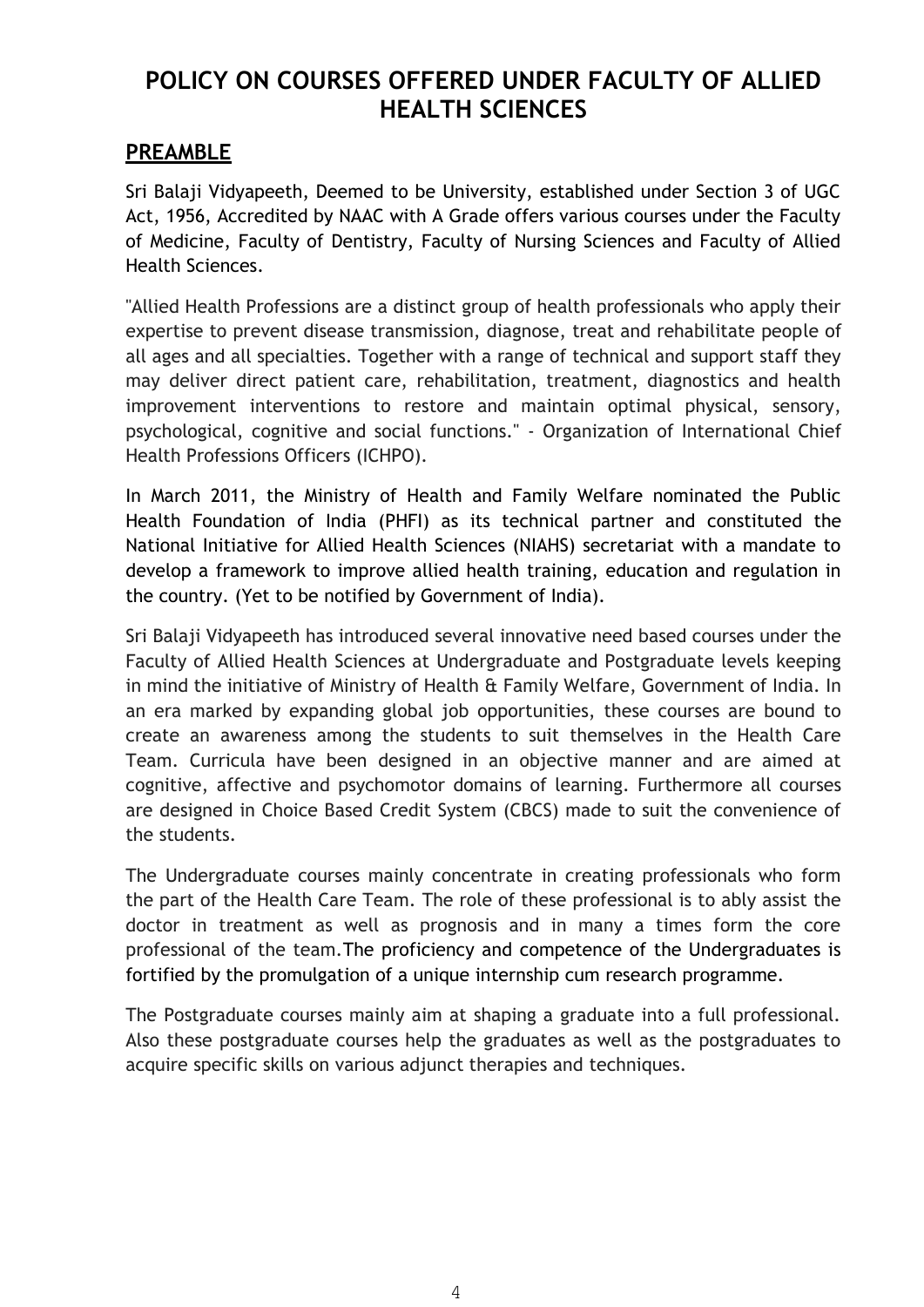### **SUPPLY AND DEMAND**

The starting of the new courses will entirely depend on

- a. Demand for the course as seen by the enrolment at other institutes.
- b. Employability after the qualification.

At present, the shortage of quality human resources is one of the major challenges faced by the public health domain in India. To redress the imbalance in human resources, the Working Group on Medical Education Training and Manpower Training of the Planning Commission (1984) prioritized training of para-professional and auxiliary personnel as follows:

- Training and development of auxiliary health professionals
- Training and development of para-health professionals
- Basic and pre-service/induction training in health care and health management
- Continuing education in health profession education.

Many new health occupations (Physician's Assistant, Optometrists, Medical Imaging Technologists, and Laboratory Technologists etc) have access over several common features in Allied Health Sciences including Basic Medical Sciences which are being effectively addressed. These processes have received support from administrators who are constantly searching for economic qualified and qualitylabor.

Service users are becoming more empowered through the consumerism of health, which has resulted in better access to information and user-consultation in service development and delivery. Each of these factors has the potential to influence the roles of existing professional groups and presents a challenge to workforce planners. In India, students are not aware of all the allied health courses available in the medical education system. Their career choices are generally influenced by their parents and peer groups, who themselves are unaware of the prospects in this area. By understanding that an entry-level position is just a first step, youth can realistically plan for their future and have a better understanding of what is needed for long-term success. This approach also benefits employers who need a steady inflow of workers at all levels of their organization.

### **POLICY ON ELIGIBILITY, ADMISSION, & COURSE DURATION OF UG DEGREE COURSES**

At Sri Balaji Vidyapeeth, we empower the departments of all the constituent colleges to contribute to the development of innovative, need, value based and job oriented courses taking into considerations the interests of the stake holders.

**The Undergraduate Degree courses (B.Sc.)** are presently being offered under the Choice Based Credit System (CBCS) mode as per the Guidelines of UGC. The duration of the course will be Three years with a compulsory internship of 1 year (Non Stipendiary) in any of the tertiary health care institute of the University/ Trust. The proficiency and competence of the Undergraduates is fortified by the promulgation of this unique internship cum research programme.80 percent of attendance is mandatory for appearing at the University Examinations. The maximum time limit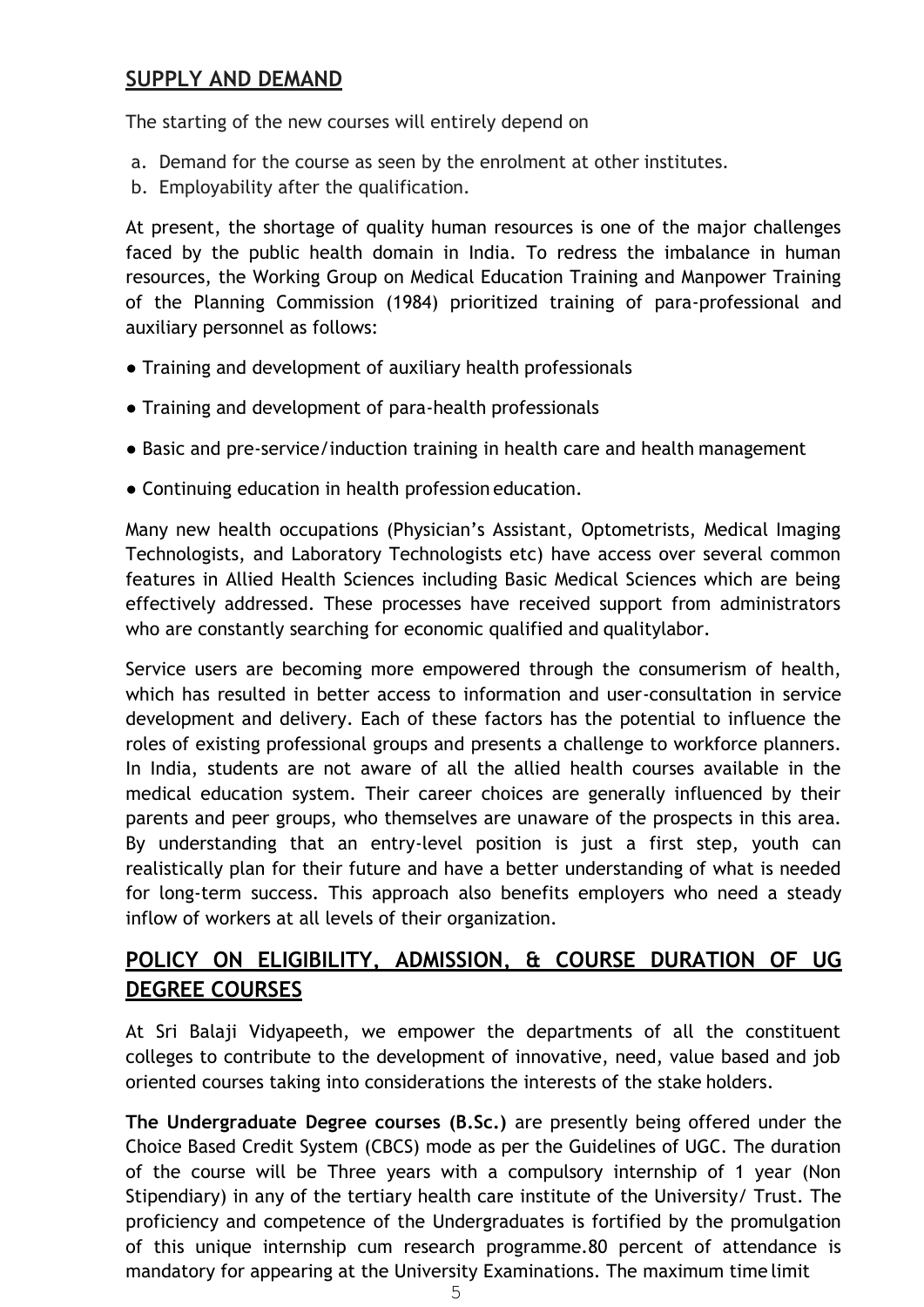for completion of the course will be Six years. However, the Dean / Principal, AHS has the discretionary powers to extend the course duration on valid grounds (Health, Maternity, Natural Disaster, etc.).

The First year of B.Sc. (AHS) courses will be common for all the disciplines. Though the disciplines will be provisionally allotted at the time of admission itself, upon successful completion of the First year the candidates may opt for a change in the discipline or the college which will be permitted depending on the vacancy and on merit based on the First year marks.

### **Fourth year – Internship Programme**

One-year compulsory internship in various intensive care units, outpatient departments, research centerunder Sri BalajiVidyapeeth during which the students get to hone the skills and knowledge acquired in the three years of study. This year ensures their readiness to approach a patient in anysetting.The students should also complete a short duration project (in their areas of interest) and also maintain and submit a log book. The degree will be awarded only upon the successful completion of the course including the internship period. The one-year compulsory internship includes postings at the respective department.

### **Eligibility for Admission**

A candidate seeking admission in the B.Sc. Allied Health Sciences courses shall be completing the age of 17 years as on December of the admission year. The candidate shall have passed the Higher Secondary Examinations conducted by the State Board or the Central Board or its equivalent.

The candidate should have studied English as one of the papers and passed the same. The candidate should have had Biology, Physics & Chemistry and have passed the same in their qualifying Examinations. Mathematics as a subject is mandatory for B.Sc. Optometry, Medical Imaging Technology and Clinical Research.

The candidate should have secured 50 percent as aggregate in the subjects of English, Biology, Physics and Chemistry at the Higher Secondary Examinations. A relaxation of 5 percent in the minimum required (50%) shall be awarded to the candidates belonging to SC/ ST communities and physically challenged candidates (Disability more than 40%). The candidates seeking relaxation should necessarily submit the relevant certificates issued by the concerned Government authorities while applying for the course and mention about the same in their application.

### **Lateral Entry**

Candidates who have Diploma of Two years in the concerned subject from a recognized University can seek Lateral Entry to the second year of the concerned courses provided that they have studied Anatomy, Biochemistry, Physiology, Microbiology and Pathology as individual papers during their Diploma Course.

**Note:** The candidates who have completed their Diploma Course through DistanceEducation modes are not eligible to seek admission through Lateral Entry mode.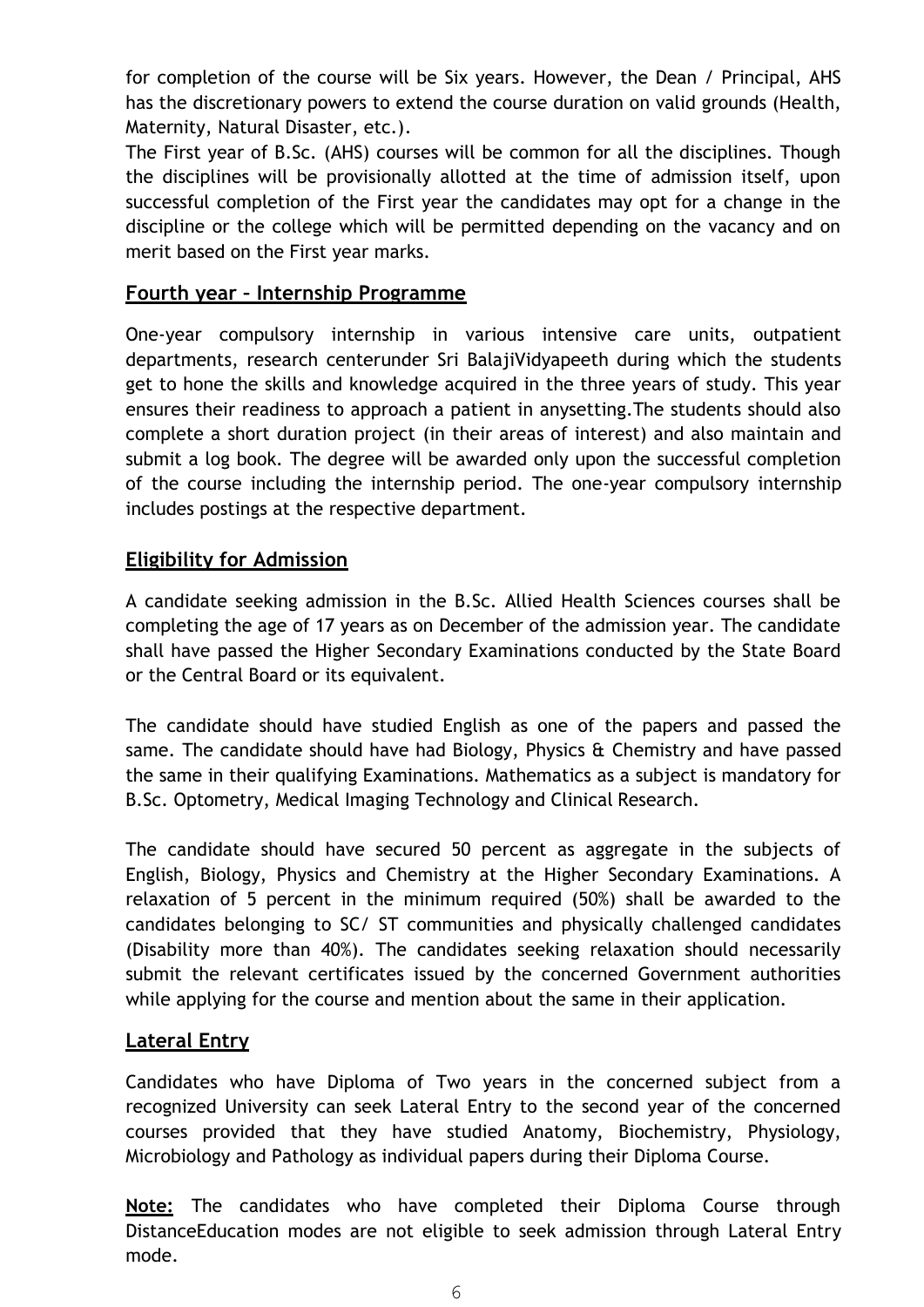**Shorter intrinsic training programmes** of duration few weeks to a month or so will be conducted by the departments under the Supervision of the concerned HOD / Dean / Principal.

### **POLICY ON CHANGE OF NAME/DATE OF BIRTH**

The name and date of birth of candidates will be registered in the records of the University as given in their H.S.C. Mark Statement/Transfer Certificate only. No request will be considered later, to correct the spelling of the name of the candidates.

The parents and candidates are requested to verify and confirm these entries in the H.S.C. Mark Statement / Transfer Certificate at the time of receipt of the same. Once admitted to a course of study in the University, date of birth as furnished in the HSC/School record of student and submitted to the University at the time of admission, shall be taken as final proof and no subsequent request for change of date of birth will be entertained by the University at any time under any circumstance, either during the course of study or after the completion of such study. The student should take utmost care while entering their details in SBV GAURDA portal at the time of their registration. They are responsible for any data mismatch at later stage.

Every student shall give an undertaking to this effect duly countersigned by his/her parent or guardian at the time of admission.

### **PAYMENT OF TUITION AND OTHER FEES**

Every student shall pay tuition fee and other fee, as prescribed by the University, within the due date notified. The fees are subject to revision as per rules of the University. All fees, once paid to the University, will not be refunded or adjusted for any other purpose under any circumstance.

### **RULES FOR DISCONTINUANCE FROM COURSE OF STUDY**

Where any student applies for discontinuance, or without any application discontinues on his/her own, from the course to which he/she has been admitted to, for any reason, either after the cut-off date prescribed by the statutory authorities/ University for admission to the first year of the course concerned or where the seat is rendered vacant without having any chance of being filled up with any other candidate from waiting list etc., such students will have to remit the tuition fee and other applicable fees for the **'Entire/Remaining Course Period'**. Unless and until payment of all the prescribed fees for the entire/remaining course period is made to the University account, such student shall not be entitled to any certificate including transfer certificate, mark sheets etc., to be issued by the College/ University and to get back his/her original certificates deposited with the University at the time of admission.

All students and parent will be required to furnish a declaration agreeing to the above said conditions at the time of admission.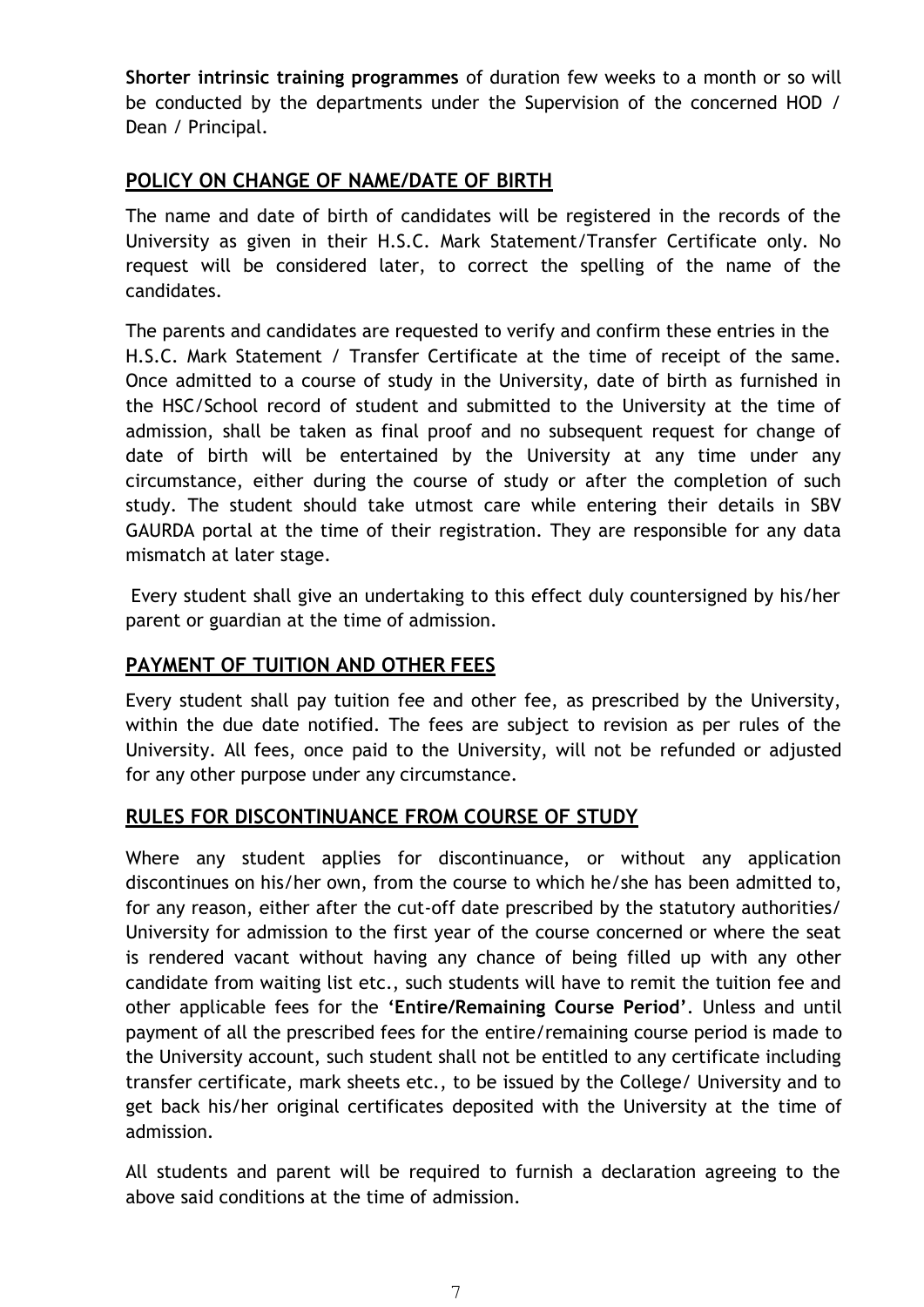### **POLICY ON RAGGING**

Ragging is strictly prohibited in the University Campus. Sri Balaji Vidyapeeth strictly enforces anti-ragging measures and the campus is free from any form of ragging. Any violation will be dealt with according to the law in force and as per directives of the Supreme Court of India. The University has adopted the "Medical Council of India (Prevention and Prohibition of ragging in Medical College / Institutions) Regulations, 2009" and "UGC Regulations on curbing the menace of Ragging in Higher Educational Institutions, 2009" and these Regulations shall be applicable to all students. These Regulations are available in the University Website.

### **IMPORTANT NOTE**

All admissions are subject to fulfillment of all the prescribed eligibility conditions by the candidate. If it is found either at the time of admission or at a later stage, that the candidate has given false information/forged certificates or concealed material information, his/her admission shall be cancelled and the student shall be dismissed from the college immediately.

The University reserves the right to change the curriculum, course structure and the rules relating to admission, examinations, fee structure, refunds, etc.

All disputes arising in the interpretation and implementation of the provisions will be referred to the Vice-Chancellor of Sri Balaji Vidyapeeth and Vice-Chancellor's decision shall be final and binding.

In respect of matters relating to or arising out of this prospectus the jurisdiction shall lie in Puducherry alone.

### **FUTURE PLANS**

It is planned to conduct an informal market survey and start AHS Certificate & M.Sc courses.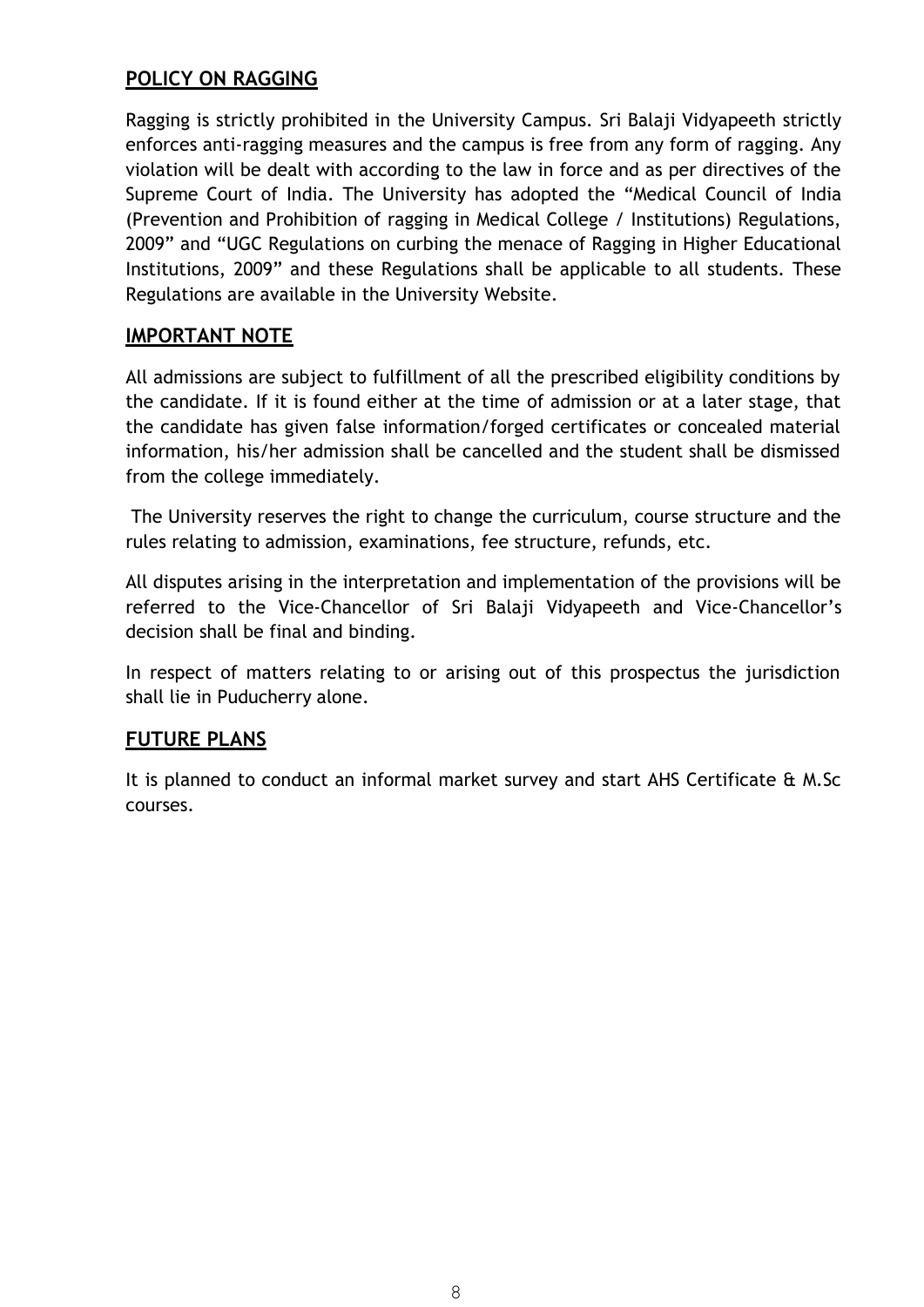### **OUTLINE OF THE CHOICE BASED CREDIT SYSTEM (CBCS) FOR UNDERGRADUATE DEGREE PROGRAMME**

**Credit System Credit System (CBCS):** The CBCS provides choice for students to select from the prescribed courses (core, elective or minor or soft skill courses).This is to enhance the quality and mobility of the students within and between the Universities in the country and abroad.

### **Credit hours**

16 Theory classes  $= 1$  credit

32 Practical/Tutorial/Clinical training/Research project = 1 credit

| <b>Subjects</b>                              | <b>Credits</b> |
|----------------------------------------------|----------------|
| Each core subjects                           | 6 Credits      |
| Ability Enhancement Compulsory course (AECC) | 2 Credits      |
| Skill Enhancement course (SEC)               | 2 Credits      |
| Generic Elective course (GE)                 | 4 Credits      |
| Discipline Electives (DE)                    | 4 Credits      |

**Core course:** A Hard core course may be a Theory, Practical (lab), clinical rotation/field work or Research Project Work which are compulsory component studied by candidate to complete the requirement of their programme.

**Discipline Elective (DE) Course:** An elective course which is supportive or related to the discipline/subject (i.e. supportive to core course) is called a Discipline Elective (DSE) Course.

**Generic Elective (GE) Course:** An elective course which is unrelated to the discipline/subject (i.e. unrelated to core course) to expand their knowledge chosen by a candidate is called a Generic Elective.

**Skill Enhancement Courses (SEC):** This course chosen by candidate which provides additional value-based and skill-based knowledge to increase their employability.

#### **Value added courses**

The students can take up NPTEL/ SWAYAM / MOOC/ Other value-added courses during internship and the credits will not display in the transcript.

### **Credit points during Internship**

For the 16 UG Internship programmes, there is a Minimum of 40 Credit points to a maximum of 45 Credit points which the students have to obtain.Credit points will be assessed based on thestudentssatisfactory attendance, performance in the Clinical /Camp postings / Seminars /Presentation of the logbook & Research project.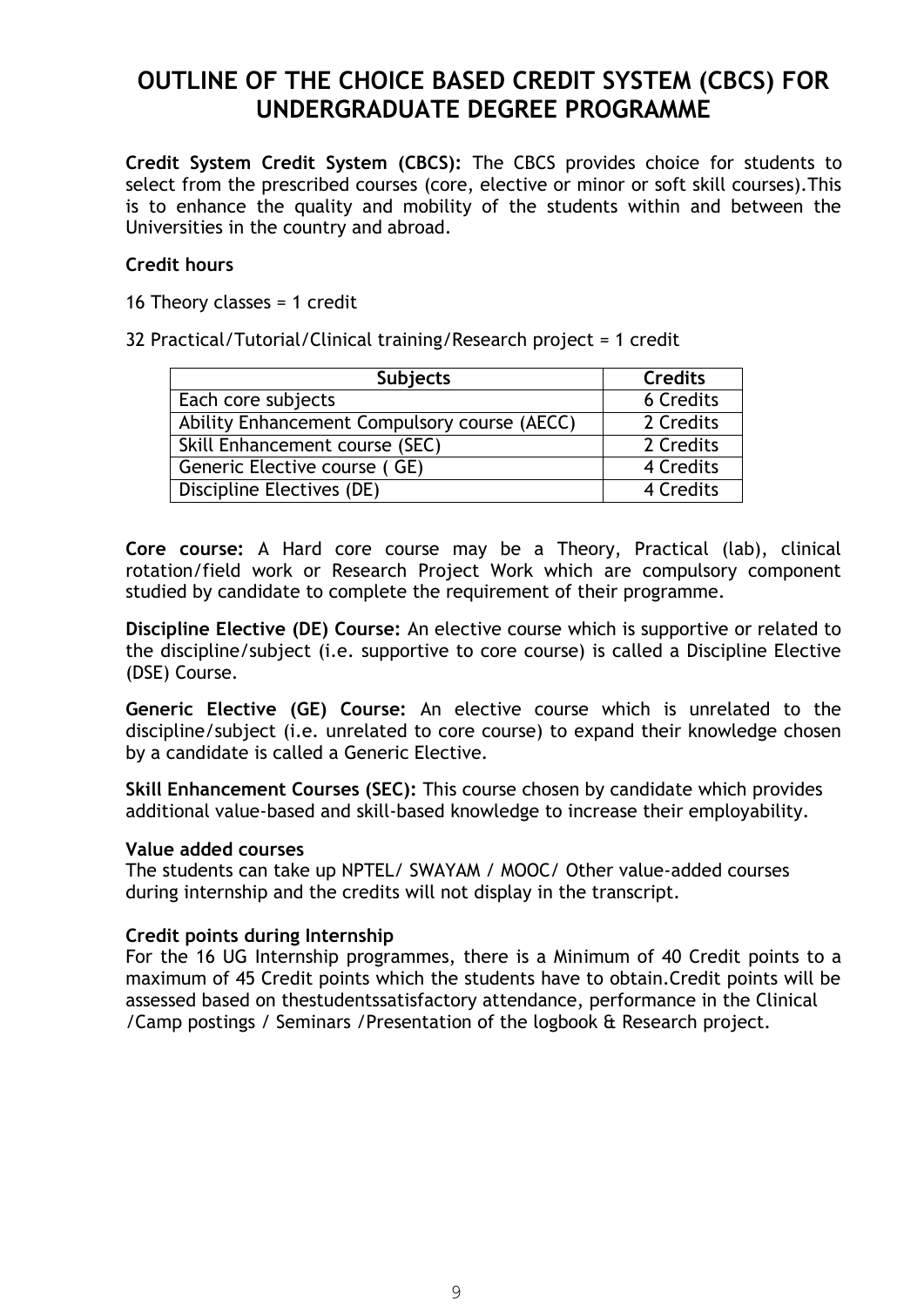### **CRITERIA FOR UNIVERSITY EXAMINATIONS ON COURSES OFFERED UNDER FACULTY OF ALLIED HEALTH SCIENCES**

### **Eligibility / Maximum Duration for the Award of the Degree**

- a) The candidates shall be eligible for the bachelor degree when they have undergone the prescribed course of study for a period of not less than four years (3 Years + 1 Year Internship) in an institution approved by the university and have passed the prescribed examination in all subjects.
- b) A student who does not meet the minimum attendance requirement in a year must compensate the inadequacies before appearing examination.

### **To reaffirm the passing minimum in the University Examinations for all the Undergraduate courses offered under the Faculty of Allied Health Sciences.**

- "A candidate shall secure a minimum of 50% aggregate in University Core theory / Elective theory Exams and Internal Assessment put together".
- "A candidate shall secure a minimum of 50% aggregate in University Practical and Internal Assessment put together.
- For Skill based electives, a candidate shall secure a minimum of 50% aggregate in University Practical cum Viva Exams and Internal Assessment put together".

### **Retotaling / Revaluation and Grace Mark**

There is no provision for **Retotaling / Revaluation for AHS programme.** 

**Grace marks** up to a maximum of five marks may be awarded at the discretion of the university to a student who has failed and shall be distributed among the failed subjects.

### **SCHEME OF EXAMINATION**

- 1) **Attendance Requirements**: 80% hours of learning in each Core Subjects / Electives / Practical's /Postings for appearing for the university exams.
- 2) **Minimum marks required to be eligible for University Examination**: 35% marks in the internal assessment (Theory / Practical) are required for the candidate to be eligible to appear in the University Examinations.
- 3) **Passing Minimum**: 50% aggregate both in theory and practical's including internal assessment marks is required for a candidate to pass in the University Examinations.

### **4) Submission of Record Note Books for practical examinations**

Candidates appearing for practical examinations should submit bonafide Record Note Books prescribed for practical examinations, otherwise the candidates shall not be permitted to appear for the practical examinations.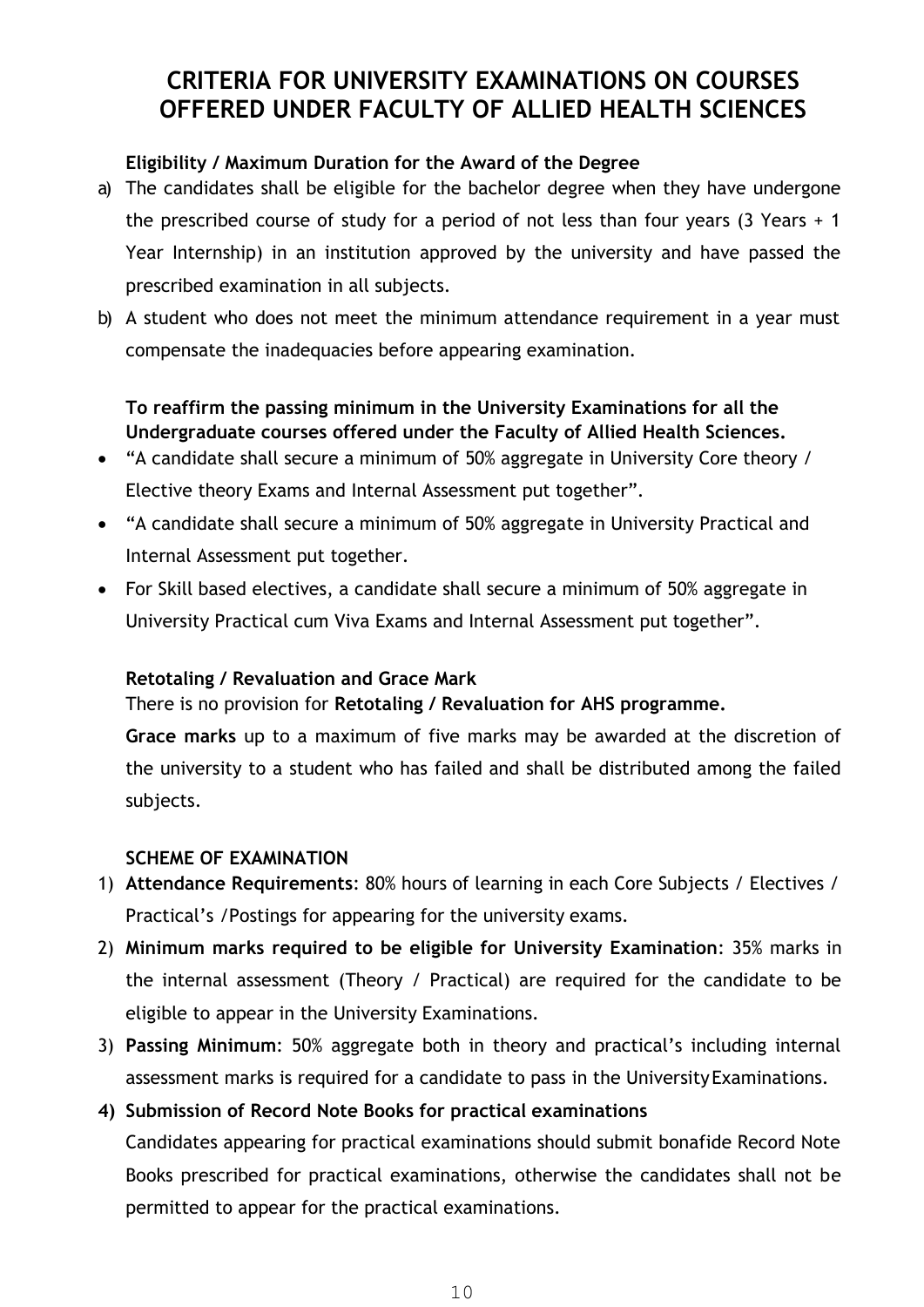### **GRADING**

| Marks obtained by<br>candidate | Equivalent grade<br>letter | Grade descriptor | Grade<br>point |
|--------------------------------|----------------------------|------------------|----------------|
| 85 % & above                   |                            | Outstanding      |                |
| 75-84                          | A+                         | <b>Excellent</b> |                |
| 65-74                          | A                          | Very good        |                |
| $60 - 64$                      | B+                         | Good             |                |
| 55-59                          | В                          | Above average    |                |
| $50 - 54$                      |                            | Average pass     |                |
| 49 & below                     |                            | Reappear         |                |
|                                | AB                         | Absent           |                |

A student obtaining **Grade F** shall be considered failed and will be required to reappear in the examination.

### **Award of Class**

**Class division will be based on CGPA grade** 

- $\geq$  7.5 grade point = Distinction Division
- $\geq 6.0$  and < 7.5 grade point = First class Division
- $\geq$  5.0 and < 6.0 grade point = Second class Division
- < 5.0 and below Fail

**Cumulative Grade Point Average (CGPA)**: It is a measure of overall cumulative performance of a student over all exams. The CGPA is the ratio of total credit points secured by a student in various courses in all exams and the sum of the total credits of all courses in all the University exams. It is expressed up to two decimal places.

**Grade Point**: It is a numerical weight allotted to each letter grade on a 10-point scale.

**Transcript:** Based on the credits earned, a transcript shall be issued to all the registered students after the completion of the program indicating the hours of study and structure of the curriculum delivery as prescribed in his/her curriculum and completed by the student. The transcript will display the course details, including course code, title, and number of credits, hours and type of contact hours in a semester.

### **INTERNAL ASSESSMENT**

- 1. Continuous Internal Assessment (CIA) for all AHS programs with a minimum of 4 Assessments per year.
- 2. Internal Assessment will be done in each subject according to the scheme of examinations. The IA marks will be on the basis of performance in the assignment, class tests and practical test in the clinical areas.

#### **Evaluation of Clinical Rotation**

Lab, Clinical cum Community postings - To conduct practical's or viva based on the Heads of the concerned department's decision and the total 100 marks to be sent to COE through proper channel to find a place in the transcript.

### **Question Paper Pattern**

The following question paper patterns shall be followed for CBCS pattern syllabi for the candidates admitted from the academic year 2019-20 onwards.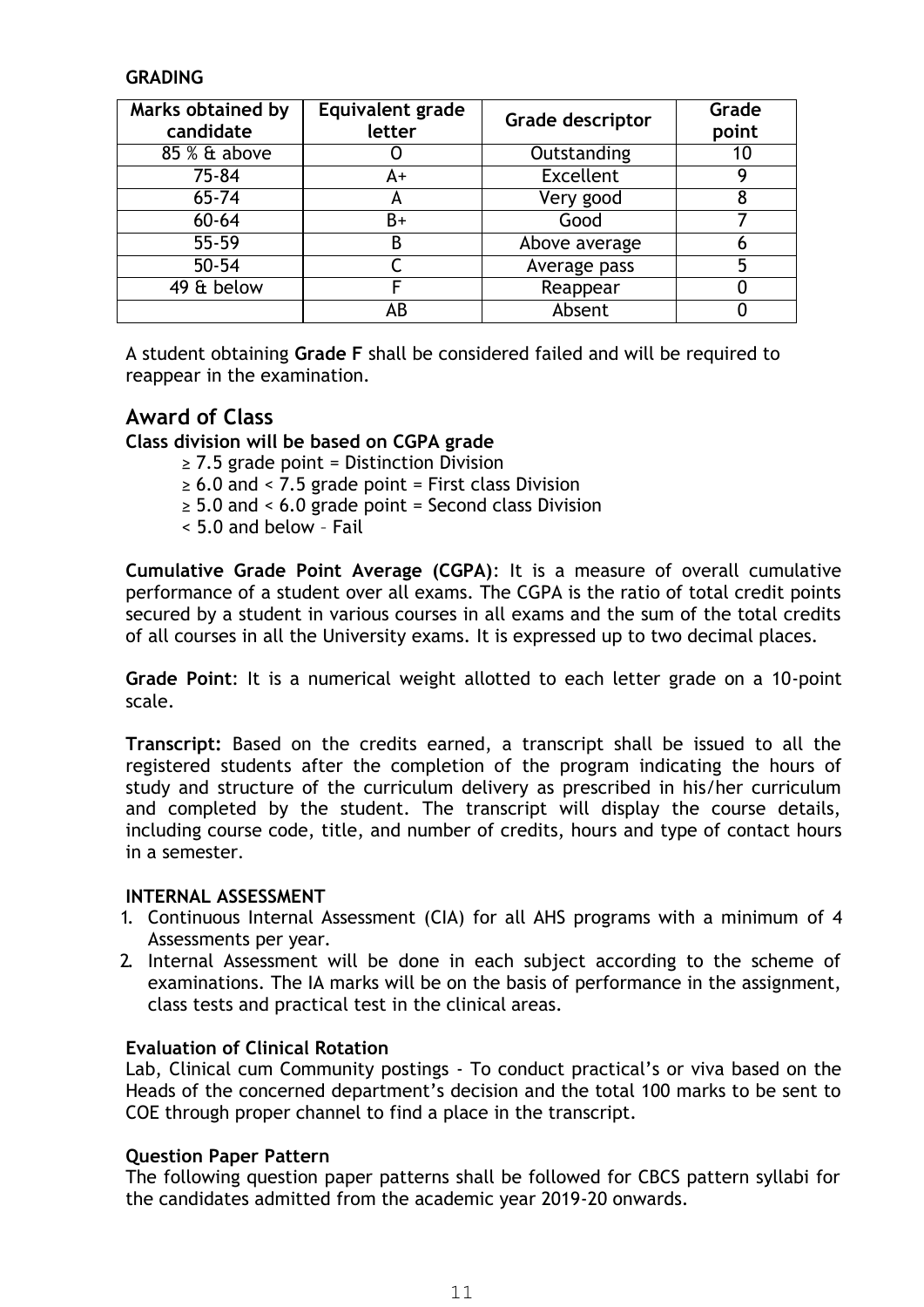### **CORE SUBJECTS**

For **UG NON-SEMESTER COURSES -** Each Core Subjects University Exam carries -100 marks of 80(Theory) + 20 (IA marks) which consists of

|                                                                    | Theory - 80 marks     |                    |
|--------------------------------------------------------------------|-----------------------|--------------------|
| Essay-type questions of either /<br>or type $-(like 1.a (or) 1.b)$ | (of either / or type) | $2 \times 10 = 20$ |
| Short answer questions                                             | $6$ ( $*1$ choice)    | $5 \times 6 = 30$  |
| Very Short answer questions                                        | 12 ( *2 choice)       | $10 \times 3 = 30$ |

**The University duration of 80 marks – 3 Hours** 

### **For courses having Section A & Section B Subjects**

For **Section A & Section B** Subjects University Exam carries - 50 marks for each Section consisting of 40 (Theory marks) + 10 (IA marks)

|                                                                    | Theory - 40 marks       |                    |
|--------------------------------------------------------------------|-------------------------|--------------------|
| Essay-type questions of either /<br>or type $-(like 1.a (or) 1.b)$ | (of either $/$ or type) | $1 \times 10 = 10$ |
| Short answer questions                                             | 5 ( *2 choice)          | $3 \times 6 = 18$  |
| Very Short answer questions                                        | 5 ( *1 choice)          | $4 \times 3 = 12$  |

### **ELECTIVE SUBJECTS**

For all UG NON SEMESTER **COMPULSORY, GENERIC & DISCIPLINE** Elective University Exam papers carries- 50 marks of 40 (Theory)+10 (IA marks) which consists of

|                                | Theory - 40 marks  |                   |
|--------------------------------|--------------------|-------------------|
| Short answer questions         | $5$ ( $*3$ choice) | $5 \times 6 = 30$ |
| Very Short answer<br>questions | $5$ ( $*2$ choice) | $5 \times 2 = 10$ |

### **\* Number of choices given**

For **SKILL BASED ELECTIVES** from 2019-20 batch onwards all UG AHS courses will have 40 marks as university Practical cum Viva examination & 10 marks as Internal Assessment = 50 marks.

50 marks of the **COMPULSORY, GENERIC, DISCIPLINE & SKILL BASED ELECITIVES**  which will be converted to 100 marks in the transcript.

### **CONDONATION FOR SHORTAGE OF ATTENDANCE**

Condonation of shortage of attendance in aggregate up to 10% in each Year may be granted by the college Academic Committee and as per regulations of university.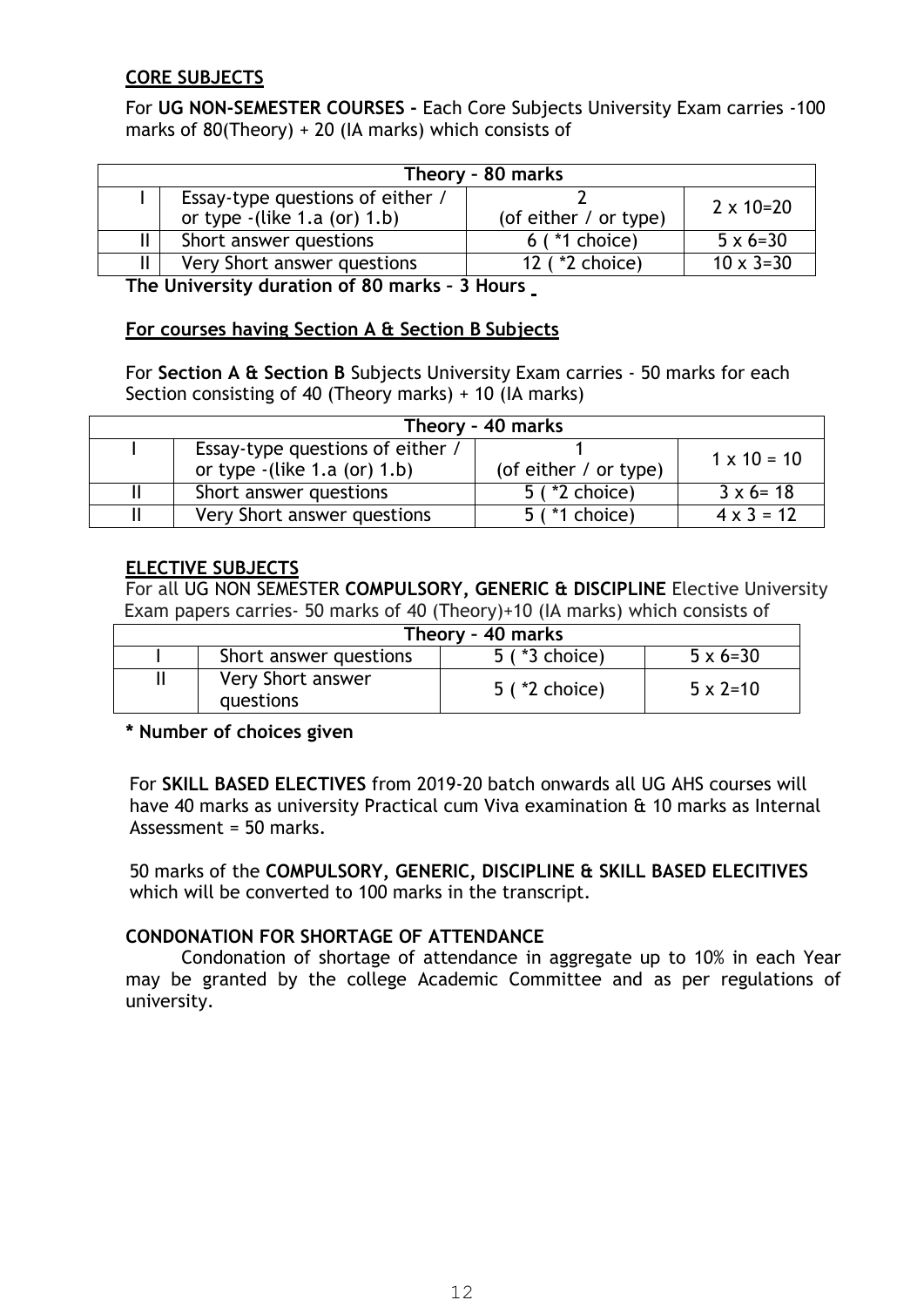# **I YEAR**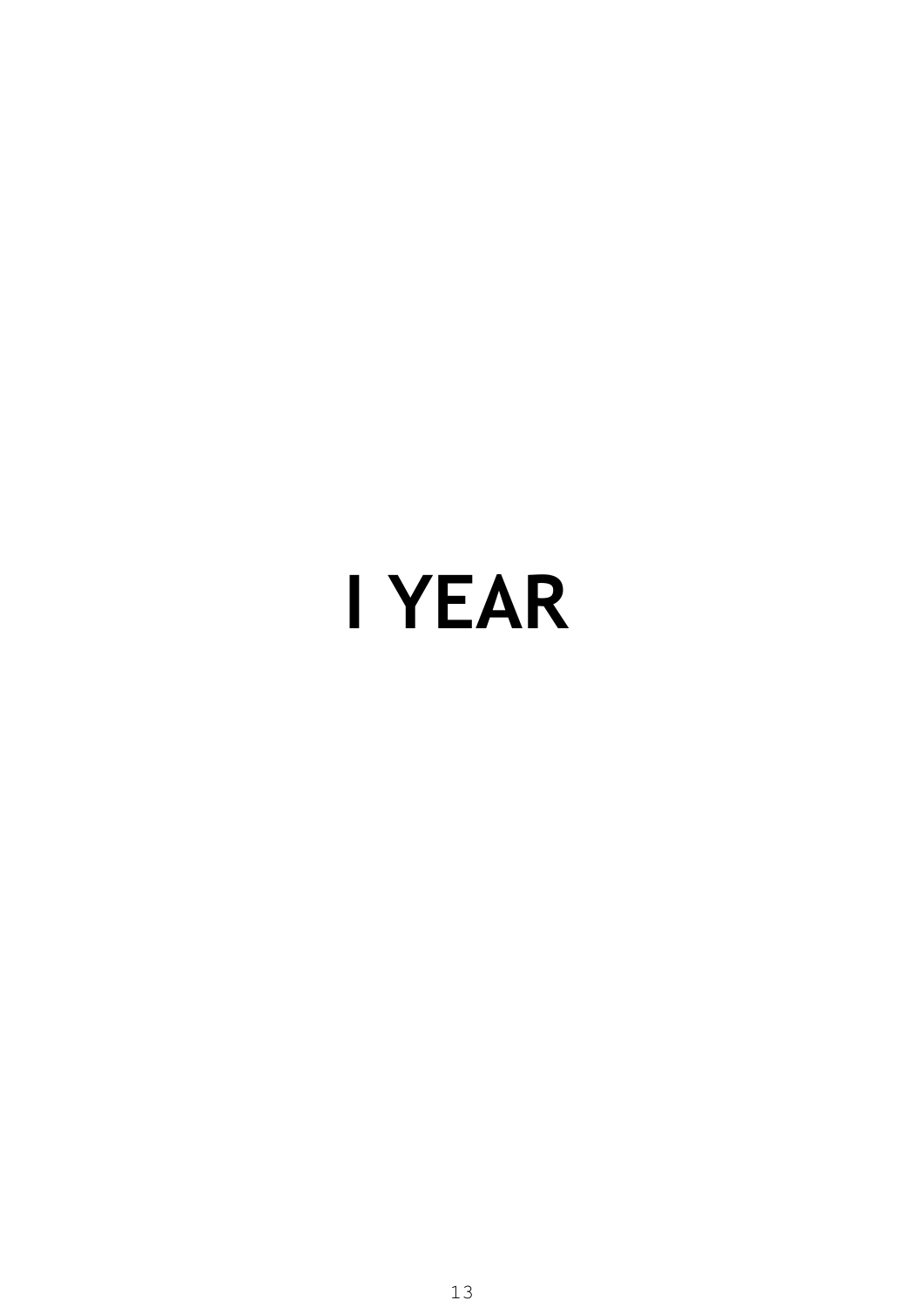### **FACULTY OF ALLIED HEALTH SCIENCES**

### **SRI BALAJI VIDYAPEETH**

### **(Deemed to be University)**

### **Accredited by NAAC with 'A' Grade**

### **COMMON SYLLABUS FOR ALL FIRST YEAR B.Sc. ALLIED HEALTH SCIENCES**

### **CORE SUBJECTS**

- 1. Anatomy
- 2. Physiology
- 3. Biochemistry
- 4. Pathology & Microbiology

### **ELECTIVES**

### **Ability Enhancement compulsory course (AECC)**

1. English

### **Skill enhancement course (SEC) – Choose any TWO**

- 1. Culinary Skills for optimal nutrition
- 2. Enhancing soft skill & personality
- 3. Basics of Yoga & Practice
- 4. Speaking effectively

### **Generic Elective Course (GEC) – Choose any ONE**

- 1. Basics of Hospital Administration
- 2. Counseling and Guidance
- 3. Lifestyle Disorders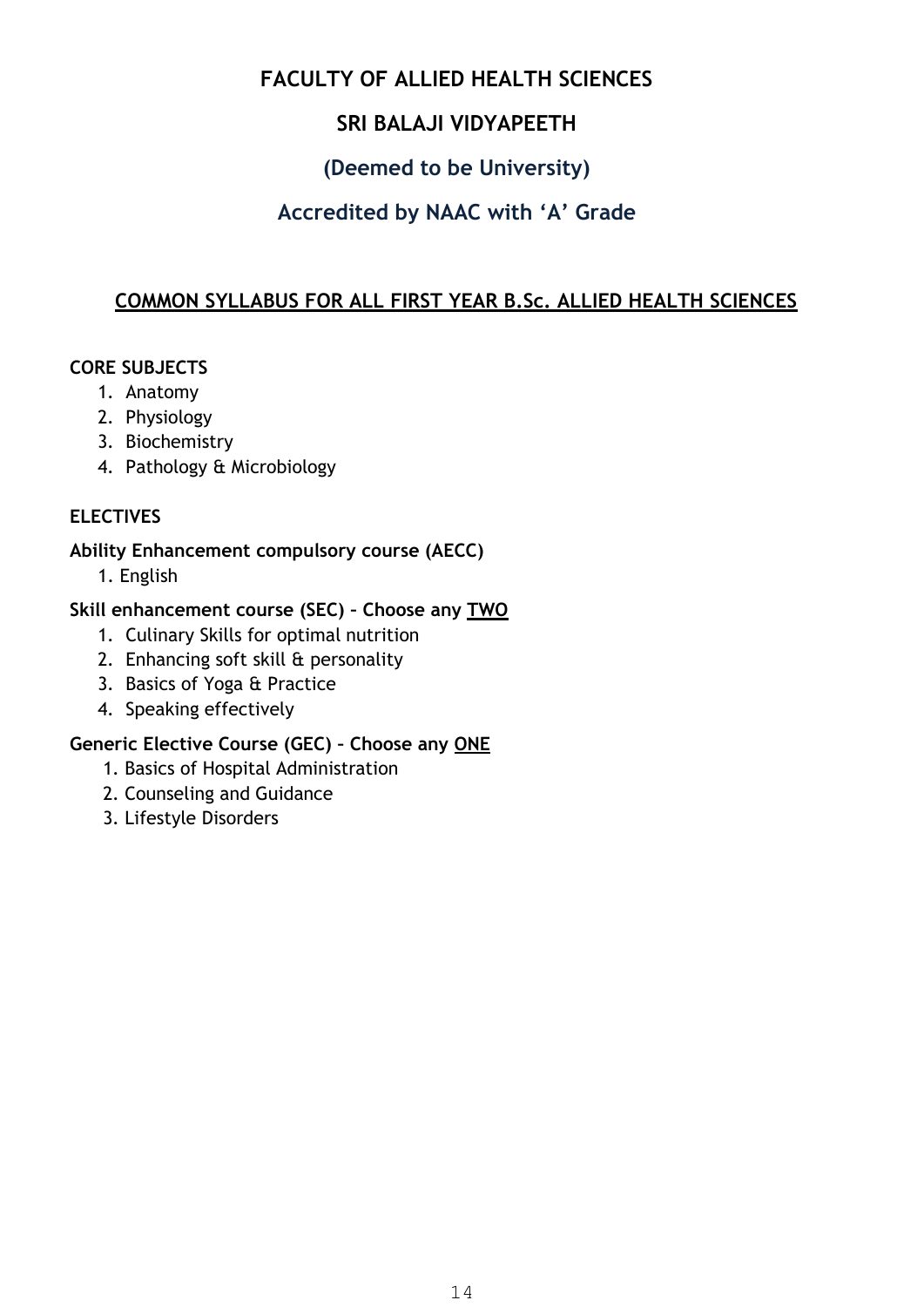### **SCHEME OF CREDIT BASED ACADEMIC CURRICULUM**

| <b>Faculty</b><br>Code | Category                      | <b>Course Title</b> | <b>Hours</b> |           |                 |                 |                |                        | <b>Credits</b>          |                         |                            |                |
|------------------------|-------------------------------|---------------------|--------------|-----------|-----------------|-----------------|----------------|------------------------|-------------------------|-------------------------|----------------------------|----------------|
| <b>AHS</b>             | Core<br>theory<br>cc          | <b>Subjects</b>     | Theory       | Practical | Tutorials       | training<br>Lab | Total<br>hours | Lecture<br>$\bigoplus$ | Practical               | Tutorials               | training<br>$\frac{d}{dt}$ | Credits        |
| <b>AHS</b>             | $CC-1$                        | Anatomy             | 80           |           | $\overline{32}$ |                 |                | $\overline{5}$         |                         | 1                       |                            | 6              |
| <b>AHS</b>             | $CC-2$                        | Physiology          | 80           |           | 32              |                 |                | 5                      |                         | 1                       |                            | 6              |
| <b>AHS</b>             | $CC-3$                        | Biochemistry        | 80           |           | 32              |                 |                | $\overline{5}$         |                         | 1                       |                            | 6              |
| <b>AHS</b>             | $CC-4$                        | Pathology           | 40           |           | 16              |                 |                | 5                      |                         | 1                       |                            | 6              |
| <b>AHS</b>             |                               | Microbiology        | 40           |           | 16              |                 |                |                        |                         |                         |                            |                |
| <b>AHS</b>             | Lab<br>training<br>$CC1$ to 4 |                     |              |           |                 | 192             |                |                        |                         |                         | 6                          | 6              |
| <b>AHS</b>             | <b>AECC</b>                   | English             | 16           | 34        |                 |                 |                | 1                      | $\mathbf{1}$            |                         |                            | $\overline{2}$ |
| <b>AHS</b>             | $SEC - 1-3$                   | Student's<br>choice | 16           | 32        |                 |                 |                | 1                      | $\mathbf{1}$            |                         |                            | $\overline{2}$ |
| <b>AHS</b>             | $SEC - 1-3$                   | Student's<br>choice | 16           | 32        |                 |                 |                | $\mathbf{1}$           | 1                       |                         |                            | $\overline{2}$ |
| <b>AHS</b>             | <b>GEC 1-3</b>                | Student's<br>choice | 64           |           |                 |                 |                | $\overline{4}$         |                         |                         |                            | $\overline{4}$ |
|                        |                               |                     | 432          | 98        | 128             | 192             | 850            | 27                     | $\overline{\mathbf{3}}$ | $\overline{\mathbf{4}}$ | 6                          | 40             |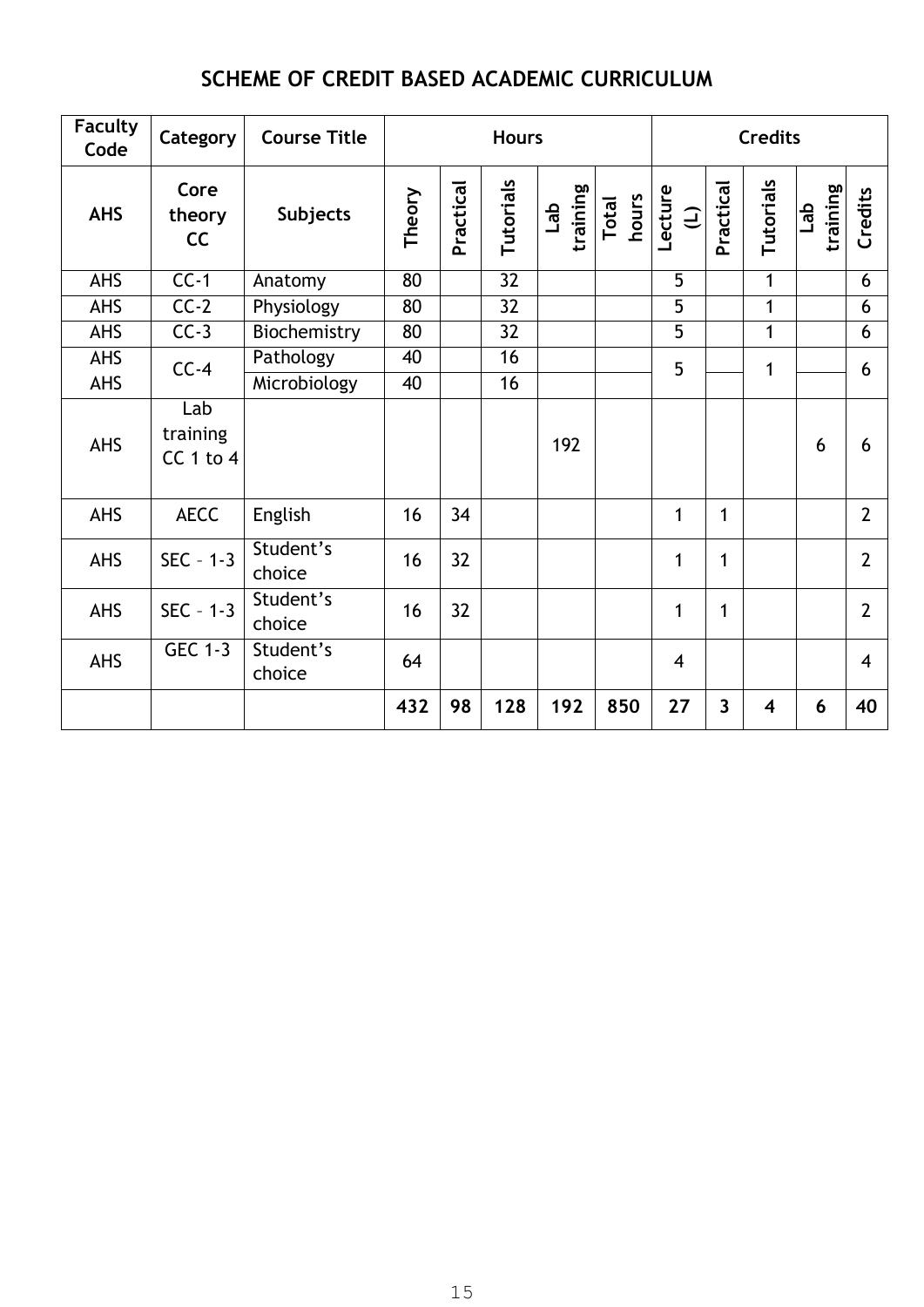### **SCHEME OF EXAMINATION AHS - I YEAR BASIC SCIENCES**

| <b>Papers</b> | Subject                                                    | <b>Theory</b> |    | <b>Practical</b> |    | <b>Theory</b> | <b>Practical</b> | Grand<br><b>Total</b> | Min<br>marks to |
|---------------|------------------------------------------------------------|---------------|----|------------------|----|---------------|------------------|-----------------------|-----------------|
|               |                                                            | <b>UE</b>     | IA | <b>UE</b>        | IA | UIA*          | UIA*             | (700)                 | pass %<br>(350) |
| $CC-1$        | Anatomy                                                    | 80            | 20 |                  |    |               |                  | 100                   | 50              |
| $CC-2$        | Physiology                                                 | 80            | 20 |                  |    |               |                  | 100                   | 50              |
| $CC-3$        | Biochemistry                                               | 80            | 20 |                  |    |               |                  | 100                   | 50              |
| $CC-4$        | Pathology                                                  | 40            | 10 |                  |    |               |                  | 100                   | 50              |
|               | Microbiology                                               | 40            | 10 |                  |    |               |                  |                       |                 |
| CC -LT        | Lab training<br>Core 1 to 4                                |               |    |                  |    |               | 100              | 100                   | 50              |
| <b>AECC</b>   | Ability<br>enhancement<br>Compulsory<br>Course-<br>English | 80            | 20 |                  |    |               |                  | 100                   | 50              |
| <b>SEC</b>    | <b>Skill</b><br>enhancement<br>Course                      | 80            | 20 |                  |    |               |                  | 100                   | 50              |
| <b>SEC</b>    | <b>Skill</b><br>enhancement<br>Course                      | 80            | 20 |                  |    |               |                  | 100                   | 50              |
| <b>GEC</b>    | Generic<br>elective                                        | 80            | 20 |                  |    |               |                  | 100                   | 50              |

**\*UIA – University Internal Assessment only for Lab Trainings (No Final University Examination).** 

**Passing criteria –**50 % aggregate both in theory and practical's including internal assessment marks

For all elective course, 40 marks for university theory and Practical cum Viva examination & 10 marks as Internal Assessment = 50 marks which will be converted to 100 marks in the transcript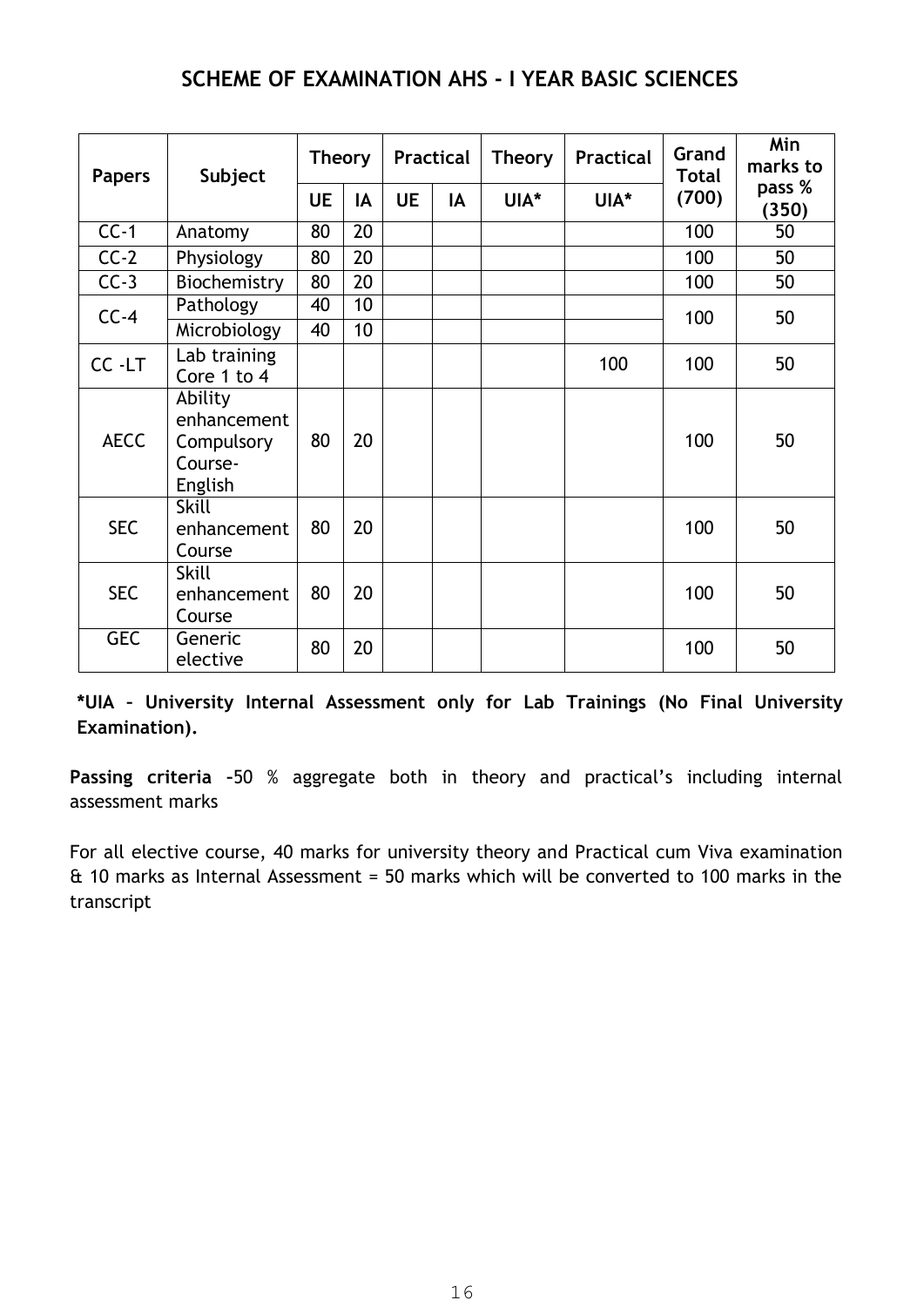# **ANATOMY**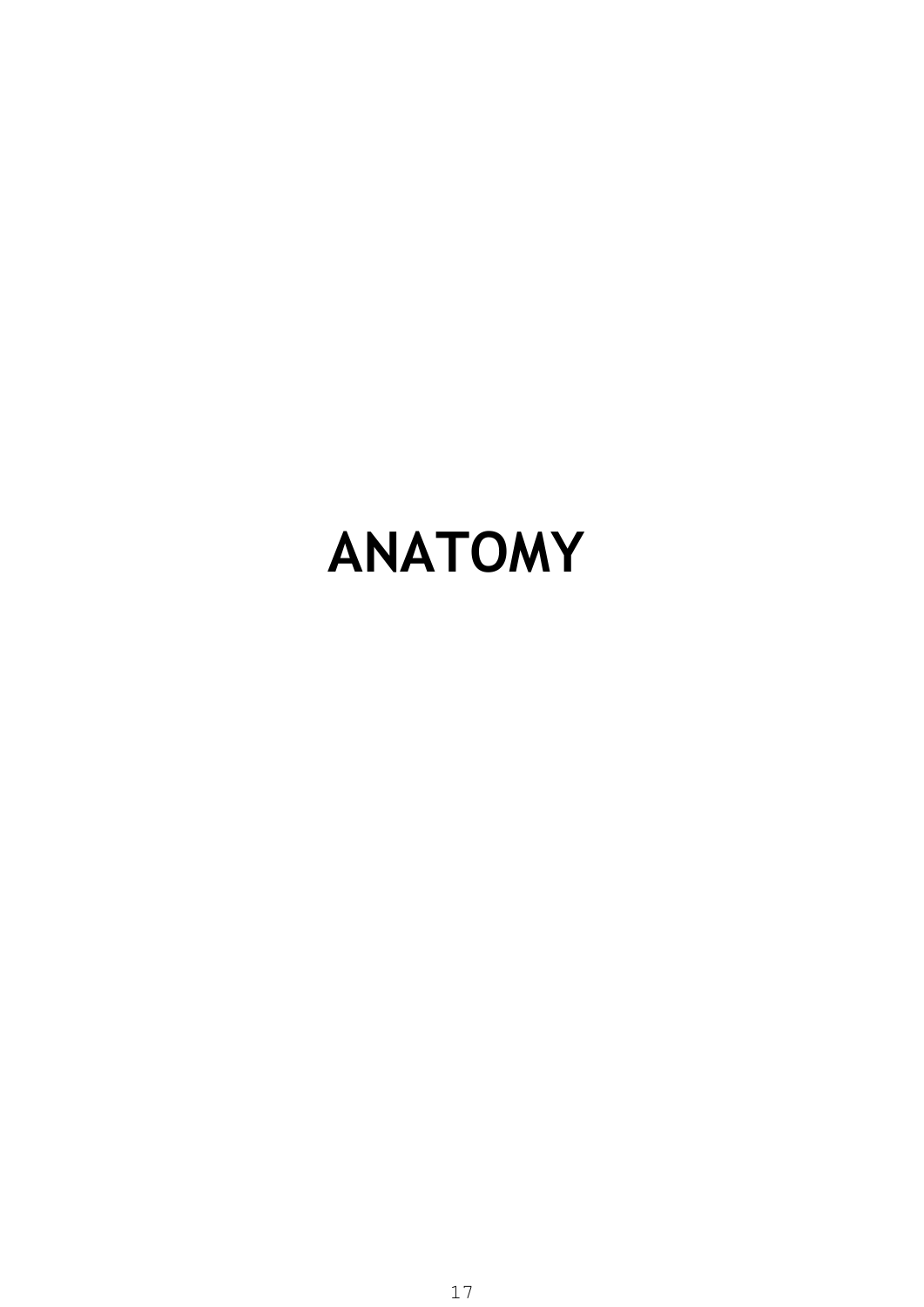### **SYLLABUS FOR I YEAR B.Sc. ALLIED HEALTH SCIENCES – ANATOMY**

| <b>NAME OF THE SUBJECT PAPER</b>     | : ANATOMY                 |
|--------------------------------------|---------------------------|
| <b>DURATION OF THEORY CLASSES</b>    | : 80Hrs                   |
| <b>DURATION OF TUTORIAL SESSIONS</b> | : 32Hrs                   |
| <b>DURATION OF LAB TRAINING</b>      | : 40Hrs                   |
| <b>EXAMINATION</b>                   | : 100 Marks (80 U + 20IA) |
| NO UNIVERSITY PRACTICAL EXAMINATION  |                           |
| DURATION OF THEORY EXAMINATION       | : 3 Hrs                   |
| IN WHICH THE SUBJECT PAPERIS TAUGHT  | $: I$ YEAR                |

### **COURSE DESCRIPTION**

The course is designed to assist students to acquire knowledge of the normal structure of human body and its functions. To ensure that the students understand the alteration in anatomical structure and function in disease in the practice of accident and emergency care technology.

### **OBJECTIVES**

At the end of the course, the student will be able to

1. Describe the anatomical terms, organization of human body and structure of cell, tissue, membranes and glands.

2. Describe the structure and functions of bones and joints.

3. Describe the structure and functions of systems in body. Have knowledge about Applied Anatomy

### **COURSE OUTCOMES FOR ANATOMY**

At the end of the course, students will be able to...

**AN-AHS-CO1**: Explains the Gross and Microscopic structure of human body.

**AN-AHS-CO2**: Explains the normal structure and integration of the functions of the organs and systems on basis of the structure of Human body.

**AN-AHS-CO3**: Explains the clinical correlation of the organs and structures involved and interprets the anatomical basis of the disease presentations.

**AN-AHS-CO4**: Knows about the General development of human body.

**AN-AHS-CO5**: Outlines the knowing of the hard & soft structures of the body**.**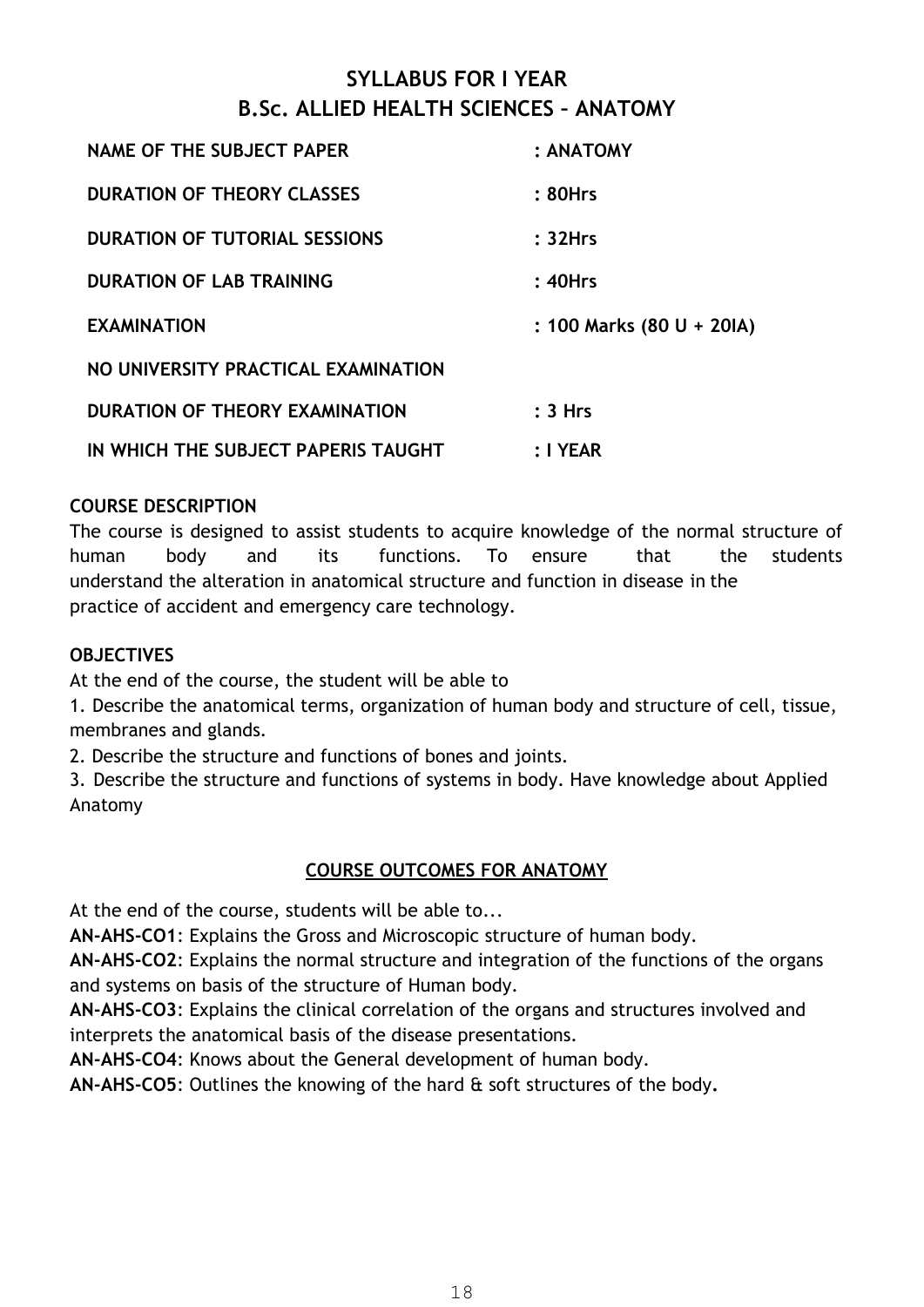|                |                                                                                                         | THEORY +                           |
|----------------|---------------------------------------------------------------------------------------------------------|------------------------------------|
| <b>UNIT</b>    | TITLE                                                                                                   | <b>TUTORIALS</b><br>(80 + 32)HOURS |
|                | (a) INTRODUCTION TO HUMAN BODY AS A WHOLE                                                               |                                    |
|                | Terms of location, positions and planes                                                                 |                                    |
|                | • Cell and its organelles                                                                               |                                    |
|                | Epithelium - Definition, classification, description with examples<br>$\bullet$                         |                                    |
|                | and functions.                                                                                          |                                    |
|                | Glands - Classification, description of Serous and Mucous glands<br>$\bullet$                           |                                    |
|                | with examples.                                                                                          |                                    |
|                | Basic tissues - Classification with examples.<br>$\bullet$                                              |                                    |
|                | (b) LOCOMOTION AND SUPPORT                                                                              | $20 + 8$                           |
|                | Cartilage - Different types with examples and Histology.<br>$\bullet$                                   |                                    |
|                | Bone - Classification, Names of bone cells, parts of Long bone,<br>$\bullet$                            |                                    |
|                | Microscopy of Compact bone, Names of all bones, Vertebral                                               |                                    |
|                | column, Intervertebral disc, Fontanelles of Fetal Skull.                                                |                                    |
|                | Joints - Classification of Joints with examples, Synovial Joints<br>$\bullet$                           |                                    |
|                | (in detail for Medical Imaging Technology students)                                                     |                                    |
|                | Muscular system: Classification of Muscular tissue and histology.<br>$\bullet$                          |                                    |
|                | Names of the muscles of the body.<br>$\bullet$                                                          |                                    |
|                | UNIT (a) CARDIO VASCULAR SYSTEM                                                                         |                                    |
|                | Heart Size, Location, Chambers - Exterior & Interior -<br>$\bullet$                                     |                                    |
|                | conducting System and Valves                                                                            |                                    |
|                | Blood supply of heart<br>$\bullet$                                                                      |                                    |
|                | Systemic & Pulmonary circulation<br>$\bullet$                                                           |                                    |
|                | Branches of Aorta, Common Carotid artery, Subclavian artery,<br>$\bullet$                               |                                    |
|                | Axillary artery, Brachial artery, Superficial Palmar arch,<br>Femoral artery and Internal Iliac artery. |                                    |
|                | Peripheral pulse<br>$\bullet$                                                                           |                                    |
|                | Inferior Venacava, Portal vein and Portosystemic anastomosis.                                           |                                    |
| Ш              | Great Saphenous vein<br>$\bullet$                                                                       | $20 + 5$                           |
|                | <b>Dural Venous Sinuses</b><br>$\bullet$                                                                |                                    |
|                | Lymphatic System - Cisterna Chyli and Thoracic duct.<br>٠                                               |                                    |
|                | Names of regional lymphatics, axillary and inguinal lymph nodes                                         |                                    |
|                | in brief.                                                                                               |                                    |
|                | (b) RESPIRATORY SYSTEM                                                                                  |                                    |
|                | Parts of Respiratory System, Nose, Nasal Cavity, Larynx,<br>$\bullet$                                   |                                    |
|                | Trachea, Lungs, Bronchopulmonary segments                                                               |                                    |
|                | Histology of Trachea, Lung and Pleura<br>$\bullet$                                                      |                                    |
|                | Names of paranasal air sinuses<br>$\bullet$                                                             |                                    |
|                | (a) GASTRO- INTESTINAL SYSTEM - $(10 + 5$ hrs)                                                          |                                    |
|                | Parts of GIT, Oral cavity (Tongue, Tonsil, Dentition, Pharynx,                                          |                                    |
|                | Salivary glands, Waldeyer's ring)                                                                       |                                    |
| $\mathbf{III}$ | Oesophagus, Stomach, Small & Large Intestine, Liver, Gall<br>$\bullet$                                  | $10 + 5$                           |
|                | Bladder, Pancreas                                                                                       |                                    |
|                | (b) URINARY SYSTEM - - (5 hrs)                                                                          |                                    |
|                | Kidney, Ureter, Urinary bladder, Male & Female Urethra<br>$\bullet$                                     |                                    |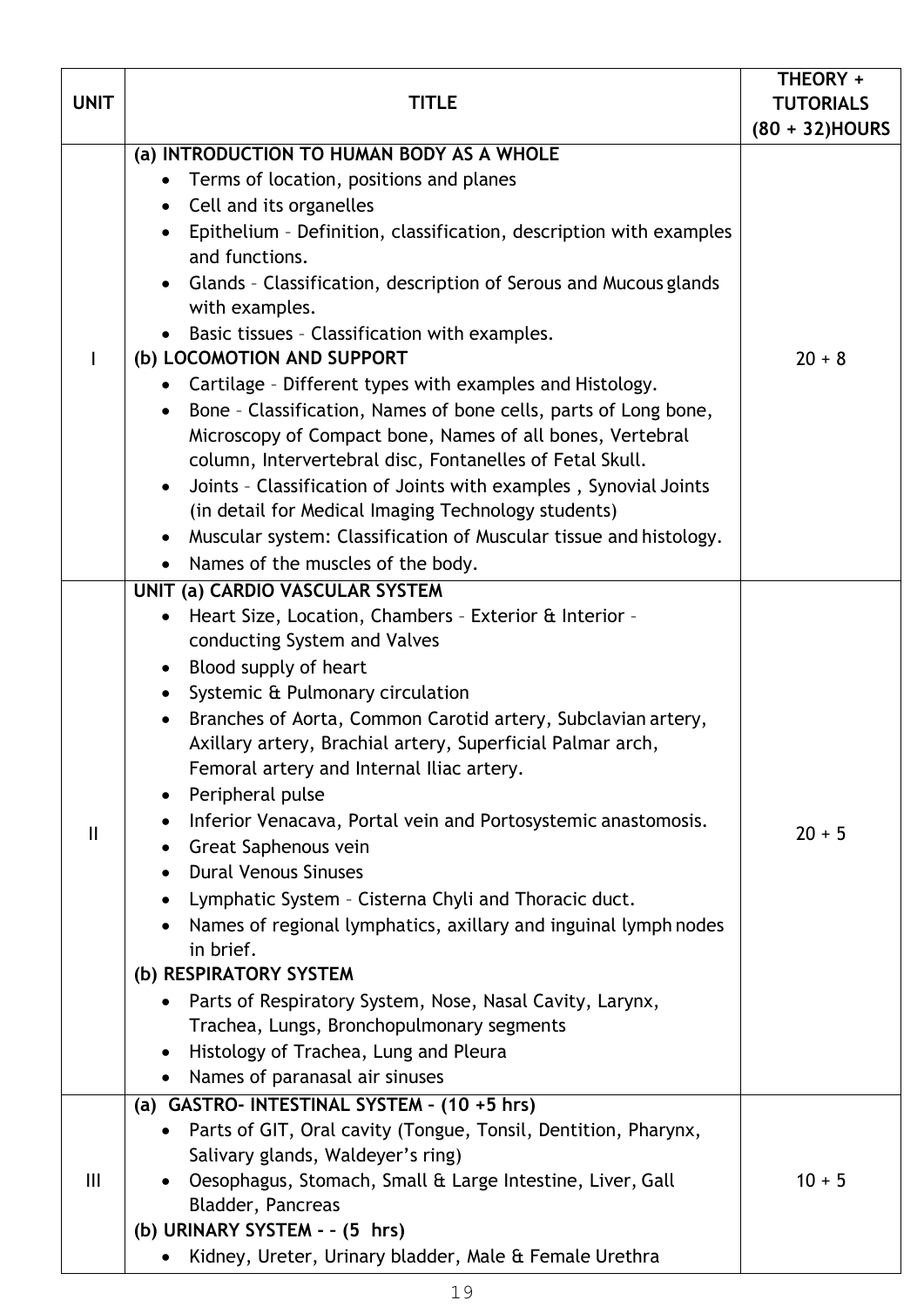|              | (a) REPRODUCTIVE SYSTEM - $(10 + 2$ hrs)                                 |          |
|--------------|--------------------------------------------------------------------------|----------|
|              | Parts of Male Reproductive system, Testis, Vas deferens,                 |          |
|              | Epididymis, Prostate                                                     |          |
|              | • Parts of Female Reproductive System, Uterus, Fallopian tubes,          |          |
| IV           | Ovary                                                                    | $10 + 5$ |
|              | Mammary gland<br>$\bullet$                                               |          |
|              | (b) ENDOCRINE GLANDS - (5 hrs)                                           |          |
|              | Names of all Endocrine glands in detail on Pituitary Gland,<br>$\bullet$ |          |
|              | Thyroid Gland, Parathyroid gland and Suprarenal Gland.                   |          |
|              | NERVOUS SYSTEM - (15 +2 hrs)                                             |          |
|              | Cerebrum, Cerebellum, Mid brain, Pons, Medulla Oblongata,                |          |
|              | Spinal cord with spinal nerve                                            |          |
| $\mathsf{V}$ | Meninges, Ventricles and Cerebrospinal fluid<br>$\bullet$                | $10 + 5$ |
|              | Names of Basal nuclei<br>$\bullet$                                       |          |
|              | <b>Blood Supply of Brain</b><br>$\bullet$                                |          |
|              | <b>Cranial Nerves</b><br>$\bullet$                                       |          |
|              | (a) EMBRYOLOGY                                                           |          |
|              | Spermatogenesis and Oogenesis<br>$\bullet$                               |          |
|              | Ovulation, Fertilization<br>$\bullet$                                    |          |
|              | <b>Fetal Circulation</b>                                                 |          |
| VI           | Placenta<br>$\bullet$                                                    | $10 + 4$ |
|              | (b) COURSE SPECIFIC TOPICS                                               |          |
|              | Skin                                                                     |          |
|              | Eye                                                                      |          |
|              | Arterial System and Venous Drainage System in detail                     |          |

### **LAB TRAINING (40 hrs)**

- Histology of Types of Epithelium
- Histology of Serous, Mucous and Mixed Salivary gland
- Histology of the types of Cartilage
- Demo of all bones showing parts, radiographs of normal bones & Joints
- Histology of Skeletal ( TS & LS), Smooth and Cardiac muscle
- Demonstration of Heart and Vessels of the body
- Histology of Large artery, Medium sized artery and vein, Large Vein
- Microscopic appearance of Large and Medium sized Artery and Vein, Large Vein
- Demonstration of all muscles of the body
- Pericardium
- Histology of Lymph node, Spleen, Tonsil and Thymus
- Demonstration of parts of Respiratory system
- Normal Chest radiograph showing Heart shadows
- Histology of Lung and Trachea
- Normal Angiograms
- Histology of Lymphatic tissues
- Radiographs of Abdomen IVP, Retrograde cystogram
- Demonstration of parts of the Urinary system and Histology of Kidney, Ureter and Urinary bladder
- Demonstration of Male and Female Pelvis with organs in situ.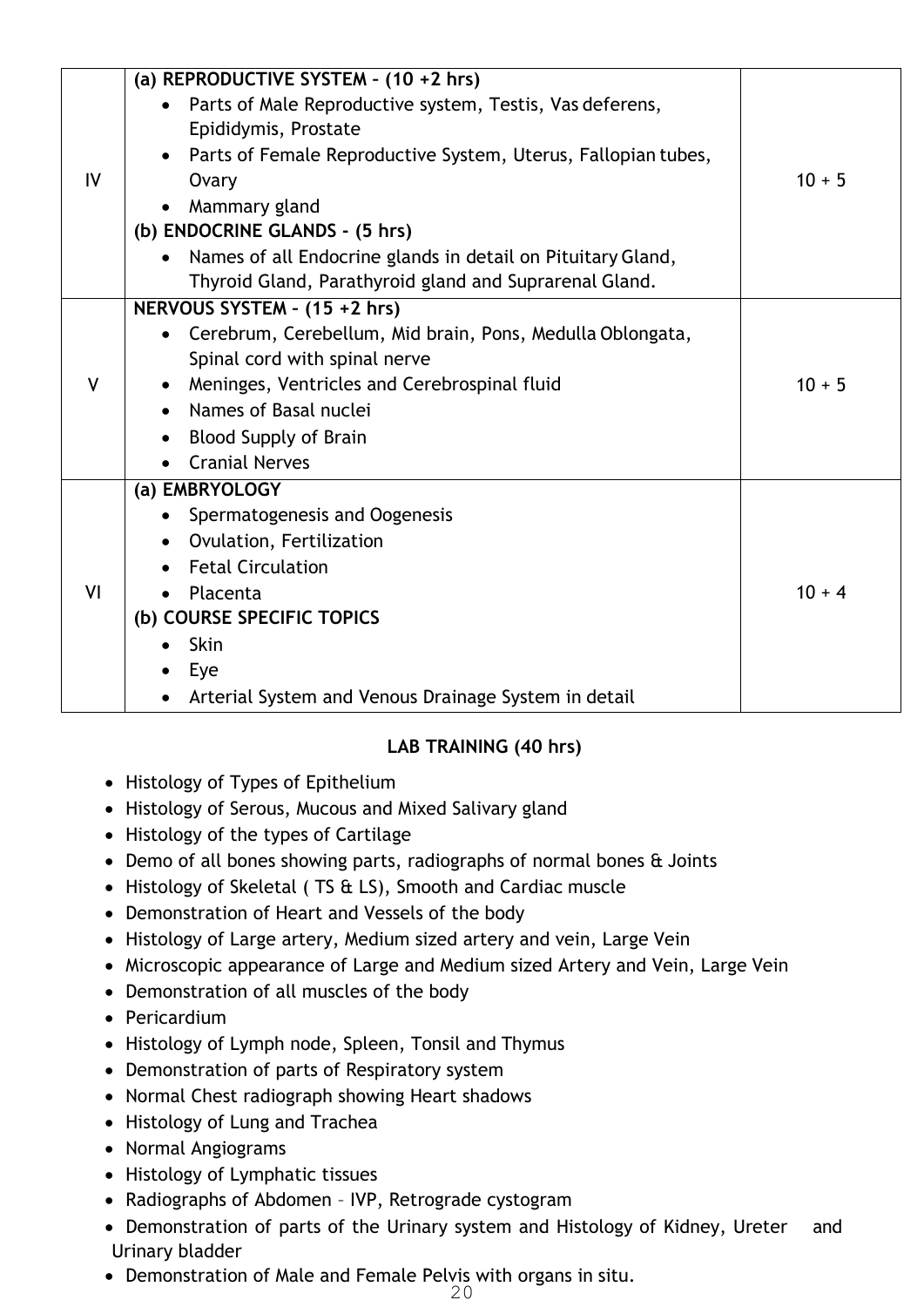- Histology of Male and Female Reproductive organs
- Histology of Pituitary, Thyroid, parathyriod and Suprarenal glands
- Histology of peripheral nerve and optic nerve.
- Demo of all parts of brain

### **METHODS OF TEACHING**

- 1. Lecture cum discussion
- 2. Demonstration
- 3. Lab visit
- 4. Practical work record

### **METHODS OF EVALUATION**

- 1. Written Test
- 2. Laboratory observation Book
- 3. Assignments
- 4. Oral Presentations

### **REFERENCE BOOKS**

- 1. Cohen, Memmler: Structure & Function of Human Body, LippincottWilliams& Wilkins; Tenth edition (2012)
- 2. Waugh: Ross & Wilson Anatomy & Physiology in health and illness Penguin Books Ltd (2010)
- 3. Tortora: Anatomy & Physiology, John Wiley & Sons (2012)

| B.Sc. ALLIED HEALTH SCIENCES - ANATOMY - BLUE PRINT |
|-----------------------------------------------------|
|-----------------------------------------------------|

| Unit<br>No.    | Unit          | <b>Marks</b><br>Weightage<br><b>Allotted</b> |    | Knowledge /<br><b>Recall</b> |     | Understanding |            | <b>Application</b> |              |            |     |             |
|----------------|---------------|----------------------------------------------|----|------------------------------|-----|---------------|------------|--------------------|--------------|------------|-----|-------------|
|                |               |                                              |    | <b>LAQ</b>                   | SAQ | <b>VSAQ</b>   | <b>LAQ</b> | SAQ                | <b>VSAQ</b>  | <b>LAQ</b> | SAQ | <b>VSAQ</b> |
| 1              | ı             | 14 %                                         | 12 | $\cdots$                     | 1   | 1             |            |                    | 1            |            |     |             |
| $\overline{2}$ | $\mathbf{II}$ | 20 %                                         | 16 | 1                            |     | 1             | $1*$       |                    |              |            |     | 1           |
| $\overline{3}$ | III           | 20 %                                         | 15 | $1*$                         | 1   | 1             | $ -$       | 1                  |              |            |     | $1*$        |
| $\overline{4}$ | IV            | 20 %                                         | 16 | $ -$                         | --  | 1             | 1          | $1*$               | $1^*$        | ---        |     | 1           |
| 5              | $\mathsf{V}$  | 14 %                                         | 12 | ---                          | 1   |               |            | - -                | 1            |            |     | 1           |
| 6              | VI            | 12 %                                         | 9  | ---                          | 1   |               |            |                    | $\mathbf{1}$ |            |     |             |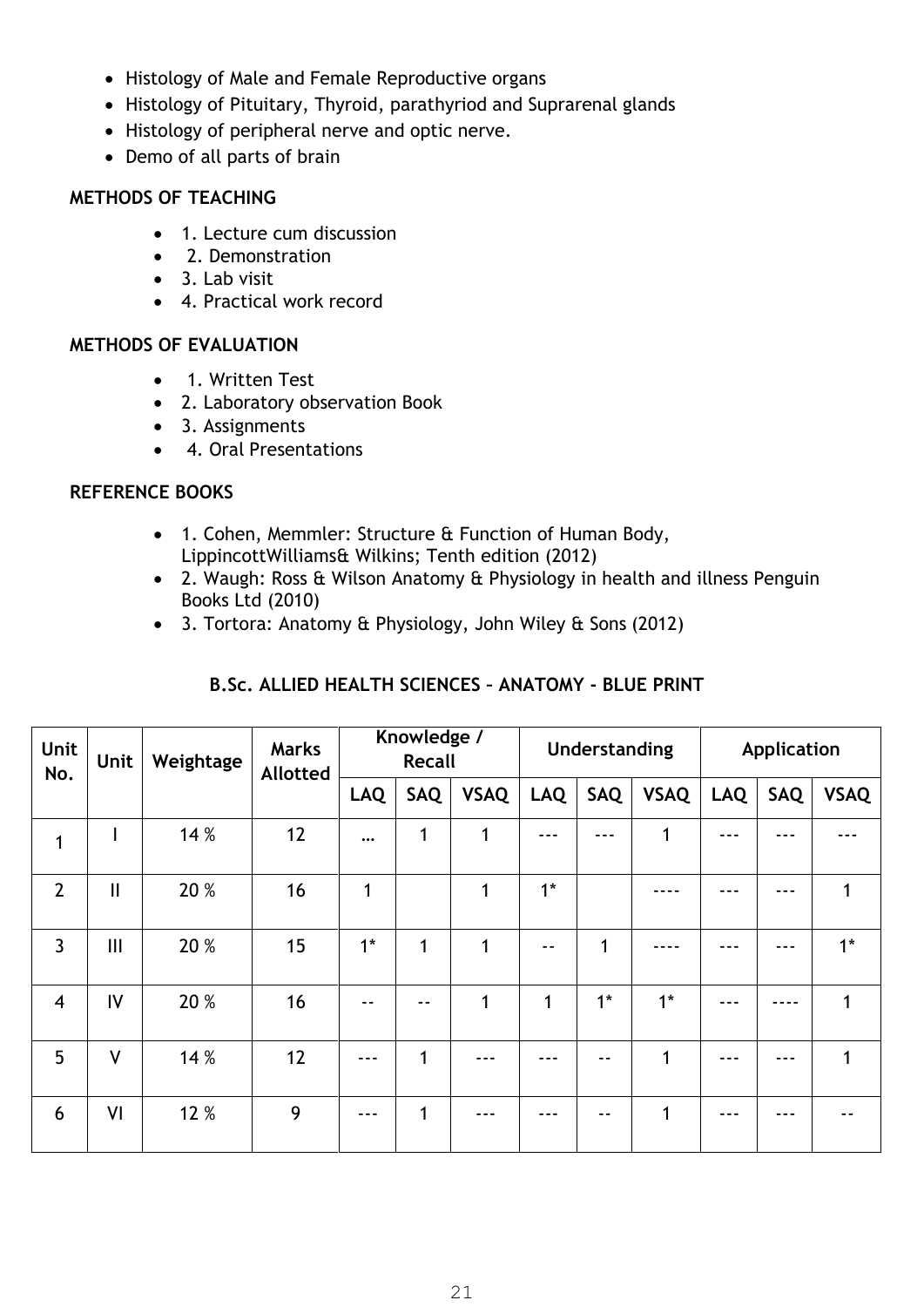### **LONG ANSWER QUESTIONS**

| S.No | Unit wise                                                  | <b>Type of Question</b>   | <b>Question has to ask</b> |
|------|------------------------------------------------------------|---------------------------|----------------------------|
|      | CVS / Respiratory System / GIT                             | Knowledge / Understanding |                            |
|      | Urinary system / Reproductive<br>system / Endocrine system | Knowledge / Understanding |                            |

### **SHORT ANSWER QUESTIONS**

| S. No          | Unit wise  | <b>Type of Question</b> | <b>Question has to ask</b> |
|----------------|------------|-------------------------|----------------------------|
|                | Unit - I   | Recall                  |                            |
| $\overline{2}$ | Unit - II  | Understanding           |                            |
| 3              | Unit - III | Understanding + Recall  |                            |
| 4              | Unit - IV  | Understanding / Recall  |                            |
| 5              | Unit - V   | Understanding           |                            |
| 6              | Unit - VI  | Understanding / Recall  |                            |

### **VERY SHORT ANSWER QUESTIONS**

| S.No          | Unit wise          | <b>Type of Question</b>              | <b>Question has to ask</b> |
|---------------|--------------------|--------------------------------------|----------------------------|
|               | Unit - $\mathsf I$ | Understanding / Recall               | 2                          |
| $\mathcal{P}$ | Unit - $II$        | Understanding + Recall               |                            |
| 3             | Unit - III         | Understanding + Recall + Application | 7                          |
|               | Unit - IV          | Understanding + Recall + Application | 3                          |
| 5             | Unit - V           | Understanding + Application          |                            |
| 6             | Unit - VI          | Understanding / Application          |                            |

The duration of Examination (University) is Three (3) hours.

The total marks for the University Examination will be 100 marks.

| Long Answer Questions              | : $2 \times 10 = 20$ marks (Choice 2 out of 4) |
|------------------------------------|------------------------------------------------|
| <b>Short Answer Questions</b>      | $: 5 \times 6 = 30$ marks (Choice 5 out of 6)  |
| <b>Very Short Answer Questions</b> | : $10 X3 = 30$ marks (Choice 10 out of 12)     |
| TOTAL                              | = Theory $80 + IA$ 20 = 100 marks              |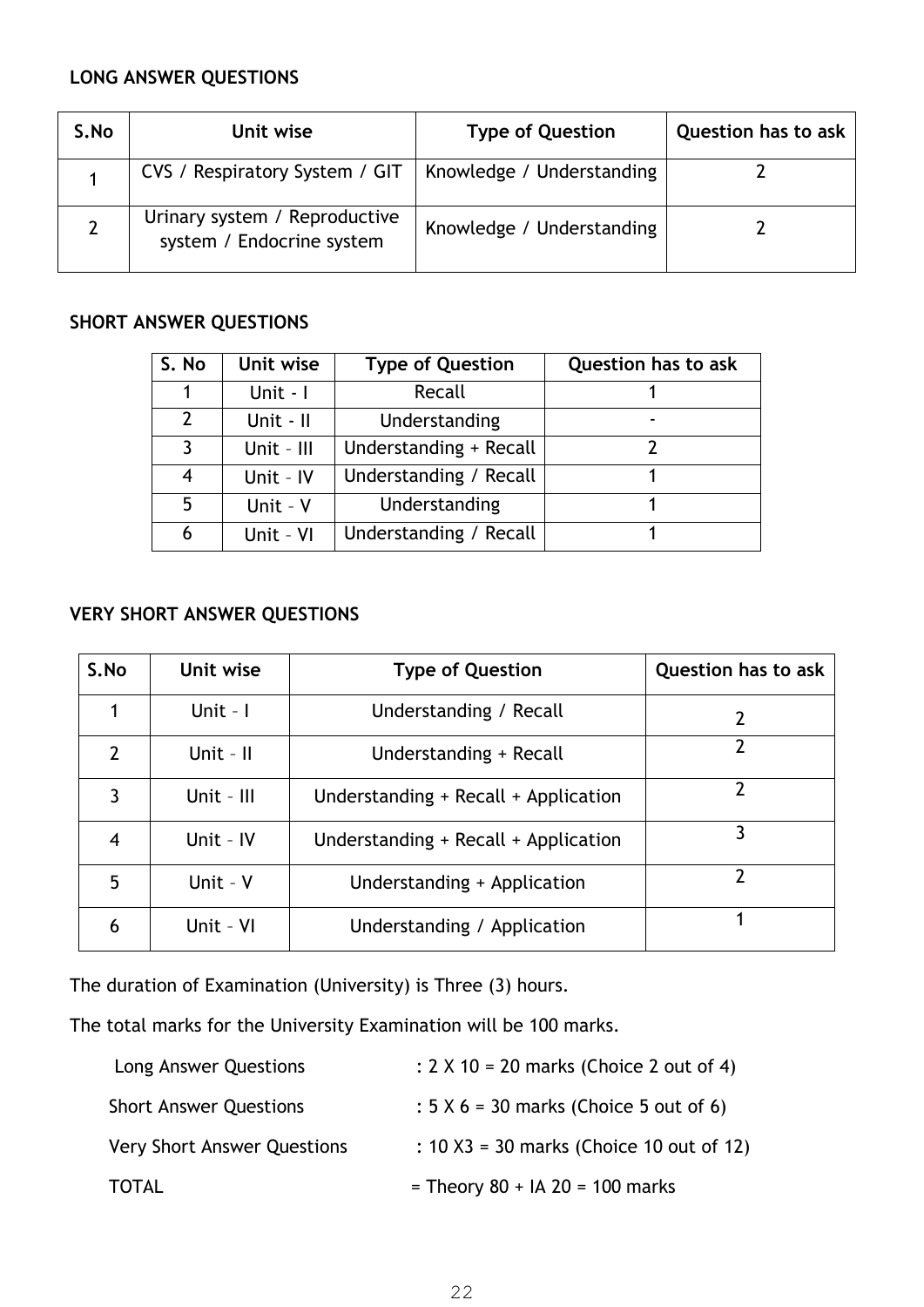### **MODEL QUESTION PAPER FIRST YEAR B.Sc. ALLIED HEALTH SCIENCES ANATOMY**

| Time: 3 Hours                                                                                                                                                                                                                                                                                                                                                                                                                                                                                                                                                                                                | <b>Maximum Marks: 80</b> |
|--------------------------------------------------------------------------------------------------------------------------------------------------------------------------------------------------------------------------------------------------------------------------------------------------------------------------------------------------------------------------------------------------------------------------------------------------------------------------------------------------------------------------------------------------------------------------------------------------------------|--------------------------|
| Illustrate your answers with suitable diagrams where ever necessary.                                                                                                                                                                                                                                                                                                                                                                                                                                                                                                                                         |                          |
| LONG ANSWER QUESTIONS - (Write any Two)<br>1. (A) Explain the Gross features of Right atrium. (OR)<br>(B) Explain the Gross features of Stomach.<br>2. (A) Explain the Gross features of Kidney.<br>(OR)<br>(B) Explain the Gross features of Thyroid gland.                                                                                                                                                                                                                                                                                                                                                 | $(2 \times 10 = 20)$     |
| <b>SHORT ANSWER QUESTIONS - (Write any Five)</b><br>1. Discuss the Classification of joints with its examples.<br>2. Discuss the boundaries and contents of superior Mediastinum.<br>3. Discuss the gross features of Right lung.<br>4. Discuss the external $\theta$ internal features of $2^{nd}$ part of Duodenum.<br>5. Discuss the location, external features of urinary bladder.<br>6. Discuss the supports of uterus.                                                                                                                                                                                | $(5 \times 6 = 30)$      |
| <b>VERY SHORT ANSWER QUESTIONS - (Write any Ten)</b><br>1. Write a note on Sesamoid bone.<br>2. Trace the conducting system of Heart.<br>3. List out the paranasal air sinuses.<br>4. Write a note on Pancreatic duct.<br>5. List out the parts & functions of extra hepatic biliary apparatus.<br>6. Write a note on Trigone of urinary bladder.<br>7. Enumerate the Ovarian follicles.<br>8. Enumerate the hormones of Adrenal gland.<br>9. Enumerate the layers of Scrotum.<br>10. List out the meningeal layers & its modifications.<br>11. Structure of thin skin.<br>12. Write a note on Fertilization | $(10 \times 3 = 30)$     |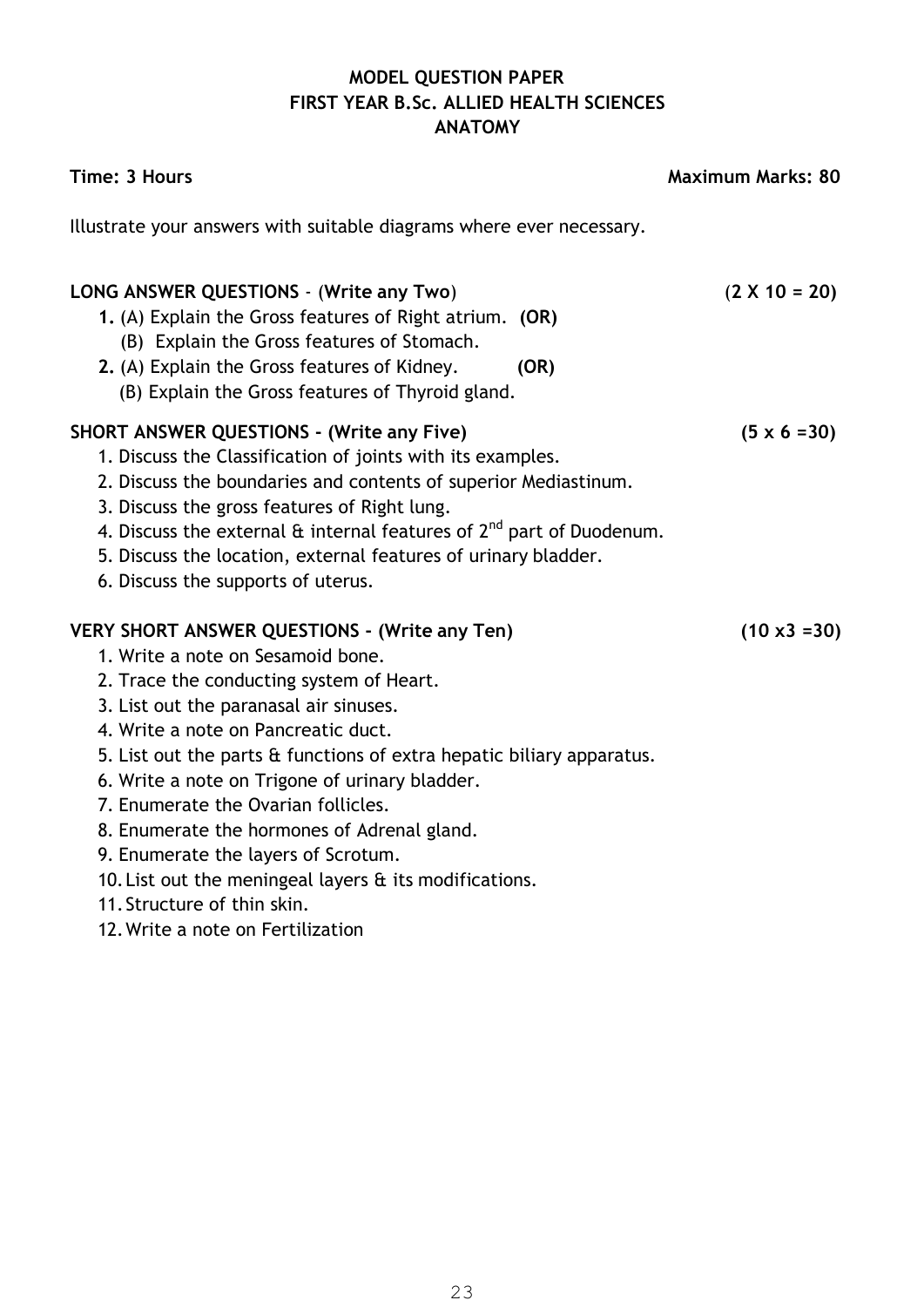## **PHYSIOLOGY**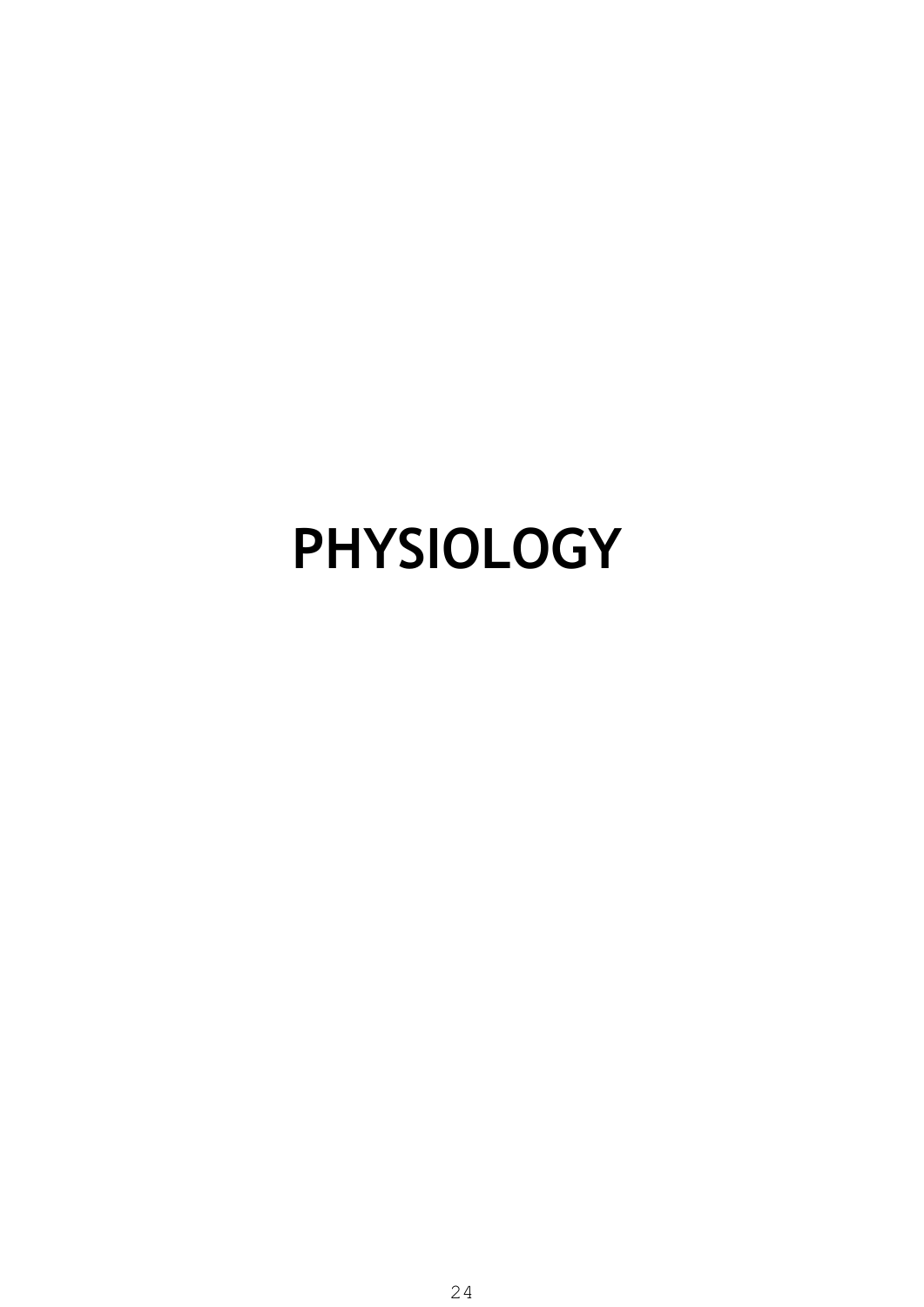### **SYLLABUS FOR I YEAR B.Sc. ALLIED HEALTH SCIENCES – PHYSIOLOGY**

| NAME OF THE SUBJECT PAPER            | : PHYSIOLOGY                 |
|--------------------------------------|------------------------------|
| <b>DURATION OF THEORY CLASSES</b>    | : 80Hrs                      |
| <b>DURATION OF TUTORIAL SESSIONS</b> | : 32Hrs                      |
| <b>DURATION OF LAB TRAINING</b>      | $: 38$ Hrs                   |
| <b>THEORY EXAMINATION</b>            | : 100 Marks (80 U + 20IA) NO |
| UNIVERSITY PRACTICAL EXAMINATION     | $:$ NIL                      |
| DURATION OF THEORY EXAMINATION       | : 3 Hrs                      |
| IN WHICH THE SUBJECT PAPER IS TAUGHT | $: I$ YEAR                   |

### **COURSE DESCRIPTION**

The course is designed to assist students to acquire the knowledge of the normal physiology of various human body systems and understand the alternation in physiology in disease and practice of accident and emergency care technology

### **COURSE OBJECTIVES**

At the end of the course, the student will be able to

- Describe the physiology of cell, tissues, membranes and glands.
- Describe the physiology of blood and functions of heart.
- Demonstrate blood cell count, coagulation, grouping, Hb; BP and Pulse monitoring
- Describe the physiology and mechanism of respiration.
- Demonstrate Spirometry
- Describe the physiology of Excretory system

### **COURSE OUTCOMES FOR PHYSIOLOGY**

At the end of the course, students will be able to...

**PHY-AHS-CO1:** Understand normal structure and functioning of the organs and organ systems of the body

**PHY-AHS-CO2:** Understand the regulatory mechanisms in normal and physiological variations. **PHY-AHS-CO3:** Understand age-related physiological changes in the organ functions that reflect normal growth and development.

**PHY-AHS-CO 4:** Understand the physiological basis of diseases.

**PHY-AHS- CO 5:** Interpret laboratory data pertaining to normal function of organ and organ system.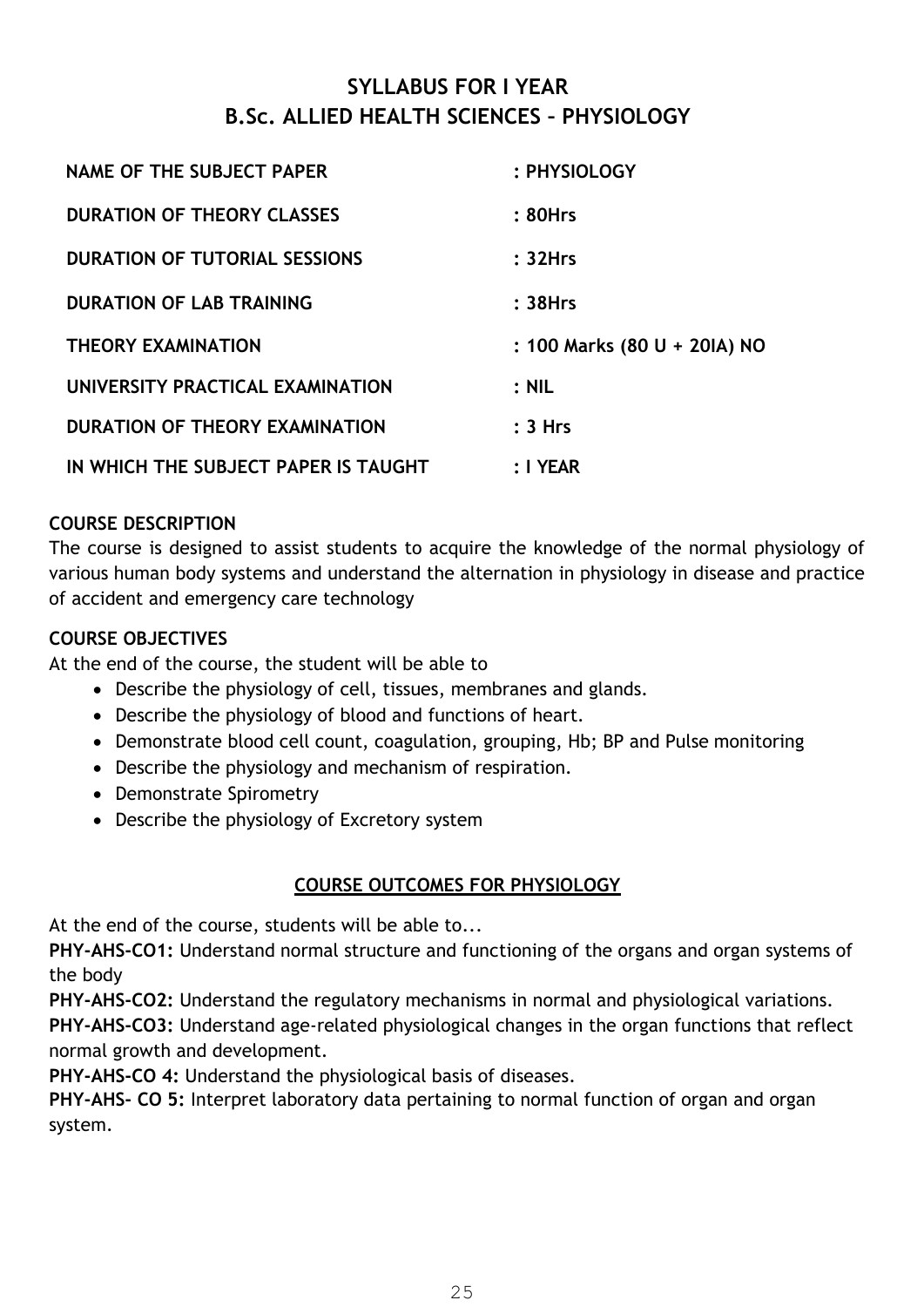| <b>UNIT</b>    | TITLE                                                                                                                                                                                                                                                                                                                                                                                                                                                                                                                                                                                                                         | THEORY +<br><b>TUTORIALS</b><br>(80+32) HOURS |
|----------------|-------------------------------------------------------------------------------------------------------------------------------------------------------------------------------------------------------------------------------------------------------------------------------------------------------------------------------------------------------------------------------------------------------------------------------------------------------------------------------------------------------------------------------------------------------------------------------------------------------------------------------|-----------------------------------------------|
|                | a. General physiology $(5 + 2)$ hrs)<br>Structure and functions of cell and cell organelles<br>Transport across cell membrane<br>$\bullet$<br>Homeostasis: definition and feedback mechanisms<br>b. Hematology $(10 + 2$ hrs)<br>Composition and function of blood and body fluids<br>Plasma proteins and their functions<br>RBC: morphology, production, functions and fate<br>$\bullet$<br>Anemia: etiological & morphological classification<br>$\bullet$<br>Immunity: Types, mechanism of immune response<br>$\bullet$<br>Hemostasis and anticoagulants<br>Blood groups: Types, cross matching and clinical<br>importance | $15 + 4$                                      |
| $\mathbf{I}$   | Cardiovascular physiology (10 + 5 hrs)<br>Functional anatomy<br>$\bullet$<br>Conductive system of heart: origin, spread of cardiac<br>$\bullet$<br>impulse<br>Properties of cardiac muscle<br>ECG: leads, principles of normal recording. Normal waves<br>$\bullet$<br>and interpretations<br>Cardiac cycle<br>Heart sounds, Physiological basis of murmur<br>Cardiac output: definition, factors affecting, factors<br>regulating and its measurement<br>Blood pressure: total pressure, lateral pressure,<br>importance of different pressure, measurements, factors<br>controlling BP<br>Shock: definition & types.        | $10 + 5$                                      |
| $\mathbf{III}$ | Respiratory physiology $(10 + 5$ hrs)<br>Functional anatomy<br>Mechanism of respiration<br>Lung volumes and capacities: definition, normal values,<br>measurements and clinical importance<br>Transport of gases: oxygen and carbon dioxide<br>Control of respiration: neural and chemical regulation.<br>Dyspnoea, Asphyxia, cyanosis, periodic breathing<br>Hypoxia: definition and types                                                                                                                                                                                                                                   | $10 + 5$                                      |
| IV             | a. Gastro-intestinal physiology (5 hrs)<br>• GI secretions: saliva, gastric juice, pancreatic juice, liver &<br>gall bladder<br>• GI motility: deglutition, gastric motility and emptying,                                                                                                                                                                                                                                                                                                                                                                                                                                    | $15 + 3$                                      |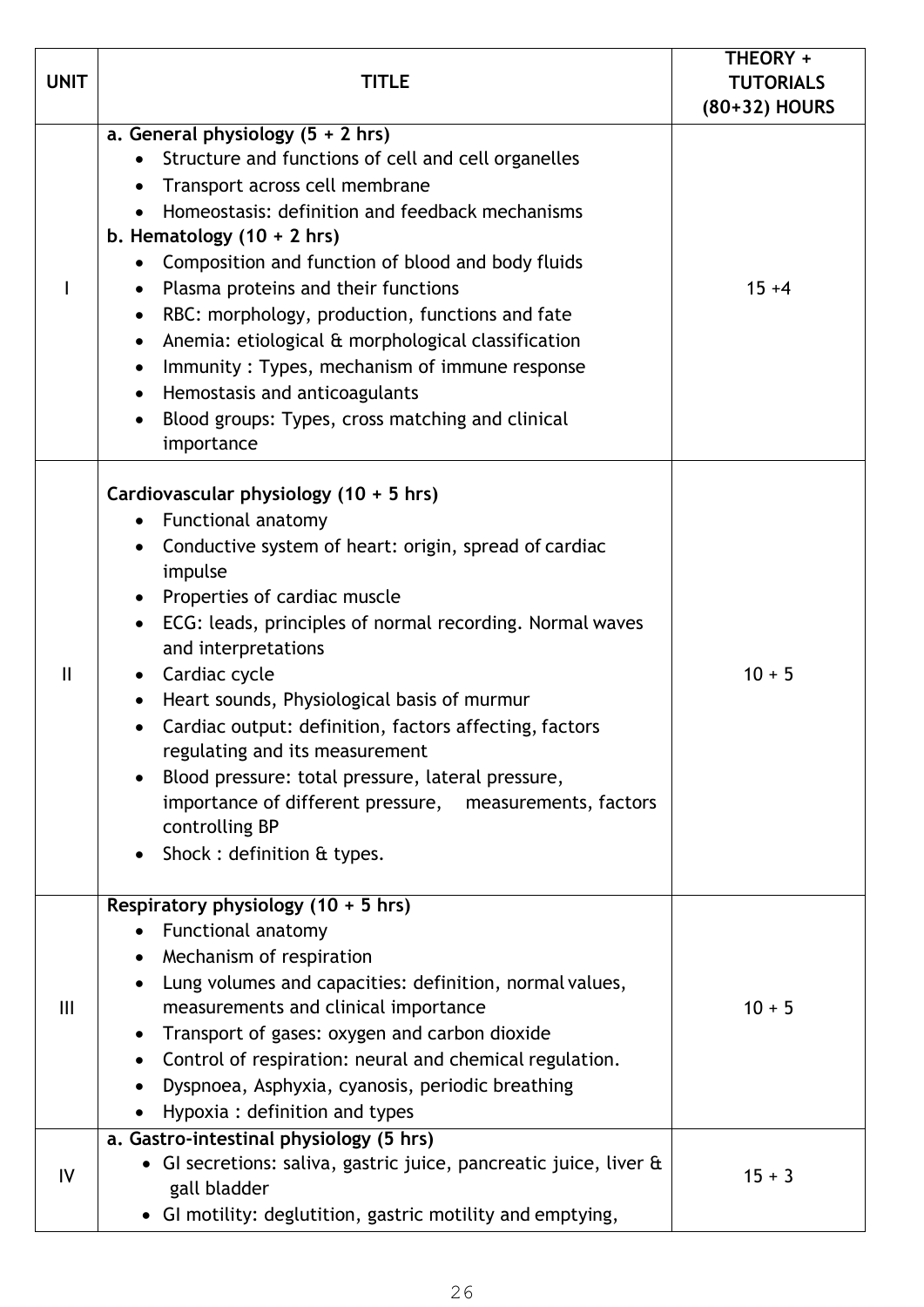|    | intestinal motility<br>• GI hormones: Gerstein, Secretin, CCK - PZ, motilin, Inhibin |           |
|----|--------------------------------------------------------------------------------------|-----------|
|    | b. Renal physiology $(10 + 3)$ hrs)                                                  |           |
|    | • Nephrons: structure, types and functions                                           |           |
|    | • Juxtaglomerular apparatus                                                          |           |
|    | • RBF: definition, normal values, factor affecting                                   |           |
|    | • GFR: definition, normal values factor affecting and factors                        |           |
|    | regulating, measurement.                                                             |           |
|    | • Renal handlings of solutes : Na+, Cl-, Glucose, water                              |           |
|    | (diuretics, diuresis), H+, ammonia                                                   |           |
|    | • Renin-angiotensin- aldosterone mechanism                                           |           |
|    | • Concentration of urine - countercurrent multiplier and                             |           |
|    | countercurrent exchanger.                                                            |           |
|    | Micturition                                                                          |           |
|    | • Renal dialysis                                                                     |           |
|    | a. Endocrine physiology $(10 + 3)$ hrs)                                              |           |
|    | Pituitary gland: hormones secreted and their functions,<br>$\bullet$                 |           |
|    | applied: dwarfism, gigantism, Diabetes Insipitus.                                    |           |
|    | Thyroid gland: hormones secreted and their functions,                                |           |
|    | applied: hypothyroidism, hyperthyroidism                                             |           |
|    | Parathyroid gland: hormones secreted and their functions                             |           |
|    | Adrenal gland: hormones secreted and their functions                                 |           |
|    | Pancreas: hormones secreted and their functions, applied:                            |           |
| V  | <b>Diabetes Mellitus</b>                                                             | $15 + 5$  |
|    | b. Reproductive physiology $(5 + 2)$ hrs)                                            |           |
|    | Male reproductive system: spermatogenesis, endocrine                                 |           |
|    | functions of testis                                                                  |           |
|    | Female reproductive system: oogenesis, ovulation,                                    |           |
|    | functions of estrogen and progesterone.                                              |           |
|    | Menstrual cycle: ovarian cycle, uterine cycle, hormonal                              |           |
|    | changes, abnormalities of menstruation                                               |           |
|    | Contraception<br>$\bullet$                                                           |           |
|    | a. Nerve-Muscle physiology<br>$(5 + 5)$ hrs)                                         |           |
|    | Neurons: structure, types, properties, degeneration and                              |           |
| VI | regeneration                                                                         |           |
|    | Neuromuscular junction: transmission of impulse and its                              |           |
|    | clinical applications                                                                |           |
|    | Skeletal muscle: structure, muscle proteins, contraction &                           |           |
|    | relaxation, types of contraction                                                     | $15 + 10$ |
|    | b. Central nervous system $(5 + 3)$ hrs)                                             |           |
|    | Organization of nervous system                                                       |           |
|    | Synapse: types, functions                                                            |           |
|    | CSF: functions                                                                       |           |
|    | Cerebral cortex: Broca's area and their functions                                    |           |
|    | Cerebellum: lobes & function                                                         |           |
|    | Basal ganglia: nucleus & functions, Parkinsonism                                     |           |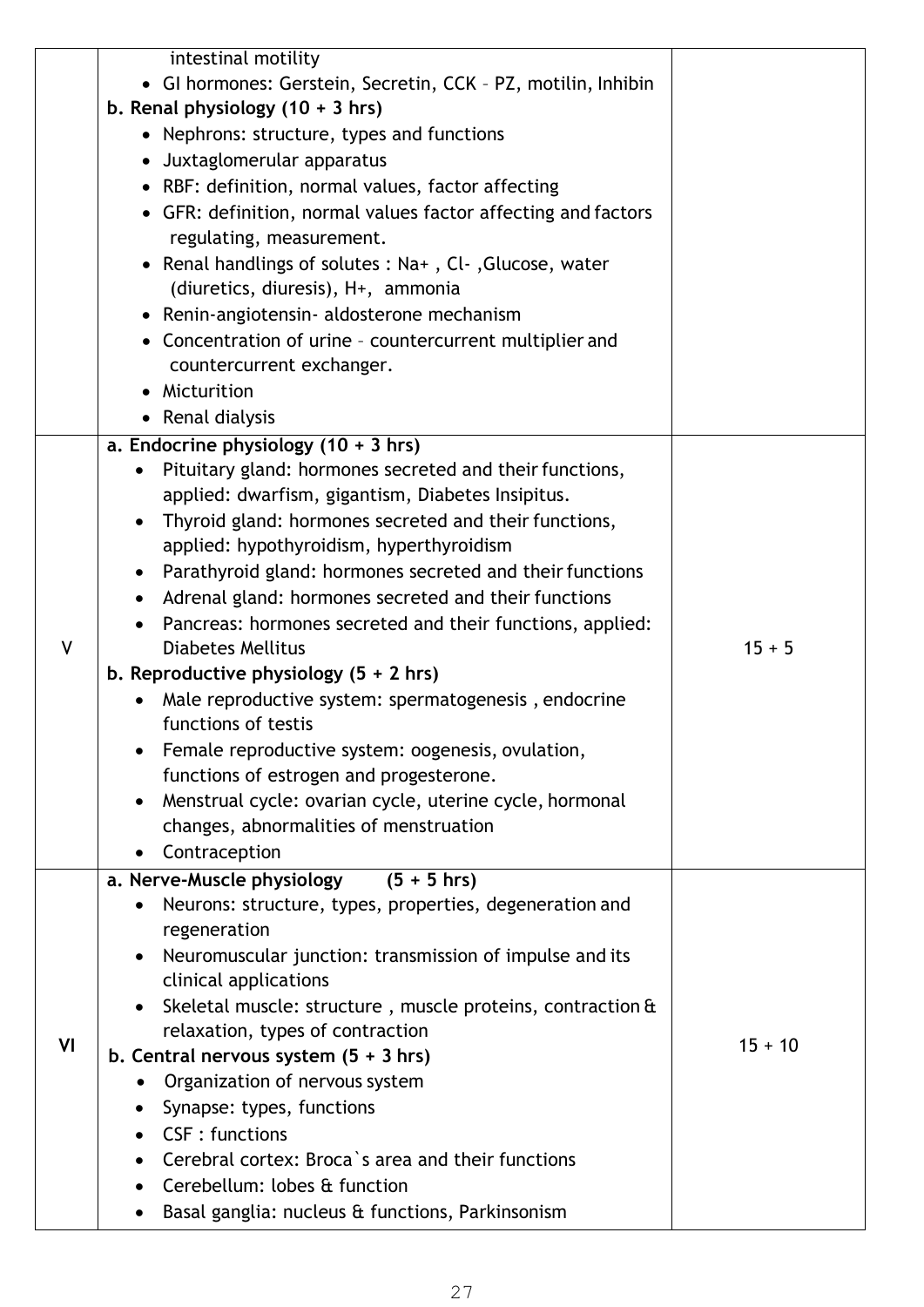| Vision: Errors of refraction, visual pathway and effects of<br>$\bullet$<br>lesion<br>Hearing: functions of middle ear, Conductive deafness and<br>$\bullet$<br>nerve deafness. | • Hypothalamus: functions<br>c. Special senses $(5 + 2)$ hrs) |  |
|---------------------------------------------------------------------------------------------------------------------------------------------------------------------------------|---------------------------------------------------------------|--|
|                                                                                                                                                                                 | • Smell and taste: receptors and pathways                     |  |

### **LAB TRAINING (38 hrs)**

- Hemoglobinometry
- White Blood Cell Count
- Red Blood Cell Count
- Determination of Blood Groups
- Leishman's Staining and Differential WBC Count
- Determination of Packed Cell Volume
- Erythrocyte Sedimentation Rate (ESR)
- Determination of Clotting Time, Bleeding Time
- Recording of Blood pleasure
- Auscultation for Heart sounds
- Artificial Respiration
- Determination of Vital capacity.

### **METHODS OF TEACHING**

- 1. Lecture cum discussion
- 2. Demonstration
- 3. Lab visit
- 4. Practical work record

### **METHODS OF EVALUATION**

- 1. Written Test
- 2. Laboratory observation Book
- 3. Assignments
- 4. Oral Presentations

### **REFERENCE BOOKS**

- 1. Basics of MedicalPhysiology D.Venkatesh /H.H.SudhakarWolters Kluwer Third Edition.
- 2. Waugh: Ross & Wilson Anatomy & Physiology in health and illness Penguin Books Ltd (2010).
- 3. Principles of Physiology,Singh(H).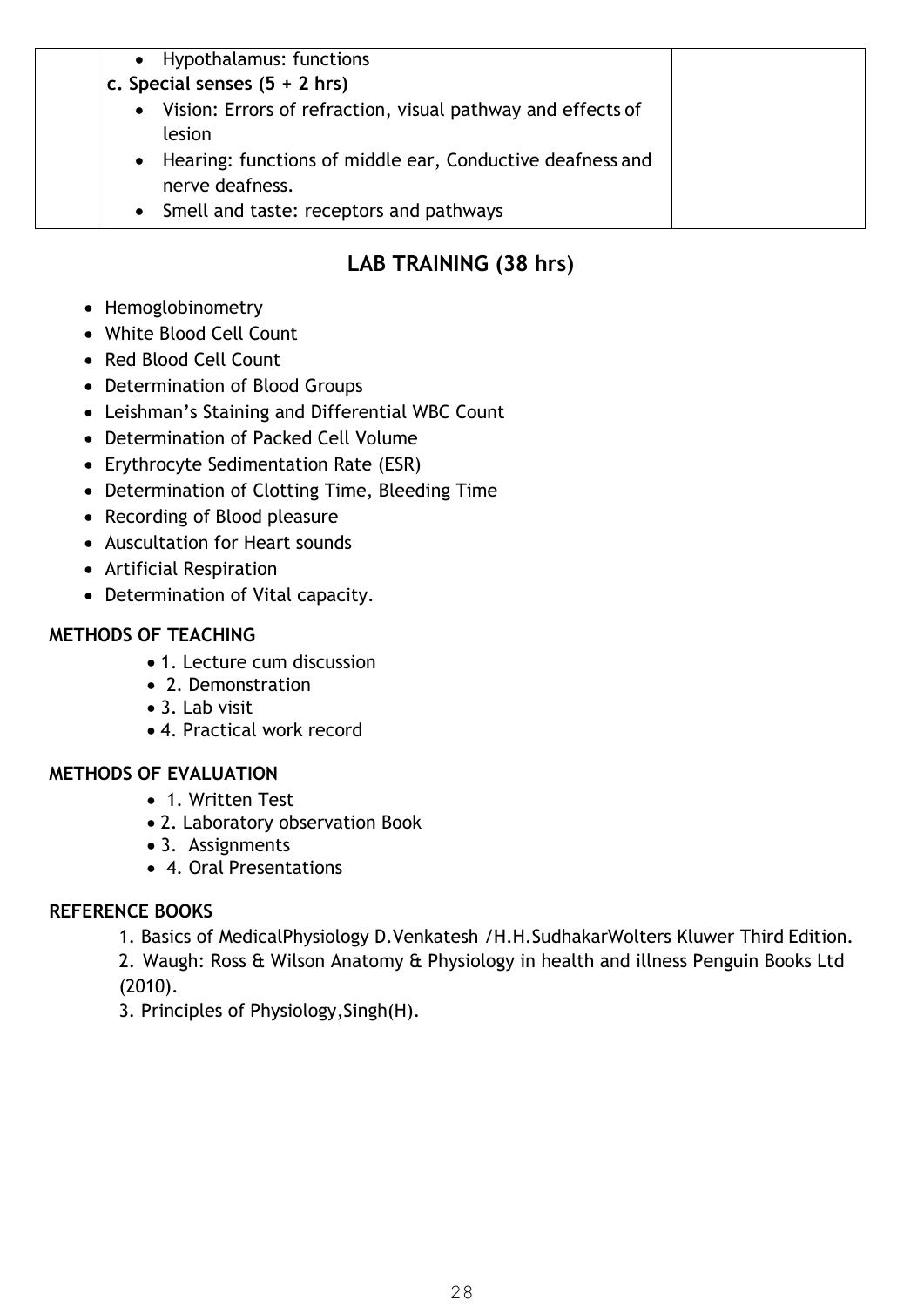### **PHYSIOLOGY - BLUEPRINT**

|                                       |                                       |    | Weightage                  | <b>Question type</b> |                               |              |  |
|---------------------------------------|---------------------------------------|----|----------------------------|----------------------|-------------------------------|--------------|--|
| <b>Unit</b>                           | <b>Marks</b><br><b>Systems</b><br>(%) |    | <b>LAQ</b><br>(2 out of 4) | SAQ<br>(5 out of 6)  | <b>VSAQ</b><br>(10 out of 12) |              |  |
| $\mathbf{I}$                          | General physiology                    | 15 | 19%                        |                      |                               | $2+1*$       |  |
|                                       | Hematology                            |    |                            | $1*$                 | 1                             | $\mathbf{1}$ |  |
| $\mathbf{II}$                         | Cardiovascular<br>physiology          | 16 | 20%                        | 1                    | 1                             |              |  |
| III                                   | Respiratory<br>physiology             | 16 | 20%                        | 1                    | 1                             |              |  |
| $\overline{V}$                        | Gastro-intestinal<br>physiology       | 12 | 15%                        |                      | 1                             | $1+1*$       |  |
|                                       | Renal physiology                      |    |                            | $1*$                 |                               | 1            |  |
|                                       | Endocrine physiology                  |    |                            |                      | 1                             | $\mathbf 1$  |  |
| $\mathsf{V}$                          | Reproductive<br>physiology            | 12 | 15%                        |                      |                               | 1            |  |
|                                       | Nerve-Muscle<br>physiology            | 09 | 11%                        |                      |                               | 1            |  |
| VI                                    | Central nervous<br>system             |    |                            |                      | $1*$                          | 1            |  |
|                                       | Special senses                        |    |                            |                      |                               | $\mathbf{1}$ |  |
| Note: * represents question of choice |                                       |    |                            |                      |                               |              |  |

The duration of Examination (University) is Three (3) hours.

• The total marks for the University Examination will be 100 marks.

| Long Answer Questions         | : $2 \times 10 = 20$ marks (Choice 2 out of 4) |
|-------------------------------|------------------------------------------------|
| <b>Short Answer Questions</b> | $: 5 \times 6 = 30$ marks (Choice 5 out of 6)  |
| Very Short Answer Questions   | : $10 X3 = 30$ marks (Choice 10 out of 12)     |
| TOTAL                         | = Theory $80 + IA$ 20 = 100 mark               |
|                               |                                                |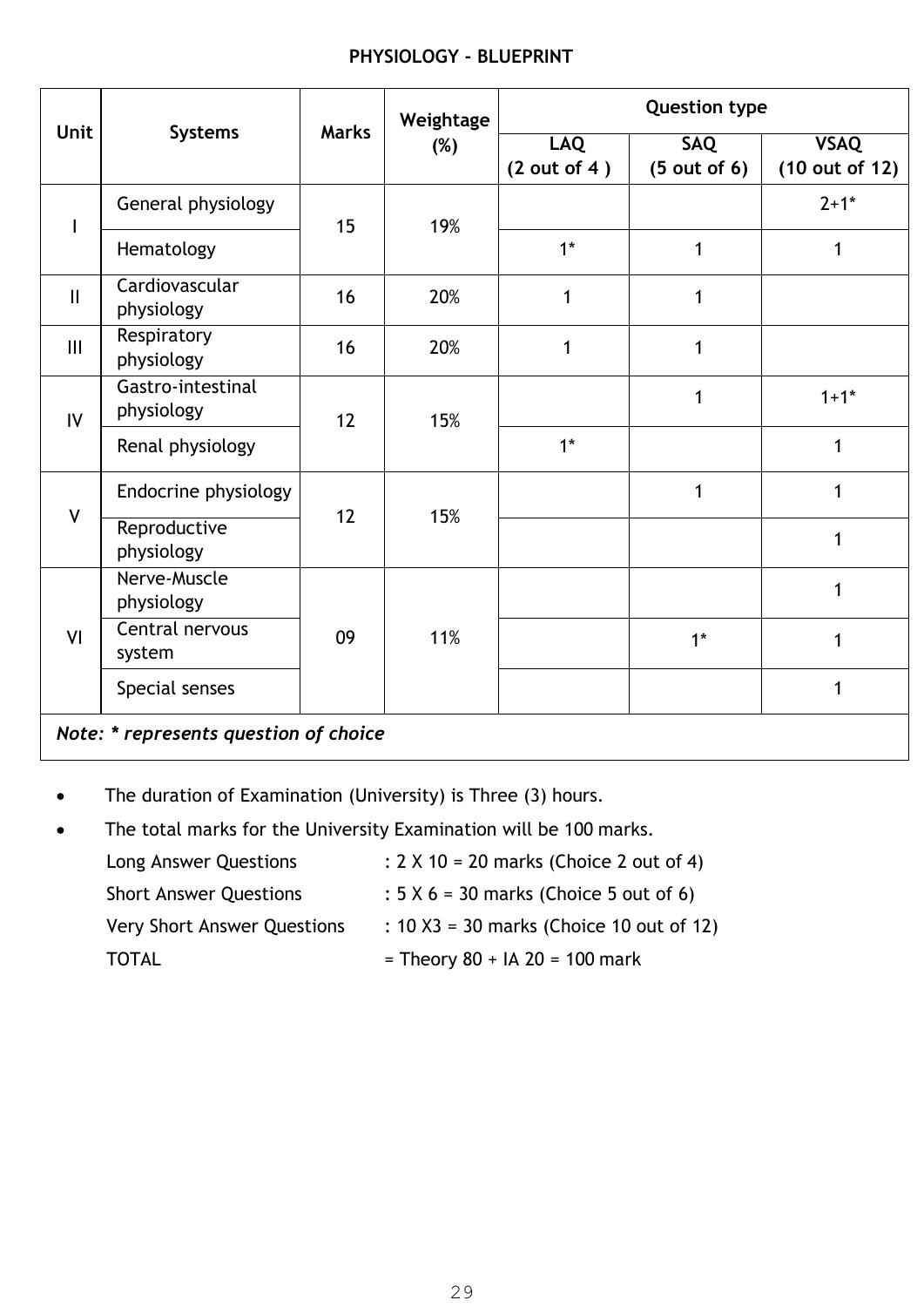### **MODEL QUESTION PAPER FIRST YEAR B.Sc. ALLIED HEALTH SCIENCES PHYSIOLOGY**

### **LONG QUESTION ANSWER (2 X 10 = 20)**

**1.** a) Define Erythropoiesis? Describe its stages. Mention the factors influencing it. **(OR)** 

b) Define blood pressure. Write its normal range. Briefly explain short term regulation mechanism of blood pressure.

**2.** a) Explain how oxygen is transported in blood. Explain oxygen dissociation curve. List the factors shifting this curve to right & left. **(OR)** 

b) Define Glomerular filtration rate (GFR). Write its normal value. Explain the factors affecting it.

### SHORT QUESTION ANSWER - Answer any 5 (5 X 6 = 30)

- 1. Define hemostasis. Briefly explain blood clotting mechanism.
- 2. Define cardiac output. Give its normal value. Describe the factors regulating it
- 3. Draw normal spirogram indicating static lung volumes and capacities.
- 4. Briefly explain the mechanism of HCl secretion in stomach.
- 5. Name the anterior pituitary hormones. Briefly explain functions of growth hormones.
- 6. Briefly describe stages of Spermatogenesis.

### **VERY SHORT ANSWER - Answer any 10 (10 X 3= 30)**

- 1. Write the functions of golgi apparatus
- 2. Briefly explain osmosis
- 3. Briefly describe the function of  $\text{Na}^+ \text{K}^+$  ATPase pump
- 4. What are anticoagulants? Name any two.
- 5. Write any 3 functions of saliva
- 6. Name any two GI hormones. Write any one function of them.
- 7. Name the cells of Juxtaglomemlar apparatus & mention their function
- 8. List the 3 functions of thyroid hormone
- 9. Name natural contraceptive methods
- 10.Classify muscle proteins
- 11.Classify glial cell. Write any two functions of it.
- 12.What is myopia? How it is corrected

**Total marks: 80 Duration: 3 hours**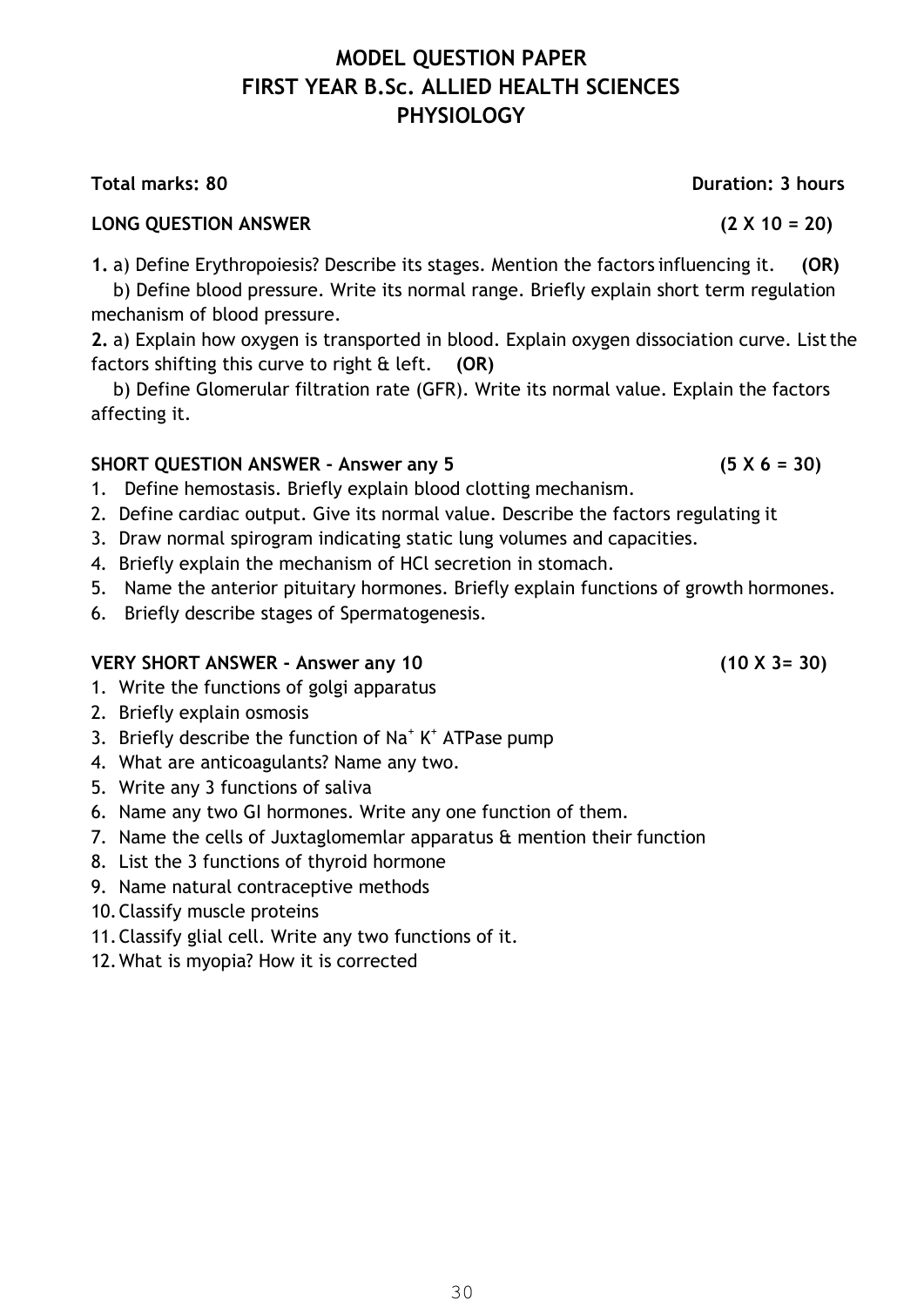## **BIOCHEMISTRY**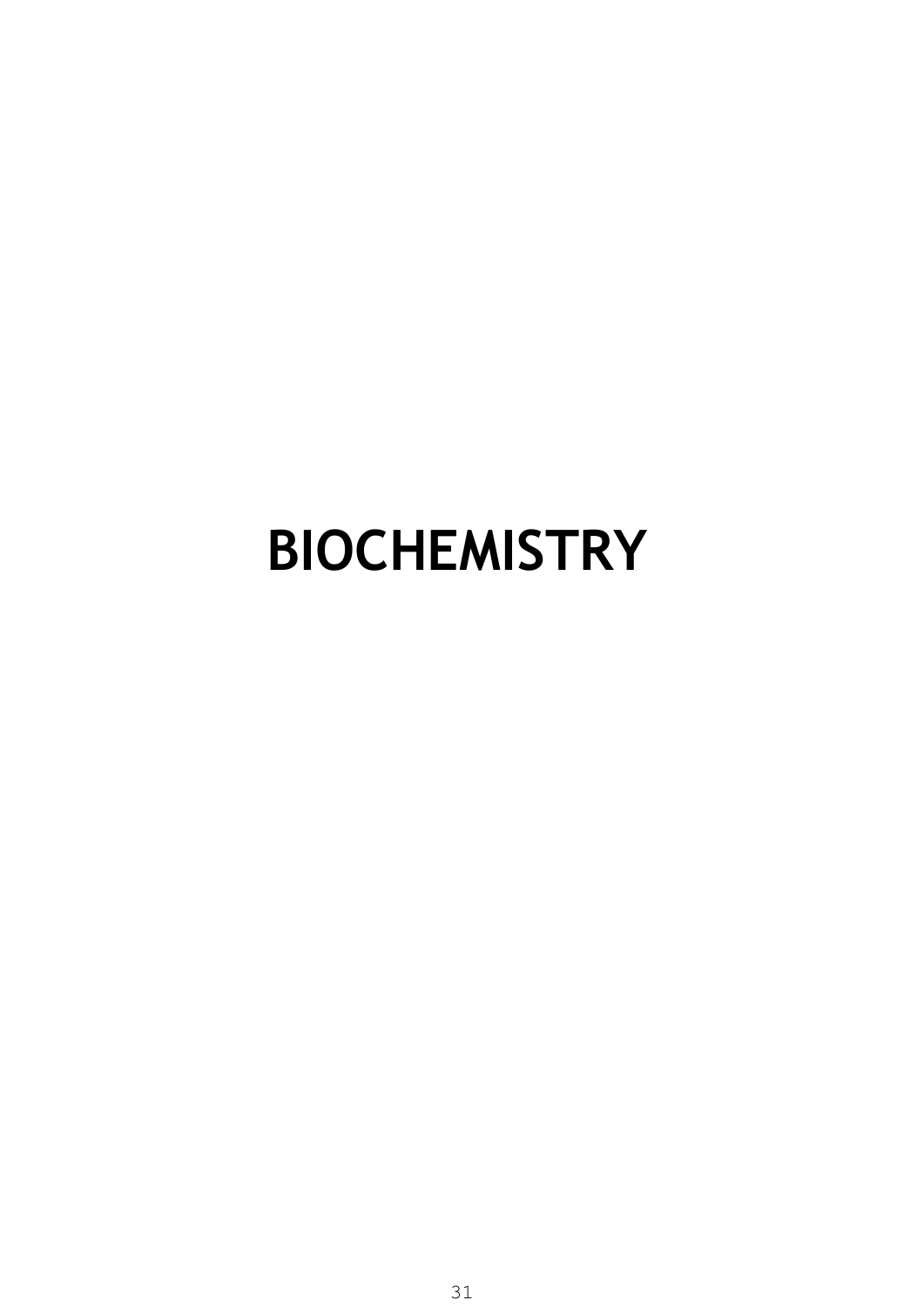### **SYLLABUS FOR I YEAR B.Sc. ALLIED HEALTH SCIENCES – BIOCHEMISTRY**

| NAME OF THE SUBJECT PAPER                 | : BIOCHEMISTRY            |
|-------------------------------------------|---------------------------|
| <b>DURATION OF THEORY CLASSES</b>         | : 80hrs                   |
| <b>DURATION OF TUTORIAL SESSIONS</b>      | : 32hrs                   |
| <b>DURATION OF LAB TRAINING</b>           | :38Hrs                    |
| <b>THEORY EXAMINATION</b>                 | : 100 marks (80 U + 20IA) |
| NO UNIVERSITY PRACTICAL EXAMINATION       |                           |
| DURATION OF THEORY EXAMINATION            | $: 3 \; hrs$              |
| YEAR IN WHICH THE SUBJECT PAPER IS TAUGHT | : I YEAR                  |

### **COURSE DESCRIPTION**

The course is designed to assist students to acquire the knowledge of the normal biochemical functioning of human body and alterations.

### **OBJECTIVES**

At the end of the course, the student will be able to

- 1. Identify the basic principles of biochemistry.
- 2. Synthesize the knowledge of these principles in various situations.

### **COURSE OUTCOMES FOR BIOCHEMISTRY**

At the end of the course, students will be able to...

**BIO-AHS-CO1**: Correlate the integration of various aspects of biomolecules and its lab diagnosis **BIO-AHS-CO2**: Explain biochemical basis and rationale of clinical laboratory tests for inborn errors of metabolism, and interpret the results.

**BIO-AHS-CO3**: Correlate the results of these investigations with the primary disorders of each human body system.

**BIO-AHS-CO4** Follow good clinical laboratory practice as well as to handle the biological samples collected

**BIO-AHS-CO5**: Learn how to collect the samples and to process it for diagnostic purposes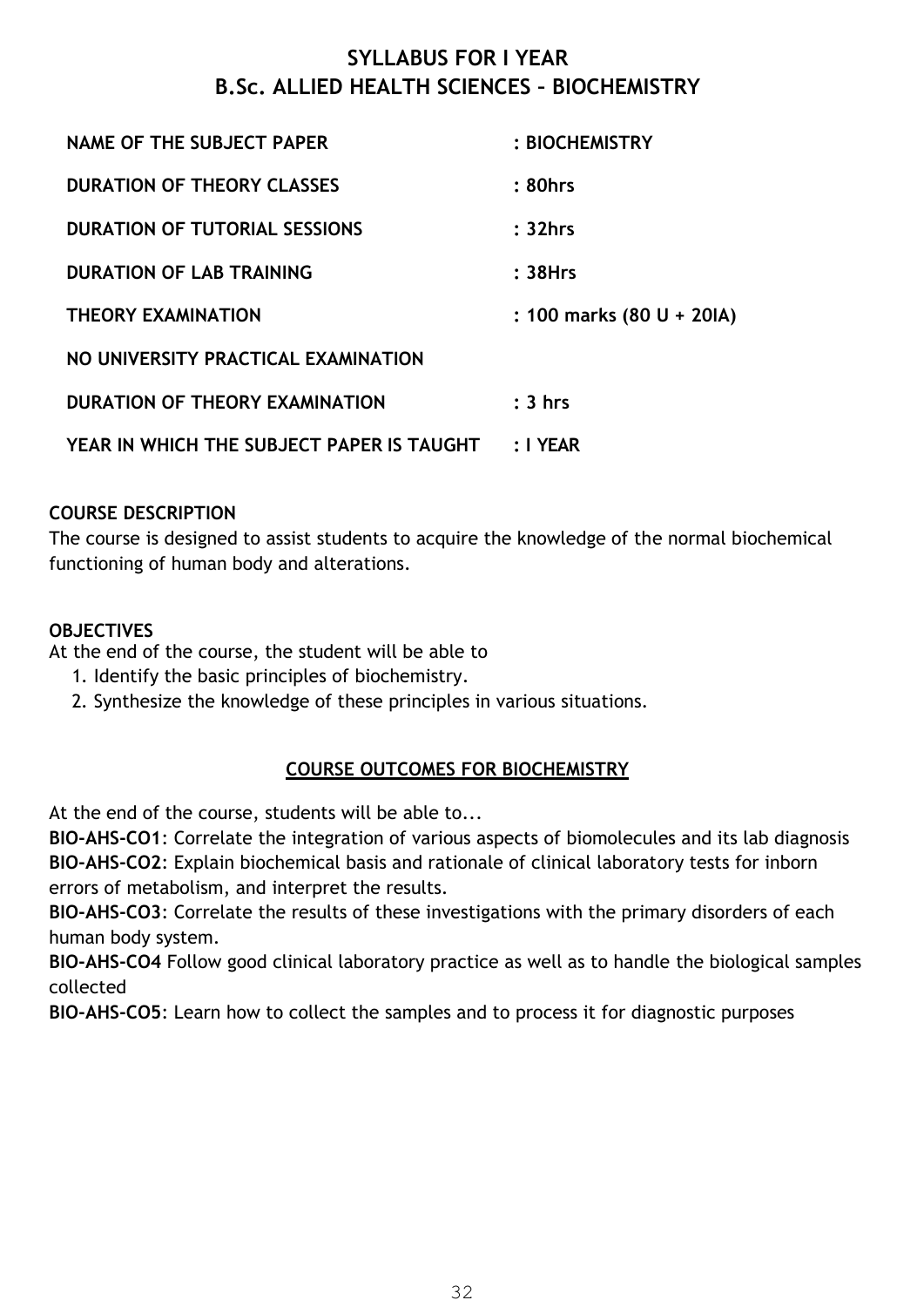| <b>UNIT</b>    | TITLE                                                                                                                                                                                                                                                                                                                                                                                                                                                                                                                                                                                                                                                                                                                                                                                                                                                                                                                                                                                                                                                                           | THEORY +<br><b>TUTORIALS</b><br>$(80 + 32)$<br><b>HOURS</b> |
|----------------|---------------------------------------------------------------------------------------------------------------------------------------------------------------------------------------------------------------------------------------------------------------------------------------------------------------------------------------------------------------------------------------------------------------------------------------------------------------------------------------------------------------------------------------------------------------------------------------------------------------------------------------------------------------------------------------------------------------------------------------------------------------------------------------------------------------------------------------------------------------------------------------------------------------------------------------------------------------------------------------------------------------------------------------------------------------------------------|-------------------------------------------------------------|
|                | (i) INTRODUCTION TO BIOCHEMISTRY<br>Biophysical aspects of Biochemistry: Theory of acids and bases,<br>Ionization of acids, Dissociation of water, Hydrogen ion<br>concentration and concept of pH, Dissociation of acids and<br>bases, Basic concepts in Acidosis and Alkalosis (Respiratory and<br>Metabolic)<br>• Concept of buffering, Definition of buffers and Buffering<br>Capacity, Chemical and Physiological buffers, Henderson<br>Hasselbalch equation and pH - pK relationship,<br>Glass electrode and determination of pH, Acid Base titration.<br>ii) PROTEINS<br>Proteins: Chemistry, Classification, properties and biomedical<br>importance of Proteins.<br>Hydrolytic products of proteins<br>$\bullet$<br>• Classification of Amino acids and important properties<br>iii) ENZYMES<br>Definitions of Catalyst, Enzymes, Apoenzyme, Coenzyme,<br>$\bullet$<br>Holoenzyme, Cofactors and prosthetic group<br>Active site<br>$\bullet$<br>Systematic classification of Enzymes<br>$\bullet$<br>Factors influencing Enzyme kinetics<br>$\bullet$<br>Enzyme units | $18 + 6$                                                    |
| $\mathbf{I}$   | i) CARBOHYDRATES<br>Carbohydrates: Chemistry, Classification, properties and<br>biomedical importance of carbohydrates.<br>ii) NUCLEOPROTEINS<br>Purine and Pyrimidine bases<br>Ribose and Deoxy Ribose<br>Definition of Nucleosides and Nucleotides<br>$\bullet$<br><b>Structure of DNA</b><br>Types of RNA<br>٠<br><b>Biologically significant Nucleotides</b><br>٠                                                                                                                                                                                                                                                                                                                                                                                                                                                                                                                                                                                                                                                                                                           | $15 + 5$                                                    |
| $\mathbf{III}$ | <b>LIPIDS</b><br>Definition of Fats and Oils<br>$\bullet$<br><b>Classification of Lipids</b><br>٠<br>Saturated and Unsaturated Fatty acids<br>٠<br>Properties of Lipids<br>$\bullet$<br>Biomedical importance of Lipids with special reference to<br>$\bullet$<br>PhosphoLipids, Glycolipids and Cholesterol.                                                                                                                                                                                                                                                                                                                                                                                                                                                                                                                                                                                                                                                                                                                                                                   | $15 + 7$                                                    |
| IV             | ENGERY METABOLISM AND NUTRITIONAL BIOCHEMISTRY<br>Calorific value, Respiratory Quotient, Resting Metabolic<br>$\bullet$<br>expenditure, Specific dynamic action<br>Energy requirements<br>$\bullet$<br>Complex Carbohydrates and Role of Dietary fiber<br><b>Essential Fatty acids</b><br>Essential amino acids                                                                                                                                                                                                                                                                                                                                                                                                                                                                                                                                                                                                                                                                                                                                                                 | $20 + 6$                                                    |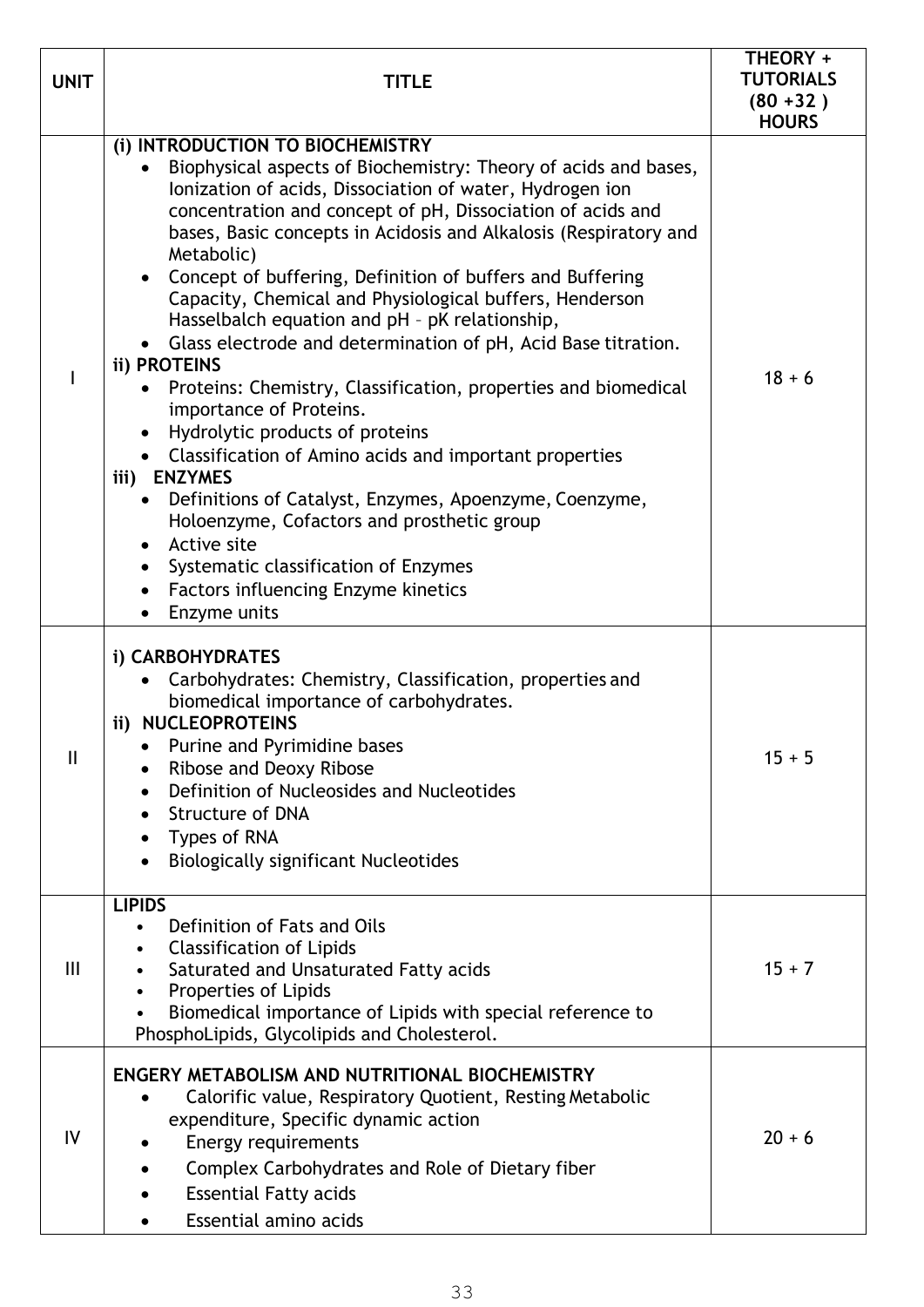|              | Positive and Negative Nitrogen balance<br>$\bullet$                                                                                                                                                                                                                                                                                                                                                                                                                                                                                                                                                                                                                                                                                                                                                                                                                                                                                                                 |          |
|--------------|---------------------------------------------------------------------------------------------------------------------------------------------------------------------------------------------------------------------------------------------------------------------------------------------------------------------------------------------------------------------------------------------------------------------------------------------------------------------------------------------------------------------------------------------------------------------------------------------------------------------------------------------------------------------------------------------------------------------------------------------------------------------------------------------------------------------------------------------------------------------------------------------------------------------------------------------------------------------|----------|
|              | Protein Energy Malnutrition                                                                                                                                                                                                                                                                                                                                                                                                                                                                                                                                                                                                                                                                                                                                                                                                                                                                                                                                         |          |
|              | <b>Biochemical functions of Vitamins</b>                                                                                                                                                                                                                                                                                                                                                                                                                                                                                                                                                                                                                                                                                                                                                                                                                                                                                                                            |          |
|              | Biochemical functions of major and trace elements                                                                                                                                                                                                                                                                                                                                                                                                                                                                                                                                                                                                                                                                                                                                                                                                                                                                                                                   |          |
| $\mathsf{V}$ | (i) CLINICAL CHEMISTRY<br>Serum Osmolality: Significance and measurement<br>Electrophoresis: Principles, Methodology and Diagnostic<br>significance<br>Principles and applications of Partician Chromotography<br>Simple tests to identify Carbohydrates, Lipids and Proteins in<br>biological fluids<br>Qualitative estimation of Glucose, Proteins, Cholesterol,<br>Urea, Creatinine and Uric acid and their diagnostic<br>significance<br>(ii) ENVIRONMENTAL CHEMISTRY<br>Definition of Pollutants<br>Impact of Terrestrial, Water and air pollutants<br>Biopesticides: Chemistry, Metabolic Transformation in the<br>living system and role in Chemical Pathology<br>Influence of Non-Biodegradable domestic utility items and its<br>role in metabolic disorders<br>Carcinogens and mutagens: qualitative and molecular<br>pathology involved in mutagenesis and carcino genesis<br>Plastics and its impacts on Society<br>Biomedical Waste and its management | $12 + 8$ |
|              |                                                                                                                                                                                                                                                                                                                                                                                                                                                                                                                                                                                                                                                                                                                                                                                                                                                                                                                                                                     |          |

### **LAB TRAINING (38 hrs)**

- Simple Color reactions of Carbohydrates and Proteins
- Qualitative estimations of Glucose, Urea, Creatinine, Total Protein and Cholesterol
- Normal constituents of Urine
- Abnormal (pathological)Urine
- Glucose Tolerance Test and its significance
- Demonstration of Electrophoresis and Interpretation of important clinical conditions based on Electrophoresis appearance
- Demonstration of Paper Chromatography and its utility in the diagnosis of inborn errors of metabolism

### **METHODS OF TEACHING**

- 1. Lecture cum discussion
- 2. Demonstration
- 3. Lab visit
- 4. Practical work record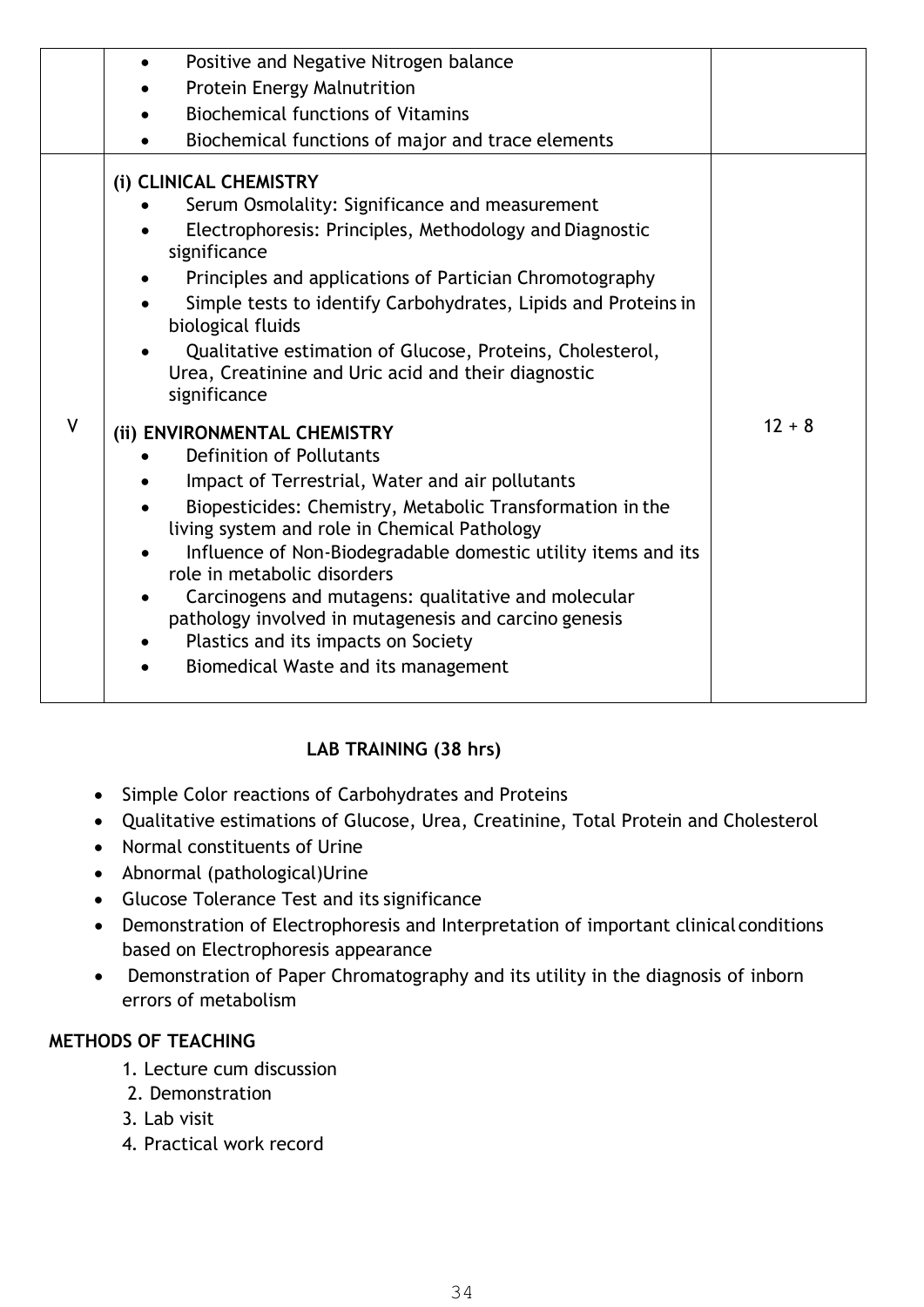### **METHODS OF EVALUATION**

- 1. Written Test
- 2. Laboratory observation Book
- 3. Assignments
- 4. Oral Presentations

### **REFERENCE BOOK**

- 1. Essential of Biochemistry for B.Sc Nursing Students Harbanslal, first edition.
- 2. Biochemistry U.SathyaNarayana,U.Chakrapani, fifth edition

### **B.Sc. ALLIED HEALTH SCIENCES – BIOCHEMISTRY (I Year) BLUE PRINT**

|              | Weight<br>age | <b>Marks</b><br><b>Allot</b><br>ted | Knowledge/<br>Recall |            |                        | Understanding      |            |                    | Application        |                   |                    |
|--------------|---------------|-------------------------------------|----------------------|------------|------------------------|--------------------|------------|--------------------|--------------------|-------------------|--------------------|
| Unit<br>No.  |               |                                     | <b>LAQ</b><br>(10)   | SAQ<br>(6) | <b>VSA</b><br>Q<br>(3) | <b>LAQ</b><br>(10) | SAQ<br>(6) | <b>VSAQ</b><br>(3) | <b>LAQ</b><br>(10) | <b>SAQ</b><br>(6) | <b>VSAQ</b><br>(3) |
|              | 30 %          | 25                                  |                      | 1          | $\mathbf{1}$           | 1                  | 1          |                    |                    |                   |                    |
| $\mathsf{I}$ | 20%           | 19                                  | $\mathbf 1$          |            | $\overline{2}$         |                    |            | 1                  |                    |                   |                    |
| Ш            | 15%           | 12                                  | $1^*$                | 1          | $\overline{2}$         |                    |            |                    |                    |                   |                    |
| IV           | 15 %          | 9                                   | $1^*$                | $1^*$      | $\overline{2}$         |                    |            | 1                  |                    |                   |                    |
| V            | 20%           | 15                                  |                      | 1          | $1 +$<br>$1^*$         |                    | 1          | $1^*$              |                    |                   |                    |

The duration of Examination (University) is Three (3) hours. The total marks for the University Examination will be 80 marks.

| Long Answer Questions              | : 2X 10 marks = 20 marks (Choice 2 out of 4)    |
|------------------------------------|-------------------------------------------------|
| <b>Short Answer Questions</b>      | $: 5X$ 6 marks = 30 marks (Choice 5 out of 6)   |
| <b>Very Short Answer Questions</b> | : 10 X 3 marks = 30 marks (Choice 10 out of 12) |
| <b>TOTAL</b>                       | = Theory $80 + IA$ 20 = 100 marks               |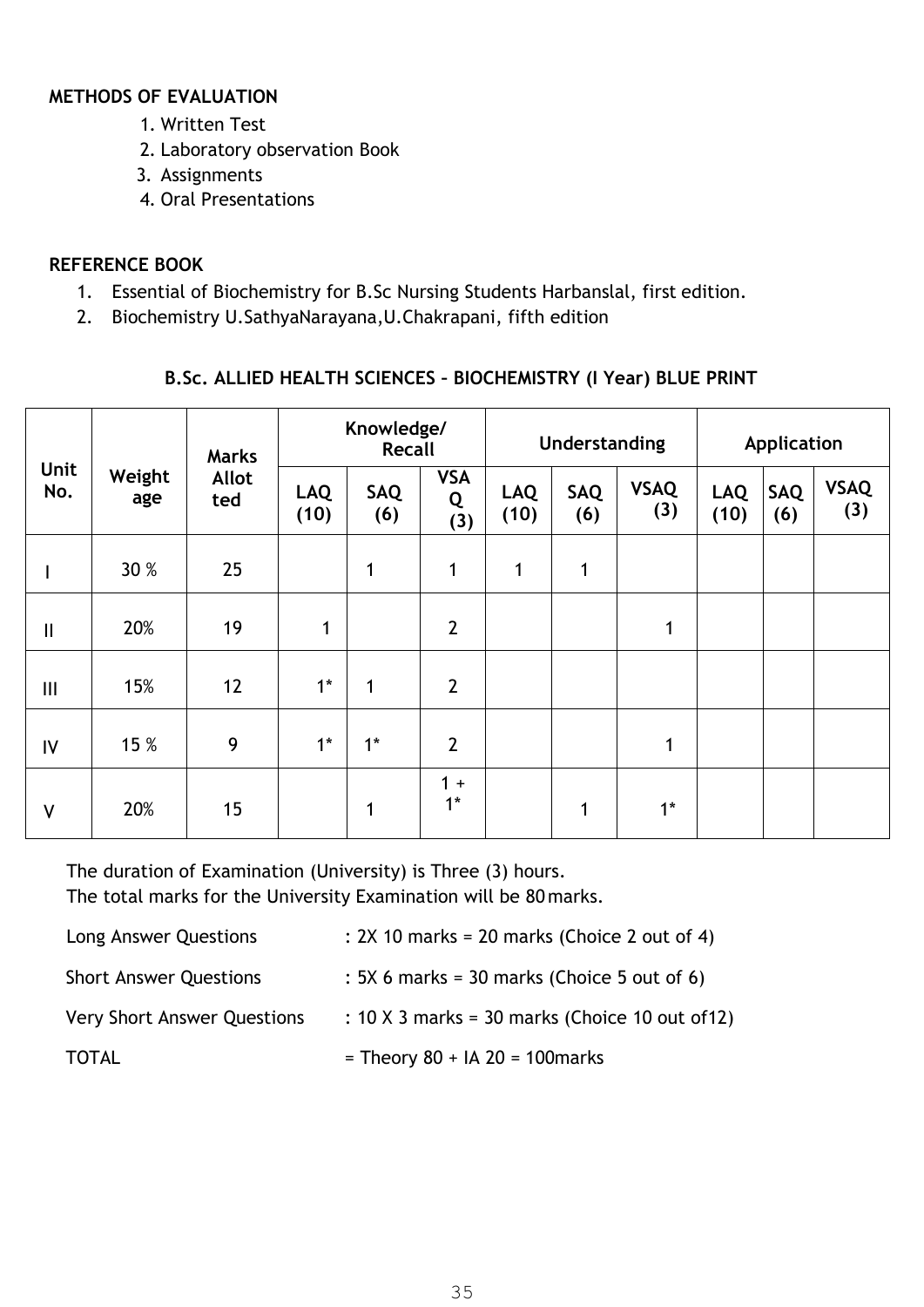### **MODEL QUESTION PAPER FIRST YEAR B.Sc. ALLIED HEALTH SCIENCES BIOCHEMISTRY**

### **A. Long answer question (2 X 10=20)**

1. a) Write in detail about the Heteropolysaccharides and mention its importance.

**(Or)** 

- b) How is acid base balance maintained in the body?
- 2. a) Define and classify Lipids with suitable examples.

**(Or)** 

b) Write in detail about the RDA, dietary sources, biochemical role and deficiency manifestations of folic acid.

### **B. Short answer questions -Answer any 5 questions (5X 6=30)**

- 1. Mention dietary sources and functions of cholesterol
- 2. Define Chromatography & write any 4applications
- 3. Classify Carbohydrates with a suitable example
- 4. Classify Enzymes systematically by providing one example under each class.
- 5. Define carcinogen and name any three agents that cause carcinogenesis.
- 6. List down the sources, regulation and functions of Calcium

### **C. Very Short answer questions -Answer any10 questions (10 x 3 =30)**

- 1. Define Respiratory quotient
- 2. Define buffer
- 3. List any two functions of trace elements.
- 4. List any two impacts of plastics on society
- 5. Mention the essential fatty acids and its importance
- 6. List any 2 functions of phospholipids
- 7. Name one test to identify plasma proteins and urea.
- 8. Define osmolality
- 9. Mention any one cardiac glycoside with its function
- 10.Draw a neat labeled diagram of DNA
- 11.Define mutarotation
- 12. List any two functions of Fat soluble vitamin

**TIME: 3 HOURS MAXIMUM MARKS: 80**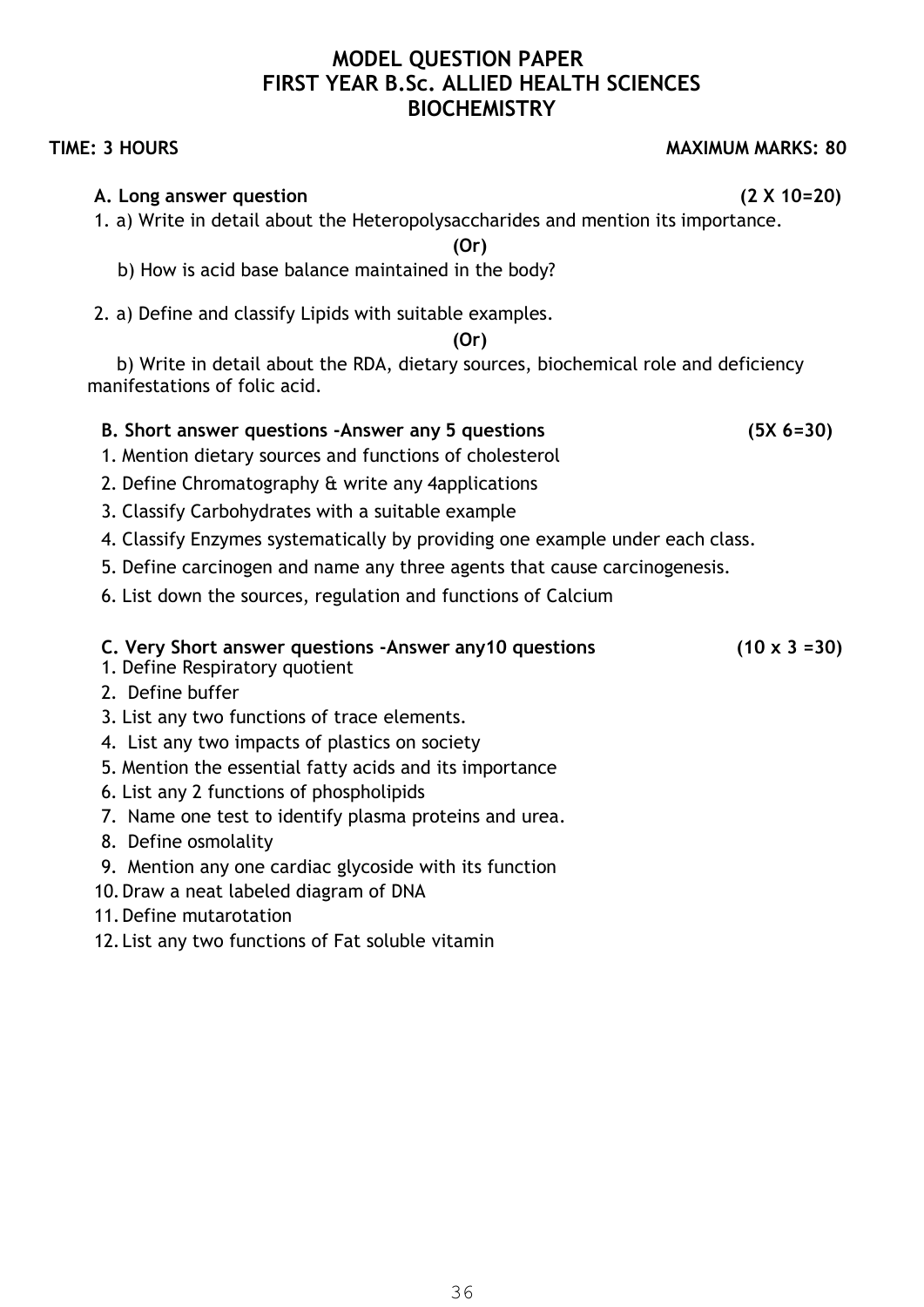## **GENERAL MICROBIOLOGY**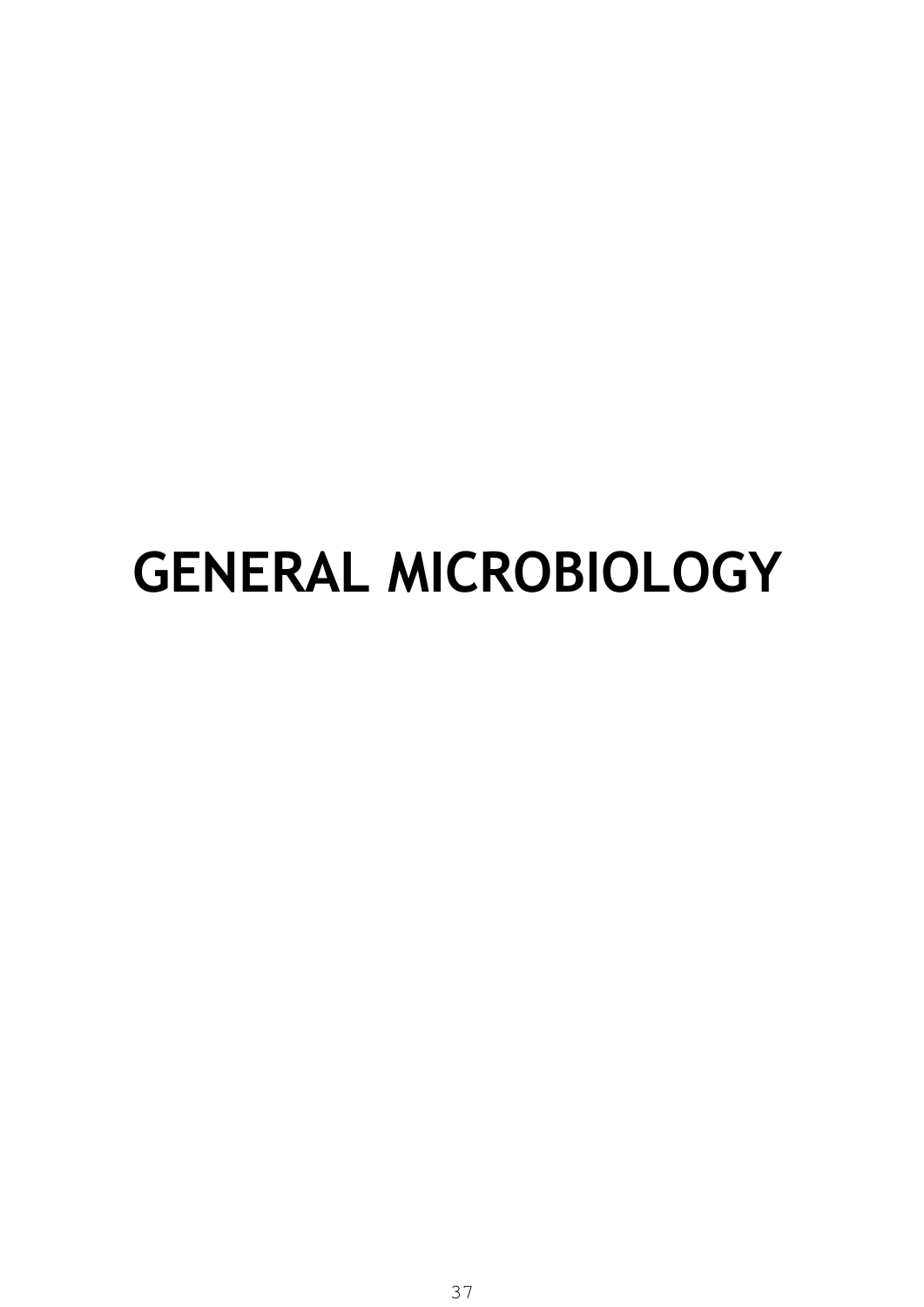#### **SYLLABUS FOR I YEAR B.Sc. ALLIED HEALTH SCIENCES – GENERAL MICROBIOLOGY**

| NAME OF THE SUBJECT PAPER                 | : GENERAL MICROBIOLOGY  |
|-------------------------------------------|-------------------------|
| <b>DURATION OF THEORY CLASSES</b>         | $: 40$ hrs              |
| <b>DURATION OF TUTORIAL SESSIONS</b>      | : 16hrs                 |
| <b>DURATION OF LAB TRAINING</b>           | :38Hrs                  |
| <b>EXAMINATION</b>                        | : 50 marks (40 U+ 10IE) |
| NO UNIVERSITY PRACTICAL EXAMINATION       |                         |
| DURATION OF THEORY EXAMINATION            | $: 1\%$ hrs             |
| YEAR IN WHICH THE SUBJECT PAPER IS TAUGHT | : IYEAR                 |

#### **COURSE DESCRIPTION**

The course is designed to assist students to acquire understanding of fundamentals of microbiology and identification of microorganisms. It also provides opportunities for practicing infection control measures in hospital setting.

#### **COURSE OBJECTIVES**

At the end of the course, the student will be able to:

- 1. Identify common disease producing microorganisms
- 2.Explain the basic principles of microbiology and their significance in health and disease.
- 3.Demonstrate skill in handling specimens
- 4. Explain various methods of disinfection and sterilization
- 5.Identify the role of the nurse in hospital infection control system.

#### **COURSE OUTCOMES FOR GENERAL MICROBIOLOGY**

At the end of the course, students will be able to...

**MIC-AHS-CO1**: Sterilize the articles with physical and chemical methods

**MIC-AHS-CO2**: Perform with suitable culture media, methods for growth of the bacteria and perform staining techniques for identification of bacteria

**MIC-AHS-CO3**: Learn the structure, function of immune system and immunity by its antigenantibody reactions

**MIC-AHS-CO4**: Learn the how to collect & process the specimen for the diagnostic purposes **MIC-AHS-CO5**: Learn about the identification of fungal infections from clinical specimens and various antifungal agents used for the fungal infections.

**MIC-AHS-CO6**: Learn the laboratory diagnosis of Parasitic and Viral infections

**MIC-AHS-CO7**: Learn about the treatment and post exposure prophylaxis (PPE) of viral infections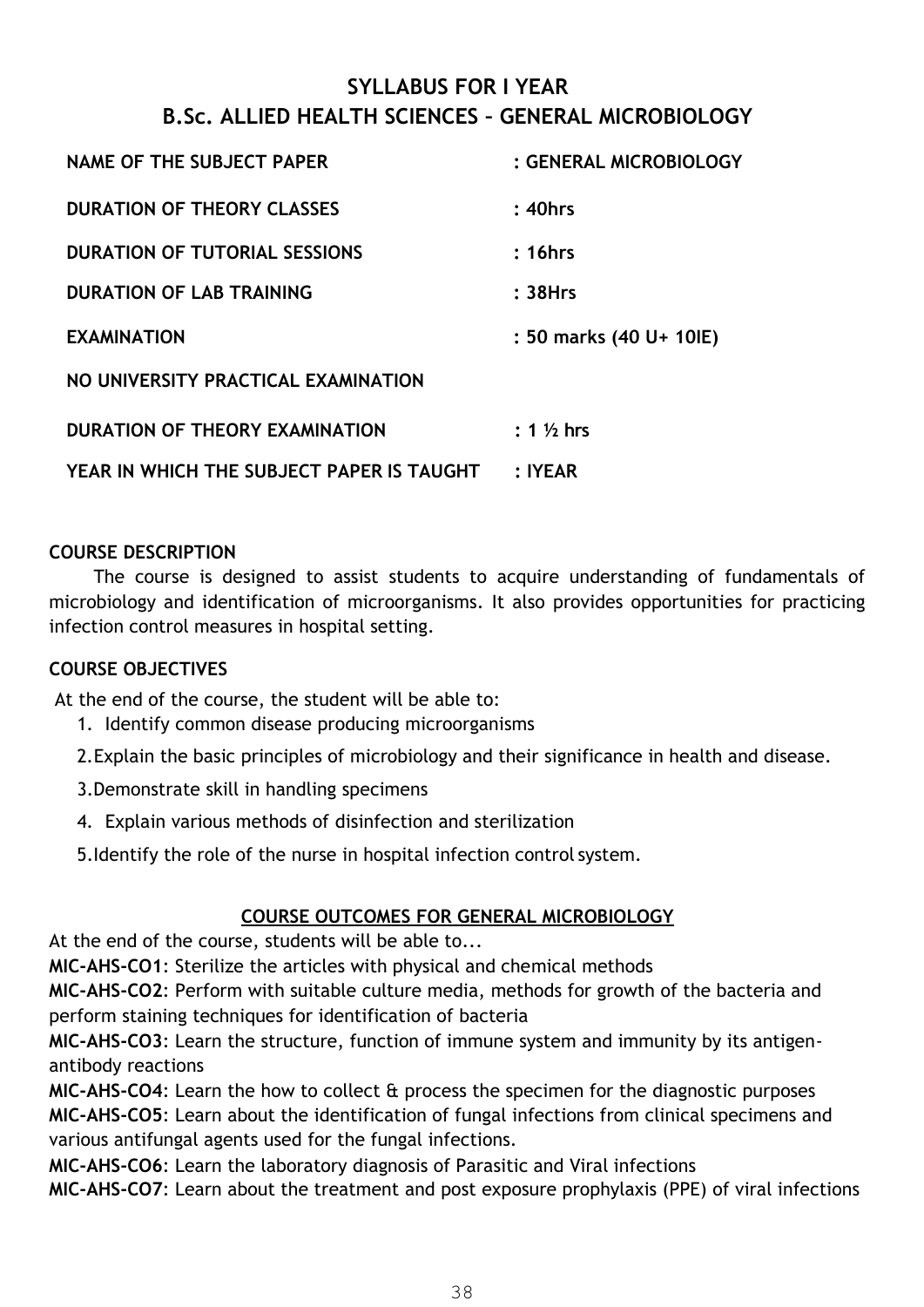| <b>UNIT</b>  | <b>TITLE</b>                                                                                                                                                                                                                                                                                                                                                                                                                                                   | THEORY +<br><b>TUTORIALS</b><br>$(40 + 16)$<br><b>HOURS</b> |
|--------------|----------------------------------------------------------------------------------------------------------------------------------------------------------------------------------------------------------------------------------------------------------------------------------------------------------------------------------------------------------------------------------------------------------------------------------------------------------------|-------------------------------------------------------------|
|              | <b>GENERAL BACTERIOLOGY</b><br>Historical introduction Classification of Microorganisms based<br>$\Box$<br>on size, shape and structure<br>Anatomy & Physiology of Bacteria: Nutrition, Growth<br>$\Box$<br>Microscopy, staining techniques & Culture media, culture<br>П<br>methods<br>Sterilization (physical & chemical methods) Infection<br>П.                                                                                                            | $8 + 2$                                                     |
| $\mathbf{H}$ | <b>IMMUNOLOGY</b><br>Immune response<br>о<br>Immunity<br>$\Box$<br>Hypersensitivity, Autoimmunity<br>□<br>Complement<br>$\Box$<br>Antigen antibody reactions<br>Π,                                                                                                                                                                                                                                                                                             | $7 + 2$                                                     |
| III          | SYSTEMATIC BACTERIOLOGY<br>Introduction: Collection transport & processing of<br>п<br>bacteriological clinical specimen in general<br>Pyogeniccocci<br>Spore baring bacilli Clostridium +Bacillus<br>Enterobacteriaceae - E.coli, Klebsiella, Salmonella, Shigella<br>П<br>Vibrio, Pseudomonas<br>П<br><b>MYCOLOGY</b><br>Introduction, classification of fungi, laboratory diagnosis<br>П<br>ingeneral<br>Fungi of medical importance-Opportunisticfungi<br>П | $8 + 3$                                                     |
| IV           | <b>BASICS OF PARASITOLOGY</b><br>Introduction to Parasitology, Classification, Protozoa-I -<br>П<br>Entamoebahistolytica<br>Protozoa-II, Plasmodiumspp.<br>о<br>Cestodes: general, T. solium&T.saginata, E.granulosus<br>П.<br>Nematodes: Introduction & Classification<br>$\Box$<br>Intestinal - Ascaris, Ancylostorma, Strongyloides<br>Tissue-W.bancrofti                                                                                                   | $7 + 3$                                                     |
| V            | <b>VIROLOGY</b><br>Classification & General properties of Viruses, Virus Host<br>П<br>interactions & Lab diagnosis in general<br>DNA Viruses: Pox viruses & Adenoviruses, Herpesviruses<br>П<br>Hepatitis virus, HIV<br>Rabies, Polio, Arbo viruses common in India - Dengue,<br>П<br>Chickenkuniya, Japanese encephalitis, KFD                                                                                                                                | $6 + 4$                                                     |
| VI           | <b>HOSPITAL INFECTION AND CONTROL</b><br>Causative agents and methods of transmission<br>о<br>Systematic investigation of hospital infection<br>Prevention and control of Hospital infections<br>Environmental Hazards resulting from biomedical waste and<br>П.<br>preventive measures.                                                                                                                                                                       | $4 + 2$                                                     |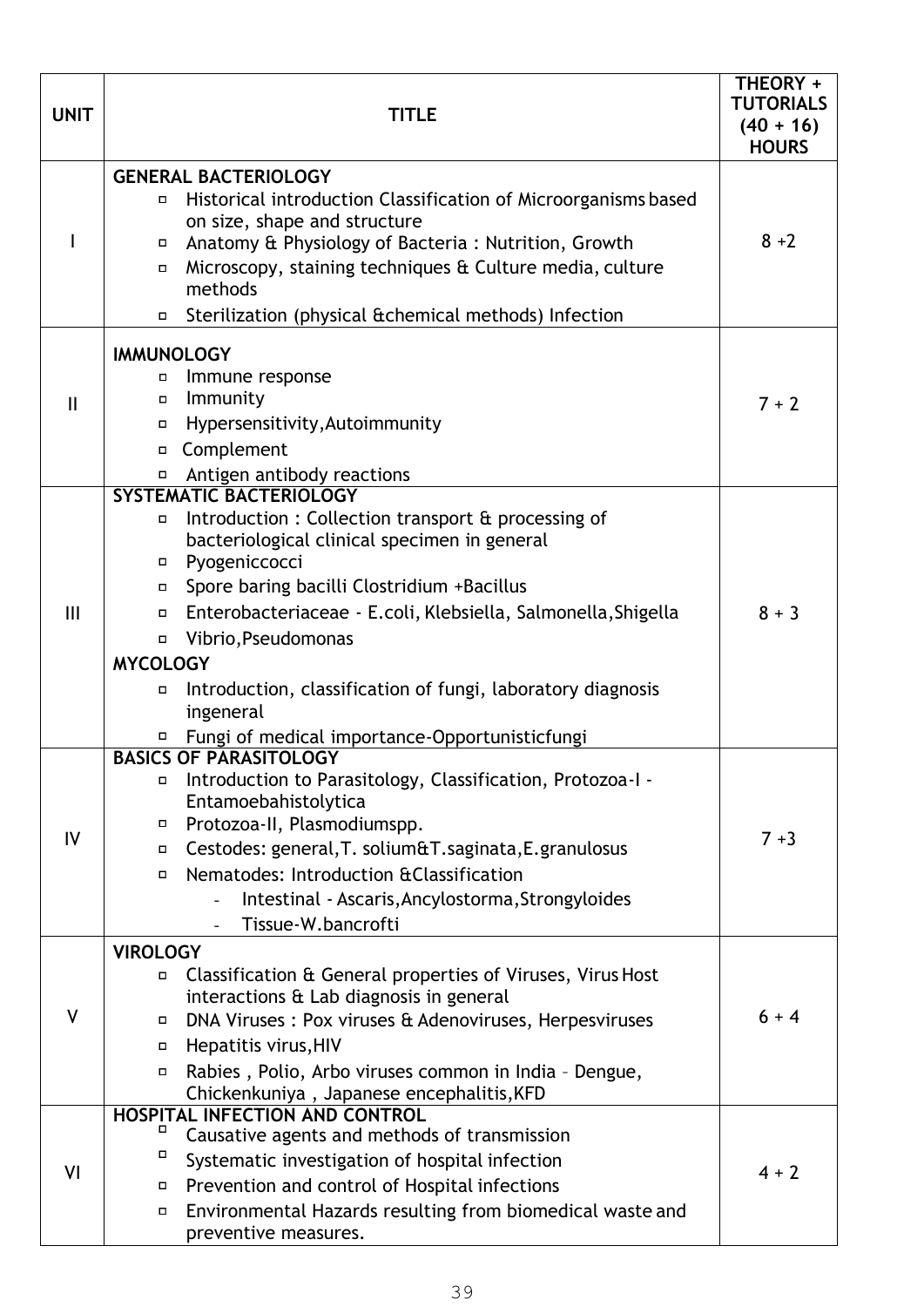#### **LAB TRAINING (38 hrs)**

- Introduction & visit to microbiology lab + Morphology of bacteria + Identification of bacteria (Culture plates & Basic biochemical reactions)
- Gram stain, Acid fastStain
- Spotters , Instruments, Culture media inoculated &uninoculated
- Applied Immunology(Bacterial)
- Serological tests CRP, ASO, RPR, Widal Applied Immunology (Virology) Serological tests: HIV, HBsAg( Rapid Tests )
- Stool Examination for eggs + Parasitology specimens

#### **METHODS OF TEACHING**

- 1. Lecture cum discussion
- 2. Demonstration
- 3. Lab visit
- 4. Practical work record

#### **METHODS OF EVALUATION**

- 1. Written Test
- 2. Laboratory Observation Book
- 3. Assignments
- 4. Oral Presentations

#### **REFERENCE BOOKS**

- 1. Ananthnarayan R: Textbook of Microbiology. (2017)
- 2. Pommerville J. C: Fundamentals of Microbiology. Jones and Bartlett learning (2013)
- 3. ApurbaSastry, SandhyaBhat. Essentials of Microbiology.
- 4. Text book of Concise Microbiology by C.P.Baveja, Latest edition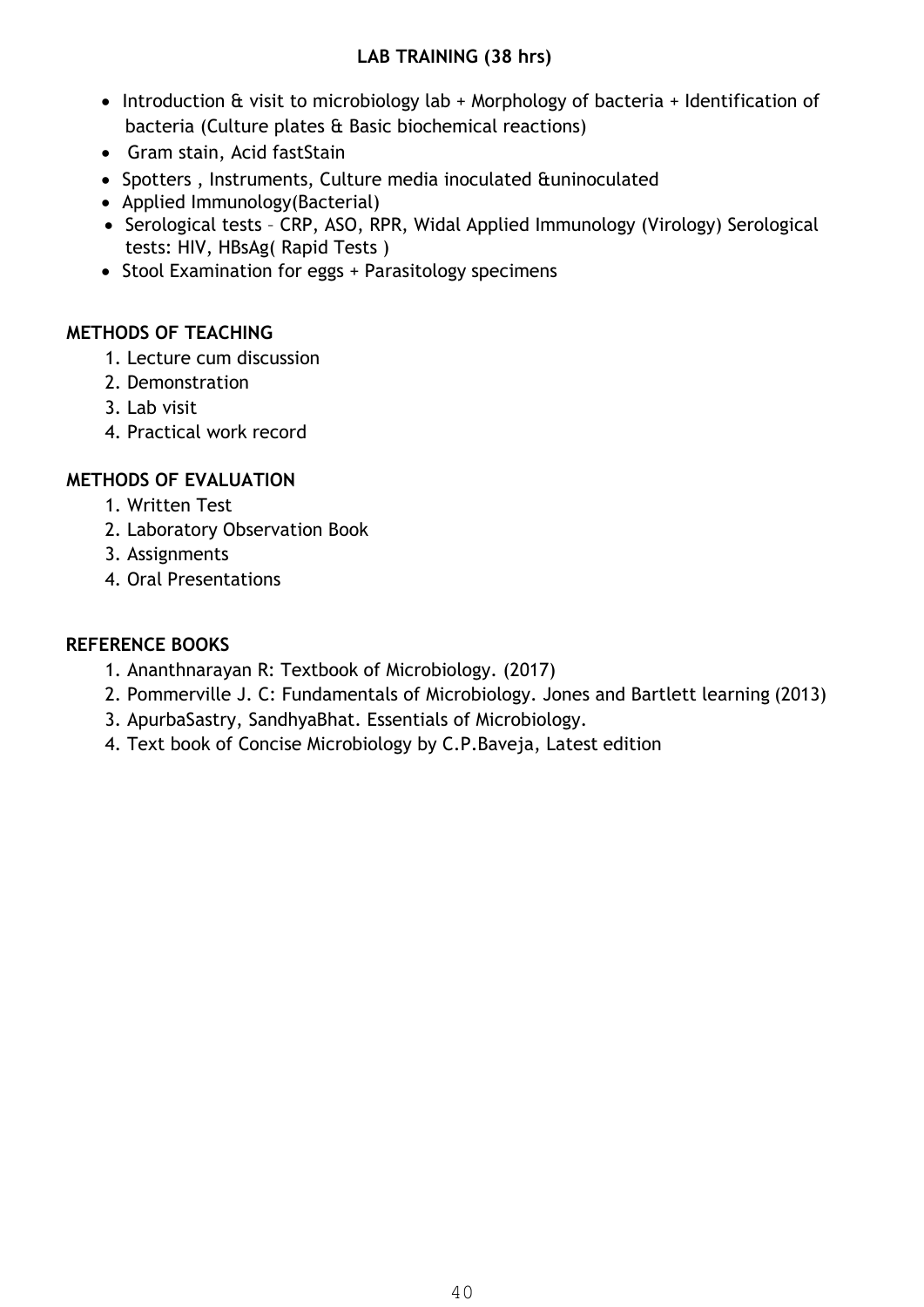#### **BLUE PRINT - B.Sc ALLIED HEALTH SCIENCES –GENERAL MICROBIOLOGY (I Year)**

|                    |                                                                 |                     | Knowledge/ Recall               |                    |                   | <b>Understanding</b> |                    |                   | Application |                    |            |                    |
|--------------------|-----------------------------------------------------------------|---------------------|---------------------------------|--------------------|-------------------|----------------------|--------------------|-------------------|-------------|--------------------|------------|--------------------|
| <b>Unit</b><br>No. | Unit                                                            | Weightage<br>$(\%)$ | <b>Marks</b><br><b>Allotted</b> | <b>LAQ</b><br>(10) | <b>SAQ</b><br>(6) | <b>VSAQ</b><br>(3)   | <b>LAQ</b><br>(10) | <b>SAQ</b><br>(6) | VSAQ<br>(3) | <b>LAQ</b><br>(10) | SAQ<br>(6) | <b>VSAQ</b><br>(3) |
| I                  | <b>GENERAL</b><br><b>BACTERIOLOGY</b>                           | 8                   | $\mathbf{3}$                    | $1*$               |                   |                      |                    |                   |             |                    |            |                    |
| $\mathbf{I}$       | <b>BASICS OF</b><br><b>IMMUNOLOGY</b>                           | 15                  | 6                               |                    |                   | $1^*$                |                    | 1                 |             |                    |            |                    |
| $\mathbf{III}$     | <b>SYSTEMATIC</b><br><b>BACTERIOLOGY</b>                        | 25                  | 10                              |                    |                   |                      |                    |                   |             |                    | $1*$       |                    |
| IV                 | <b>BASICS OF</b><br><b>PARASITOLOGY&amp;</b><br><b>MYCOLOGY</b> | 22                  | 9                               |                    |                   |                      |                    | 1                 |             |                    |            |                    |
| $\mathsf{V}$       | <b>VIROLOGY</b>                                                 | 22                  | 9                               |                    | $\mathbf 1$       |                      |                    |                   |             |                    |            |                    |
| VI                 | <b>HOSPITAL</b><br><b>INFECTION AND</b><br><b>CONTROL</b>       | 8                   | 3                               |                    | $1*$              |                      |                    |                   | 1           |                    |            |                    |
|                    | <b>TOTAL</b>                                                    | 100                 | 40                              |                    |                   |                      |                    |                   |             |                    |            |                    |

The duration of Examination (University) is One and Half  $(1 \frac{1}{2})$  hours.

The total marks for the University Examination will be 40marks.

Long Answer Questions : 1 X10mark = 10 marks (Choice 1 out of2)

Short Answer Questions : 3 X6marks = 18 marks (Choice 3 out of5)

Very Short Answer Questions

TOTAL

- 
- - : 4 X3 marks = 12marks (Choice 4 out of5)
- $= 40$  marks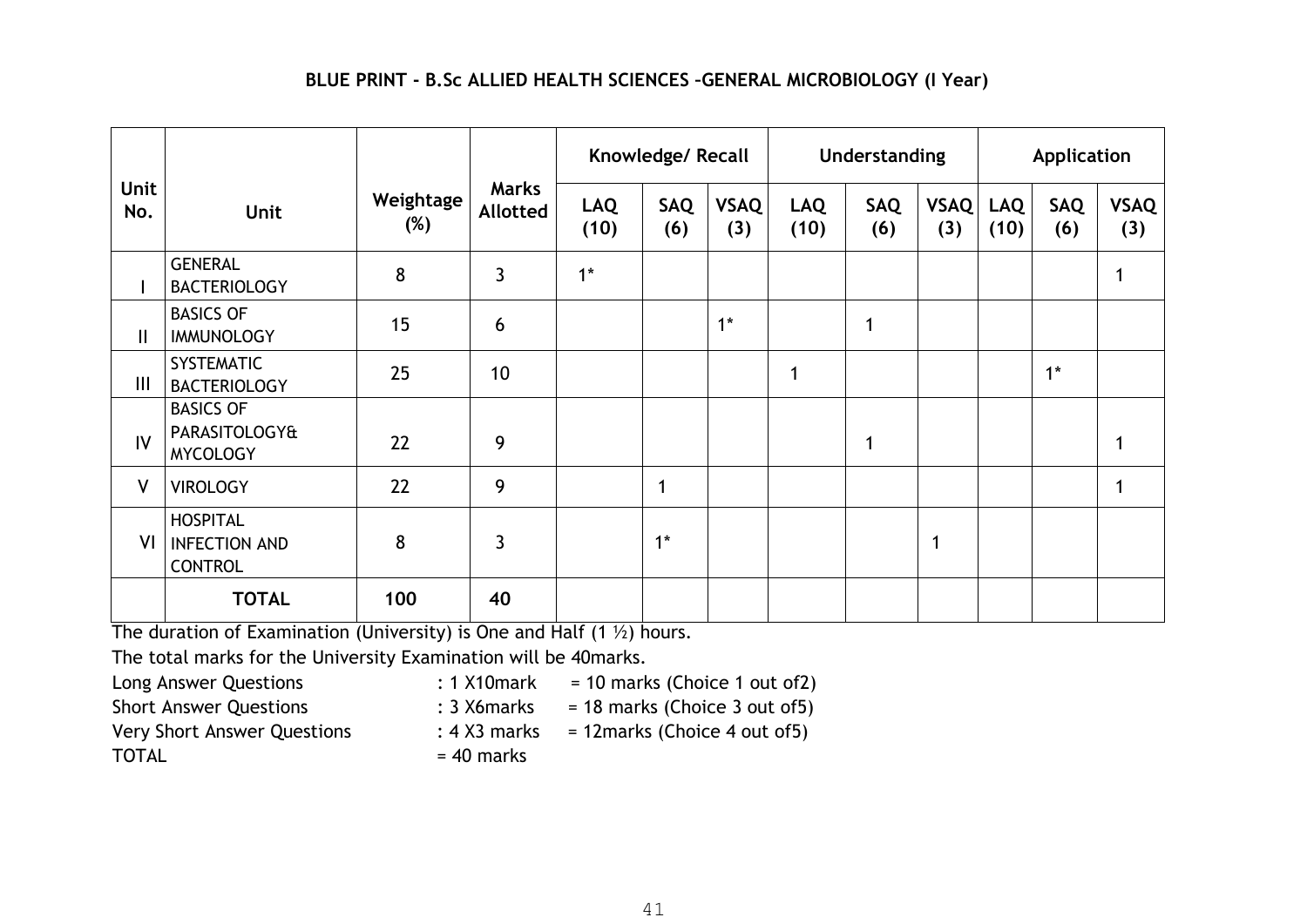#### **MODEL QUESTION PAPER FIRST YEAR B.Sc ALLIED HEALTH SCIENCES GENERAL MICROBIOLOGY**

#### **Time: 1½Hours Maximum Marks: 40**

Illustrate your answers with suitable diagrams wherever necessary.

#### **(A) Long answer questions (1 X 10 =10)**

1.Describe the commonly used chemical disinfectants and their applications in the hospital.

**(OR)** 

2.Classify Mycobacterium. Give an account on pathogenesis and laboratory diagnosis of pulmonary tuberculosis. Add a note on BCG vaccine.

#### **(B) Short answer questions -Answer any 3 questions marks (3 X 6=18)**

- 1. Define immunity. Describe acquired immunity.
- 2. Types of HAI & mention the causative agents.
- 3. Name the UTI cause bacteria. How to collect urine & laboratory diagnosis of *E.coli*.
- 4. Life cycle of malaria parasite inhuman.
- 5. Write about Modes of transmission of HIV.

#### **(C) Very Short answer questions -Answer any4 questions (4 x3 =12)**

1. Mention different color coded bags for biological waste management used in hospital with the viruses.

- 2. Prophylaxis of hepatitis B.
- 3. List FOUR bacteria causing wound infection.
- 4. Name the opportunistic fungi.
- 5. Name four arboviral diseases common in India.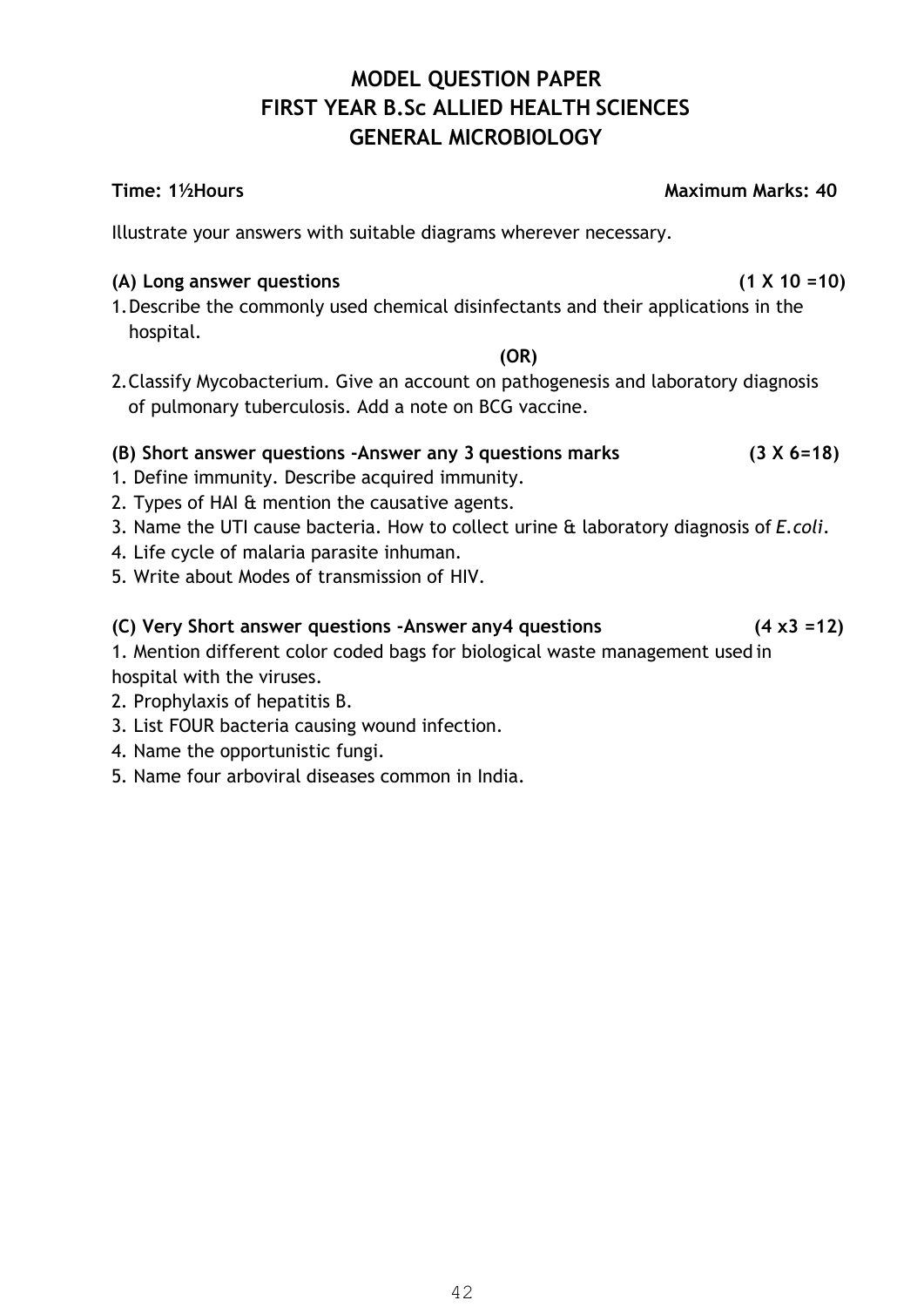## **GENERAL PATHOLOGY**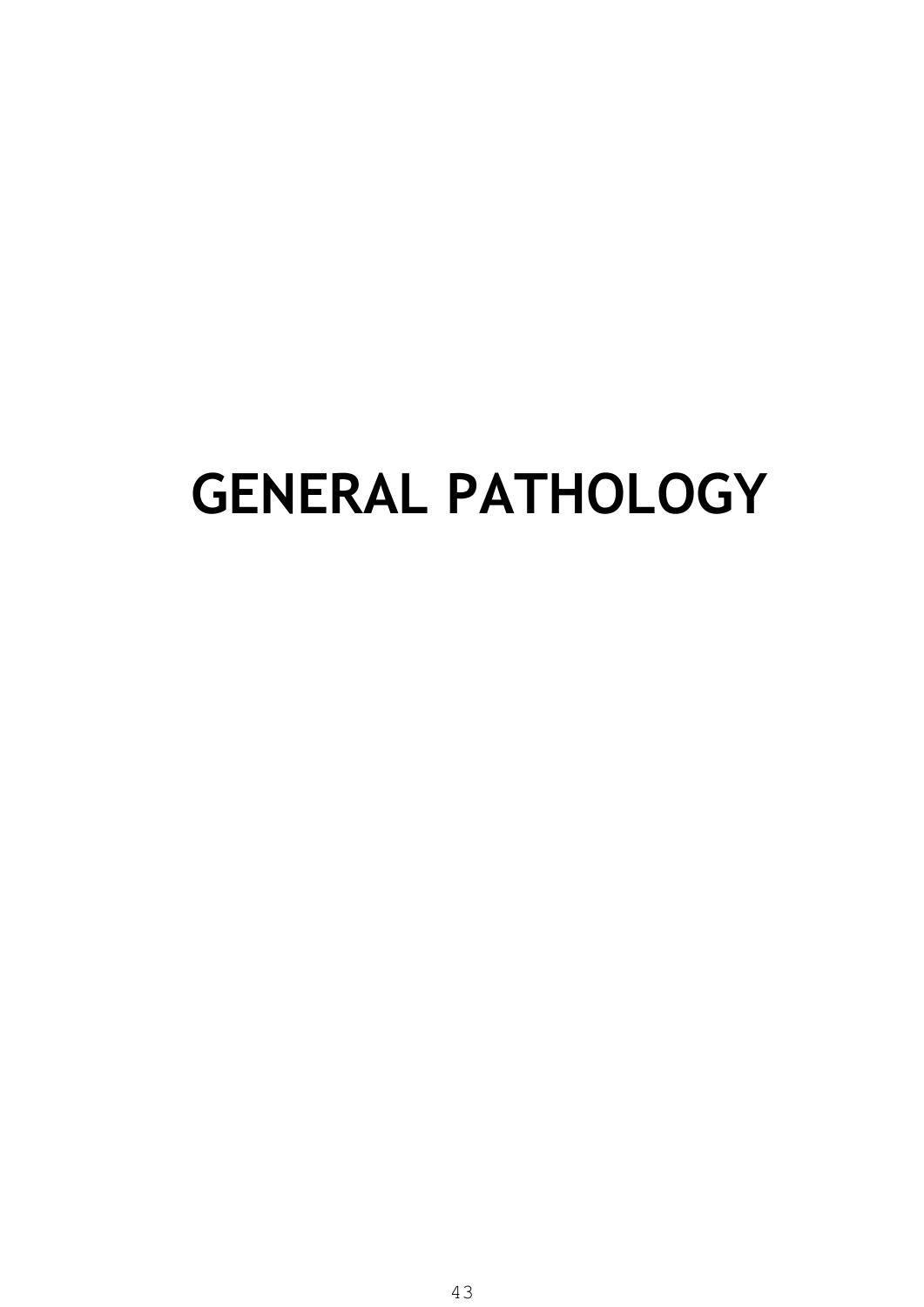#### **SYLLABUS FOR I YEAR B.Sc. ALLIED HEALTH SCIENCES – GENERAL PATHOLOGY**

| <b>NAME OF THE SUBJECT PAPER</b>                   | : GENERAL PATHOLOGY      |
|----------------------------------------------------|--------------------------|
| <b>DURATION OF THEORY CLASSES</b>                  | $: 40$ hrs               |
| <b>DURATION OF TUTORIAL SESSIONS</b>               | :16hrs                   |
| <b>DURATION OF LAB TRAINING</b>                    | :38Hrs                   |
| <b>EXAMINATION</b>                                 | : 50 marks (40 U + 10IA) |
| NO UNIVERSITY PRACTICAL EXAMINATION                |                          |
| DURATION OF THEORY EXAMINATION                     | $: 1\%$ hrs              |
| YEAR IN WHICH THE SUBJECT PAPER IS TAUGHT : I YEAR |                          |

#### **COURSE DESCRIPTION**

To make the student to understand pathology laboratory reports, the normal ranges of investigations, severity and specificity of disease conditions which will help him perform International Classification of diseases to clinical pertinence.

#### **COURSE OBJECTIVES**

On completion of this subject, the student will be able to:

- Differentiate between symptoms and diseases
- Understand the needs of mandatory diagnostic procedures
- Demonstrate an understanding of the pathology of common diseases
- Understand various pathology laboratory reports
- Knowaboutthepossibilitiesandconsequencesofnosocomicalinfectio ns,needle prick injuries etc., in a health care facility

#### **COURSE OUTCOMES FOR GENERAL PATHOLOGY**

At the end of the course, students will be able to...

**PAT-AHS-CO1**: Learns the pathophysiology of disease and its causes and progression **PAT-AHS-CO2**: Learns the aetiologies, the pathogenesis, and the host response specific to a particular organ system

**PAT-AHS-CO3**: Learn about lab investigations and techniques in haematology. **PAT-AHS-CO4**: Learns to perform cross matching, coombs test, blood grouping and TTI **PAT-AHS-CO5**: Learns the diagnosis of disease based on the laboratory analysis of bodily fluids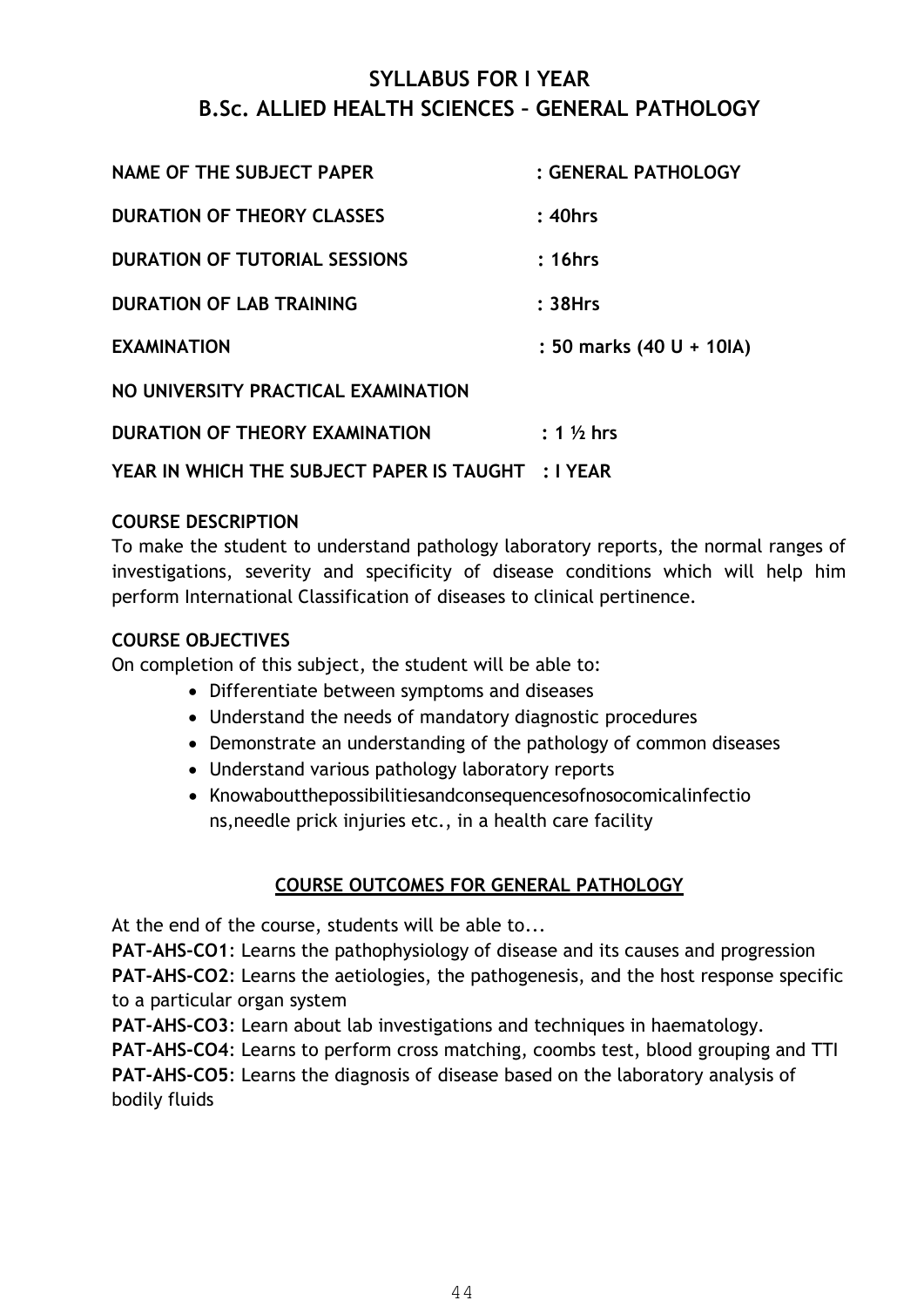|              |                                                                             | THEORY +         |  |  |  |  |  |
|--------------|-----------------------------------------------------------------------------|------------------|--|--|--|--|--|
| <b>UNIT</b>  | <b>TITLE</b>                                                                | <b>TUTORIALS</b> |  |  |  |  |  |
|              |                                                                             | $(40 + 16)$      |  |  |  |  |  |
|              |                                                                             | <b>HOURS</b>     |  |  |  |  |  |
|              | <b>GENERAL PATHOLOGY (12 + 3 HOURS)</b>                                     |                  |  |  |  |  |  |
|              | <b>Basic Concepts in Cellular Adaptions</b>                                 |                  |  |  |  |  |  |
|              | Cell injury and Cell death                                                  |                  |  |  |  |  |  |
|              | Over view of Cellular adaption                                              |                  |  |  |  |  |  |
|              | <b>Basic Principles in Inflammatory Process</b>                             |                  |  |  |  |  |  |
|              | • General features of Acute and Chronic                                     | $10 + 5$         |  |  |  |  |  |
|              | inflammation repair.                                                        |                  |  |  |  |  |  |
|              | • NEOPLASIA                                                                 |                  |  |  |  |  |  |
|              | • Definition of Neoplasia                                                   |                  |  |  |  |  |  |
|              | • Differences between Benign and Malignant                                  |                  |  |  |  |  |  |
|              | tumors                                                                      |                  |  |  |  |  |  |
|              | • Nomenclature                                                              |                  |  |  |  |  |  |
|              | <b>HAEMATOLOGY</b><br><b>Structure and functions of Blood cells</b>         |                  |  |  |  |  |  |
|              |                                                                             |                  |  |  |  |  |  |
|              | Objective use of anticoagulants<br><b>Mechanisms of Haemostasis</b>         |                  |  |  |  |  |  |
| $\mathbf{I}$ |                                                                             | $10 + 3$         |  |  |  |  |  |
|              | Tests to monitor Coagulation                                                |                  |  |  |  |  |  |
|              | Blood Grouping and Blood Bank (Basic aspects on<br><b>Blood Components)</b> |                  |  |  |  |  |  |
|              |                                                                             |                  |  |  |  |  |  |
|              | Basic concepts in Anemia<br><b>Basic Concepts of Leukemia</b>               |                  |  |  |  |  |  |
|              | <b>BIOMEDICAL WASTE MANAGEMENT AND ENVIRONMENTAL</b>                        |                  |  |  |  |  |  |
|              | <b>PATHOLOGY</b>                                                            |                  |  |  |  |  |  |
| Ш            | Biomedical waste management from perspectives of                            | $5 + 2$          |  |  |  |  |  |
|              | Pathology                                                                   |                  |  |  |  |  |  |
|              | Environment and Disease - Smoking hazards,                                  |                  |  |  |  |  |  |
|              | Asbestosis and Silicosis Occupational Exposure                              |                  |  |  |  |  |  |
|              | <b>CLINICAL PATHOLOGY</b>                                                   |                  |  |  |  |  |  |
|              | Collection, transport, preservation and processing of                       |                  |  |  |  |  |  |
| IV           | <b>Clinical Specimen</b>                                                    | $5 + 2$          |  |  |  |  |  |
|              | Clinical Pathology of specialized Body Fluids (CSF),                        |                  |  |  |  |  |  |
|              | Synovial fluid, Pleural Fluid                                               |                  |  |  |  |  |  |
|              | Urine Examination (Urinalysis)                                              |                  |  |  |  |  |  |
|              | <b>OVERVIEW OF SYSTEMIC PATHOLOGY</b>                                       |                  |  |  |  |  |  |
|              | Rheumatic Heart Disease ineffective endocarditic,                           |                  |  |  |  |  |  |
|              | atherosclerosis, IHD - Basic Concepts.                                      |                  |  |  |  |  |  |
| V            | Lungs: Pneumonia, COPD, Asthma, ARDS - Basic                                | $10 + 4$         |  |  |  |  |  |
|              | Concepts                                                                    |                  |  |  |  |  |  |
|              | Gastrointestinal tract - Peptic Ulcer,                                      |                  |  |  |  |  |  |
|              | Carcinoma Stomach, Carcinoma                                                |                  |  |  |  |  |  |
|              | Colon -Basic Concepts.                                                      |                  |  |  |  |  |  |
|              | Liver: Hepatitis, Cirrhosis, Gall Bladder - basic<br>$\bullet$              |                  |  |  |  |  |  |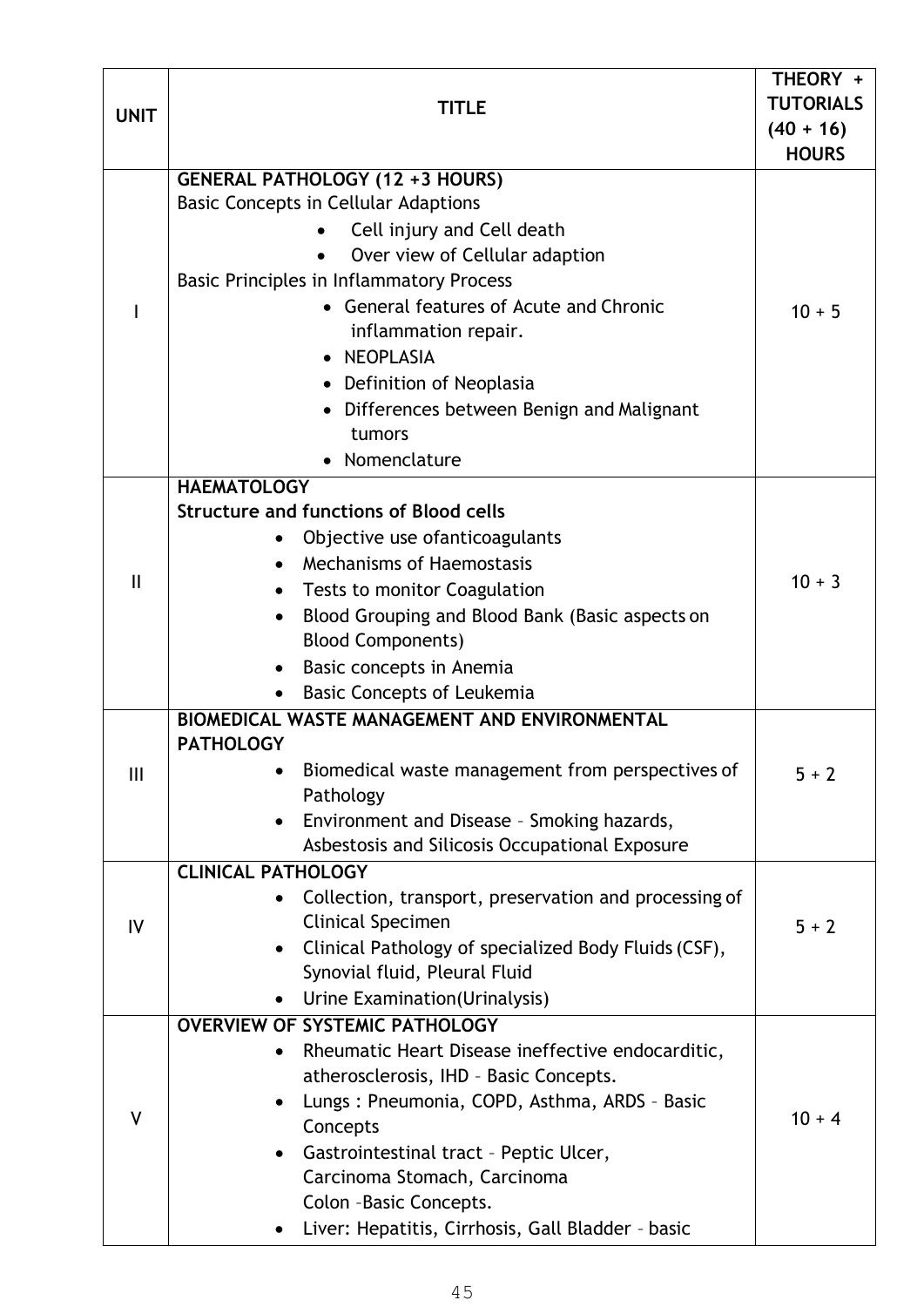| Concepts.                                           |  |
|-----------------------------------------------------|--|
| • BrainTumour.                                      |  |
| Kidney - Renal Calculi, Hydronephrosis, renal Tumor |  |
| - Basic Concepts.                                   |  |
| • FGT - Leiomyoma, Endometrial                      |  |
| hyperplasia, Endometrial Cancer, Cervical           |  |
| Cancer - Basic Concepts.                            |  |
| • FGT - Ovarian Tumor classifications - Basic       |  |
| Concepts.                                           |  |
| • Breast - Benign and Malignant tumors - Basic      |  |
| Concepts                                            |  |
| • Bone Tumors - Basic Concepts                      |  |

#### **LAB TRAINING (38 hrs)**

- 1. Blood Grouping and Rh typing
- 2. Urine Routine
- 3. Hb, TLC, DLC
- 4. Gross Specimens
- 5. Slides

#### **METHODS OF TEACHING**

- 1. Lecture cum discussion
- 2. Demonstration
- 3. Lab visit
- 4. Practical work record

#### **METHODS OF EVALUATION**

- 1. Written Test
- 2. Laboratory observation Book
- 3. Assignments
- 4. Oral Presentations

#### **REFERENCE BOOK**

- 1. Culling Histopathology techniques
- 2. Bancroft Histopathology techniques
- 3. Todd & Sanford Clinical Diagnosis by laboratory method
- 4. Dacie & Lewis Practical Haematology
- 5. RamanicSood, Laboratory Technology (Methods and interpretation)  $4^{th}$  Ed.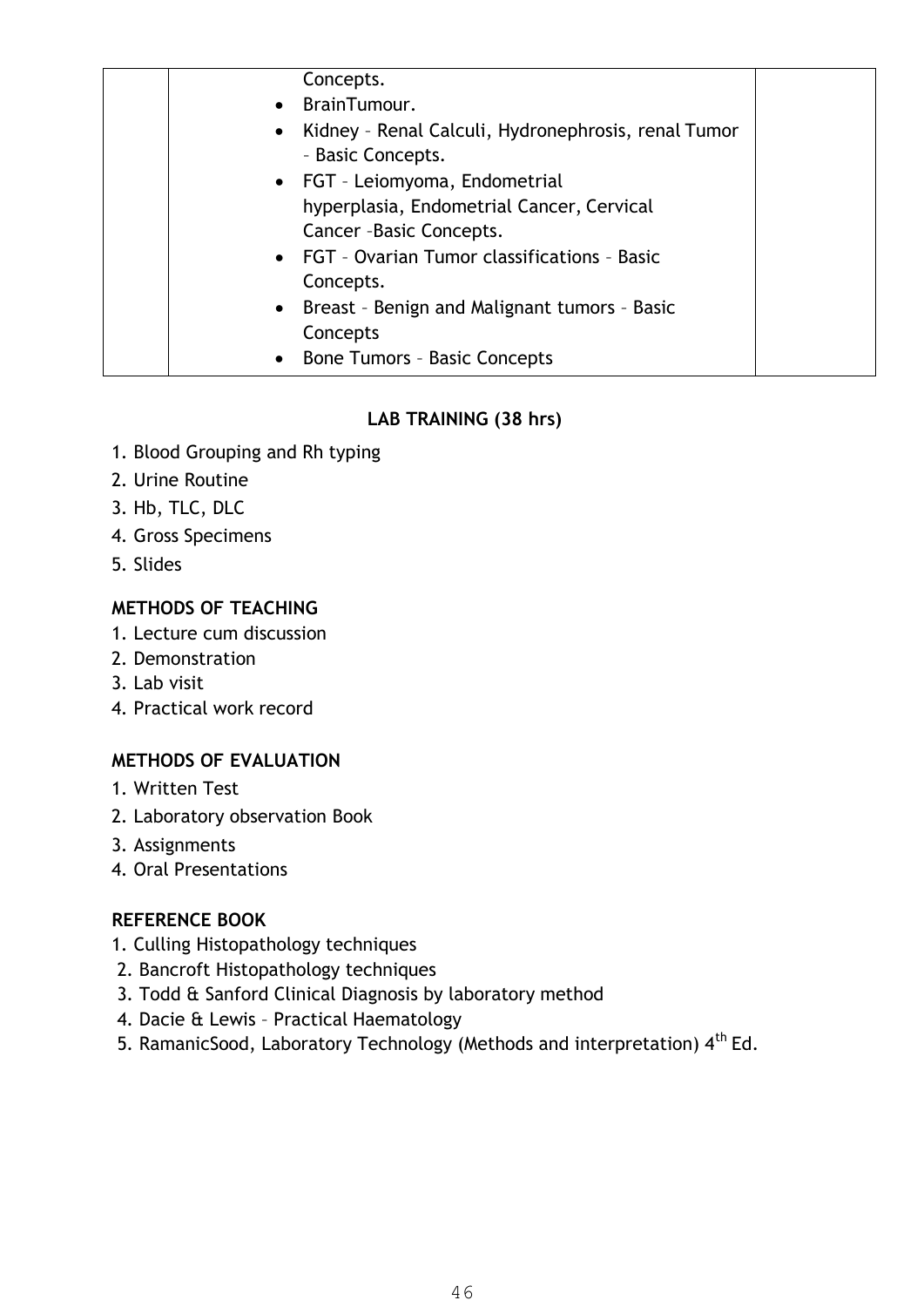#### **B.Sc. ALLIED HEALTH SCIENCES – PATHOLOGY (I Year)-BLUE PRINT**

|              |                                                                                                                                     |           | Knowledge/<br><b>Recall</b>     |                    | Understanding  |                    |                    | Application       |                    |                    |                   |                    |
|--------------|-------------------------------------------------------------------------------------------------------------------------------------|-----------|---------------------------------|--------------------|----------------|--------------------|--------------------|-------------------|--------------------|--------------------|-------------------|--------------------|
| Unit<br>No.  | Unit                                                                                                                                | Weightage | <b>Marks</b><br><b>Allotted</b> | <b>LAQ</b><br>(10) | SAQ<br>(6)     | <b>VSAQ</b><br>(3) | <b>LAQ</b><br>(10) | <b>SAQ</b><br>(6) | <b>VSAQ</b><br>(3) | <b>LAQ</b><br>(10) | <b>SAQ</b><br>(6) | <b>VSAQ</b><br>(3) |
|              | a) BASIC CONCEPTS IN<br><b>CELLULAR ADAPTIONS</b><br>b) BASIC PRINCIPLES<br><b>IN INFLAMATORY</b><br><b>PROCESS</b><br>c) NEOPLASIA | 37.5%     | 15                              | $1*$               | $\overline{2}$ | 1                  |                    | $1*$              | $1*$               |                    |                   |                    |
| $\mathbf{I}$ | <b>HAEMATOLOGY</b>                                                                                                                  | 22.5%     | 9                               |                    | $\mathbf 1$    | 1                  |                    |                   |                    | ۰                  | $\blacksquare$    |                    |
| III          | <b>BIOMEDICAL WASTE</b><br>MANAGEMENT AND<br>ENVIRONMENTAL<br><b>PATHOLOGY</b>                                                      | 7.5%      | 3                               |                    |                |                    |                    |                   | 1                  |                    |                   |                    |
| IV           | <b>CLINICAL</b><br><b>PATHOLOGY</b>                                                                                                 | 7.5%      | 3                               |                    | $1^*$          | $\mathbf{1}$       |                    |                   |                    | ٠.                 |                   |                    |
| $\mathsf{V}$ | <b>OVERVIEW OF</b><br><b>SYSTEMIC</b><br><b>PATHOLOGY</b>                                                                           | 25%       | 10 <sup>°</sup>                 | 1                  |                |                    |                    |                   |                    |                    |                   |                    |

The Duration of Examination (University) is One and Half hours  $(1 \frac{1}{2})$  hours.

The total marks for the University Examination will be 40 marks.

| Long Answer Questions              | $: 10 \times 1$ marks | $=$ 10 marks (Choice 1 out of 2) |
|------------------------------------|-----------------------|----------------------------------|
| <b>Short Answer Questions</b>      | $: 3 \times 6$ marks  | $=$ 18 marks (Choice 3 out of 5) |
| <b>Very Short Answer Questions</b> | $: 4 \times 3$ marks  | $= 12$ marks (Choice 4 out of 5) |
| <b>TOTAL</b>                       |                       | $= 40$ marks                     |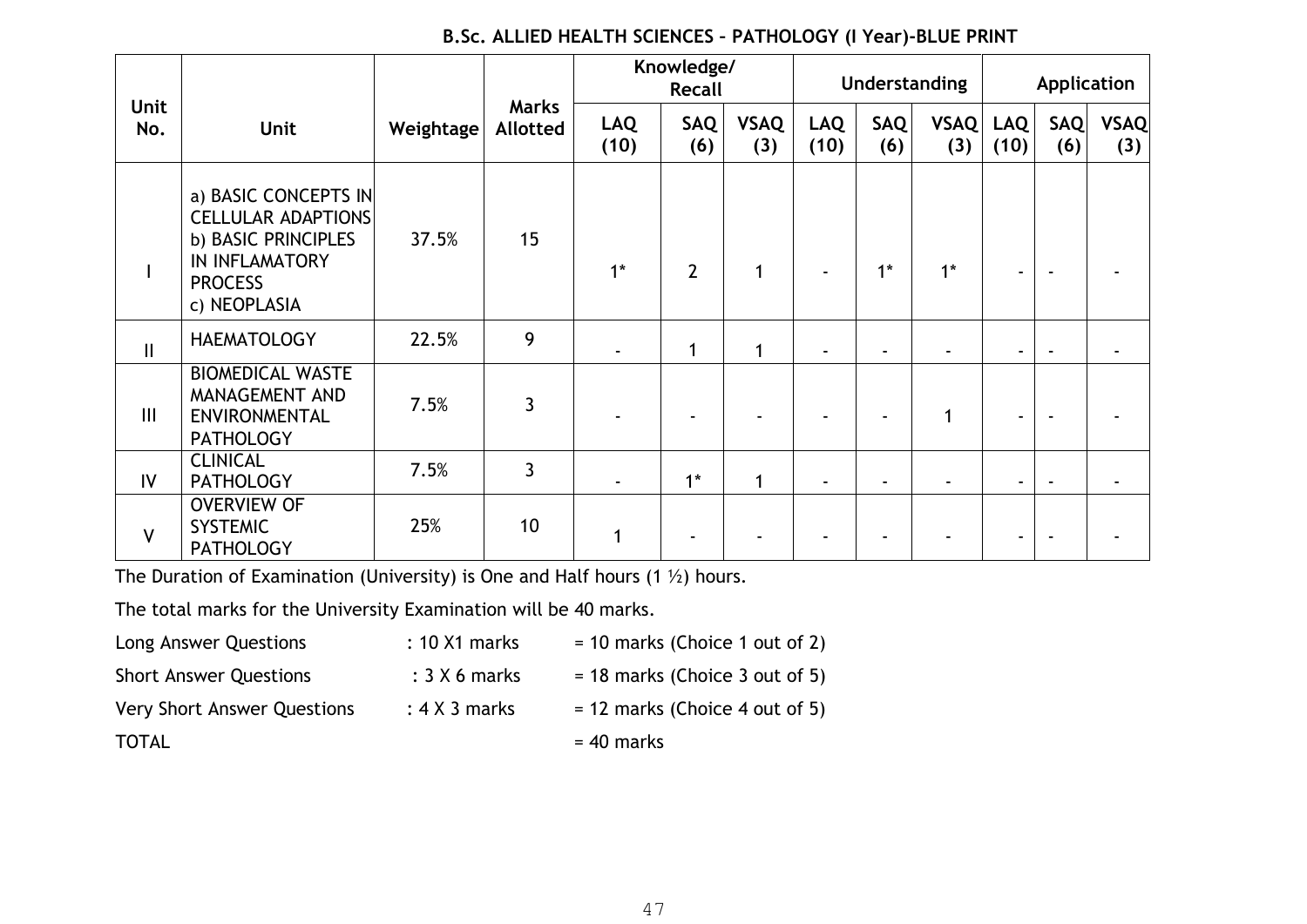#### **MODEL QUESTION PAPER FIRST YEAR B.Sc. ALLIED HEALTH SCIENCES GENERAL PATHOLOGY**

| Time: 11/2Hour                                                                                                                  | <b>Maximum Marks: 40</b> |
|---------------------------------------------------------------------------------------------------------------------------------|--------------------------|
| Illustrate your answers with suitable diagrams wherever necessary.                                                              |                          |
| (A) Long Answer Questions<br>1. Mention the types of necrosis withexamples<br>(Or)                                              | $(1X10=10)$              |
| 2. Describe about Myocardial infarction                                                                                         |                          |
| (B) Short Answer Question<br>Answer any THREE of the following<br>1. Tabulate the difference between Benign and Malignanttumors | $(3X6 = 18)$             |
| 2. Define anemia. Mention types of anemia, on the basis of Etiology.                                                            |                          |
| 3. Explain the mode of spread of tumors inbrief.                                                                                |                          |
| 4. Explain granulomatous inflammation with a neat labeled diagram                                                               |                          |
| 5. Describe the method of collection, transport and preservation of CSF                                                         |                          |
| (C) Very Short Answer Questions<br>Answer any FOUR of the following                                                             | $(4X3=12)$               |

- 1. Define Apoptosis.
- 2. Enumerate two colors coding for various biomedical waste disposal withexamples.
- 3. Define cross matching
- 4. Mention two types of Necrosis.
- 5. Define Pneumonia.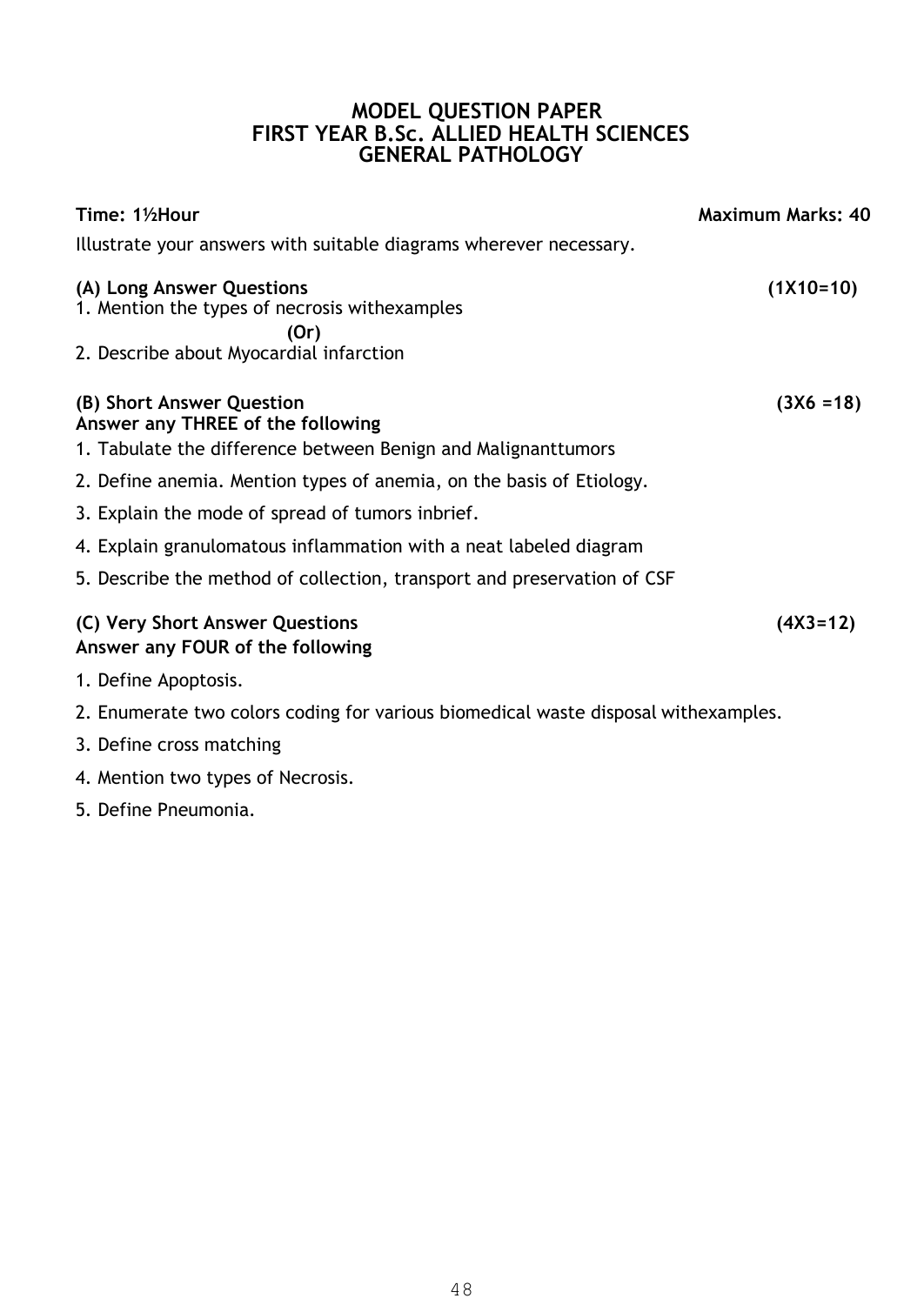## **I YEAR ELECTIVE COURSES**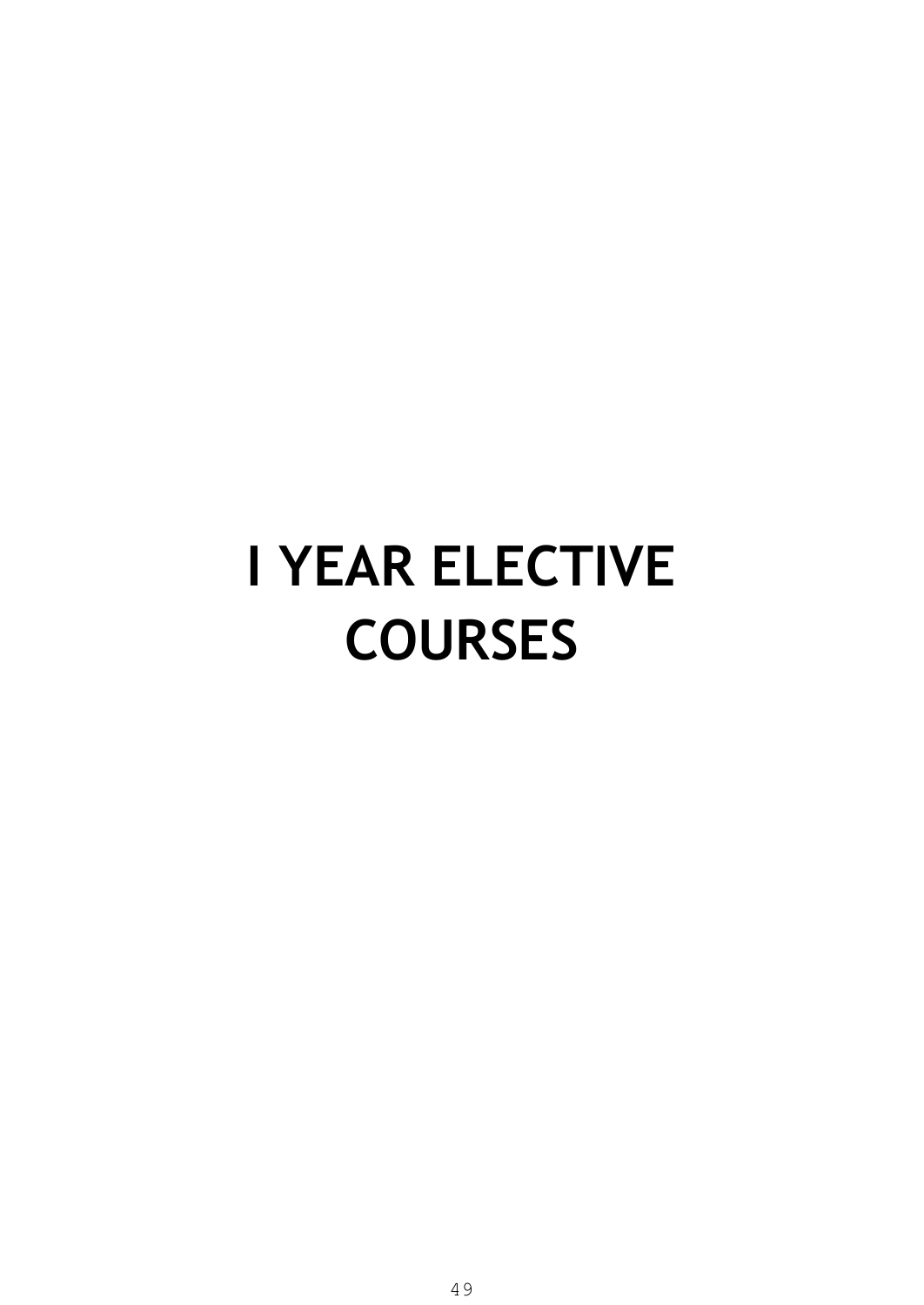#### **SYLLABUS FOR I YEAR B.Sc. ALLIED HEALTH SCIENCES ABILITY ENHANCEMENT COMPULSORY COURSE (AECC) - ENGLISH**

| NAME OF THE SUBJECT PAPER                 | $:$ ENGLISH                |
|-------------------------------------------|----------------------------|
| <b>DURATION OF THEORY CLASSES</b>         | : 16hrs                    |
| <b>DURATION OF PRACTICAL SESSIONS</b>     | : 34hrs                    |
| <b>EXAMINATION</b>                        | : 100 marks (80 U + 20 IA) |
| NO UNIVERSITY PRACTICAL EXAMINATION       |                            |
| DURATION OF THEORY EXAMINATION            | $: 1\%$ hrs                |
| YEAR IN WHICH THE SUBJECT PAPER IS TAUGHT | : I YEAR                   |

#### **COURSE OUTCOMES FOR ENGLISH**

**ENG-CO1:** Speak and write grammatically correct sentences in English

**ENG-CO2:** Develop effective writing skills needed for clinical task

**ENG-CO3:** Build fluency in English needed for clinical tasks

#### **SYLLABUS**

#### **(THEORY& PRACTICALS = 16 +34 Hours)**

#### **COURSE DESCRIPTION**

This course is designed to build spoken and written English competency of the students needed to function effectively in academic setup.

#### **OBJECTIVES**

On completion of this subject, the student will be able to:

- 1. Speak and write grammatically correct sentences inEnglish.
- 2. Develop effective writing skills.
- 3. Build fluency in English

#### **UNIT: I GRAMMAR**

1. Remedial Grammar : Parts of speech; Types of sentences, questiontags

- 2. Modalverbs;
- 3. Tenses
- 4. Concordance

#### **UNIT: II VOCABULARY**

- 1. Word formation prefixes andsuffixes
- 2. Medicalterminology
- 3. Words often misused orconfused
- 4. Idioms andphrases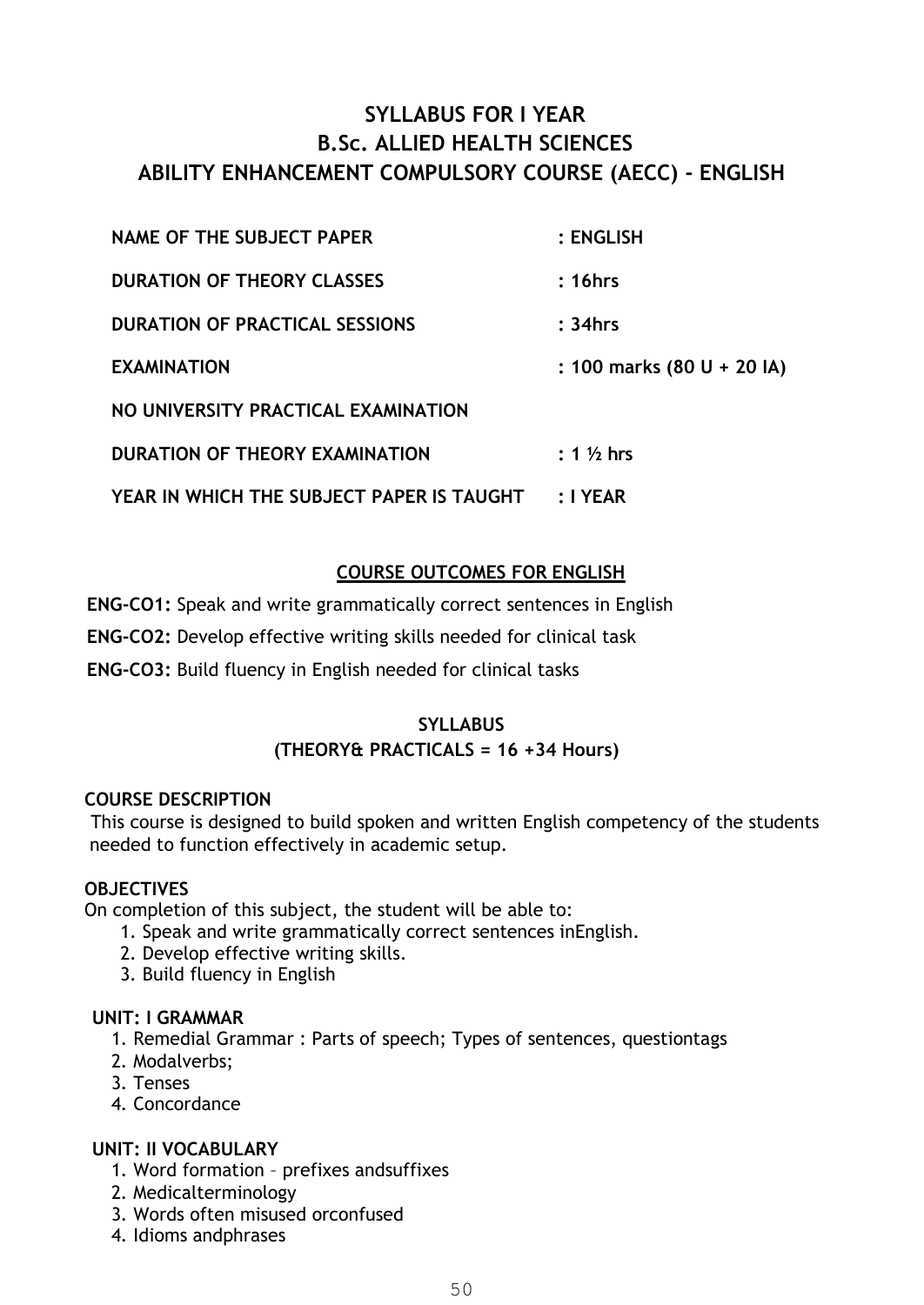#### **UNIT: III WRITING SKILLS**

- 1. Letter writing permission, leave and other officialletters
- 2. Note makingmethods
- 3. Jumbled sentences -cohesion
- 4. ParagraphWriting

#### **UNIT: IV SPOKEN COMMUNICATION**

- 1. Pronunciation of commonly mispronouncedwords
- 2. Day to dayconversation
- 3. Telephonicconversations
- 4. GroupDiscussions

#### **UNIT: V LISTENING AND READING SKILLS**

1. General Listening and readingcomprehension

#### **Textbook Recommended**

1. Effective English Communication by Krishna Mohan and Meenakshi Raman, Tata McGraw – Hill Publishing Company Limited, New Delhi.

2. English for Colleges and Competitive Exams by Dr. R. Dyvadatham, Emerald Publishers.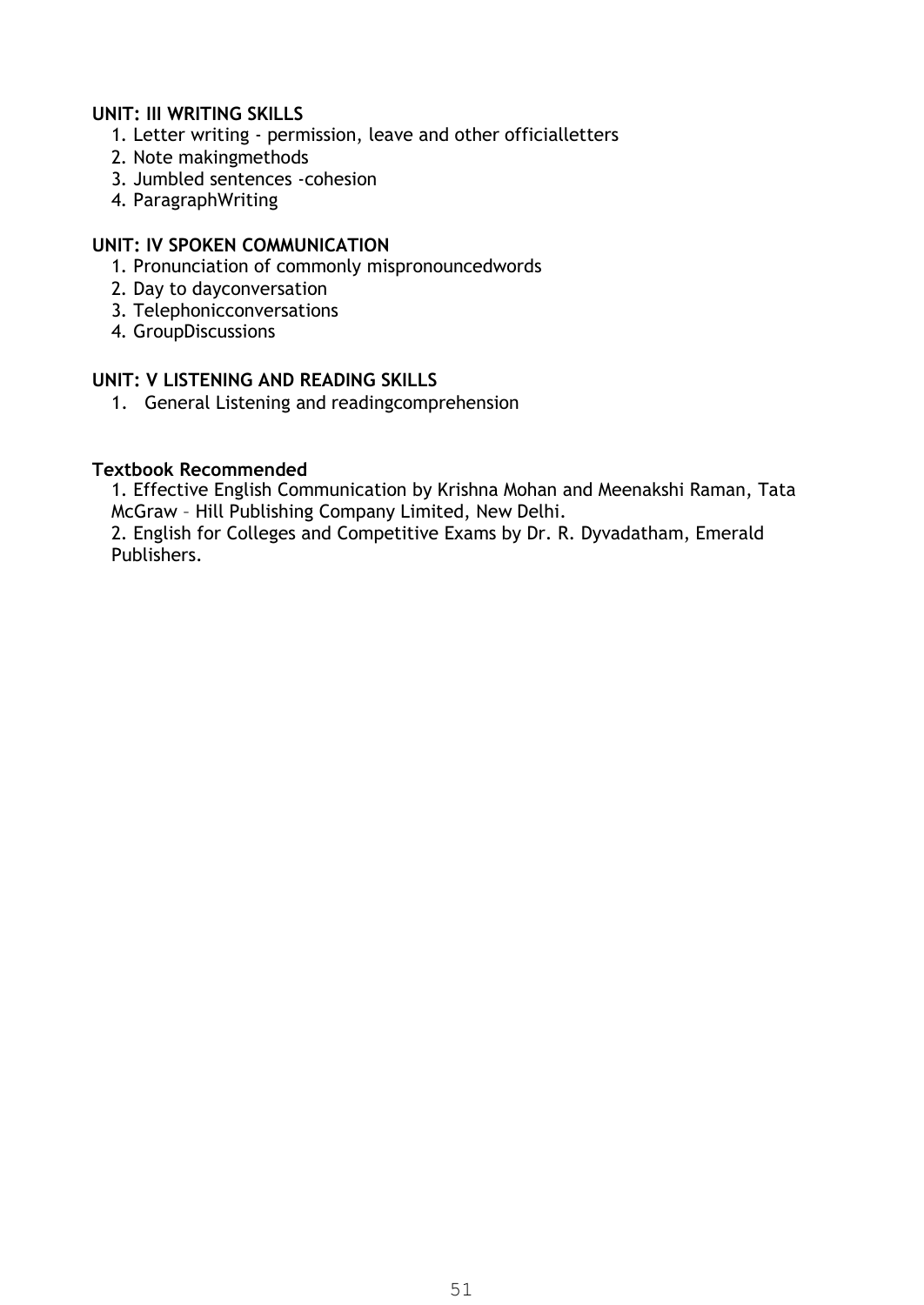#### **SYLLABUS FOR I YEAR B.Sc. ALLIED HEALTH SCIENCES SKILL BASED ELECTIVE COURSE (SBEC) – CULINARY SKILLS FOR OPTIMAL NUTRITION**

| NAME OF THE SUBJECT PAPER             | : CULINARY SKILLS FOR OPTIMAL NUTRITION |
|---------------------------------------|-----------------------------------------|
| <b>DURATION OF THEORY CLASSES</b>     | $: 16$ Hrs                              |
| <b>DURATION OF PRACTICAL SESSIONS</b> | :32Hrs                                  |
| <b>THEORY EXAMINATION</b>             | : 50 Marks (40 U + 10 IA)               |
|                                       |                                         |

**NO UNIVERSITY PRACTICAL EXAMINATION** 

**DURATION OF THEORY EXAMINATION : 1 ½ Hrs** 

**YEAR IN WHICH THE SUBJECT PAPER IS TAUGHT : I YEAR** 

#### **COURSE OUTCOMES FOR CULINARY SKILL FOR OPTIMAL NUTRITION**

**NUTRI-CO1:** Understand the basic food groups, their nutrient composition and function for balanced healthy diet for people of all ages & patients on dietary management for healthy life.

#### **THEORY & PRACTICALS (DURATION 16 + 32 Hours)**

#### **UNIT-I INTRODUCTION TO FOODS AND NUTRITION**

- Food-Definition of foods, nutrition and nutrients characteristics of good health
- Relation of nutrition to good health-optimal nutrition, malnutrition and over nutrition
- Classification of foods based on major nutrientcontent
- Food selection-factor responsible for foodselection

#### **UNIT-II FOODS GROUPS**

- Basic four and five food groups-cereals, millets pulses, fruits and vegetables, fats and oils, sugar and jaggery.
- Foods and nutrients, Functions of food- energy yielding, body building and protective foods, balanced diet, vegetarian and non-vegetarian foods
- Functional Foods-Dietary supplements
- Food Adulterations-Common adulterants and method of identification, nutrition labeling and foodstandards

#### **UNIT-III METHODS OF COOKING, PRESERVATION AND SENSORY EVALUATION**

- Principles and techniques of sensory evaluation, Interpretationtools
- Cooking methods-moist heat, dry heat advantages and disadvantages, changes during cooking, nutrient preservation whilecooking
- Preservation techniques advantages anddisadvantages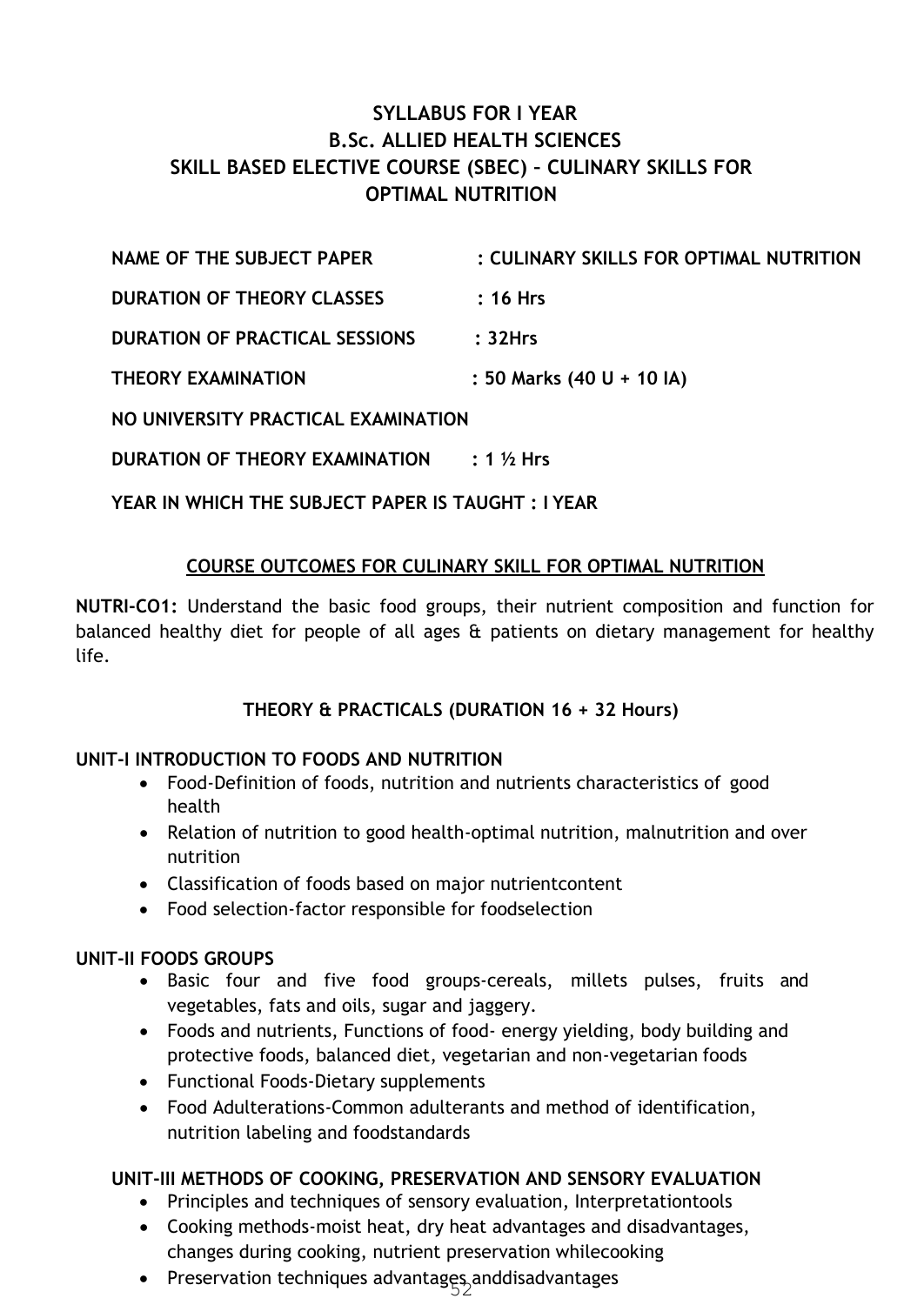#### **UNIT-IV NUTRITIONAL REQUIREMENTS AND MEAL PLANNING**

 Basic nutritional requirements through different stages of life cycle, basic principles of meal planning, revisiting concept of balanceddiet.

#### **PRACTICALS**

- Introduction to cutlery andcrockery
- Introduction to weights andmeasures
- Art of tablesetting
- Market survey on foodlabeling
- Preparation of few commonly consumed cerealpreparation
- Preparation of few commonly consumed pulsedishes
- Vegetable cooking without nutrientloss
- Preparation and display of fruitssalads
- A day's menu for an adult sedentaryworker
- A day's menu for an 8-month oldinfant
- Nutritious snacks forpreschooler
- Nutritious lunch for school going boys andgirl
- Consistency modified menu for an80-year-old
- Simple test to identify foodadulteration
- Sensory evaluation of prepareditems

#### **METHODS OF TEACHING**

- 1. Lecture cum discussion
- 2. Demonstration
- 3. Lab visit
- 4. Practical work record

#### **METHODS OF EVALUATION**

- 1. Written Test
- 2. Laboratory observation Book
- 3. Assignments
- 4. Oral Presentations

#### **Reference book**

1. Srilaksmi.B. : Food science;seventhedition(2012)

2. Jacqueline B .Marcus :Culinary Nutrition: The science and practice of healthy cooking:(2014)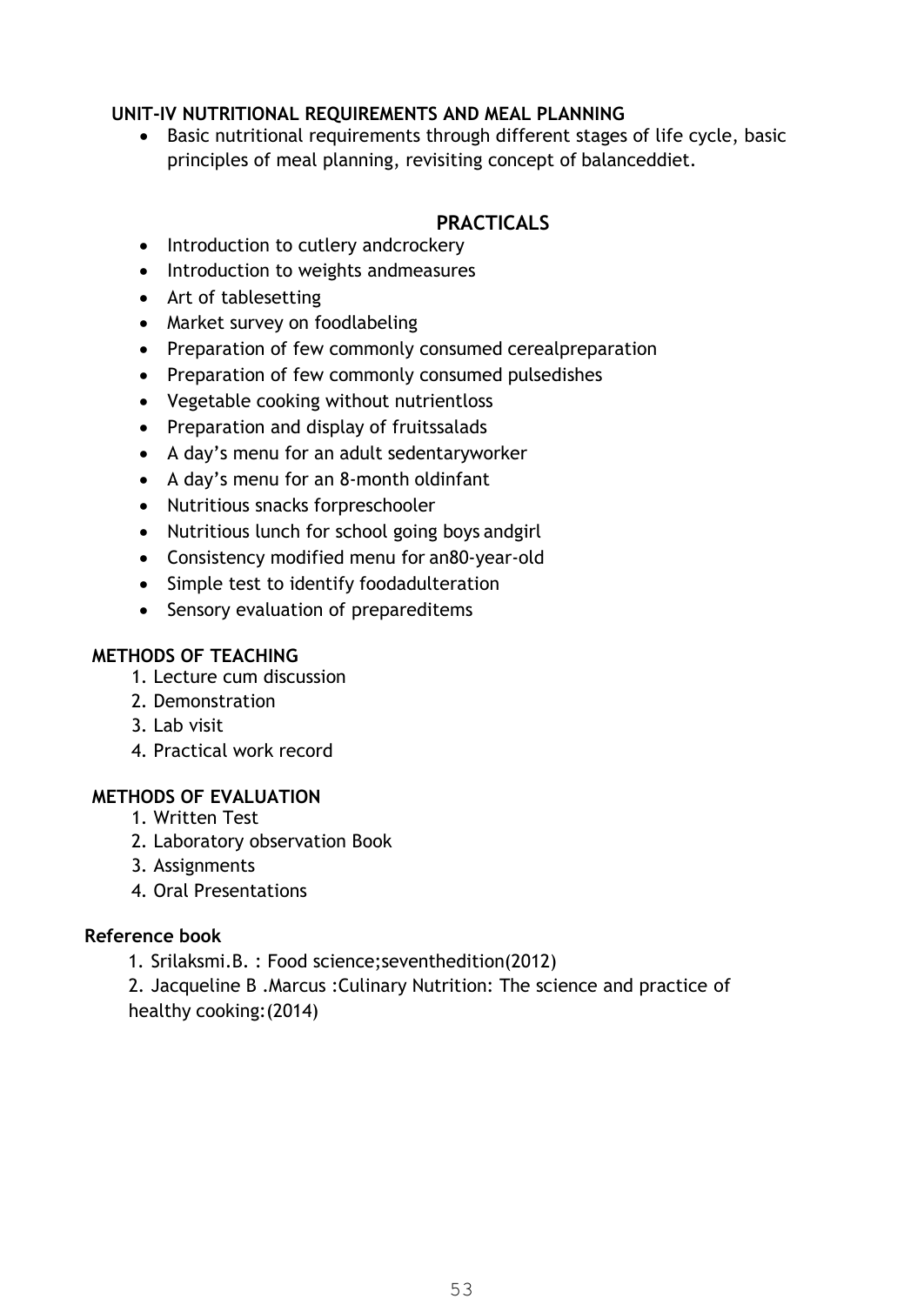#### **SYLLABUS FOR I YEAR B.Sc. ALLIED HEALTH SCIENCES SKILL BASED ELECTIVE COURSE (SBEC) – ENHANCING SOFT SKILL & PERSONALITY**

| NAME OF THE SUBJECT PAPER                          | : Enhancing soft skill & personality |
|----------------------------------------------------|--------------------------------------|
| <b>DURATION OF THEORY CLASSES</b>                  | :16Hrs                               |
| DURATION OF PRACTICAL SESSIONS                     | :32Hrs                               |
| <b>THEORY EXAMINATION</b>                          | : 50 Marks (40 U + 10 IA)            |
| NO UNIVERSITY PRACTICAL EXAMINATION                |                                      |
| <b>DURATION OF THEORY EXAMINATION</b> : 1 1/2 Hrs. |                                      |
| <b>YEAR</b>                                        | :I YEAR                              |

#### **COURSE OUTCOMES FOR ENHANCING SOFT SKILL AND PERSONALITY (ESSP)**

**ESSP-CO1:** Foster healthy attitude and develop effective inter and intra personal skills to be an effective team worker in both academic and professional setup.

#### **LEARNING OBJECTIVES**

This course is designed to equip the students with essential soft skills needed for workplace and improve personality.

#### **SYLLABUS**

#### **UNIT: I ASPECTS OF COMMUNICATION**

- 1. Importance of communication, Process,Barriers
- 2. Non verbal Communication

#### **UNIT: II SPEAKING**

- 1. Opening and Closingconversations
- 2. Introductions and AddressSystems
- 3. ExpressingCourtesy
- 4. Giving Compliments and replying toCompliments
- 5. PresentationSkills
- 6. Telephonic conversation and telephoneetiquette

#### **UNIT – III PRESCRIBED READING**

- 1. White washing the Fence Episode from Tom Sawyer by MarkTwain
- 2. Bacon's Essays: Of Goodness and goodness ofnature

#### **UNIT – IV WRITING**

- 1. Letter writing Letter of Complaints, Inviting and Declining aninvitation
- 2. Memos andEmail
- 3. Editing- Grammar, Spelling & Punctuation, Use of Dictionary &Thesaurus.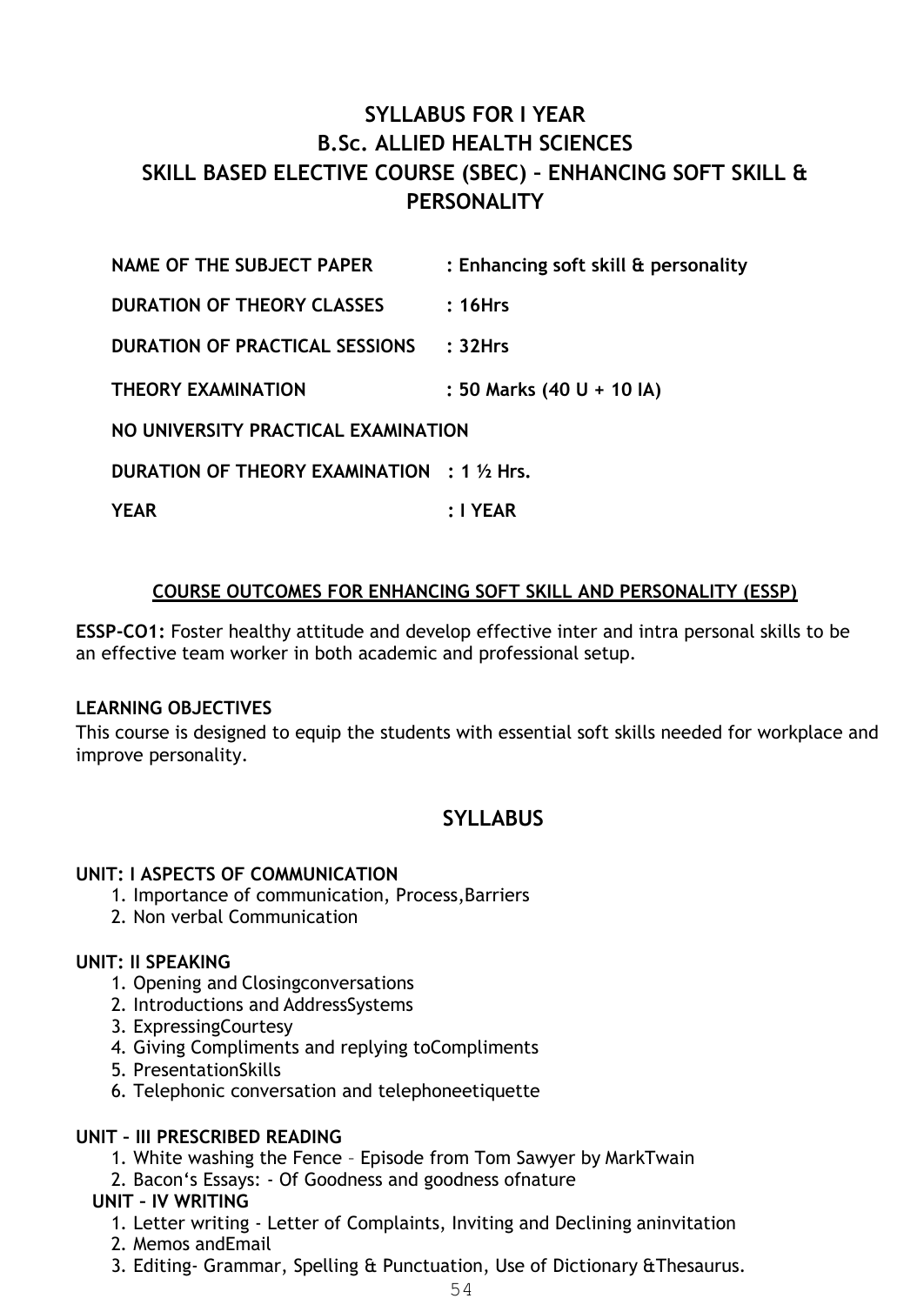#### **UNIT – V SOFT SKILLS**

- 1. Active ListeningSkills
- 2. AssertiveSkills
- 3. Negotiation and PersuasiveSkills
- 4. InterviewSkills

#### **Reference Books**

1. Communication Skills for Engineers and Scientists by Sangeeta Sharma and Binod Mishra, PHI Learning Private Limited, NewDelhi.

2. English and soft skills by S.P. Dhanavel, Orient BlackSwan

3. Effective English Communication by Krishna Mohan and Meenakshi Raman, Tata McGraw –Hill Publishing CompanyLimited.

4. Technical Communication – Principles and Practice, by Meenakshi Raman and Sangeetha Sharma, II edition, Oxford UniversityPress.

#### **Learning Outcome**

This course is designed to help the students to

- Foster healthyattitude.
- Develop effective inter and intra personal skills to be an effective team worker.
- Communicate effectively in both academic and professionalsetup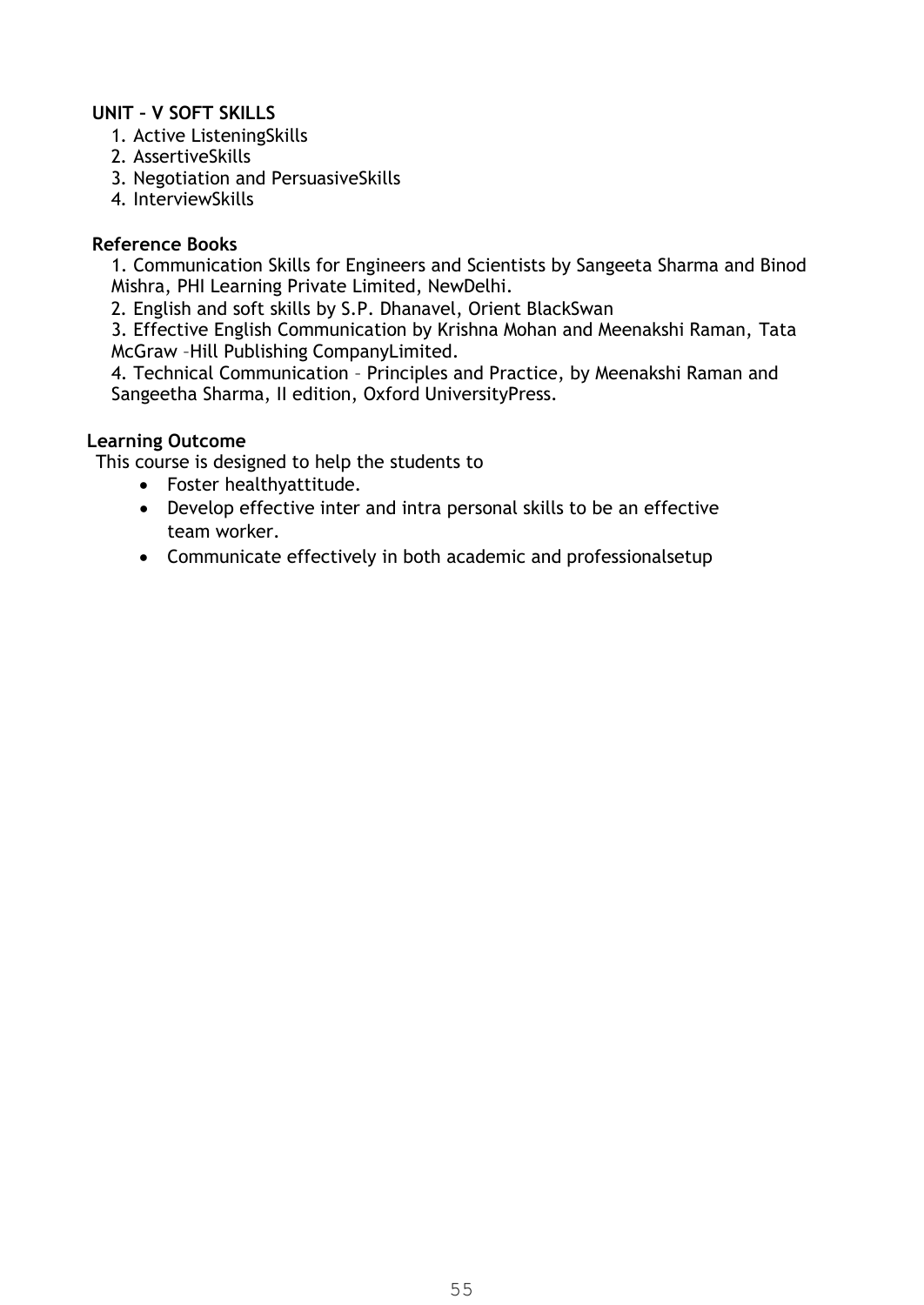#### **SYLLABUS FOR I YEAR B.Sc. ALLIED HEALTH SCIENCES SKILL BASED ELECTIVE COURSE (SBEC) – SPEAKING EFFECTIVELY**

| <b>NAME OF THE SUBJECT PAPER</b>      | : SPEAKING EFFECTIVELY    |
|---------------------------------------|---------------------------|
| <b>DURATION OF THEORY CLASSES</b>     | :16 Hrs                   |
| <b>DURATION OF PRACTICAL SESSIONS</b> | : 32Hrs                   |
| <b>EXAMINATION</b>                    | : 50 Marks (40 U + 10 IA) |
| NO UNIVERSITY PRACTICAL EXAMINATION   |                           |
| DURATION OF THEORY EXAMINATION        | $: 1 \frac{1}{2}$ Hrs.    |
|                                       |                           |

**YEAR IN WHICH THE SUBJECT PAPER IS TAUGHT: I YEAR** 

#### **COURSE OUTCOMES FOR SPEAKING EFFECTIVELY**

**SPEAK-CO1:** Speak and write grammatically correct sentences in English and Build fluency in English needed for clinical tasks.

#### **LEARNING OBJECTIVES**

- Advance the students' intellectual curiosity, competency and skills in preparation for employment
- Develop critical thinking, creativity and effective communication

#### **SYLLABUS**

#### **1. Communication Skills**

 Importance of Communication skills in Public health; Communication process; Methods of communication; Types of communication: Verbal and Non-verbal; Impediments to effective communication;Feedback

#### **2. Oral Presentation Skills**

 Preparation and planning; Structure; Audio-visual aids; Creating interest and establishing a relationship with the audience; Body language; Voice and pronunciation;Review

#### **3. Writing skills**

 Writing a scientific paper; Writing a proposal; Structure of an article; References and literature review; Peer-review process-Publication bias; International guidelines for publication in journals; ProfessionalEthics

#### **4. Leadership in Public health**

 Leadership styles and trait; Motivation skills; Interpersonal communication skills; Problem solving skills; Decision making skills; Management skills; CommunicationSkills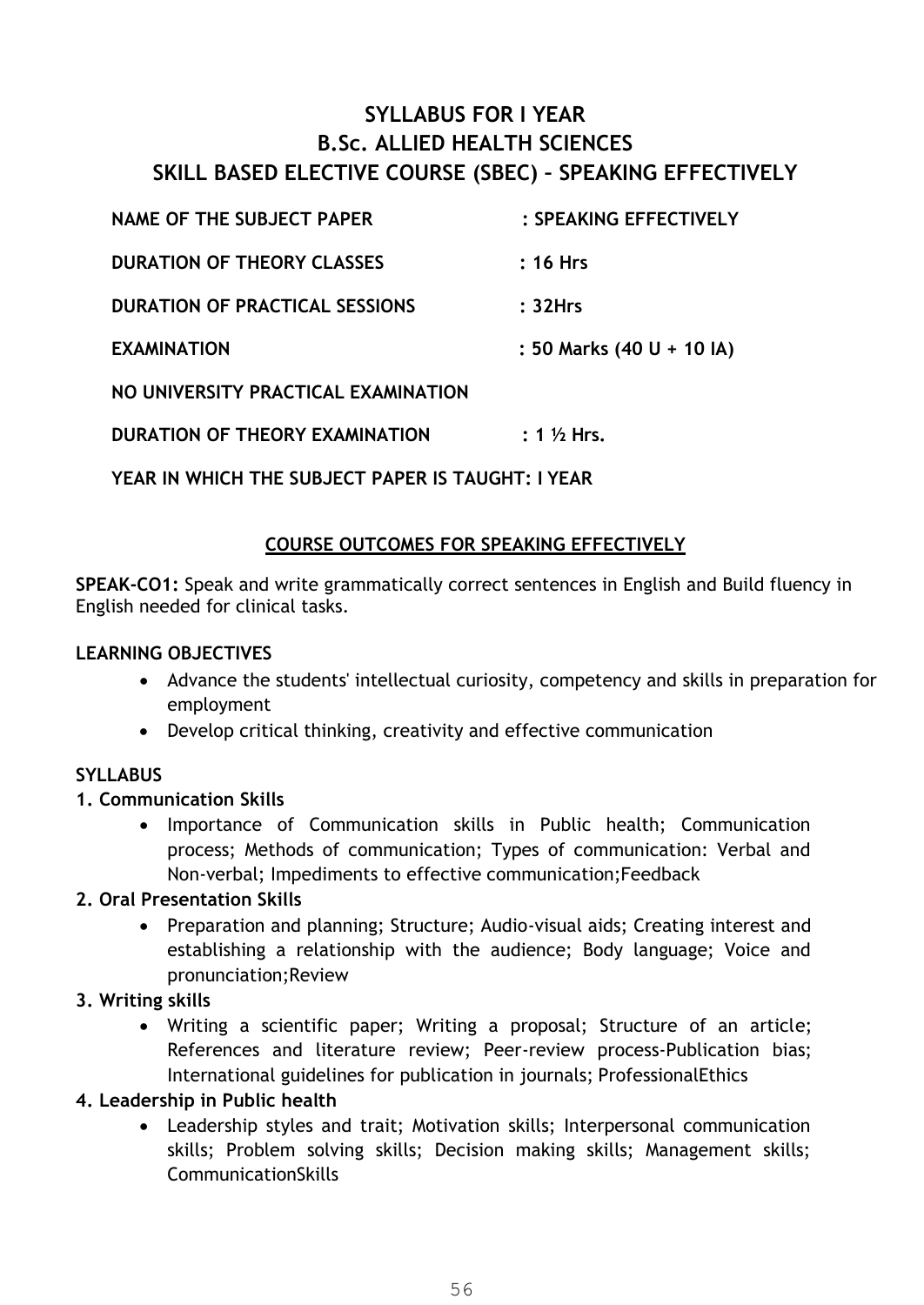#### **5. Manuscript writing**

 Writing introduction, objectives, methodologies, major finding, discussion, conclusion andrecommendation

#### **6. Seminar presentations**

Use of computers present data and information on recenttopics

#### **LEARNING OUTCOMES**

At the completion of the course, the students will-

- Develop good written and oral communicationabilities
- Develop an understanding of team building and leadershipskills
- Develop knowledge regarding capacities needed to work independently within diverse workenvironments

#### **TEXT BOOKS**

1. Professional Writing Skills, A self-paced training programme by Janis Fisher Chan and Diane Lutovich.

2. Speaking Your Mind: Oral Presentation and Seminar Skills By Rebecca Stott, Tory Young, Cordelia Bryan Contributor Rebecca Stott, Tory Young, Cordelia Bryan.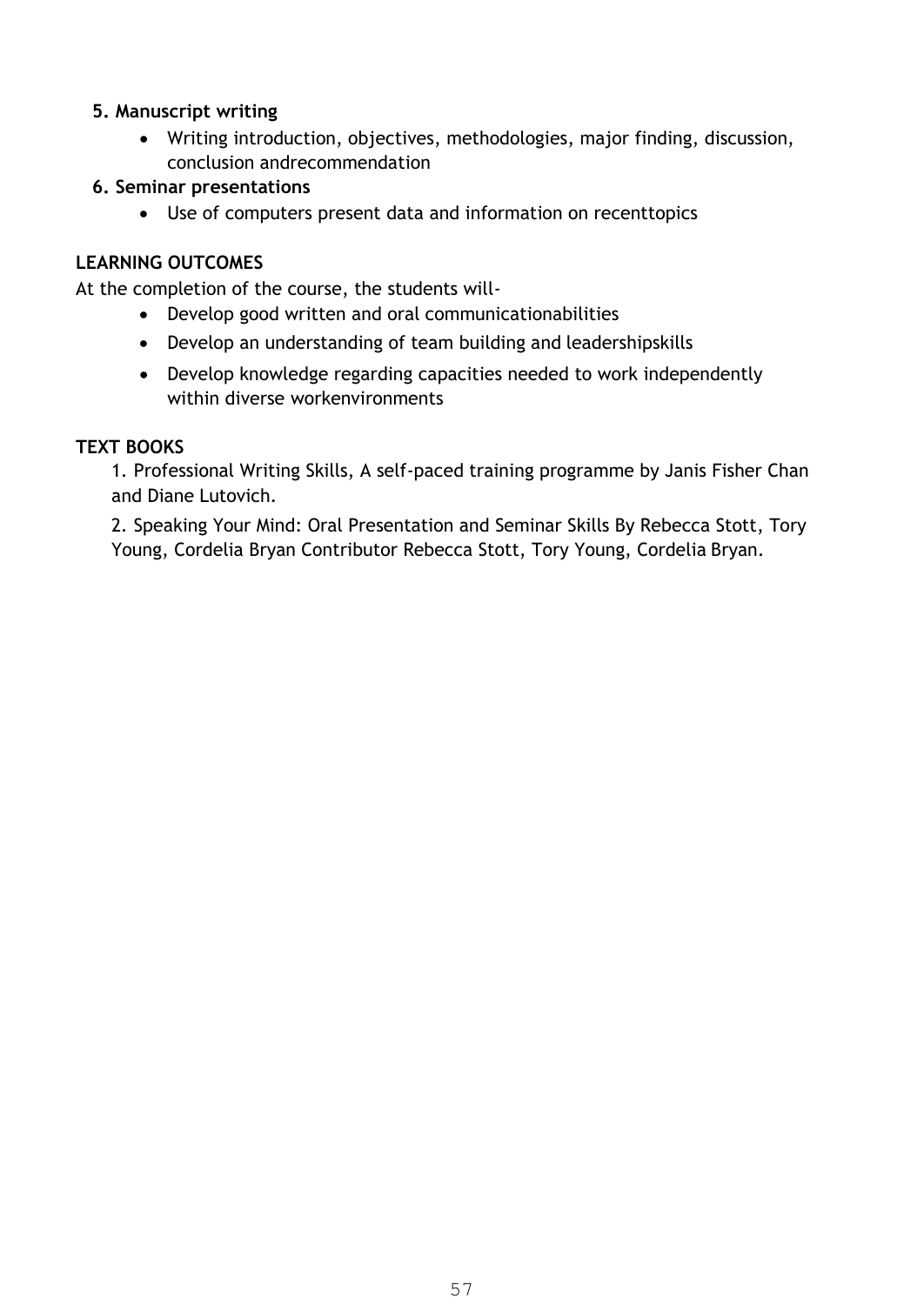#### **SYLLABUS FOR I YEAR B.Sc. ALLIED HEALTH SCIENCES SKILL BASED ELECTIVE COURSE (SBEC) – BASICS OF YOGA AND PRACTICE**

| <b>NAME OF THE SUBJECT PAPER</b>                  | : BASICS OF YOGA AND PRACTICE |
|---------------------------------------------------|-------------------------------|
| <b>DURATION OF THEORY CLASSES</b>                 | $: 16$ Hrs                    |
| <b>DURATION OF PRACTICAL SESSIONS</b>             | : 32Hrs                       |
| <b>THEORY EXAMINATION</b>                         | : 50 Marks (40 U + 10 IA)     |
| NO UNIVERSITY PRACTICAL EXAMINATION               |                               |
| DURATION OF THEORY EXAMINATION                    | $: 1\%$ Hrs                   |
| YEAR IN WHICH THE SUBJECT PAPER IS TAUGHT: I YEAR |                               |

#### **SYLLABUS & COURSE OUTCOMES FOR BASICS OF YOGA & PRACTICE (YOGA)**

**YOGA CO1:** Understand the respiratory system, types of breathing and benefits of meditation.

| Unit           | TIME(HRS)      | <b>CONTENT</b>                                                                                 |
|----------------|----------------|------------------------------------------------------------------------------------------------|
| 1              |                | Introduction to Yoga philosophy, psychology and lifestyle                                      |
| $\overline{2}$ |                | A brief outline of the history of Yoga.                                                        |
| $\overline{3}$ |                | Cultivation of correct psychological attitudes                                                 |
| $\overline{4}$ | 1              | Asanas: Definition, Types, scope and limitations of Asanas                                     |
| 5              | 1              | Pranayamas and their significance in Yogic curriculum,<br>Types & phases of Pranayama.         |
| 6              | 1              | Dharna and Dhyana as the keys to unlocking human potential.                                    |
| 7              |                | Study of various aspects of Yoga: Kriyas, Bandhas, Mudras                                      |
| 8              |                | Yoga defined as "Integration" and "Harmony"                                                    |
| 9              |                | Meaning of the term "Positive Health"                                                          |
| 10             | 1              | Yoga, a tool to restore homeostasis                                                            |
| 11             | 1              | Integration of Yoga into Health Professions Education                                          |
| 12             | 1              | Order of teaching the Yogic practices; Do's and Dont's of specific<br>Yoga techniques.         |
| 13             | $\overline{2}$ | Applied aspects of Yoga in various human activities like therapeutics,<br>education and sports |
| 14             | $\overline{2}$ | Introduction to yogic concept of health and disease                                            |

**Unit 15: Introduction to Yogic techniques: Methods and practices (32 hours) Asanas (26 hrs):** 

- Aruna SuryaNamaskar
- Ardha Padmasana/ Padmasana
- ArdhakatiChakrasana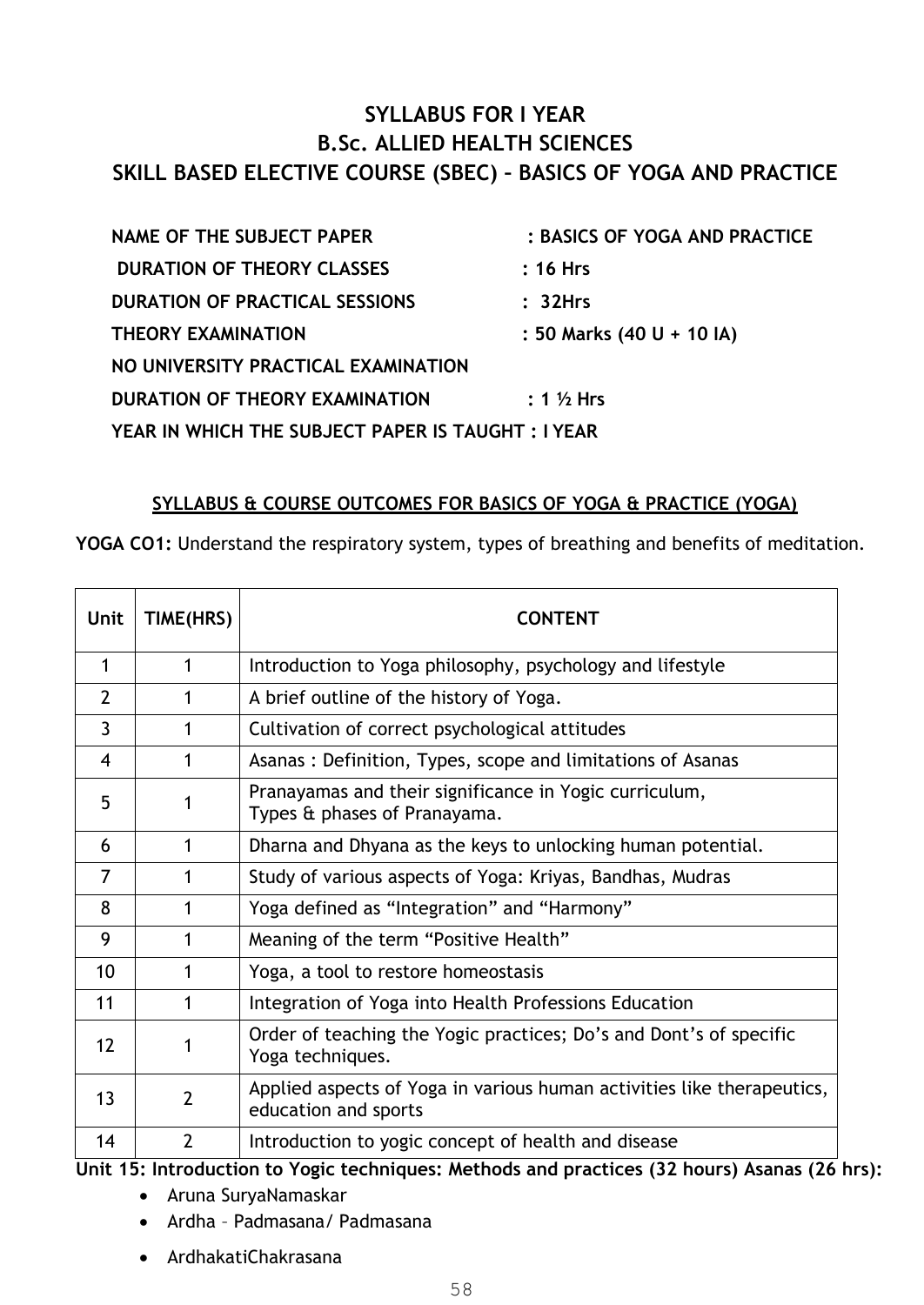- PadaHasta
- PavanaMuktasana
- Trikona
- Navasana
- Ardha –Shalabhasana
- Shalabhasana
- Makarasana
- Bhujangasana
- Dhanurasana
- Vakrasana
- Vrikshasana
- Ushtrasana
- Gomukasana
- YogaMudra.
- Natarajasana
- Chakrasana
- Sarvangasana
- Matsyasana
- Halasana
- Shavasana

#### **Pranayama (6 hrs)**

- VibhagaPranayama
- PranavaPranayama
- SavitriPranayama
- Chandra and Surya NadiPranayama
- Nadi –Shuddhi
- Sheetali and Sitkari

#### **TEXT BOOKS**

- Dayanidy G and Bhavanani AB. CYTER Practical Book. Pondicherry, India: Dhivyananda Creations;2016.
- A primer of Yoga Theory DrAnandaBalayogiBhavanani, Dhivyananda Creations,Pondicherry-13
- Fundamentals of Yoga History- Compilation by MeenaRamanathan
- Basic Hatha Yoga lessons (Tamil) DrAnandaBalayogi and MeenaRamanathan, **Puducherry**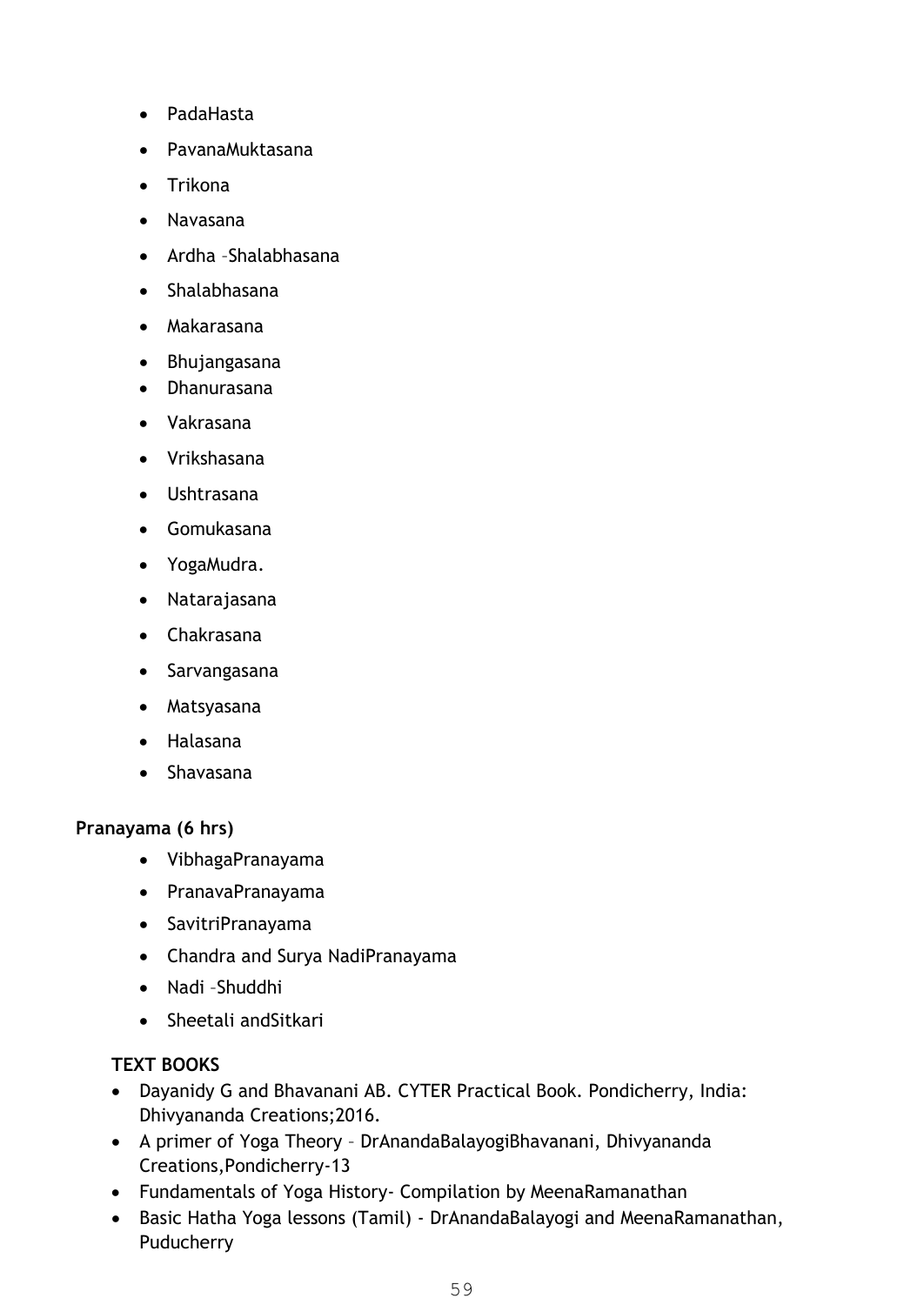#### **BOOKS RECOMMENDED FOR STUDIES AND REFERENCE**

- 1. A yogic approach to stress-DrAnanda Balayogi Bhavanani, Ananda Ashram, Pondicherry
- 2. Asana, Pranayama, Mudra and Bandha. Swami Satyananda, Bihar School of Yoga,Monger
- 3. ASANAS : WHY? AND HOW? byShri. O.P. Tiwari. Kaivalyadhama,Lonavla.
- 4. Hatha Yoga practices of the Gitananda tradition by Dr Ananda Balayogi Bhavanani
- 5. Ramanathan Meena. Applied Yoga: Applications of Yoga in Different Fields of Human Activities. 3<sup>rd</sup>Ed; Pondicherry, India: Sri Balaji Vidyapeeth;2018
- 6. PRANAYAMA by Swami Kuvalayananda. Kaivalyadhama,Lonavla.
- 7. Yoga and sports- Swami Gitananda and Meenakshi Devi, Ananda Ashram, Pondicherry.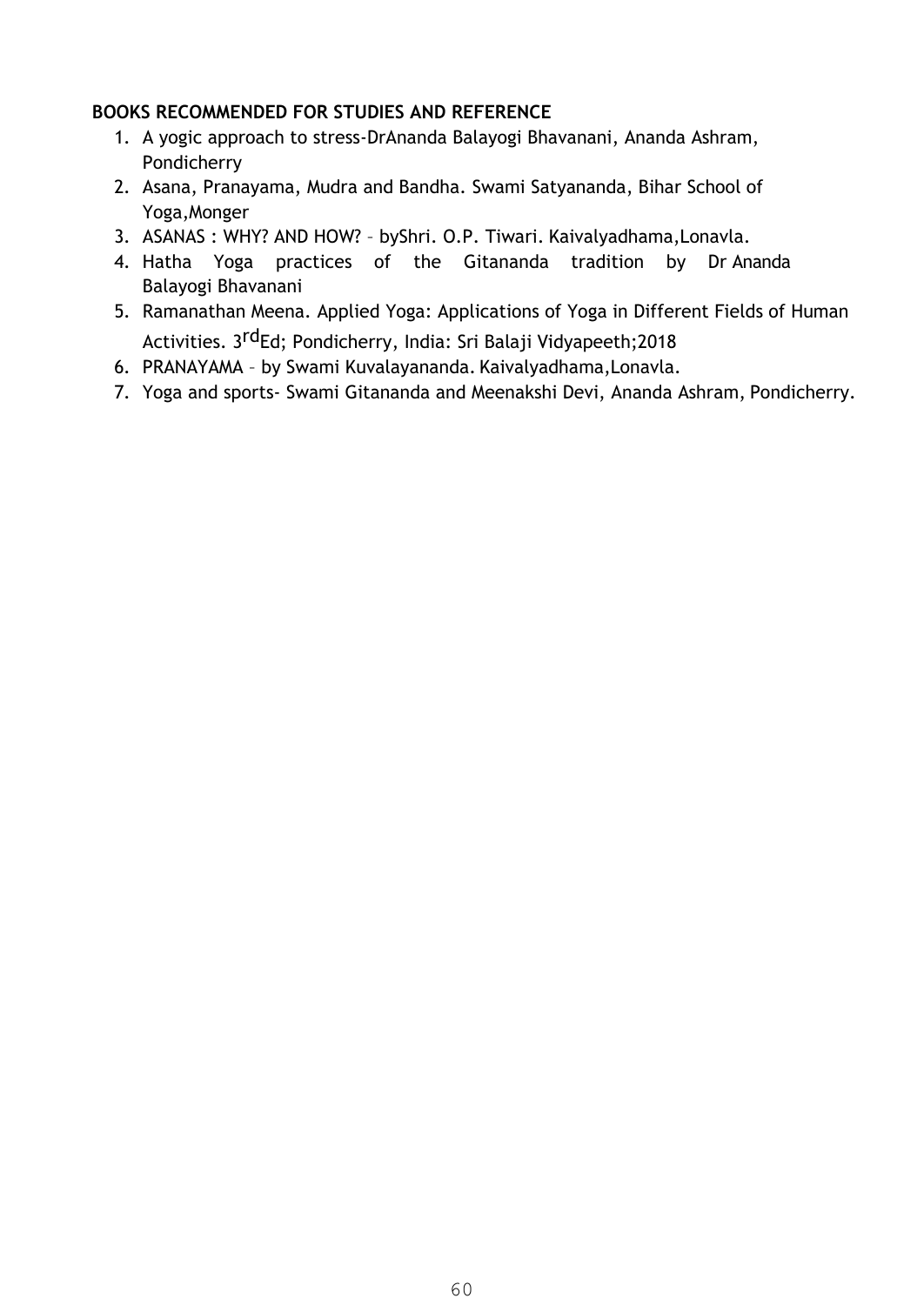#### **SYLLABUS FOR I YEAR B.Sc. ALLIED HEALTH SCIENCES**

#### **GENERIC ELECTIVE COURSE (GEC) – BASICS OF HOSPITAL ADMINISTRATION**

| NAME OF THE SUBJECT PAPER                 | : BASICS OF HOSPITAL ADMINISTRATION |
|-------------------------------------------|-------------------------------------|
| <b>DURATION OF THEORY CLASSES</b>         | : 64Hrs                             |
| <b>THEORY EXAMINATION</b>                 | : 50 Marks (40 U + 10IA)            |
| NO UNIVERSITY PRACTICAL EXAMINATION       |                                     |
| DURATION OF THEORY EXAMINATION            | $: 1\%$ Hrs                         |
| YEAR IN WHICH THE SUBJECT PAPER IS TAUGHT | ∶I YEAR                             |

#### **COURSE OUTCOMES FOR BASICS OF HOSPITAL ADMINISTRATION (HSM)**

**HSM CO1:** To familiarizes students with the basics concepts, policies of hospital management regarding the occupational safety, organizational behavior & quality management.

#### **COURSE OBJECTIVES**

- To provide orientation about the hospitalfunctions
- To familiarize students with the basics concepts of hospitalmanagement

#### **THEORY (DURATION 64 Hours)**

#### **UNIT: I ORGANISATION OF A HOSPITAL AND ITS DEPARTMENTS**

- 1. Organogram
- 2. Vision, Mission &Values, Logo
- 3. Patient Service Points Clinical & Non-Clinical (OPD's, A&E, MHC, Wards,ICU's,
- OT's,etc.)
- 4. Scope of Services (Medical & SupportiveServices)

#### **UNIT: II HOSPITAL POLICIES & PROCEDURES**

- 1. Registration Process
- 2. OP/IPBilling
- 3. AdmissionProces s
- 4. DischargeProcess
- 5. Financial counseling
- 6. Visitors Policy
- 7. Feedback forms.

#### **UNIT: III MEDICAL RECORS MANAGEMENT/LEGAL ASPECTS**

1. Types of Medico legal cases 2.SOP's for handling MLC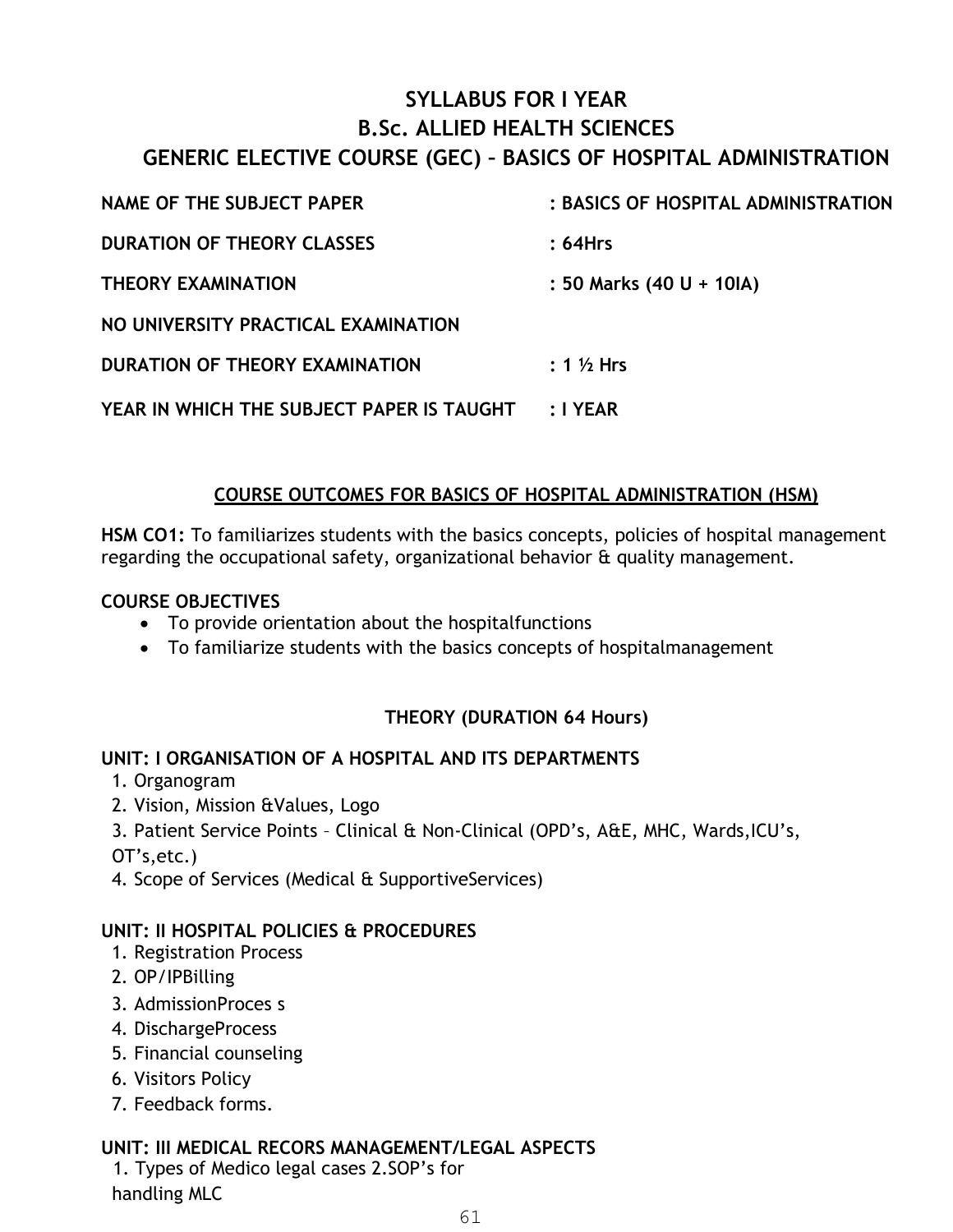3. Medical Records -Forms, consents, registers used in hospitals

#### **UNIT: IV QUALITY MANAGEMENT**

- 1. Quality Brief Introduction
- 2. Code of Conduct for healthcare professionals
- 3.Patient rights & responsibilities
- 4.Incident Reporting
- 5. Quality Indicators
- 6.List of Licenses to be obtained to run a Hospital College
- 7. Accreditation –ISO/NABH/JCI

#### **UNIT: VOCCUPATIONAL SAFETY**

- 1. Biomedical Waste Management
- 2. Hospital SpillManagement
- 3. Usage ofPPE
- 4. Emergency Codes
- 5. Fire SafetyManagement
- 6. Hospital InfectionControl

#### **UNIT: VI ORGANISATIONAL BEHAVIOUR**

- 1. Communication with patients/health careprofessionals
- 2. Groomingstandards
- 3. TimeManagement
- 4. Grievance Handling, InterdisciplinaryCommittee
- 5. Leadership

#### **LEARNING OUTCOMES**

Students will have an overview of hospital functions, processes and patient management.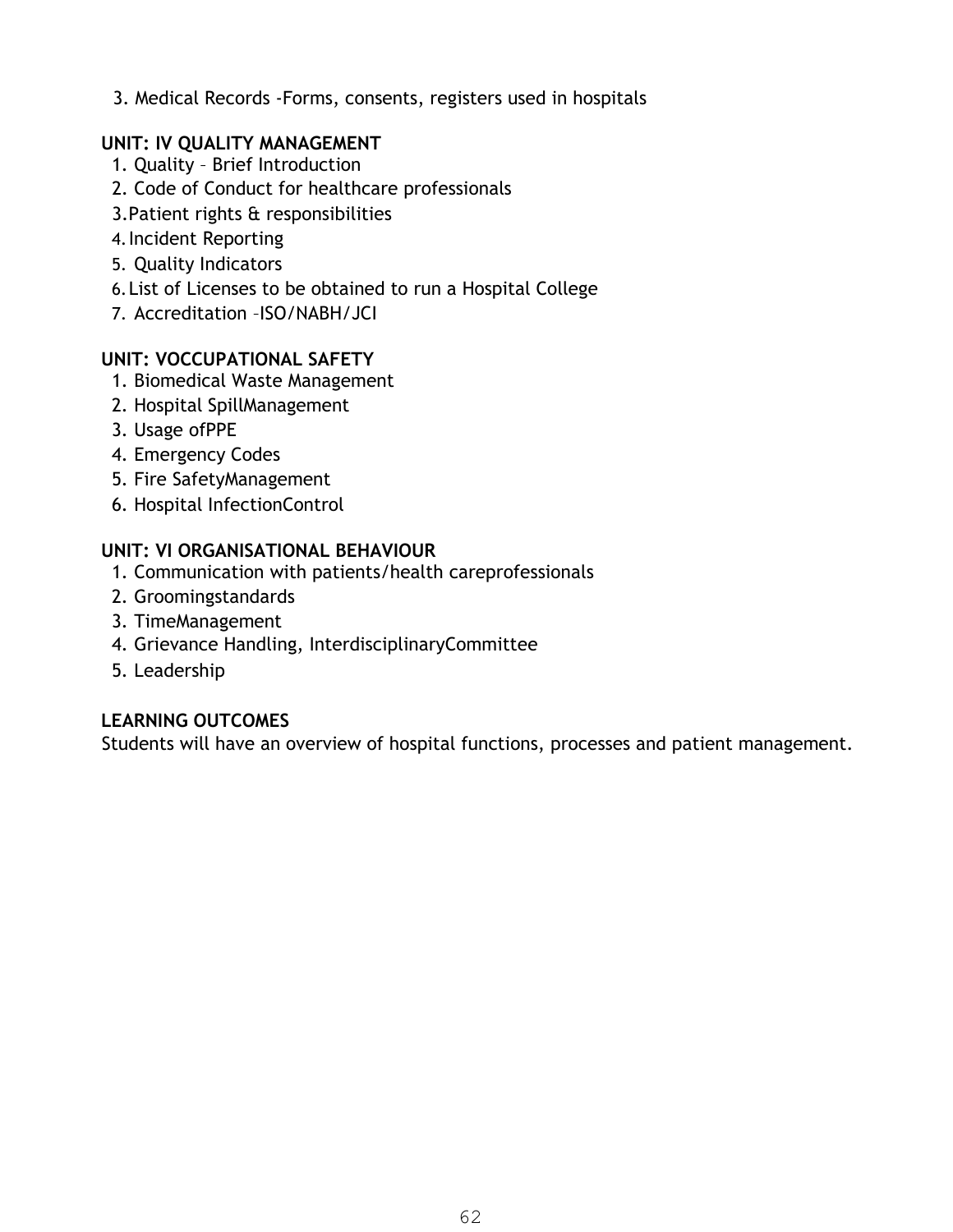#### **SYLLABUS FOR I YEAR B.Sc. ALLIED HEALTH SCIENCES GENERIC ELECTIVE COURSE (GEC) – COUNSELING AND GUIDANCE**

| NAME OF THE SUBJECT PAPER                 | : COUNSELING AND GUIDANCE |
|-------------------------------------------|---------------------------|
| <b>DURATION OF THEORY CLASSES</b>         | $: 64$ Hrs.               |
| <b>EXAMINATION</b>                        | : 50 Marks (40 U + 10IA)  |
| NO UNIVERSITY PRACTICAL EXAMINATION       |                           |
| DURATION OF THEORY EXAMINATION            | : $1\frac{1}{2}$ Hrs.     |
| YEAR IN WHICH THE SUBJECT PAPER IS TAUGHT | : IYEAR                   |

#### **COURSE OUTCOMES FOR COUNSELING AND GUIDANCE (CG)**

**CG CO1:** To assess a person's needs and understand their personal characteristics that will help in personal growth, wellbeing and improving their relationships with others.

#### **LEARNING OBJECTIVES**

- To understand theoretical foundations of counseling psychology
- To examine briefly the major perspectives of counselling and to apply based on the client's needs
- To assess one's own needs and motivations and personal characteristics that will help in personal growth andwellbeing.
- To understand basic counselling skills as practiced by an effective counsellor.
- To discuss special settings and populations where counselling could be effectively used.
- To explore ethical and legal issues for the practice of counseling profession.

#### **UNIT I:**

Introduction and definition of Counselling and Guidance, Counsellor Preparation, Qualifications, Qualities, Legal and Professional ethics

#### **UNIT- II:**

Different approaches to counselling, goals in counselling, role and functions of the counsellor.

#### **UNIT- III:**

Micro skills in Counselling- relationship building strategies and methods: Opening techniques, attending skills- verbal and non-verbal communication, Listening skills:

17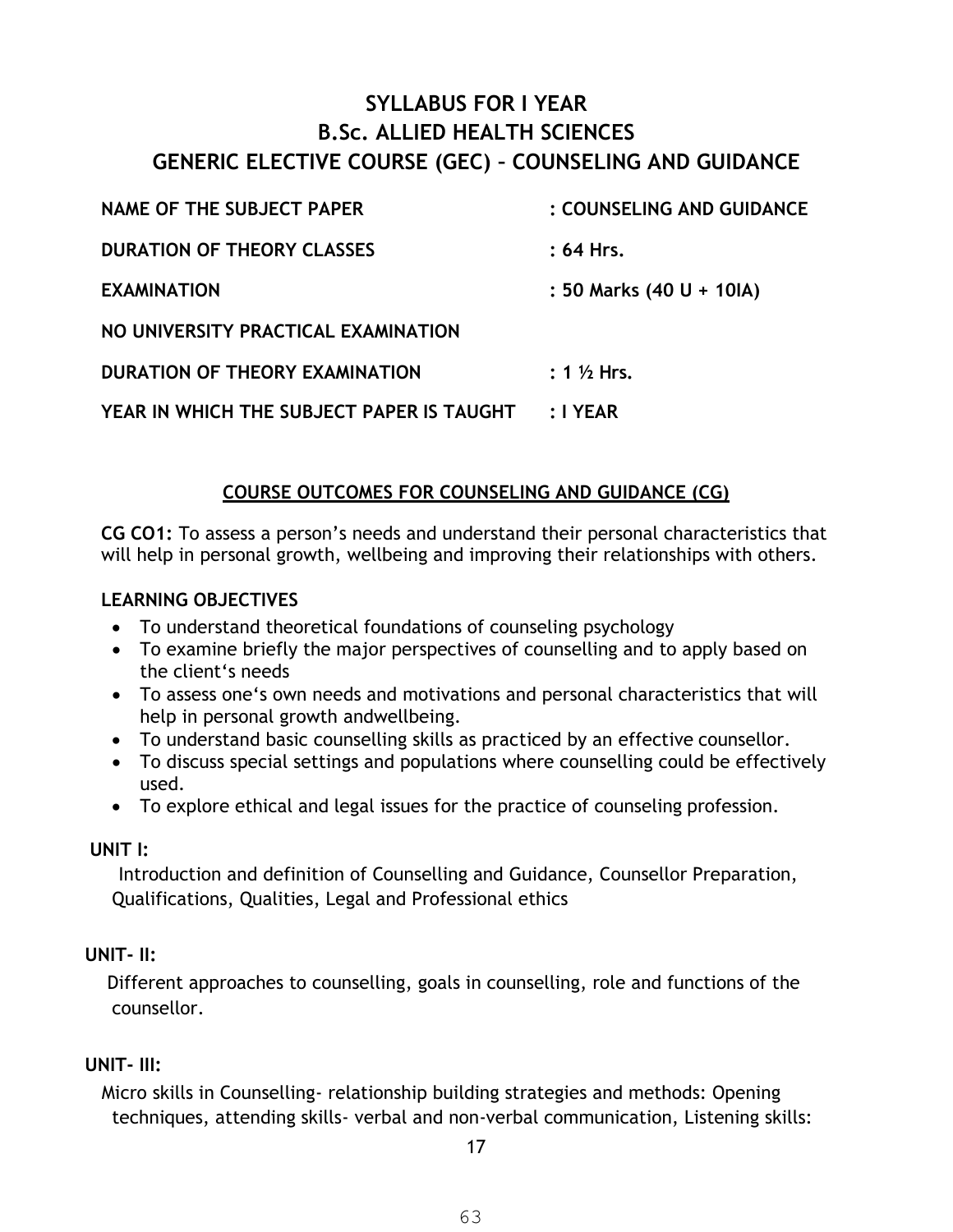Open questions and closed questions, Encouragement, Paraphrasing, Reflection, Summarization, influencing skills-Reframing, genuineness and Self-disclosure.

#### **UNIT-IV:**

Macro skills in Counselling, empathy, advanced empathy, Confrontation & challenging, Resistance, transference and counter-transference

#### **UNIT-V:**

Counselling situations and Counselling across life-span.

#### **Learning Outcome**

At the end of this course, the students will be able to:

Demonstrate basic knowledge in counseling (concepts, theories, ethical issues, basic skills, etc.)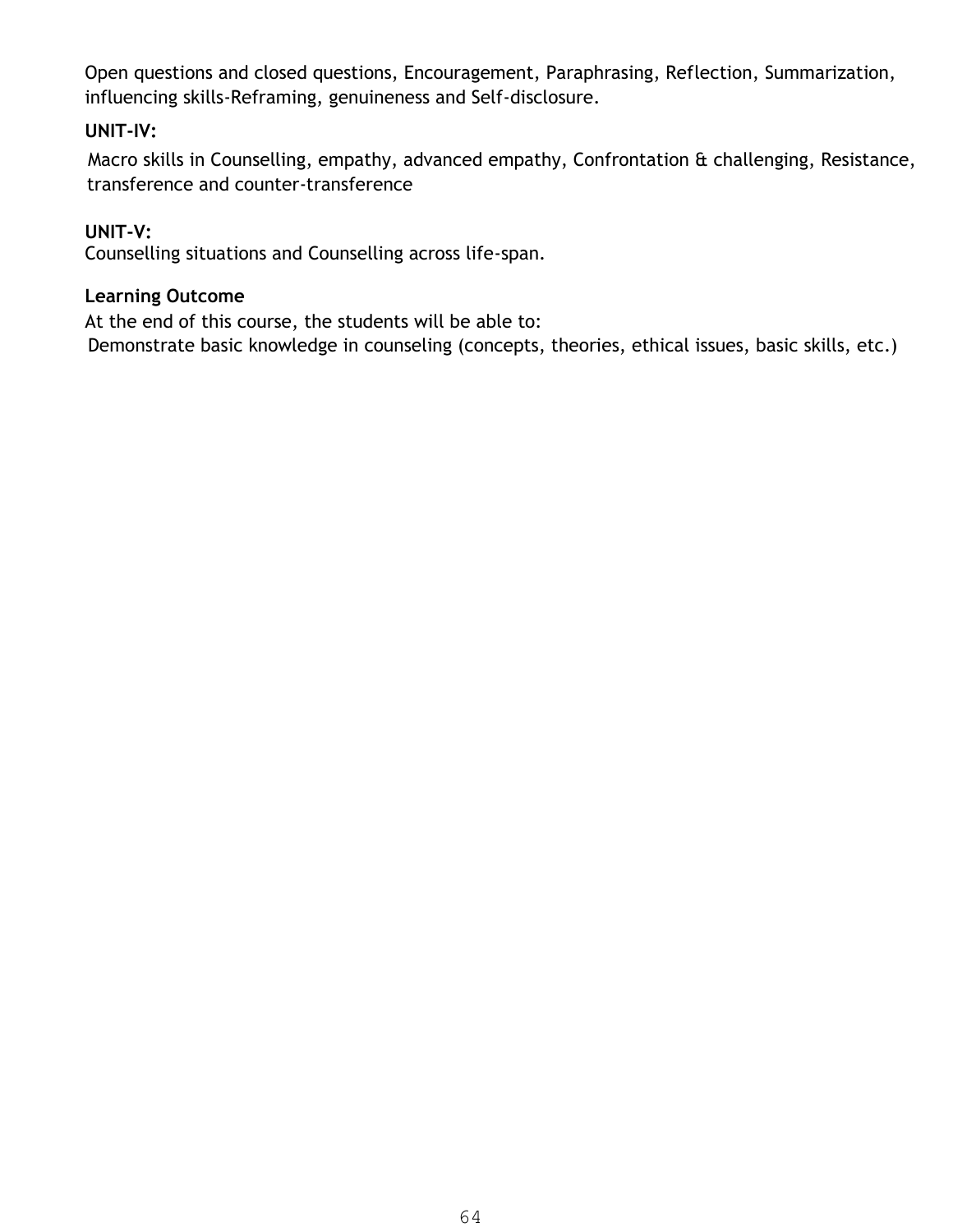#### **SYLLABUS FOR I YEAR B.Sc. ALLIED HEALTH SCIENCES GENERIC ELECTIVE COURSE (GEC) – LIFESTYLE DISORDERS**

| NAME OF THE SUBJECT PAPER           | : LIFESTYLE DISORDERS    |
|-------------------------------------|--------------------------|
| <b>DURATION OF THEORY CLASSES</b>   | :64 Hrs                  |
| <b>EXAMINATION</b>                  | : 50 Marks (40 U + 10IA) |
| NO UNIVERSITY PRACTICAL EXAMINATION |                          |
| DURATION OF THEORY EXAMINATION      | $: 1\frac{1}{2}$ Hrs.    |
|                                     |                          |

#### **YEAR IN WHICH THE SUBJECT PAPER IS TAUGHT : I YEAR**

#### **COURSE OUTCOMES FOR LIFESTYLE DISORDERS (LD)**

**LD CO1** : To understand the relevance, significance and implications of lifestyle disorders for the betterment of human life quality.

#### **THEORY (64 Hours)**

#### **UNIT I Modern Life style disorders**

Deskbound and sleeping habits, junk food, anxiety. Food poisoning, Acidity.

#### **UNIT II Dietary disorders**

Food groups and concept of abalanced diet, obesity, metabolic syndrome, hypertensiontheir causes and prevention through dietary and lifestyle modifications

#### **UNIT III Social health problems**

Smoking, alcoholism, drug dependence and AquiredImmuno Deficiency Syndorme (AIDS).

#### **UNIT IV Gastrointestinal disorders**

Stomach disorders-Gastritis, Ulcer, Amoebiasis, Constipation, piles Common ailment- cold, cough, fevers, diarrhoea, constipation- their causes and dietary

#### **LEARNING OUTCOMES**

To understand the relevance, significance and implications of lifestyle disorders for the betterment of human life quality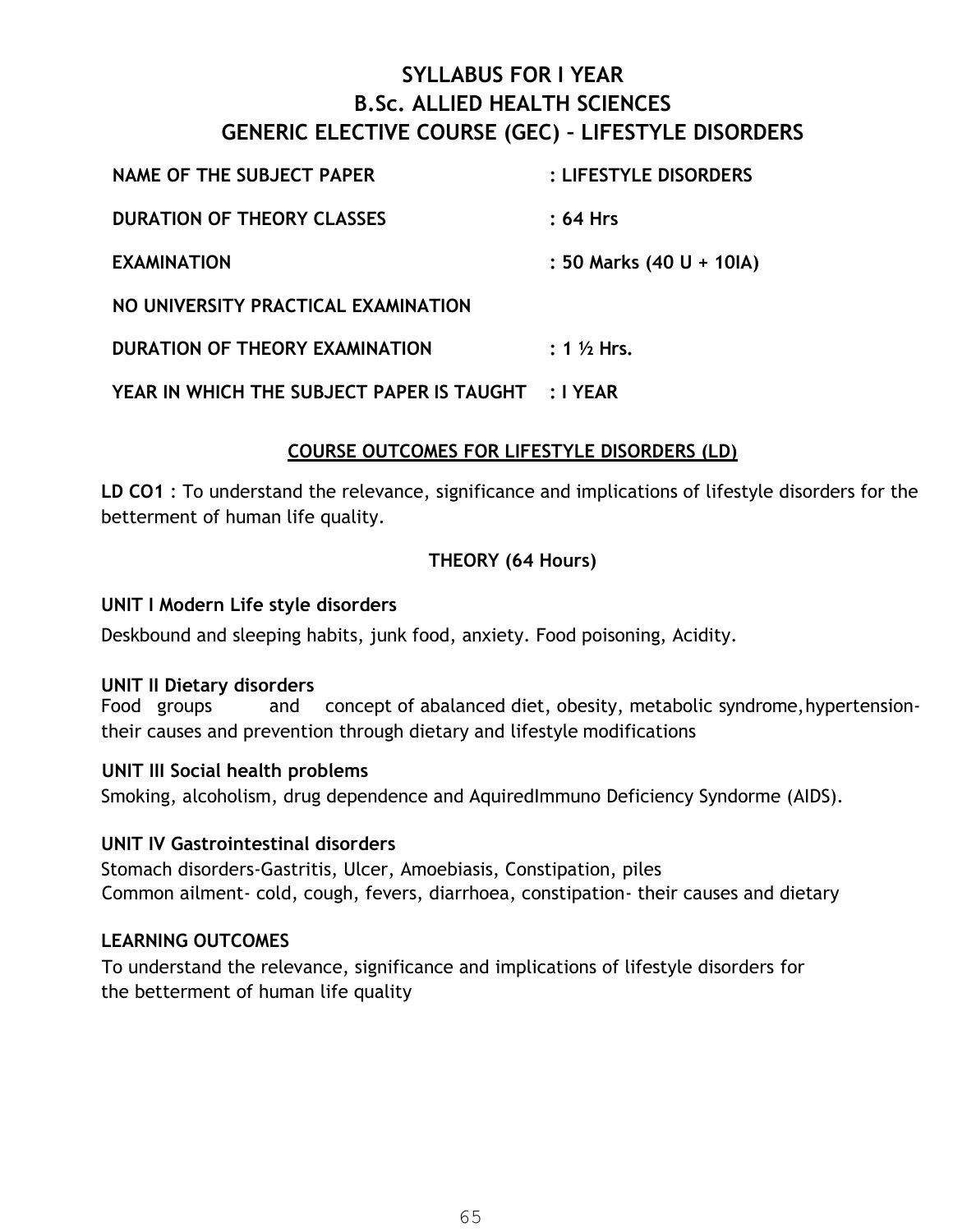#### **Text Books**

- 1. Text book of Clinical Biochemistry- Carl. A.Burtis and Edward R.Ashwood
- 2. Text Book of Medical Biochemistry Dr. M.N. Chatterjee and RaneShinde

#### **Reference Books**

1. P. Singh MD. Textbook of Nutrition and Health; First Ed; 2008; Academic Excellence Biochemistry with Clinical Correlation- Thomas M.Devlin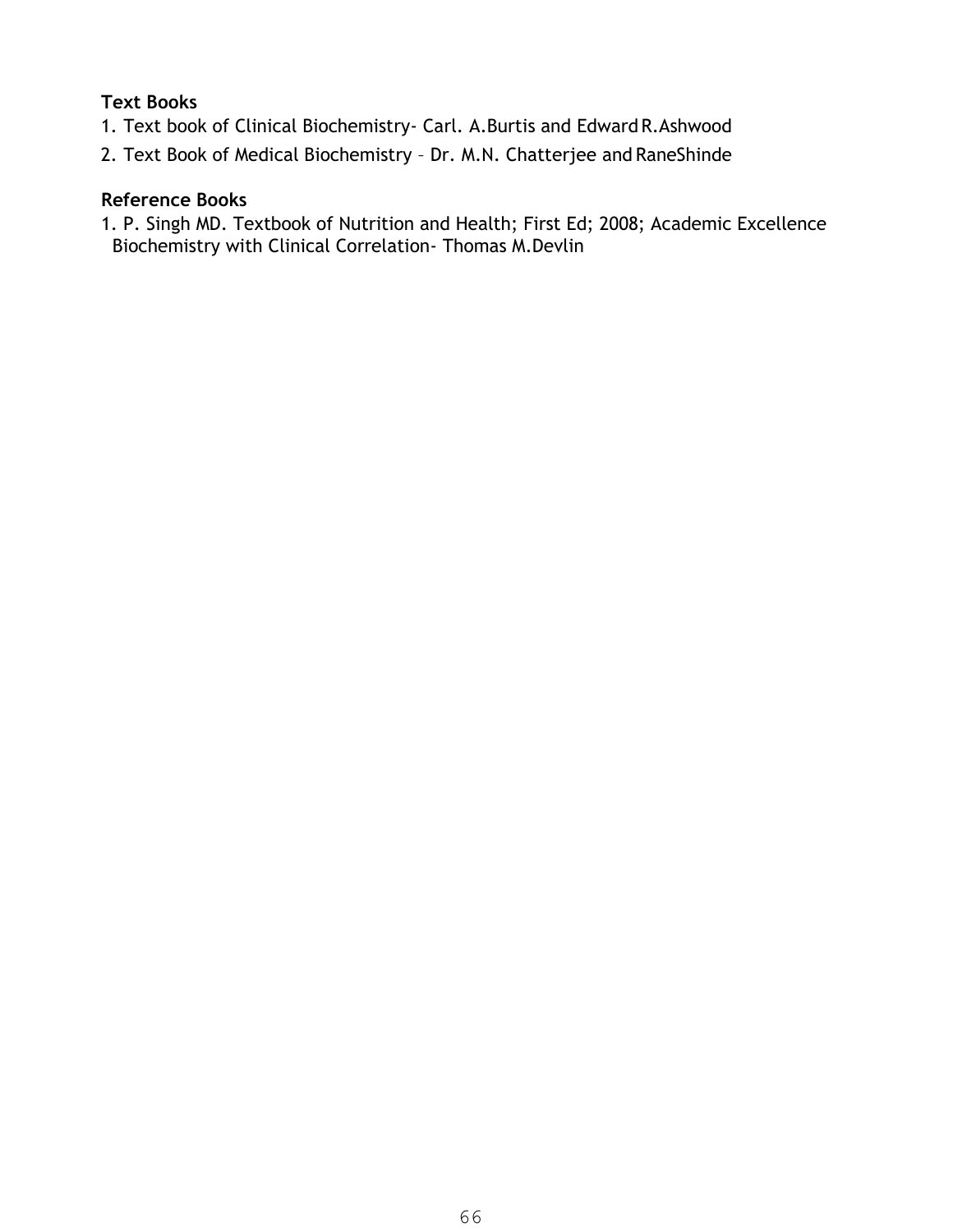# II YEAR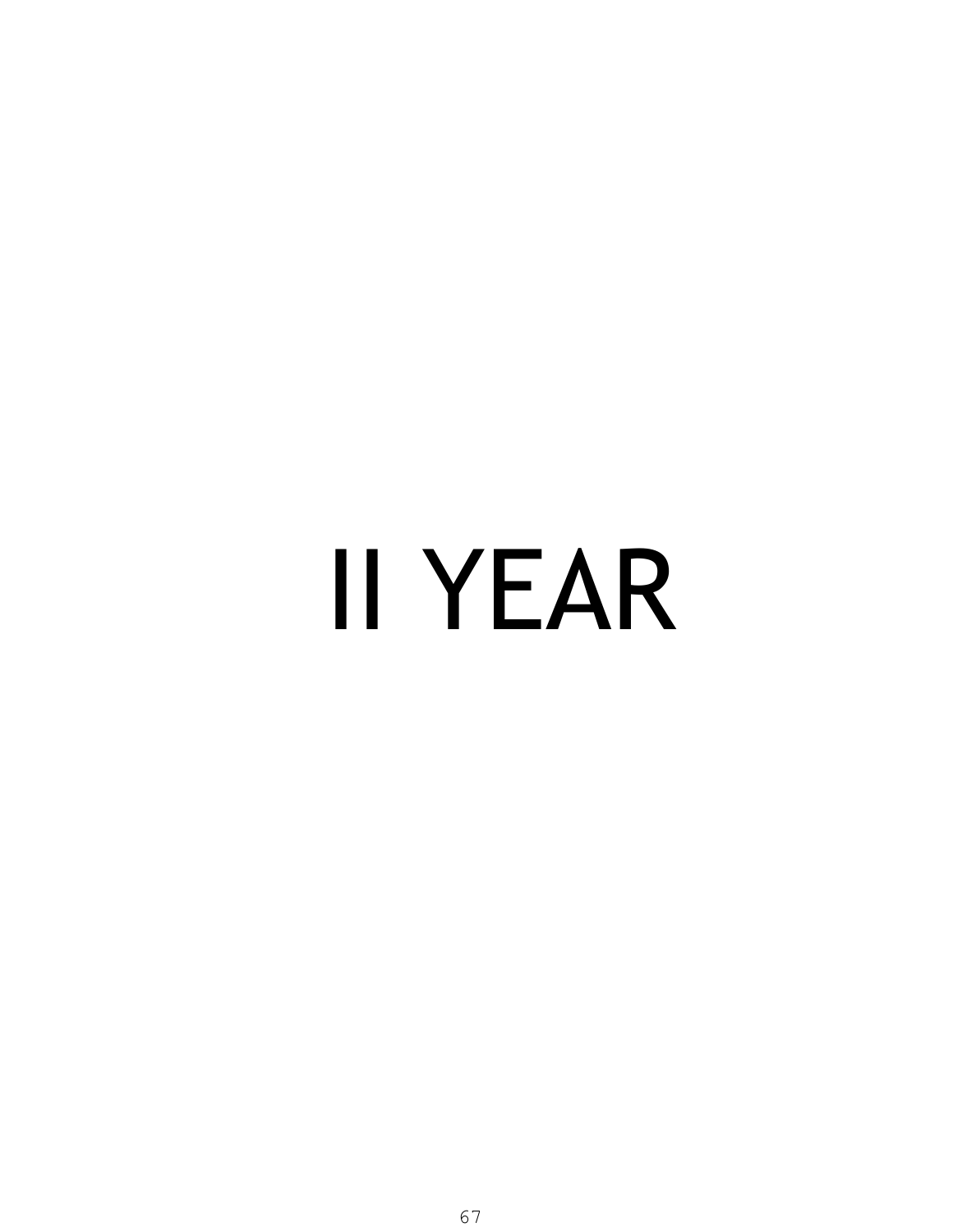#### **B.Sc – CRITICAL CARE TECHNOLOGY FACULTY OF ALLIED HEALTH SCIENCES SRI BALAJI VIDYAPEETH (Deemed to be University) Accredited by NAAC with 'A' Grade**

#### **II-YEAR**

#### **CORE SUBJECTS**

- 1. Clinical Pharmacology
- 2. Applied Anatomy & Applied Physiology
- 3. Basics of Intensive Care Unit
- 4. Pathology & Pathophysiology

#### **ELECTIVES**

#### **Ability Enhancement compulsory course (AECC)**

1. Environmental studies

#### **Skill enhancement course (SEC) – Choose any TWO**

- 1. Good Clinical Laboratory practice
- 2. Computer Applications
- 3. Library and E-resource
- 4. Public Health and Hygiene

#### **Generic Elective Course (GEC) – Choose any ONE**

- 1. Basic Psychology
- 2. Sociology
- 3. Entrepreneurship essentials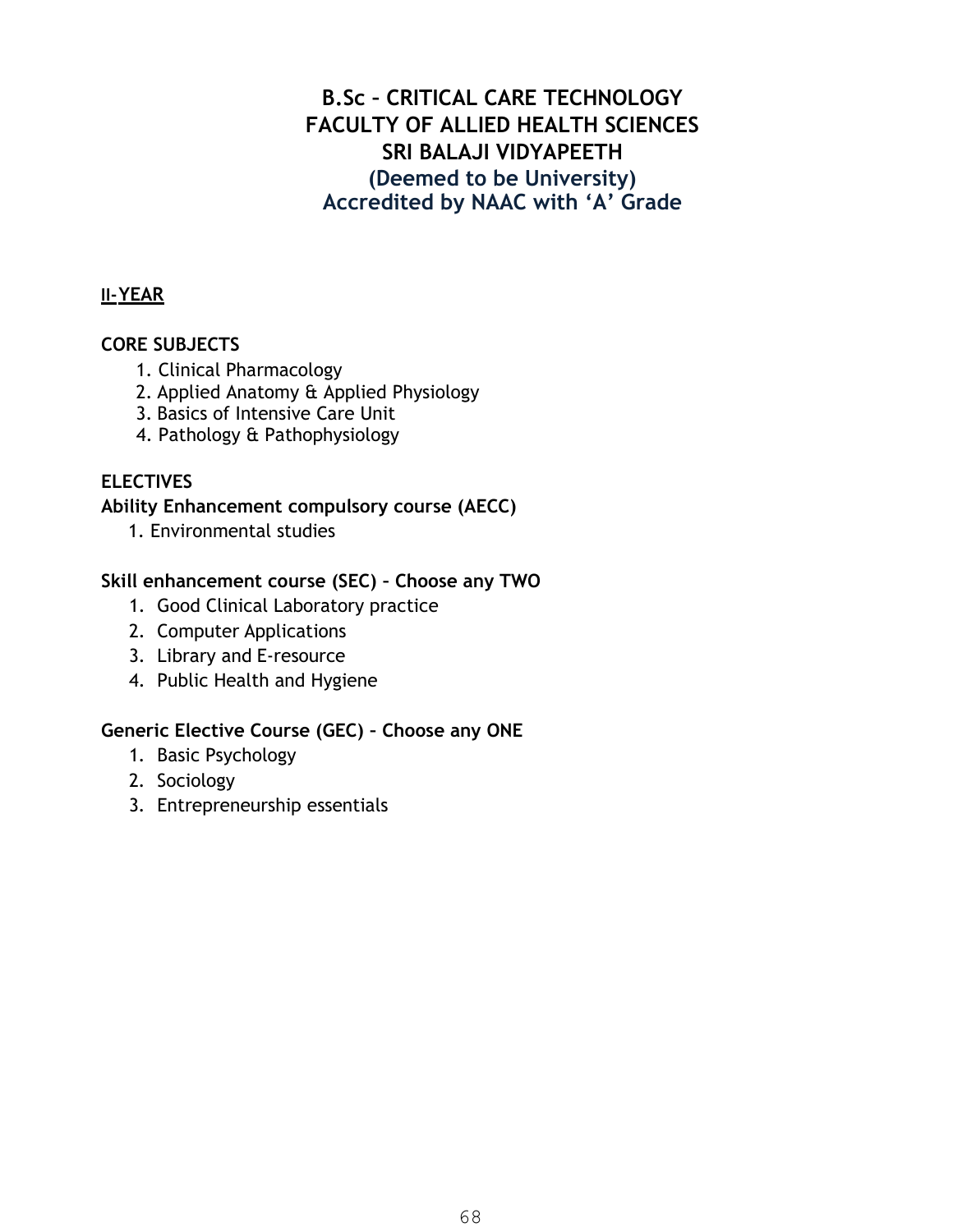### **AHS Course Content Second year B.Sc. Critical Care Technology (CC)**

| <b>Faculty</b><br>code | Category             | <b>Course title</b>                               |        | <b>Hours</b> |           |                      | <b>Credits</b> |                |                |                         |                      |                         |
|------------------------|----------------------|---------------------------------------------------|--------|--------------|-----------|----------------------|----------------|----------------|----------------|-------------------------|----------------------|-------------------------|
| <b>AHS</b>             | Core<br>theory<br>CC | Subjects                                          | Theory | Practical    | Tutorials | training<br>Clinical | hours<br>Total | Lecture        | Practical      | Tutorials               | training<br>Clinical | credits<br><b>Total</b> |
| <b>AHS</b>             | $CC -5$              | Clinical<br>Pharmacology                          | 80     |              | 32        |                      |                | 5              |                | $\mathbf{1}$            |                      | 6                       |
| <b>AHS</b>             | $CC -6$              | Applied<br>Anatomy &<br>Applied<br>Physiology     | 80     |              | 32        |                      |                | 5              |                | 1                       |                      | 6                       |
| <b>AHS</b>             | $CC -7$              | <b>Basics of</b><br><b>Intensive Care</b><br>Unit | 64     | 64           |           |                      |                | $\overline{4}$ | $\overline{2}$ |                         |                      | 6                       |
| <b>AHS</b>             | $CC - 8$             | Pathology &<br>Pathophysiology                    | 80     |              | 32        |                      |                | 5              |                | $\mathbf{1}$            |                      | 6                       |
| <b>AHS</b>             | CC-CT1               | Clinical<br>Training CC 5 to<br>8                 |        |              |           | 192                  |                |                |                |                         | 6                    | 6                       |
| <b>AHS</b>             | <b>AECC</b>          | Environmental<br>Science                          | 16     | 32           |           |                      |                | $\mathbf{1}$   | $\mathbf{1}$   |                         |                      | $\overline{2}$          |
| <b>AHS</b>             | $SEC - 1-3$          | Student's<br>choice                               | 16     | 32           |           |                      |                | $\mathbf{1}$   | $\mathbf{1}$   |                         |                      | $\overline{2}$          |
| AHS                    | $SEC - 1-3$          | Student's<br>choice                               | 16     | 32           |           |                      |                | $\mathbf 1$    | 1              |                         |                      | $\overline{2}$          |
| <b>AHS</b>             | $GEC - 1-3$          | Student's<br>choice                               | 64     |              |           |                      |                | $\overline{4}$ |                |                         |                      | $\overline{4}$          |
|                        |                      |                                                   | 416    | 160          | 96        | 192                  | 864            | 26             | 5              | $\overline{\mathbf{3}}$ | 6                    | 40                      |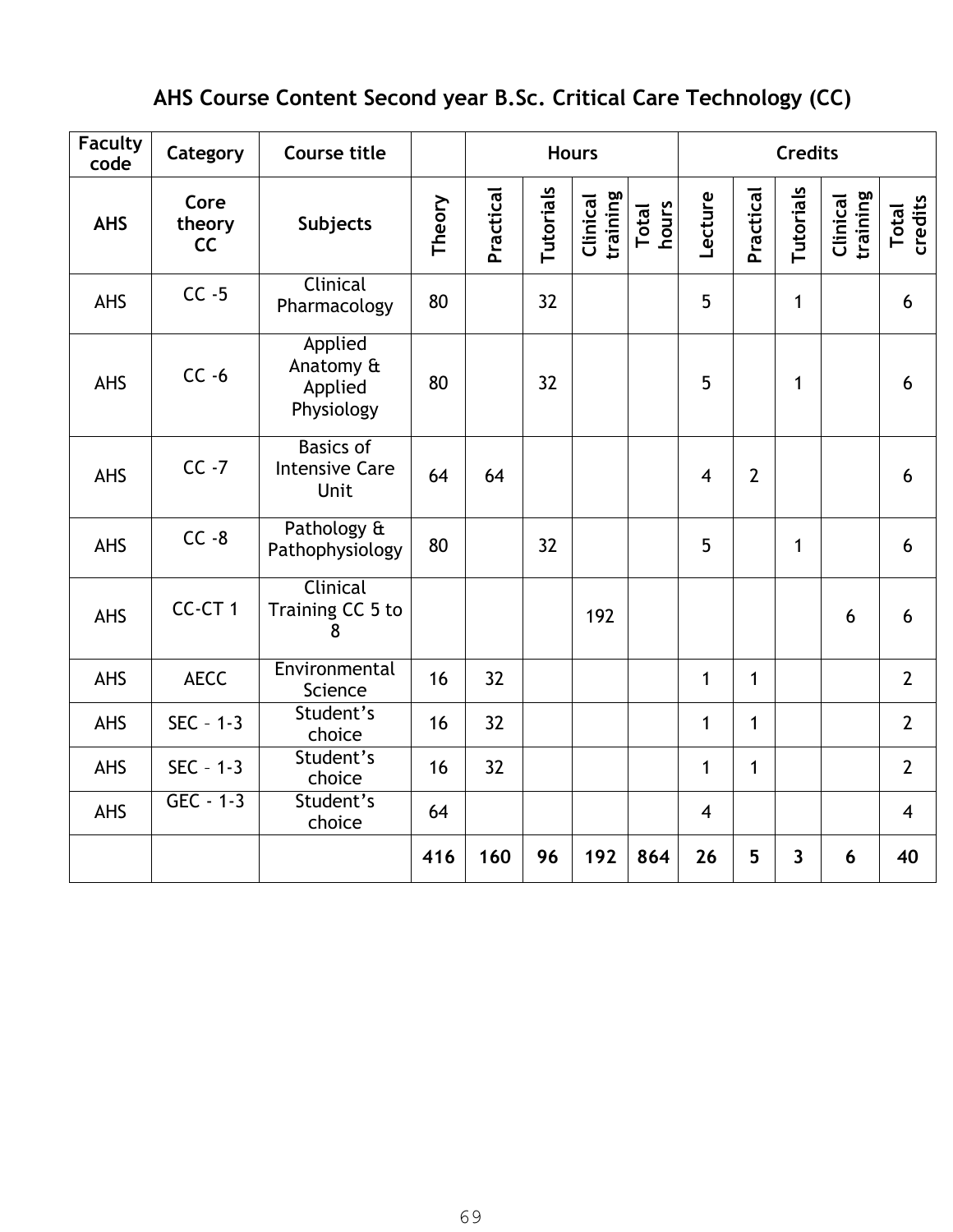#### **SCHEME OF EXAMINATION**

|               |                                                                        | <b>Theory</b> |    | <b>Practical</b> |    | <b>Theory</b> | <b>Practical</b> | Grand         | Min marks          |
|---------------|------------------------------------------------------------------------|---------------|----|------------------|----|---------------|------------------|---------------|--------------------|
| <b>Papers</b> | Subject                                                                | <b>UE</b>     | IA | <b>UE</b>        | IA | UIA*          | UIA*             | total<br>1000 | to pass %<br>(500) |
| $CC - 5$      | Clinical<br>Pharmacology                                               | 80            | 20 |                  |    |               |                  | 100           | 50                 |
| $CC -6$       | Applied Anatomy &<br><b>Applied Physiology</b>                         | 80            | 20 |                  |    |               |                  | 100           | 50                 |
| $CC -7$       | <b>Basics of Intensive</b><br><b>Care Unit</b>                         | 80            | 20 | 80               | 20 |               |                  | 200           | 100                |
| $CC - 8$      | Pathology &<br>Pathophysiology                                         | 80            | 20 |                  |    |               |                  | 100           | 200                |
| CC-CT<br>1    | <b>Clinical Training</b><br>$CC5$ to 8                                 |               |    |                  |    |               | 100              | 100           | 50                 |
| <b>AECC</b>   | Ability enhancement<br>Compulsory Course -<br>Environmental<br>Science | 80            | 20 |                  |    |               |                  | 100           | 50                 |
| <b>SEC</b>    | Skill enhancement<br>Course                                            | 80            | 20 |                  |    |               |                  | 100           | 50                 |
| <b>SEC</b>    | Skill enhancement<br>Course                                            | 80            | 20 |                  |    |               |                  | 100           | 50                 |
| <b>GEC</b>    | Generic elective                                                       | 80            | 20 |                  |    |               |                  | 100           | 50                 |

For all elective course, 40 marks for university theory and Practical cum Viva examination & 10 marks as Internal Assessment = 50 marks which will be converted to 100 marks in the transcript.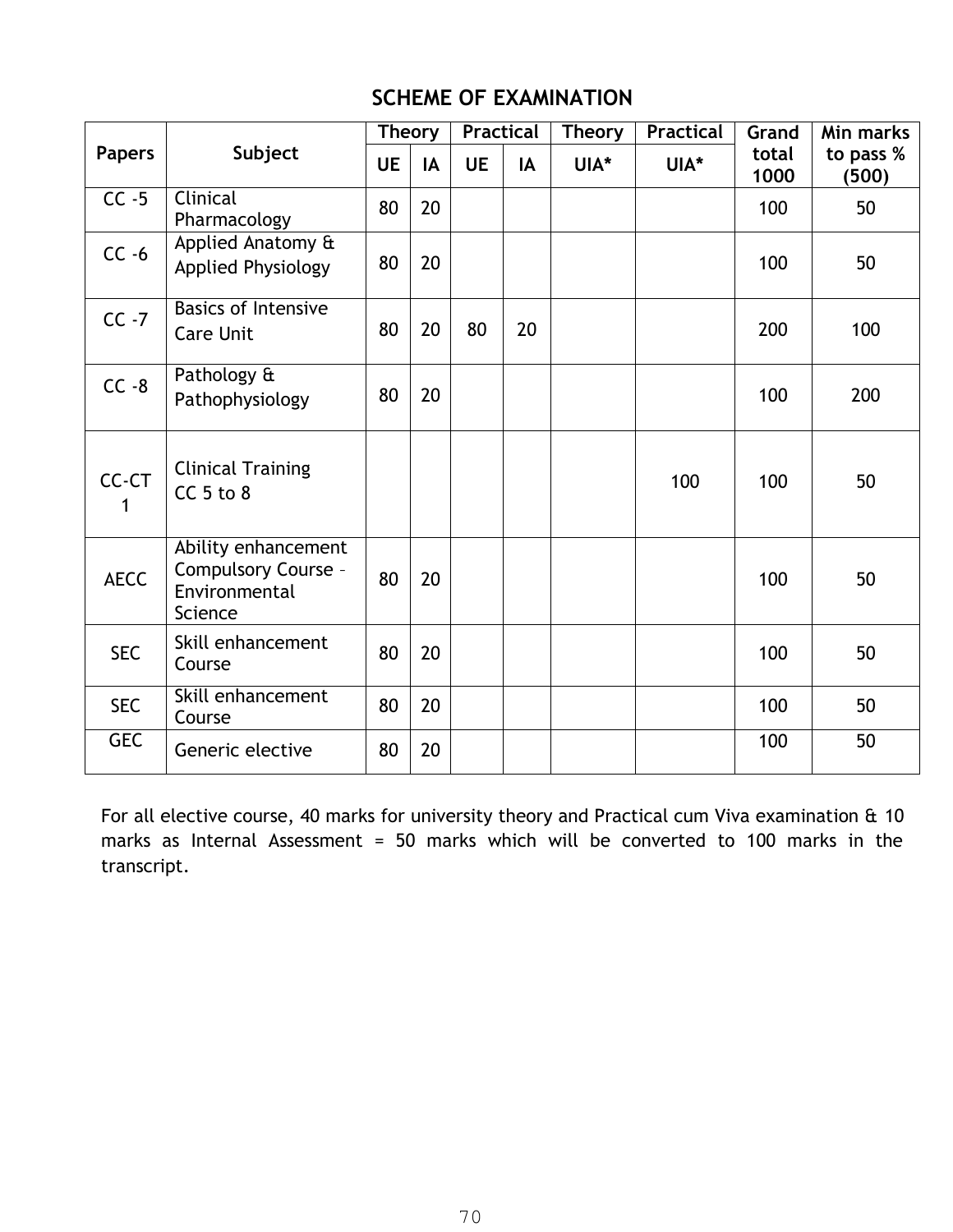## **CLINICAL PHARMACOLOGY**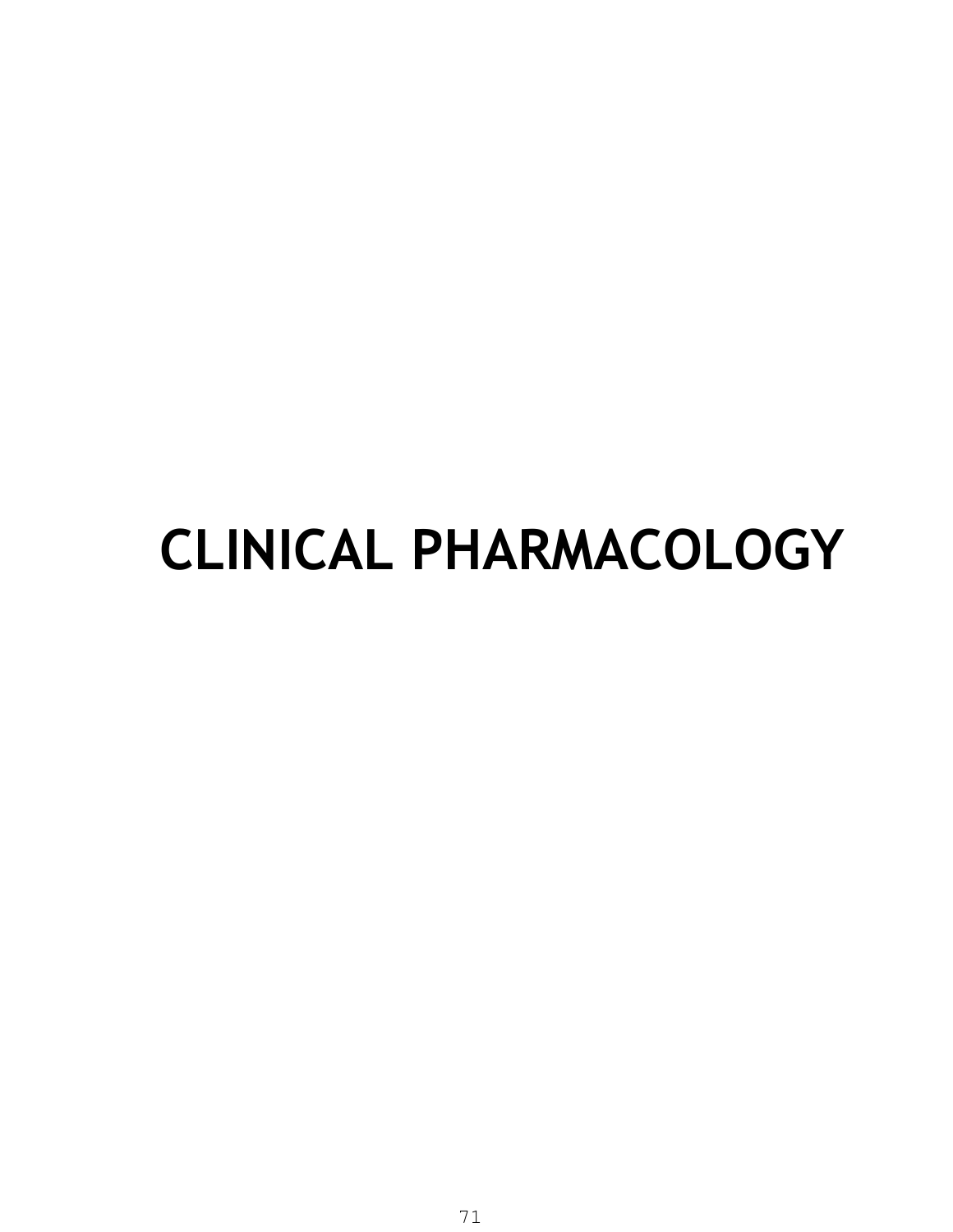#### **PAPER CC -5-CLINICAL PHARMACOLOGY**

| <b>NAME OF THE SUBJECT</b>           | : CLINICAL PHARMACOLOGY   |
|--------------------------------------|---------------------------|
| <b>DURATION OF THEORY CLASSES</b>    | : 80Hrs                   |
| <b>DURATION OF TUTORIAL SESSIONS</b> | : 32Hrs                   |
| THEORY UNIVERSITY EXAMINATION        | : 100 Marks (80 U + 20IA) |
| NO UNIVERSITY PRACTICAL EXAMINATION  | $:$ NIL                   |
| DURATION OF THEORY EXAMINATION       | : 3 Hrs                   |
| IN WHICH THE SUBJECT PAPER IS TAUGHT | : II YEAR                 |

#### **COURSE DESCRIPTION**

The course is designed to assist students to acquire understanding of fundamentals of drugs and their mode of action. It also provides opportunities for practicing infection control measures in hospital settings. It also helps to assist the students to use knowledge of pharmacology in practice of critical care technology.

#### **OBJECTIVES**

At the end of the course, the student will be able to:

1. To identify drugs used in ICU and describe their pharmacology, administration, uses and adverse effects.

2. To describe pharmacology of vasopressors and inotropes.

#### **PROGRAM OUTCOMES**

**CC-PO1:** Performs the duty as acritical care Technologist with leadership qualities having a good written & communication skill and also skilled at computer applications including Elibrary.

**CC-PO2:**To gain knowledge about laboratory safety precautions, biomedical waste management adhering to the environmental needs of the society and preventing the spread of infectious diseases.

**CC-PO3:** Understanding the structure and functions of different organs in normal human body.

**CC-PO4:**Ability to perform urinalysis, Serology, hematology, cytology, blood banking, biochemical, microbiological parameters and drug reactions.

**CC-PO5:** To make students participate in palliative care and also aware of basic radiology principles.

**CC-PO6:** To make students apply basic science knowledge gained through this curriculum in their critical care technology practice.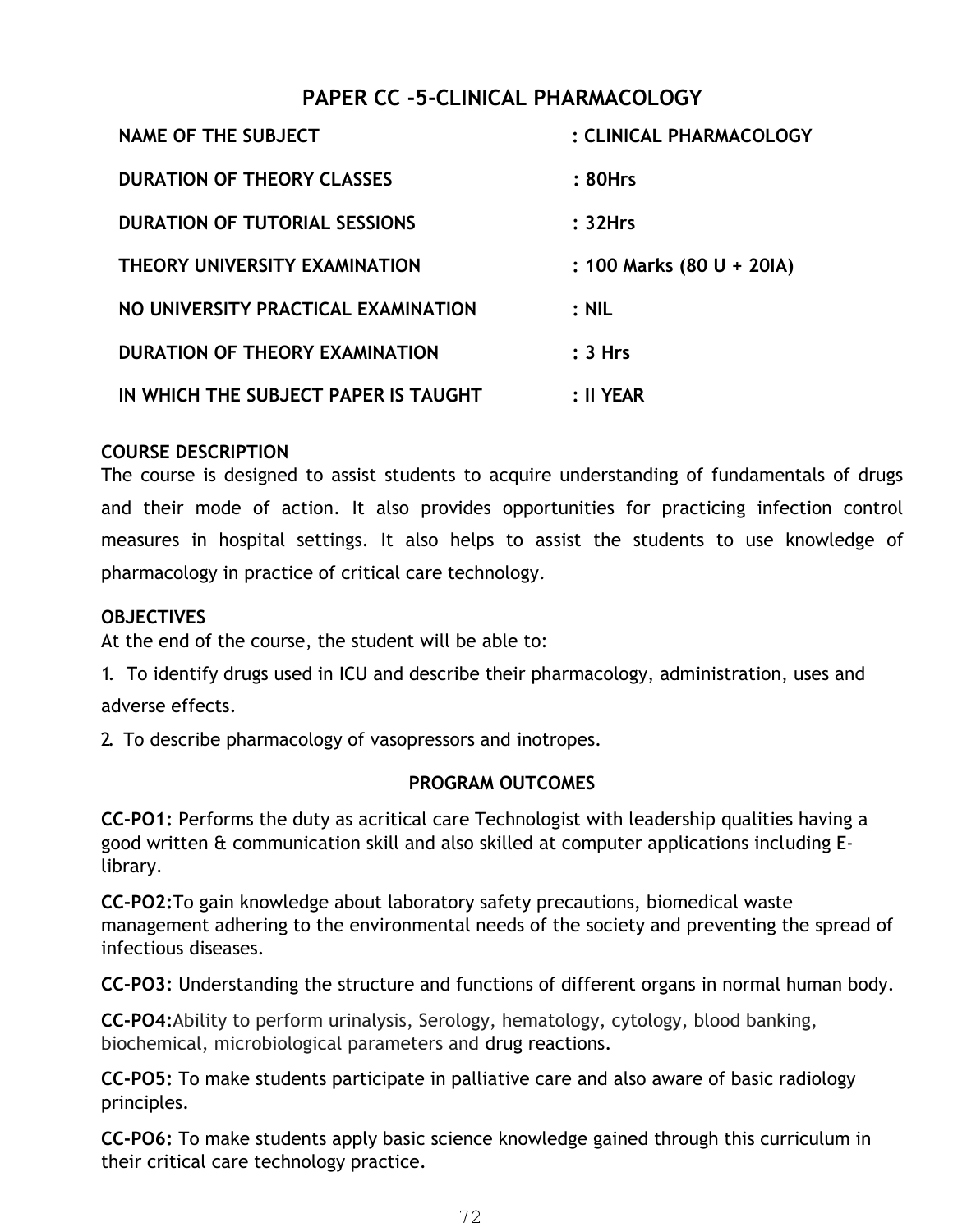**CC-PO7:** To make students assist in ICU emergency procedures including cardiopulmonary resuscitation and also in participation of trauma evaluation &management.

**CC-PO8:** To make students aware of the ethical principles pertinent to critically ill patients.

**CC-PO9:** To make students participate in ICU administration, organization and quality improvement.

**CC-PO10:** To make students understand the pharmacological principles and pharmacovigilance pertaining to the drugs used in critical care.

**CC-PO11:** To build efficient technologist in handling ICU Equipment's and practice.

**CC-PO12:** To identify various life style disorders and with due counseling& guidance advising the patients with proper diet, hygiene and Yoga to keep the body, mind, soul and behavior healthy.

#### **COURSE OUTCOMES**

**CC-PHAR CO 1:** Learn & practice principles of clinical pharmacology.

**CC- PHAR CO 2:** Learn& practice pharmacology of drugs used for central nervous system pertinent to critically ill patients.

**CC- PHAR CO 3:** Learn & practice pharmacology of drugs used for autonomic nervous system pertinent to critically ill patients.

**CC- PHAR CO 4:** Learn & practice pharmacology of drugs used for cardiovascular nervous system pertinent to critically ill patients**.** 

**CC- PHAR CO 5:** Learn & practice pharmacology of drugs used for endocrine and metabolic disorders pertinent to critically ill patients.

**CC- PHAR CO 6:** Learn & practice pharmacology of drugs used for respiratory system, gastrointestinal system pertinent to critically ill patients.

**CC- PHAR CO 7:** Learn & practice intravenous administering fluids in ICU.

| <b>UNITS</b>  | <b>TITLE</b>                                                                                                                                                                                                                                             | THEORY +<br><b>TUTORIALS</b><br>80 + 32 HOURS |
|---------------|----------------------------------------------------------------------------------------------------------------------------------------------------------------------------------------------------------------------------------------------------------|-----------------------------------------------|
|               | • ANTISIALAGOGUES - Atropine, Glycopyrrolate<br>• ANTIEMETICS - Metoclopramide, Ondansetron, Dexamethasone<br>• ANTACIDS - Na citrate, Gelusil, Mucaine gel<br>• H2 BLOCKERS- Cimetidine, Ranitidine, Famotidine                                         | $16 + 6$                                      |
| $\mathbf{II}$ | • SEDATIVES & ANXIOLYTICS<br>Diazepam, Midazolam, Phenergan, Lorazepam, Flumazenil.<br>• NARCOTICS - Morphine, Pethidine, Fentanyl, Pentazozine,<br>Naloxone<br>• ANALGESICS - Paracetamol, diclofenac, tramadol, ketrolac,<br>Buprenorphine, Nalbuphine | $16 + 6$                                      |

#### **COURSE CONTENT**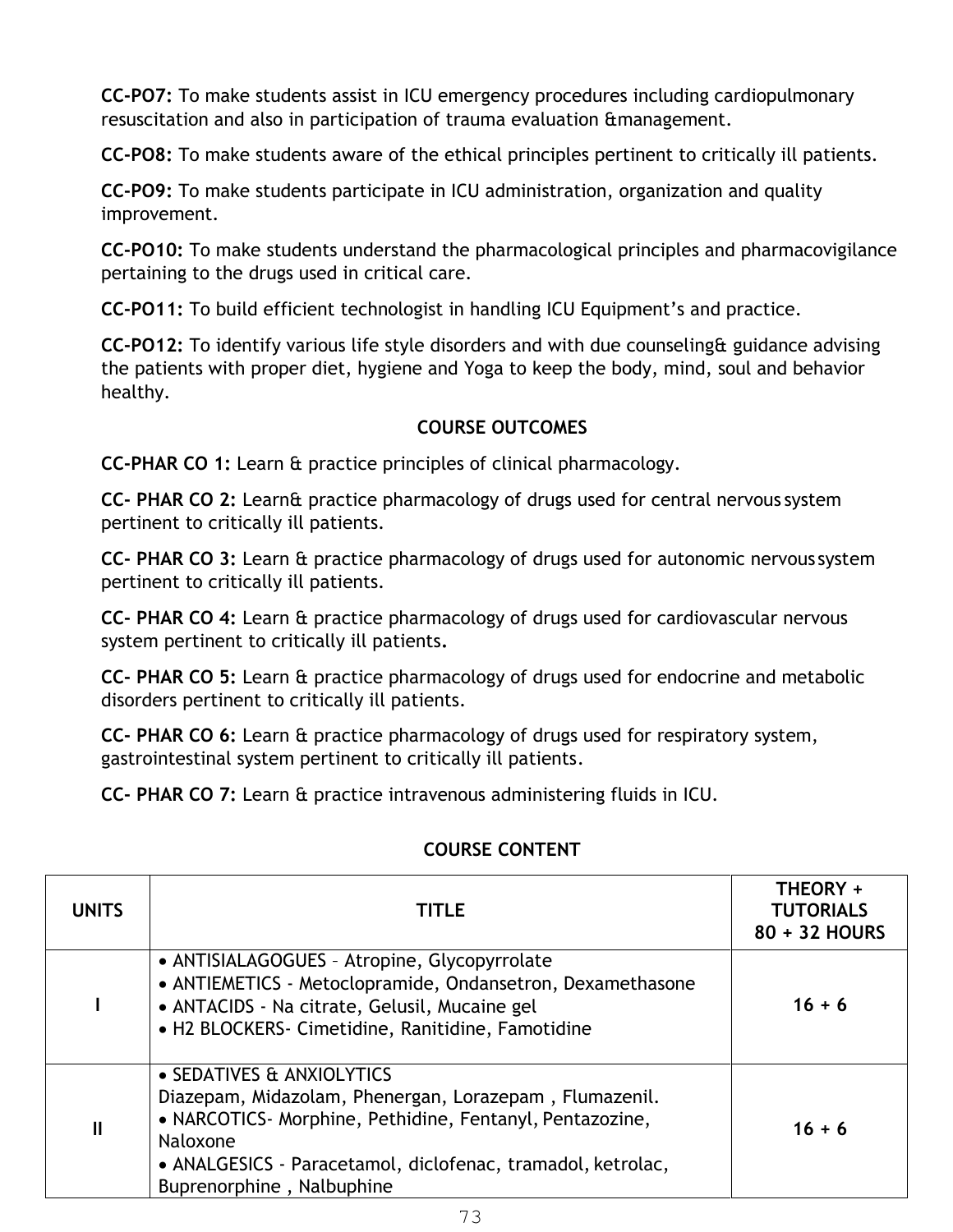|              | INDUCTION AGENT - Thiopentone, Ketamine, Propofol, Etomidate.<br>• MUSCLE RELAXANTS -Depolarising - Suxamethonium. |          |
|--------------|--------------------------------------------------------------------------------------------------------------------|----------|
|              | • Non depolar: sing - Pancuronium, Vecuronium, Atracurium,                                                         |          |
|              | rocuronium.                                                                                                        |          |
| III          | • INHALATIONAL GASES - Gases - 02, N20, Air Agents Isofllurane,                                                    | $16 + 6$ |
|              | Sevoflurane, Desflurane.                                                                                           |          |
|              | • REVERSAL AGENTS - Neostigmine.<br>LOCAL ANAESTHETICS - Xylocaine, Bupivacaine, xylocaine-jelly,                  |          |
|              | Emla Ointment, Etidocaine, Ropivacaine                                                                             |          |
|              |                                                                                                                    |          |
|              | <b>EMERGENCY DRUGS</b>                                                                                             |          |
|              | • Adrenaline, Nor-adrenaline, Isoprenaline.                                                                        |          |
|              | .Vasopressin: Mode of administration, dilution, dosage, Effects.                                                   |          |
| IV           | • Atropine, bicarbonate, calcium, potassium, ephedrine, xylocard.                                                  | $16 + 6$ |
|              | •lonotropes : dopamine, dobutamine, amiodarone.                                                                    |          |
|              | • Aminophylline, hydrocortisone, protamine, antihistamines.                                                        |          |
|              | DRUGS USED TO TREAT SYSTEMIC DISEASES & MISCELLANEOUS                                                              |          |
|              | • cardiovascular system                                                                                            |          |
|              | •Antihypertensives- Eg : Beta Blocker, Ca channel blocker, ACE                                                     |          |
|              | inhibitors                                                                                                         |          |
|              | •Antiarhythmics                                                                                                    |          |
|              | • Anti coagulation - Heparin                                                                                       |          |
|              | • Antidiabetic - Oral Hypoglycemic agents, Insulin.                                                                |          |
| $\mathsf{V}$ | • Bronchodilators - Aminophylline, Deriphylline                                                                    | $16 + 6$ |
|              | •Steriod - Inj. Hydrocortisone, Inj. Prednisolone, Inj.                                                            |          |
|              | Dexamethasone.                                                                                                     |          |
|              | • Vasodilators - nitroglycerin & sodium nitroprusside                                                              |          |
|              | • Respiratory system - Bronchodilators, respiratory stimulants                                                     |          |
|              | • Renal system - Diuretics, furosemide, mannitol                                                                   |          |
|              | · Obstetrics - oxytocin, methergin, Prostoglandin                                                                  |          |
|              | <b>MISCELLANEOUS</b> - Antibiotics classification, IV fluids, Various                                              |          |
|              | preparations.                                                                                                      |          |

#### **METHODS OF TEACHING**

- 1. Lecture cum discussion
- 2. Demonstration
- 3. Lab visit
- 4. Practical work record

#### **METHODS OF EVALUATION**

- 1. Written Test
- 2. Laboratory observation Book
- 3. Assignments
- 4. Oral Presentations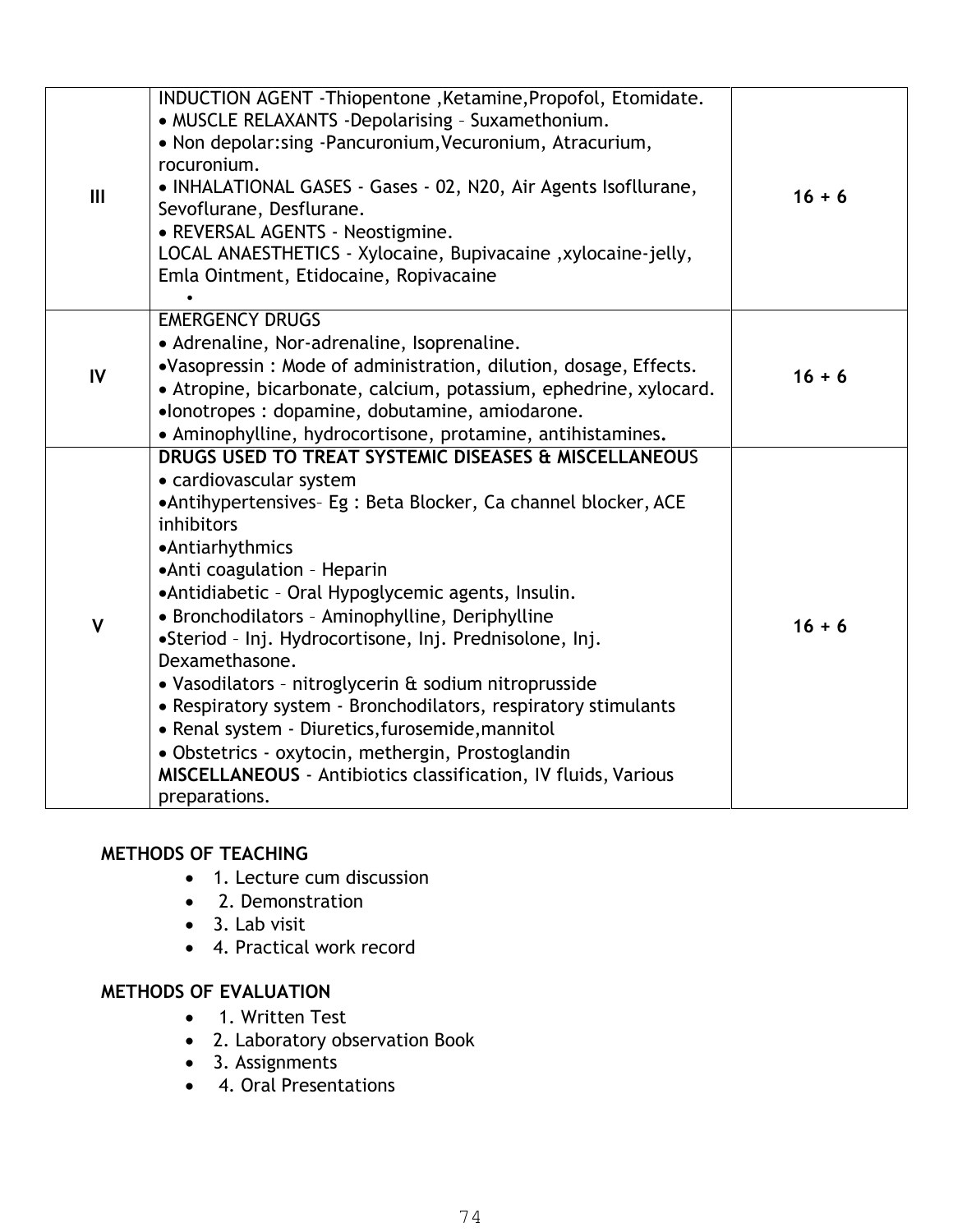#### **REFERENCE BOOKS**

- 1. Clinical Anaesthesiology 6 th edition Morgan
- 2. Principles of anaesthesia equipment's Yasodhanandhaariti
- 3. Comparative pharmacology for anaesthetists- Vipindhama
- 4. Miller anaesthesia

| <b>UNITS</b> | <b>WEIGHTAGE</b><br>% | <b>MARKS ALLOTED</b><br>(80 marks) | <b>LONG</b><br><b>ANSWER</b><br>$(10 \text{ marks})$ | <b>SHORT</b><br><b>ANSWER</b><br>(6 marks) | <b>VERY SHORT</b><br><b>ANSWER</b><br>(3 marks) |
|--------------|-----------------------|------------------------------------|------------------------------------------------------|--------------------------------------------|-------------------------------------------------|
| Unit-1       | 15                    | 12                                 |                                                      |                                            | າ                                               |
| Unit-2       | 11                    | 9                                  |                                                      |                                            | $1*$                                            |
| Unit-3       | 28                    | 22                                 | $4*$                                                 | $1*$                                       | $4*$                                            |
| Unit-4       | 15                    | 12                                 |                                                      |                                            |                                                 |
| Unit-5       | 31                    | 25                                 | $4*$                                                 |                                            |                                                 |

• The duration of Examination (University) is Three (3) hours.

| : $10 X3 = 30$ marks (Choice 10 out of 12)     |
|------------------------------------------------|
|                                                |
| : $2 \times 10 = 20$ marks (Choice 2 out of 4) |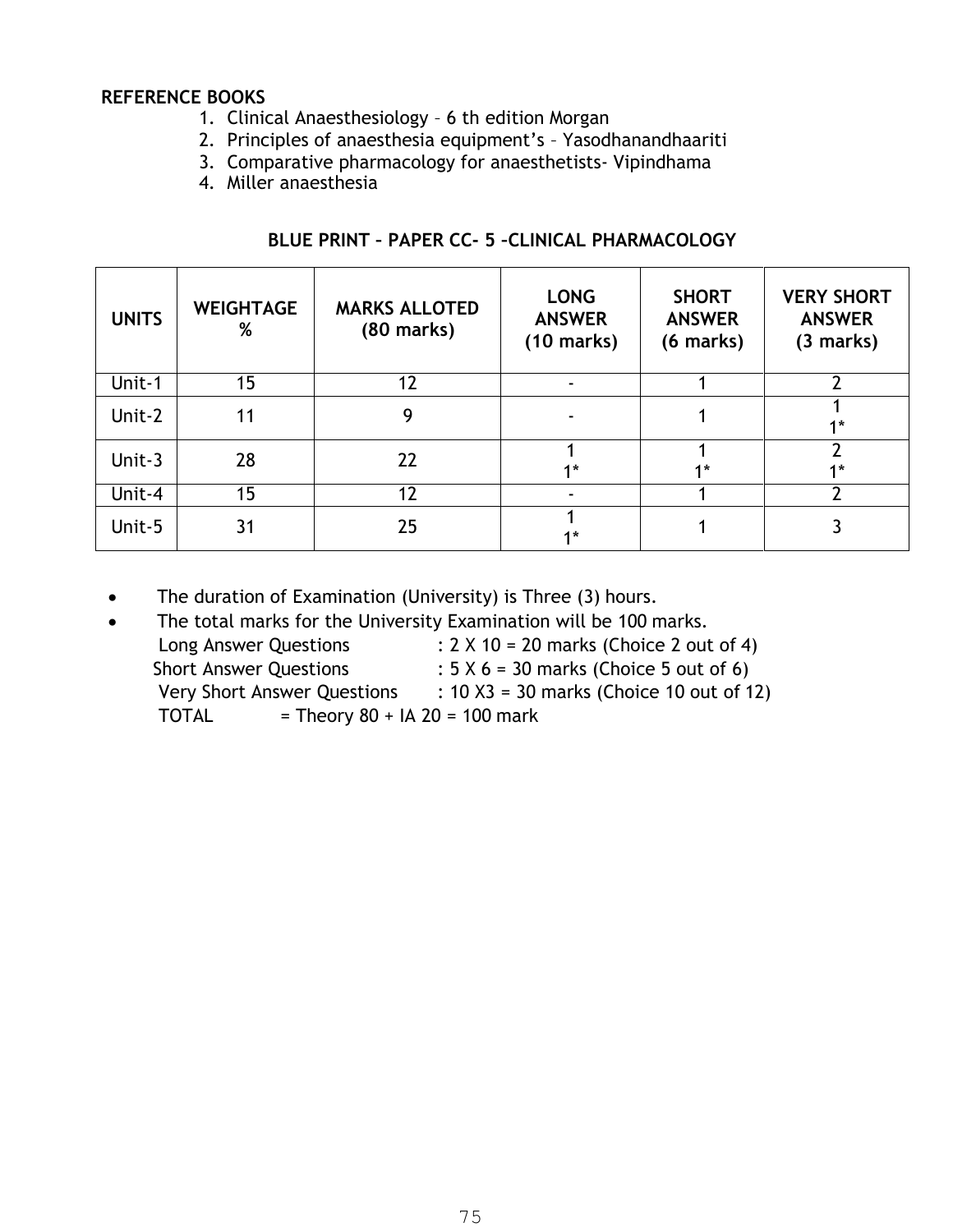#### **PAPER CC- 5 CLINICAL PHARMACOLOGY MODEL QUESTION PAPER**

| <b>TIME: 3 HOURS</b>                                                                                      | <b>MAXIMUM MARKS: 80</b> |
|-----------------------------------------------------------------------------------------------------------|--------------------------|
| Illustrate your answers with suitable diagrams wherever necessary.                                        |                          |
| A. Long Answer Questions:                                                                                 | $(2x10=20)$              |
| 1. a) Discuss briefly about the mechanism of action, systemic effects of Propofol?                        |                          |
| (OR)                                                                                                      |                          |
| b) LAST and its management?                                                                               |                          |
| 2. a) Write about the various concentrations of bupivacaine and its clinical uses.                        |                          |
| (OR)                                                                                                      |                          |
| b) Compare& Contrast pharmacology of ketamine and thiopentone?                                            |                          |
| B. Short Answer Questions - (Any 5)<br>1. Compare and contrast pharmacology of atropine & glycopyrrolate? | $(5X6 = 30)$             |
| 2. What is the mechanism of action and clinical uses of benzodiazepines?                                  |                          |
| 3. Discuss briefly about the systemic effects of thiopentone sodium?                                      |                          |
| 4. Classify neuromuscular blockers?                                                                       |                          |
| 5. Clinical uses of adrenaline.                                                                           |                          |
| 6. Classify antiarrythmic drugs.                                                                          |                          |
| C. Very Short Answer Questions - (Any 10)<br>1. What is meant by atropine flush?                          | $(10x3 = 30)$            |
| 2. What is meant by atropine fever?                                                                       |                          |
| 3. Write about benzodiazepine antagonist?                                                                 |                          |
| 4. Clinical uses of lorazepam?                                                                            |                          |
| 5. Mention any 4 physical properties of thiopentone sodium?                                               |                          |
| 6. Mention the composition of Propofol?                                                                   |                          |
| 7. Mention any 2 physical properties of Propofol?                                                         |                          |
| 8. What are the signs of adequate reversal?                                                               |                          |
| 9. How is succinylcholine metabolized?                                                                    |                          |
| 10. What are the MAC value of isoflurane?                                                                 |                          |
| 11. Mention the complication of halothane agents?                                                         |                          |
| 12. Write about laughing gas?                                                                             |                          |
|                                                                                                           |                          |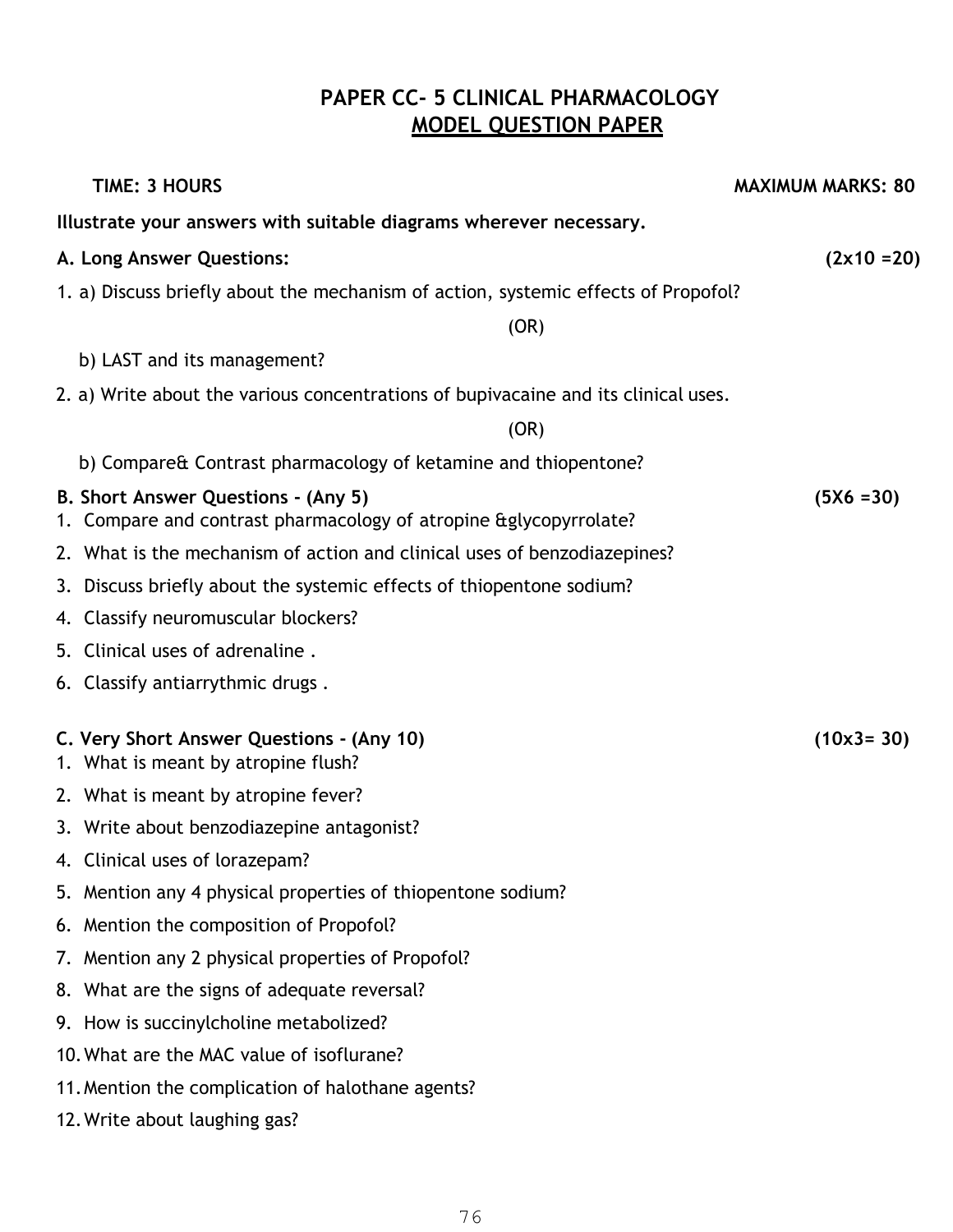### **APPLIED ANATOMY AND PHYSIOLOGY**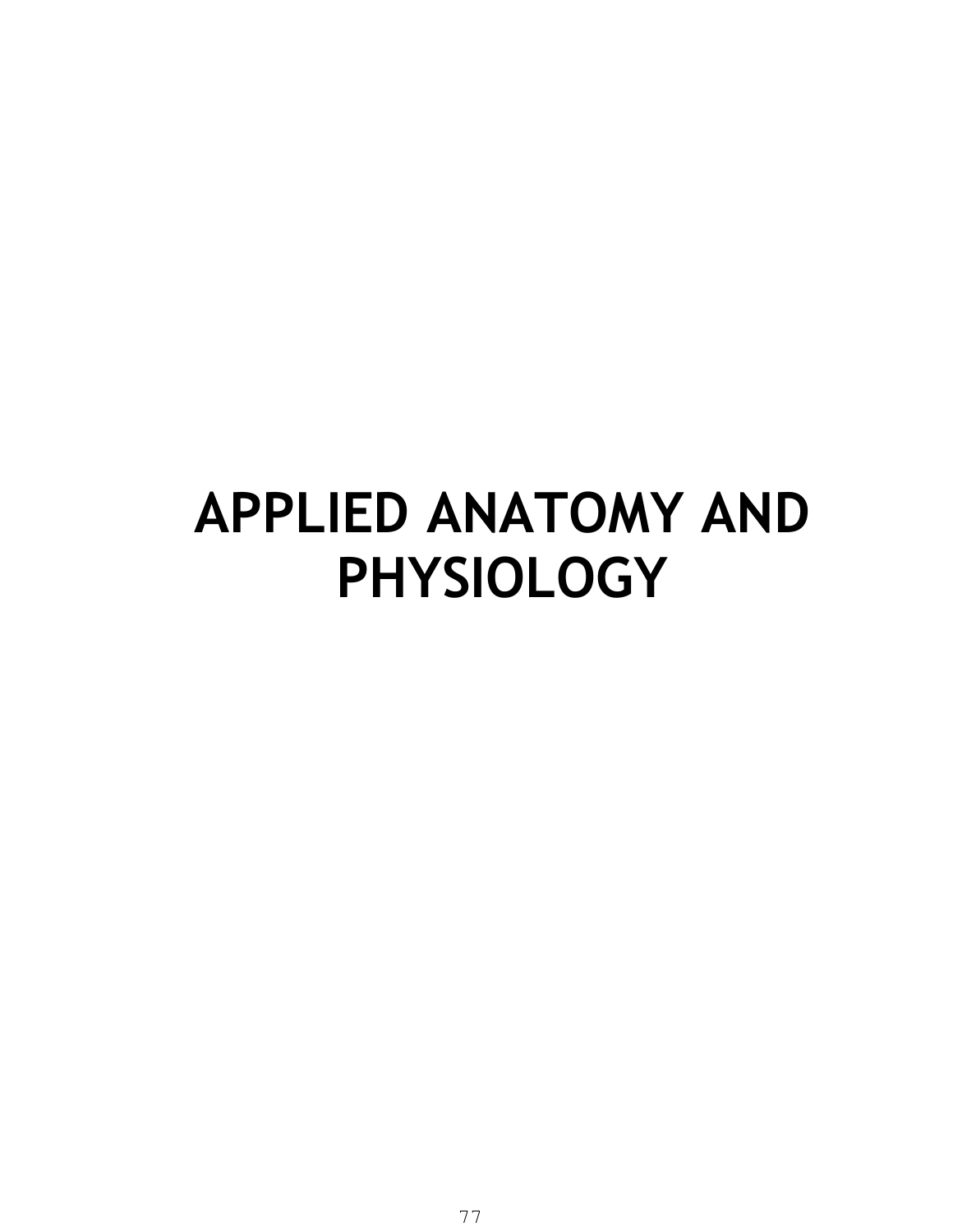#### **PAPER CC- 6 - APPLIED ANATOMY AND PHYSIOLOGY**

| <b>NAME OF THE SUBJECT</b>              | : APPLIED ANATOMY AND PHYSIOLOGY |
|-----------------------------------------|----------------------------------|
| <b>DURATION OF THEORY CLASSES</b>       | <b>: 80 HOURS</b>                |
| <b>DURATION OF TUTORIAL SESSION</b>     | $: 32$ HOURS                     |
| <b>THEORY EXAMINATION</b>               | : 100 MARKS (80 U+ 20 IA)        |
| DURATION OF THEORY EXAMINATION: 3 HOURS |                                  |
|                                         |                                  |

**PRACTICAL EXAMINATION : NIL** 

**YEAR IN WHICH SUBJECT PAPER IS TAUGHT: II YEAR** 

#### **COURSE DESCRIPTION**

The course is designed to acquire knowledge of applied anatomy and physiology and to ensure that the students understand the applied aspects in the practice of anaesthesiatechnology.

#### **OBJECTIVES**

At the end of the course, the student will be able to

1. Efficient knowledge aboutthe relevant applied anatomy& physiology of respiratory system,

cardiovascular system and central nervous system.

2. Learn the fluids, blood products and electrolytes.

3. Knowledge about neuromuscularphysiology.

#### **PROGRAMME OUTCOME**

At the end of 4 years of this training session, this curriculum will make students to achieve the following objectives:

**ANEST-PO1:** Performs the duty as an Anesthesia Technologist with leadership qualities having a good written & communication skill and also skilled at computer applications including Elibrary.

**ANEST-PO2:** To gain knowledge about laboratory safety precautions, biomedical waste management adhering to the environmental needs of the society and preventing the spread of infectious diseases.

**ANEST-PO3:** Understanding the structure and functions of different organs in normal human body.

**ANEST-PO4:** Ability to perform urinalysis, Serology, hematology, cytology, blood banking, biochemical, microbiological parameters and drug reactions.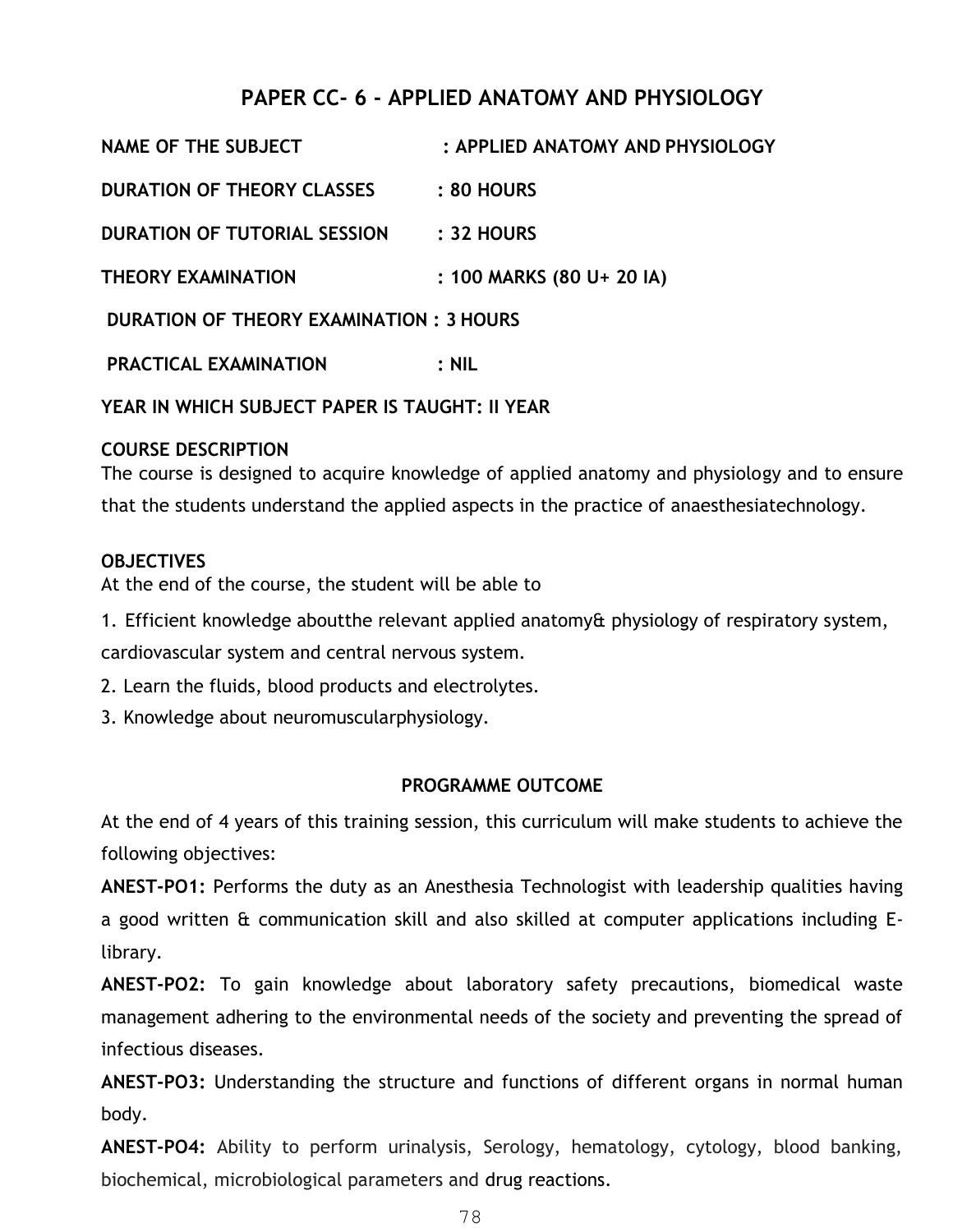**ANEST-PO5:** To make students assist anesthesiologist during administration and monitoring of anesthesia including cardiopulmonary resuscitation.

**ANEST-PO6:** To make students apply anatomy and physiology knowledge gained through this curriculum in their Anesthesia technology practice.

**ANEST-PO7:** To make students aware of the ethical principles, infection control protocol followed in operating room complex.

**ANEST-PO8:** To make students participate in OT administration, organization and quality improvement.

**ANEST-PO9:** To make students understand the pharmacological principles pertaining to the drugs used in anesthesia and critical care unit.

**ANEST-PO10:** To build efficient technologist in handling Anesthesia monitors &Equipment's practice.

**ANEST-PO11**: To make students effective in preparation of operation theatre for all super specialty surgeries & effective participation in labor analgesia, trauma care and management.

**ANEST-PO 12**: To make students assist in ICU emergency procedures and providing basic general care and expertise in pulmonology radiological studies, interventional cardiology procedures.

**ANEST-PO 13:** To identify various life style disorders and with due counseling& guidance advising the patients with proper diet, hygiene and Yoga to keep the body, mind, soul and behavior healthy.

#### **COURSE OUTCOME**

The students must acquire the relevant knowledge & learn the skills about the following competencies:

**ANT&PHY CO 1:** Learn relevant applied anatomy, physiology & applied aspects of respiratory system.

**ANT&PHY CO 2**: Learn relevant applied anatomy, physiology & applied aspects of cardiovascular system.

**ANT&PHY CO 3:** Learn relevant applied anatomy, physiology & applied aspects of central nervous system

**ANT&PHY CO 4**: Learn about the intravenous fluids and plasma expanders.

**ANT&PHY CO5:** Proper knowledge about the composition of blood, bloodtransfusion protocols and procedures.

**ANT&PHY CO 6:** Complete knowledge about neuromuscular anatomy and physiology.

**ANT&PHY CO7:** Knowledge about physiological changes during pregnancy& its importance.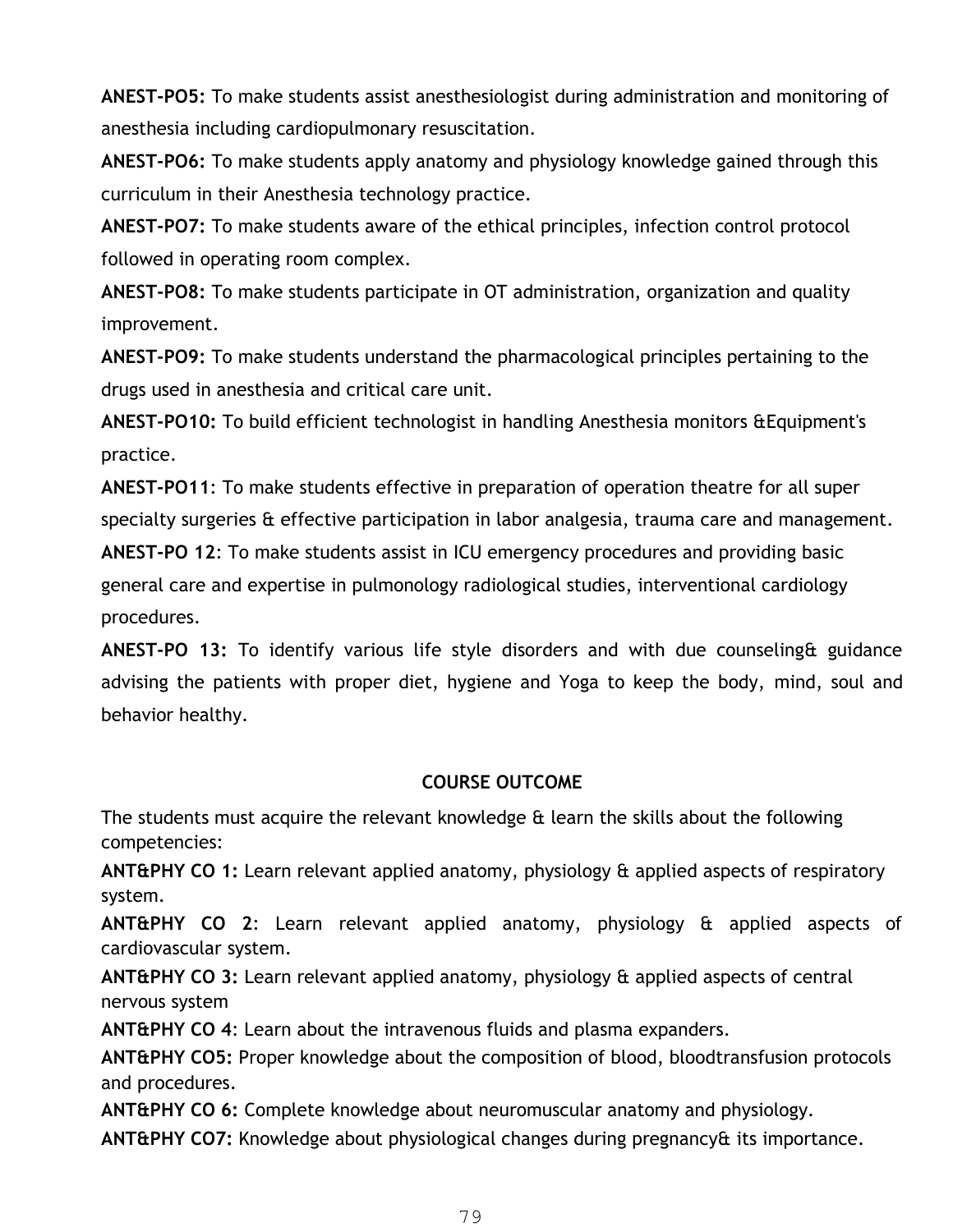#### **COURSE CONTENT**

| <b>UNIT</b>  | TITLE                                                                                                                                                                                                                                                                                                                                                                                                                                                                                                                                                                                                                                                                                                                                                                                                                                                                                                                                                                                                                                                                                                                                                                                                             | THEORY +<br><b>TUTORIALS</b><br>$(80 + 32)$ |
|--------------|-------------------------------------------------------------------------------------------------------------------------------------------------------------------------------------------------------------------------------------------------------------------------------------------------------------------------------------------------------------------------------------------------------------------------------------------------------------------------------------------------------------------------------------------------------------------------------------------------------------------------------------------------------------------------------------------------------------------------------------------------------------------------------------------------------------------------------------------------------------------------------------------------------------------------------------------------------------------------------------------------------------------------------------------------------------------------------------------------------------------------------------------------------------------------------------------------------------------|---------------------------------------------|
|              | <b>Respiratory System</b><br>•Structure and function of the respiratory tract in<br>relation to respiratory system.<br>• Nose - Role in humidification.<br>• Pharynx - Obstruction in airways.<br>• Larynx - Movement or vocal cords, Cord palsies.<br>• Trachea & Bronchial tree - vessels, nerve supply,<br>respiratory tract, reflexes and bronchospasm.<br>• Alveoli - Layers, Surfactants.<br><b>Respiratory Physiology</b><br>• Control or breathing<br>• Respiratory muscles - diaphragm, intercostals.<br>• Lung volumes - dead space, vital capacity, FRC etc.<br>• Pleural cavity - intrapleural pressure, pneumothorax.<br>• Work of breathing - airway resistance, compliance.<br>• Respiratory movements under anesthesia.<br>• Tracheal tug - signs, hiccup.<br><b>Pulmonary Gas Exchange and Acid Base Status</b><br>•Pulmonary circulation.<br>• Pulmonary edema.<br>• Pulmonary hypertension.<br>• Pulmonary function tests.<br>• Transfer of gases - oxygen & Carbon dioxide.<br>• Acid base status, definitions, acidosis types,<br>Alkalosis types, buffers in the body.<br>Oxygenproperties<br>•Storage, supply, hypoxia.<br><b>Respiratory failure</b><br>•Type, clinical features, causes. | 30HOURS + 10<br><b>TUTORIAL</b>             |
| $\mathbf{I}$ | Cardiovascular system<br>•Anatomy - Chambers of the heart, major<br>vasculature.<br>• Coronary supply and innervations.<br>• Conduction system.<br>•Cardiac output - determinants, heart rate,<br>preload, after load.<br>• Coronary blood flow& myocardial oxygen supply.<br>$\bullet$ ECG.<br>• Arrhythmias.<br>• Cardiovascular response to anesthetic& surgical<br>procedures.<br>• SHOCK - (Shock) types, definition, causes,<br>management.                                                                                                                                                                                                                                                                                                                                                                                                                                                                                                                                                                                                                                                                                                                                                                 | 20 HOURS + 10<br><b>TUTORIAL</b>            |
| Ш            | Fluids, electrolytes & Blood Transfusion<br>• Body Fluids - Composition.                                                                                                                                                                                                                                                                                                                                                                                                                                                                                                                                                                                                                                                                                                                                                                                                                                                                                                                                                                                                                                                                                                                                          | 15 HOURS + 5<br><b>TUTORIAL</b>             |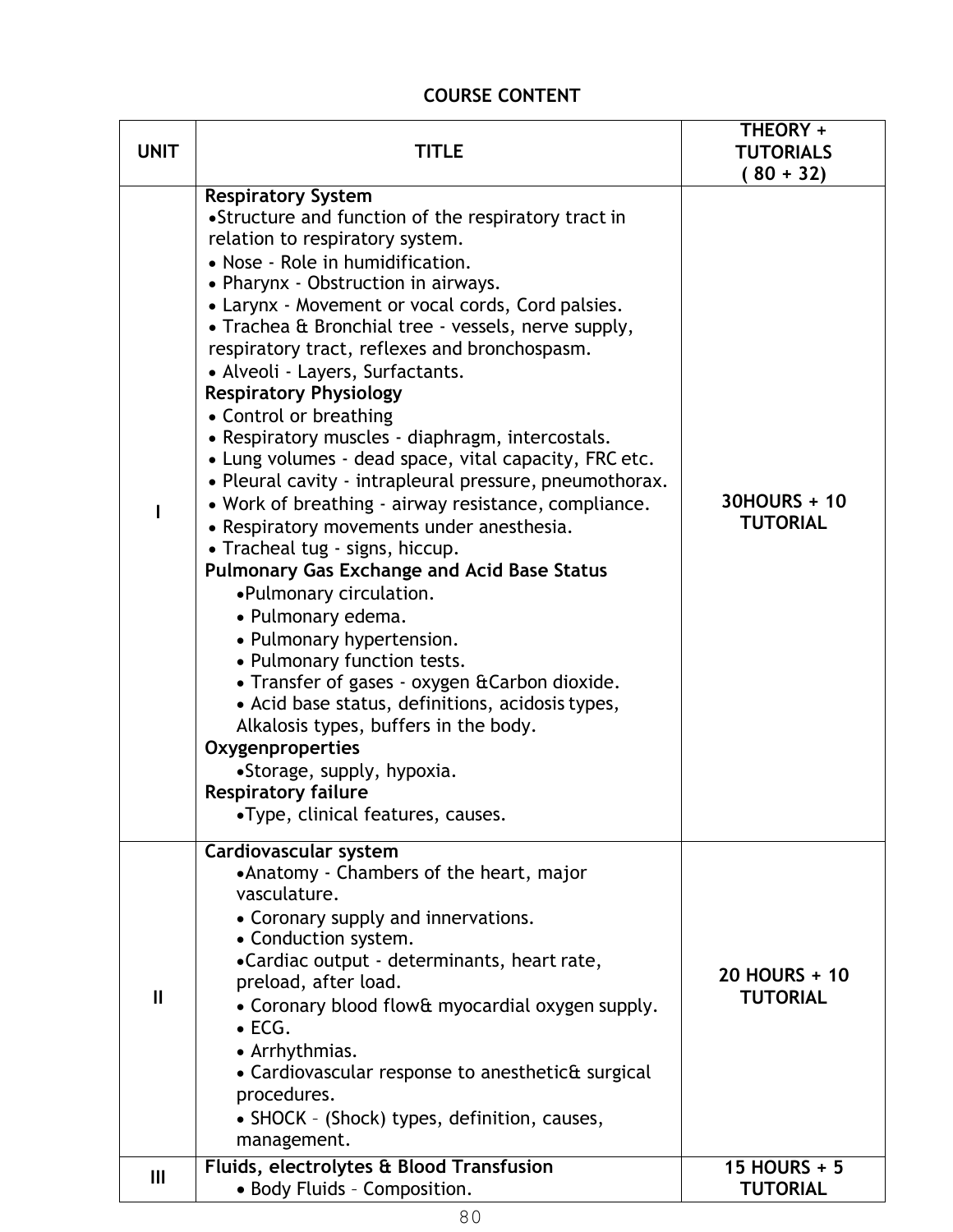|    | • Water, sodium and potassium balance.<br>• I.V. Fluids and plasma Expanders - composition &<br>administration.<br>• Blood grouping, storage, administration various Blood<br>Products.                           |                                        |
|----|-------------------------------------------------------------------------------------------------------------------------------------------------------------------------------------------------------------------|----------------------------------------|
| IV | Nervous System & Neuromuscular Physiology<br>•Spinal cord and Nerve Plexus anatomy. Cervical<br>plexus Brachial Plexus Lumbosacral plexus • Pain<br>Pathways.<br>• Nerve conduction.<br>• Neuromuscular junction. | <b>12 HOURS + 5</b><br><b>TUTORIAL</b> |
|    | <b>REPRODUCTIVE SYSTEM</b><br>•Physiological changes in pregnancy and labor                                                                                                                                       | 3 HOURS +<br><b>2TUTORIAL</b>          |

#### **METHODS OF TEACHING**

- Lecture cum discussion
- Demonstration
- Clinical postings
- Log book

#### **METHODS OF EVALUATION**

- Written Test
- Laboratory observation Book
- Assignments
- Oral Presentations

#### **REFERENCE BOOKS**

- Clinical Anaesthesiology 6 th edition Morgan
- Principles of anaesthesia equipment's Yasodhanandhaariti
- Comparative pharmacology for anaesthetists- Vipindhama
- Miller anaesthesia
- Manual of anesthesia for OT technicians Ahnandhapillai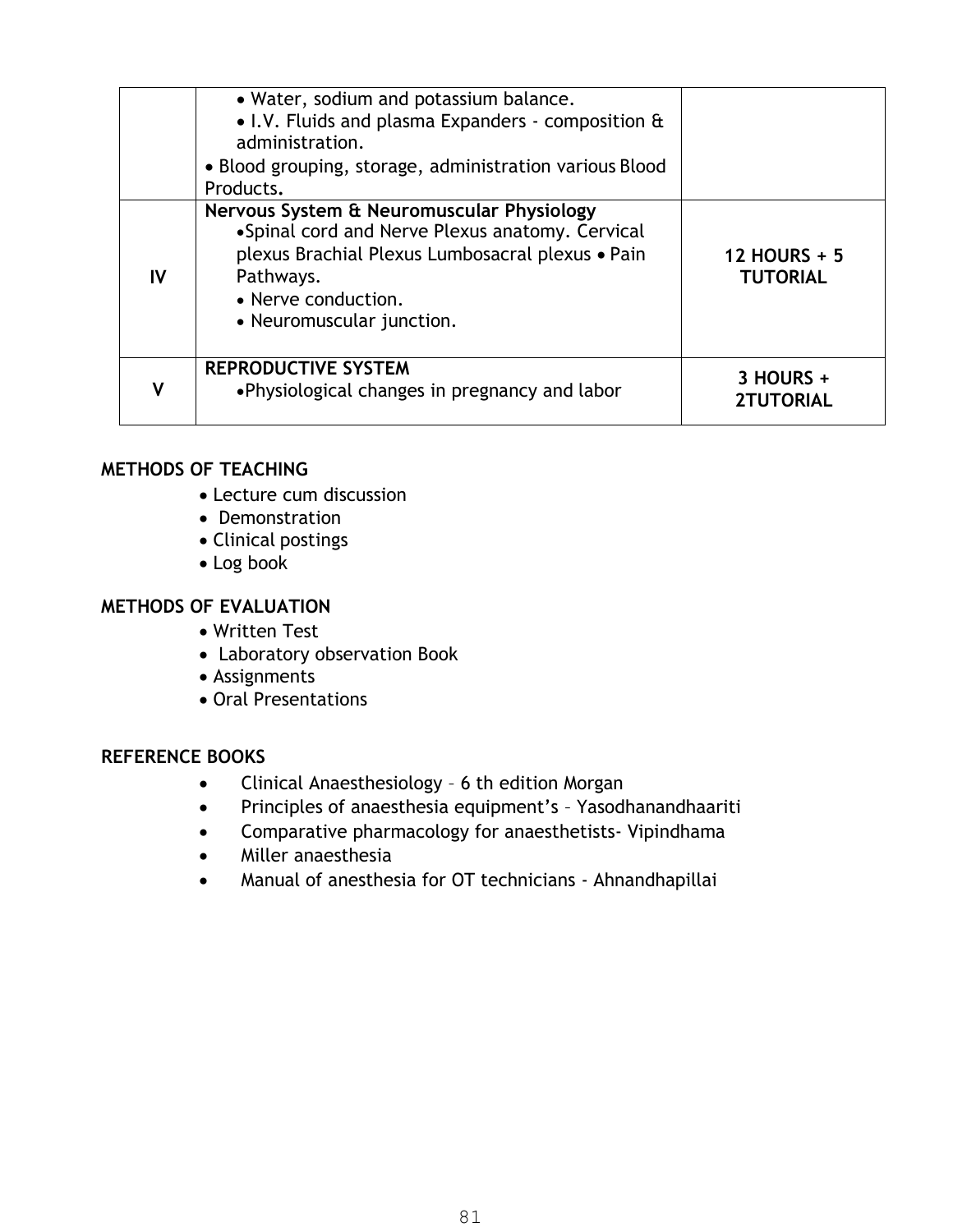| <b>UNITS</b>  | <b>TOPICS</b>                                   | <b>WEIGHTAGE</b><br>% | <b>MARKS</b><br><b>ALLOTED</b><br>$(80$ marks) | <b>LONG</b><br><b>ANSWER</b><br>(10)<br>marks | <b>SHORT</b><br><b>ANSWER</b><br>$(6$ marks) | <b>VERY</b><br><b>SHORT</b><br><b>ANSWER</b><br>(3 marks) |  |
|---------------|-------------------------------------------------|-----------------------|------------------------------------------------|-----------------------------------------------|----------------------------------------------|-----------------------------------------------------------|--|
|               | <b>Respiratory System</b>                       | 27                    | 22                                             | $4*$                                          |                                              | $1*$                                                      |  |
| $\mathbf{II}$ | Cardiovascular<br>system                        | 27                    | 22                                             | $4*$                                          | $1*$                                         | $\overline{2}$<br>$1*$                                    |  |
| III           | Fluids, electrolytes<br>& Blood<br>Transfusion  | 23                    | 18                                             |                                               | $\overline{2}$                               | 2                                                         |  |
| IV            | Nervous System &<br>Neuromuscular<br>Physiology | 15                    | 12                                             |                                               |                                              | $\overline{2}$                                            |  |
| $\mathsf{V}$  | <b>REPRODUCTIVE</b><br><b>SYSTEM</b>            | 8                     | 6                                              |                                               |                                              | 2                                                         |  |

#### **BLUE PRINT**

Note: \* indicates the choice questions

The duration of Examination (University) is Three (3) hours.

The total marks for the University Examination will be 100 marks.

Long Answer Questions  $\therefore$  2 X 10 = 20 marks (Choice 2 out of 4)

Short Answer Questions :  $5 \times 6 = 30$  marks (Choice 5 out of 6)

Very Short Answer Questions: 10 X3 = 30 marks (Choice 10 out of 12)

TOTAL  $=$  Theory 80 + IA 20 = 100 marks

#### **PAPER CC- 6 – APPLIED ANATOMY & PHYSIOLOGY MODEL QUESTION PAPER**

**TIME: 3 HOURS MAXIMUM MARKS: 80**

Illustrate your answers with suitable diagrams wherever necessary.

#### **A. Long answer questions: (2X10 =20)**

1. a) Explain briefly about the mechanism of breathing with diagram?

(OR)

- b) Draw a neat diagram of heart with chambers and explain the flow of blood?
- 2. a) Explain briefly about the conduction system of the heart?

(OR)

b) Draw a neat diagram of anatomy of larynx and explain about them?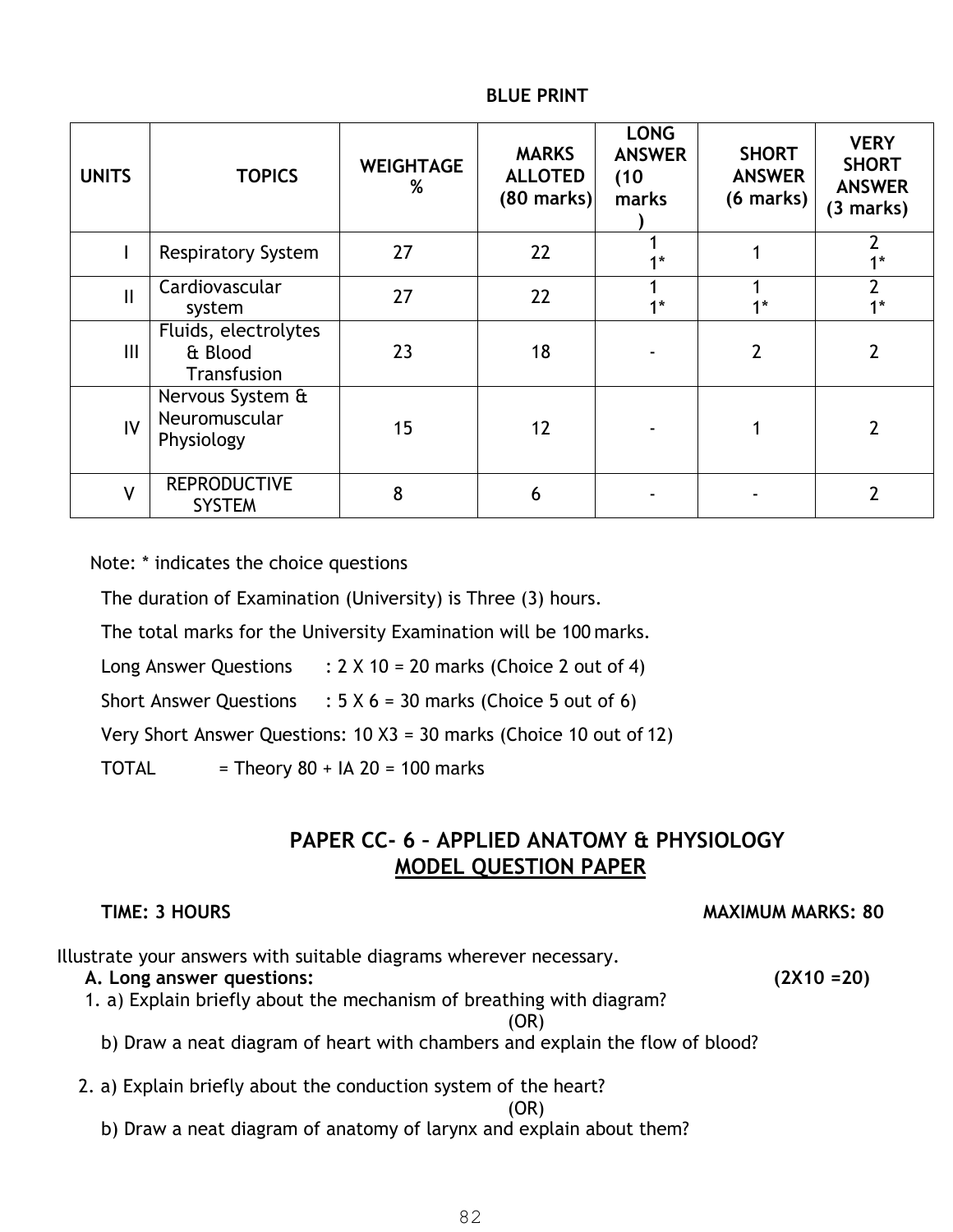#### **B. Short answer questions - (Any 5) (5X 6 =30)**

- 1. How to recognize & manage hypoxia post operatively?
- 2. Explain the waves and complexes seen in ECG?
- 3. Explain the valves of heart?
- 4. What are the complications associated with the use of colloids?
- 5. Discuss about the classification of IV fluids?
- 6. Glasgow coma scale

#### **C. Very Short answer questions - (Any 10): (10x3 = 30)**

- 1. What is bronchospasm?
- 2. Define ARDS?
- 3. Write any 2 functions of surfactant?
- 4. What is sinus arrthymias?
- 5. Define sinus bradycardia?
- 6. Define sinus tachycardia?
- 7. What are the indications of hypertonic saline?
- 8. What are the indications of ringer lactate?
- 9. What are the types of neurons?
- 10.Classification of nervous system?
- 11.What is supine hypotension?
- 12.What are the techniques in preventing supine hypotension?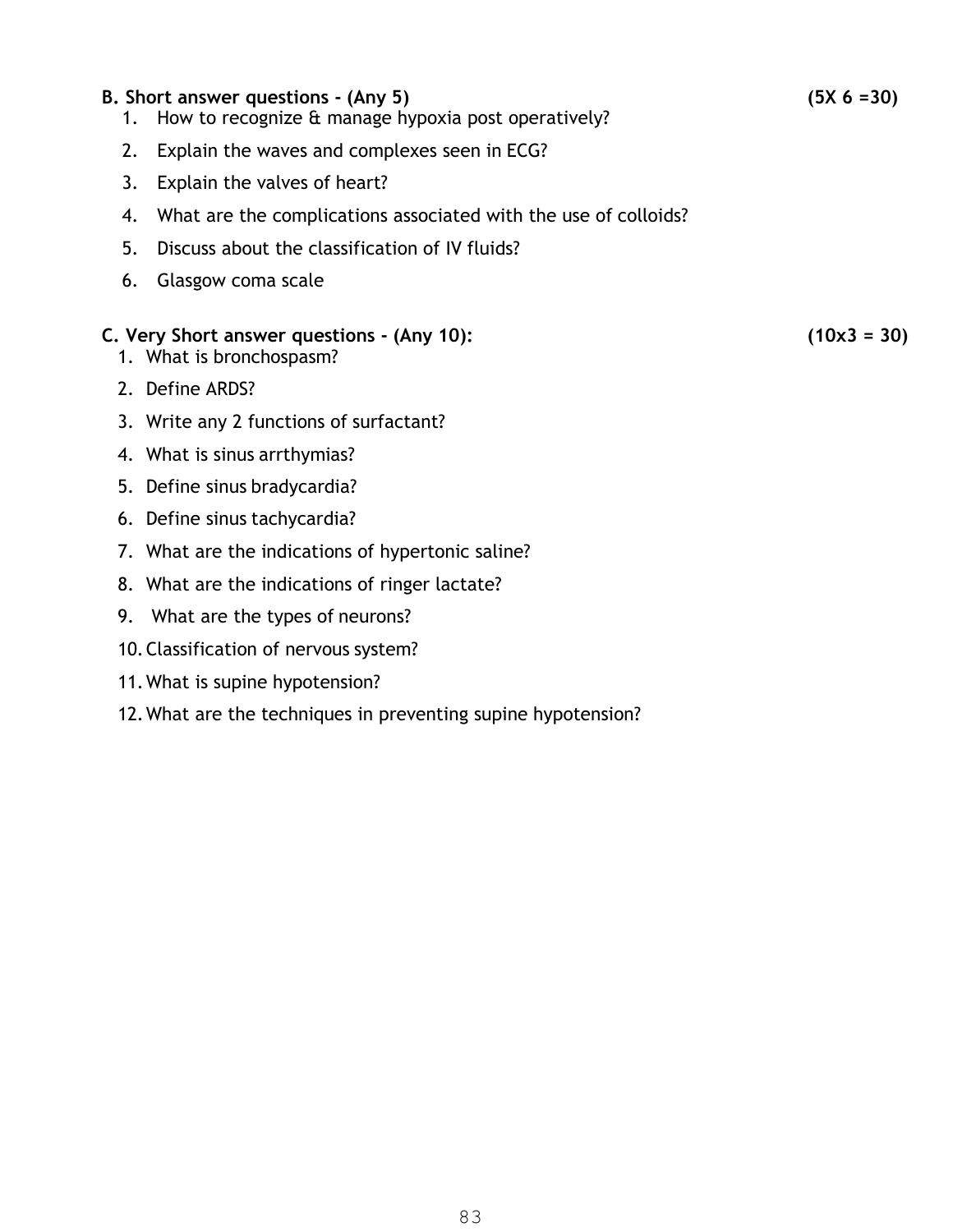## **BASIC OF INTENSIVE CARE UNIT**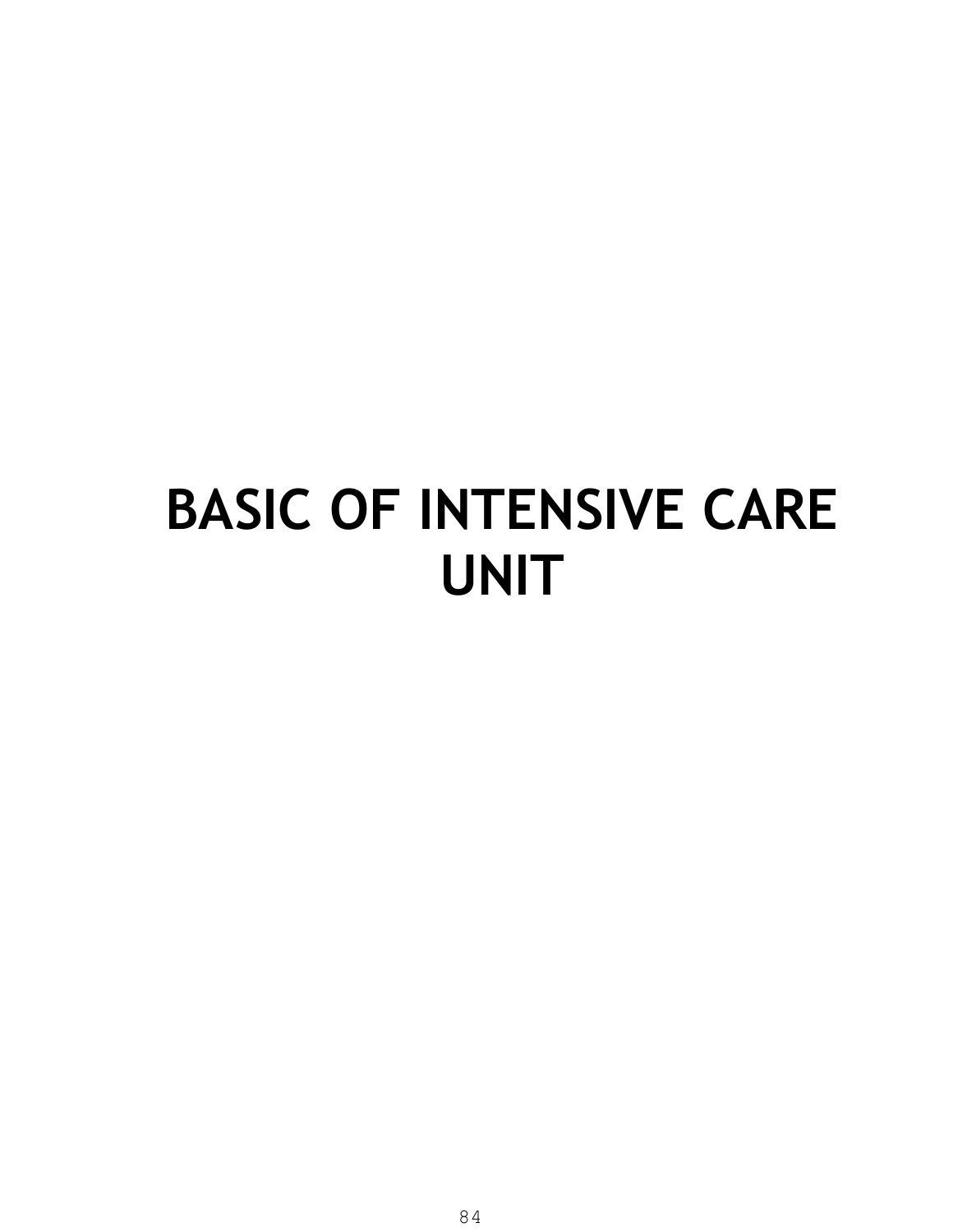#### **PAPER CC- 7: BASIC OF INTENSIVE CARE UNIT**

| <b>Duration of Theory Classes</b>       | : 64 Hrs                   |
|-----------------------------------------|----------------------------|
| <b>Duration of Practical Sessions</b>   | $: 64$ Hrs                 |
| <b>Theory Examination</b>               | : 100 Marks (80 U + 20 IA) |
| <b>University Practical Examination</b> | : 100 Marks                |
| <b>Duration of Theory Examination</b>   | :3 Hrs                     |

#### **COURSE DESCRIPTION**

The course is designed to assist students in developing expertise and knowledge in the field of critical care .it will help students to develop advanced skills for medical emergency for critically ill patient

#### **OBJECTIVES**

At the end of the course, the student will be able to:

- Appreciate trent and issues related to critical care technology
- Describe the various drugs used in critical care –responsibility in their administration
- Demonstrate advance skill /competence in managing critically ill patient including advance cardiac life support
- Demonstrate skill in handling various equipment used in icu
- Practice infection control measure
- Provide comprehensive care critically ill patients

#### **PROGRAMME OUTCOME**

At the end of 4 years of this training session, this curriculum will make students to achieve the following objectives:

**CCMT-PO1:** Performs the duty as a critical care Technologist with leadership qualities having a good written & communication skill and also skilled at computer applications including Elibrary.

**CCMT-PO2:**To gain knowledge about laboratory safety precautions, biomedical waste management adhering to the environmental needs of the society and preventing the spread of infectious diseases.

**CCMT-PO3:** Understanding the structure and functions of different organs in normal human body and acquire knowledge of the fundamentals of pathology & pathophysiology in disease states.

**CCMT-PO4:** Ability to perform urinalysis, Serology, hematology, cytology, blood banking, biochemical, microbiological parameters and drug reactions.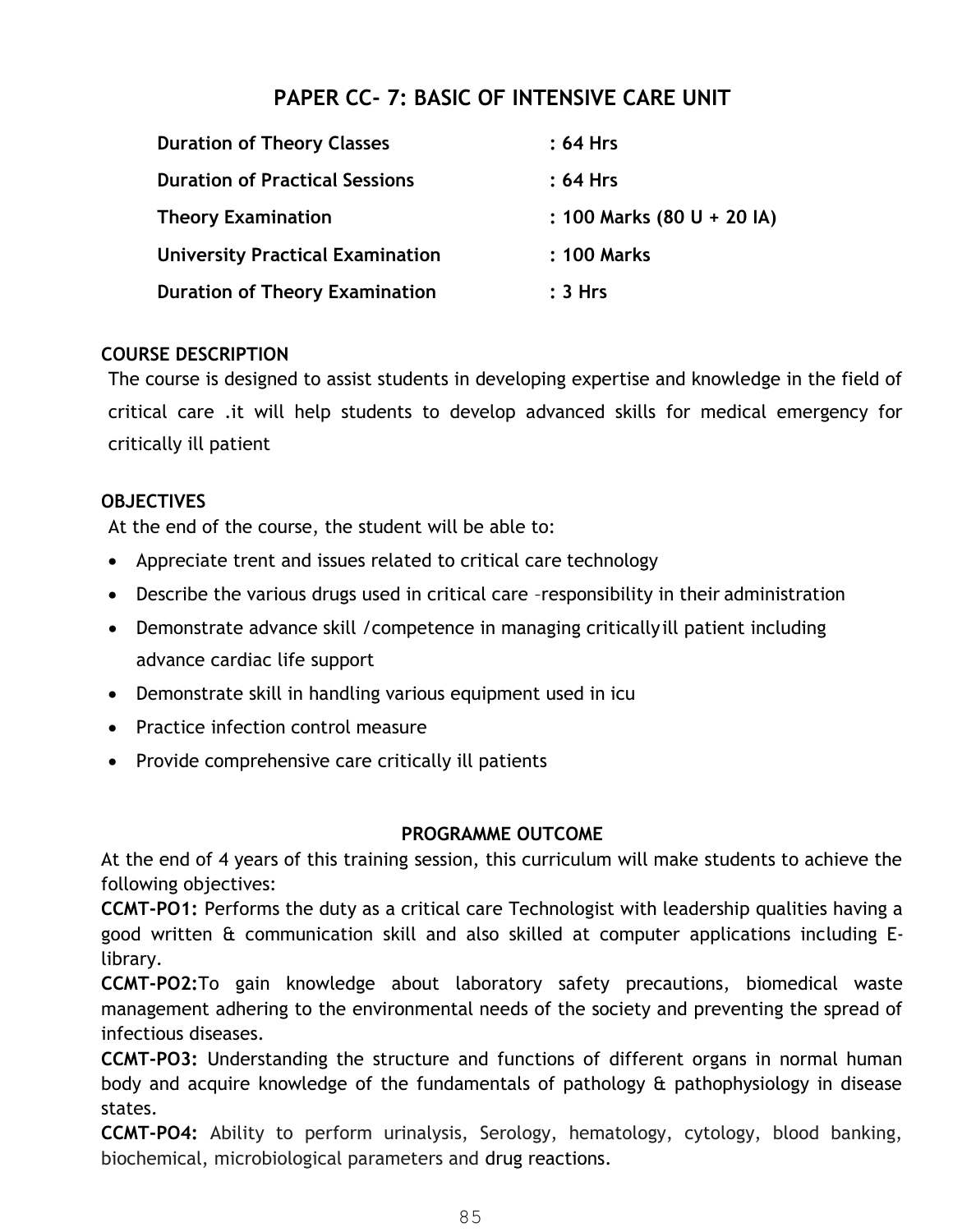**CCMT-PO5:** To make students participate in palliative care and also aware of basic radiology principles.

**CCMT-PO6:** To make students apply basic science knowledge gained through this curriculum in their critical care technology practice.

**CCMT-PO7:** To make students assist in ICU emergency procedures including cardiopulmonary resuscitation and also in participation of trauma evaluation & management.

**CCMT-PO8:** To make students aware of the ethical principles pertinent to critically ill patients.

**CCMT-PO9:** To make students participate in ICU administration, organization and quality improvement.

**CCMT-PO10:** To make students understand the pharmacological principles and pharmacovigilance pertaining to the drugs used in critical care.

**CCMT-PO11:** To build efficient technologist in handling ICU Equipment's and practice.

**CCMT-PO12:** To identify various life style disorders and with due counseling& guidance advising the patients with proper diet, hygiene and Yoga to keep the body, mind, soul and behavior healthy.

#### **COURSE OUTCOME**

The students must acquire the relevant knowledge & learn the skills about the following competencies**:** 

**CCMT ICU CO 1:**Learn& practice general principles of monitoring in critical ill patients.

**CCMT ICU CO 2:**Learn & practice the principles of monitoring of respiratory system.

**CCMT ICU CO 3:**Learn & practice the principles of monitoring of cardiovascular system.

**CCMT ICU CO 4:**Learn & practice the principles of monitoring of nervous system.

**CCMT ICU CO 5:**Learn & practice the principles of monitoring of Intra-abdominal pressure , nutritional monitoring &renal functions.

**CCMT ICU CO 6:** Learn & practice the systemic diseases , care in ICU.

**CCMT ICU CO 7:**Learn & practice the principles and maintenance of ICU equipments.

**CCMT ICU CO 8:** Learn the basic biophysics& types of medical equipment used in ICU.

| <b>UNIT</b> | <b>TITLE</b>                                                                                                                                                                                                                                                                                                                                                                                                                                                               | <b>THEORY</b><br>64<br><b>HOURS</b> |
|-------------|----------------------------------------------------------------------------------------------------------------------------------------------------------------------------------------------------------------------------------------------------------------------------------------------------------------------------------------------------------------------------------------------------------------------------------------------------------------------------|-------------------------------------|
|             | INTRODUCTION, GENERAL CARE & MONITORING IN ICU<br>• Introduction and General care of ICU patient - eye, skin, bladder care,<br>position, airways, drains, catheters. Transport of critically ill patient to<br>and out of ICU, transport of patient with drains, airway, inotropes,<br>mechanical ventilator.<br>A) General monitoring<br><b>Temperature monitoring</b><br>Principles of temperature monitoring<br>Hypothermia and hyperthermia<br><b>Pulse monitoring</b> | 24<br><b>HOURS</b>                  |

#### **COURSE CONTENT**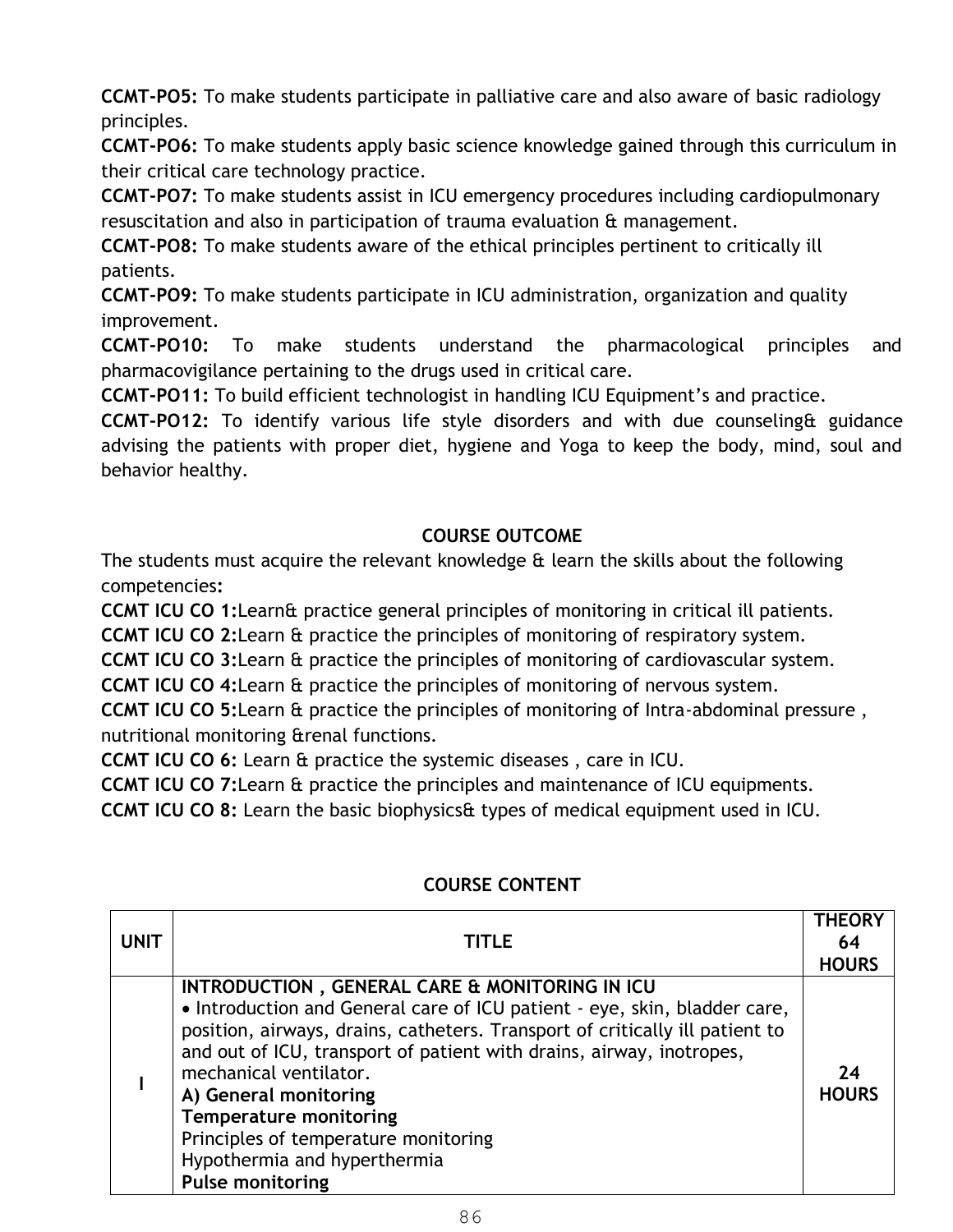**Positioning of patient Monitoring for pressure sores B) Respiratory system Airway monitoring**  • Securing ET tube • Cuff pressure **Monitoring Gas Exchange**  a) Oxygenation • ABG • Pulse Oximetry • Oxygen delivery and consumption b)Ventilation • ABG • Capnography • Oxygen consumption • Alveolar gas equations • Dead space c)Monitoring lung and chest wall mechanics • Compliance **Resistance** • Pressures • Auto PEEP • Volumes Monitoring muscle strength, work of breathing, Maximum inspiratory and expiratory pressures Monitoring patient ventilator system, Graphics monitoring Bedside PFT PFT - Recognize the methods & significance of measuring the following lung volume and flow in the ICU. • Tidal volume • Vital capacity • Peak flow rate • Negative inspiratory pressure **C) Cardiovascular System**  • ECG , NIBP , Invasive arterial blood pressure , CVP monitoring ,Zeroing, calibration, trouble shooting of pressure transducers • Assessment of Preload responsiveness static and dynamic parameters • Basic Echocardiography in ICU • Defibrillator and Cardio version • PICCO • Monitoring tissue perfusion • Pulmonary artery catheters • Temporary pacemaker **D) CNS**  • Neurological history and examination, pupils, Muscle strength. • Glasgow Coma Scale.

- ICP Monitoring
- Monitoring brain stem function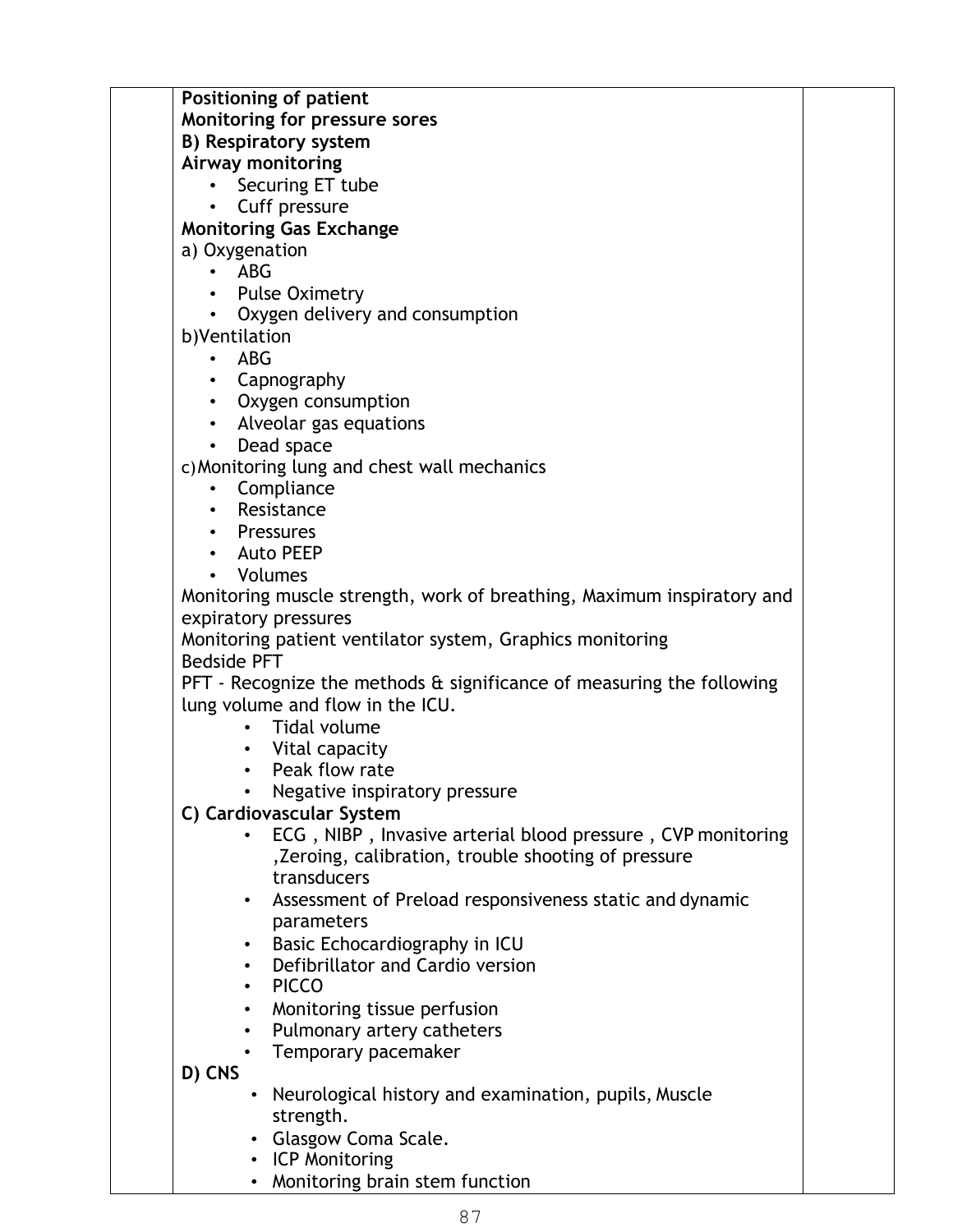|              | • Sedation and analgesia scoring                                                                                                               |              |
|--------------|------------------------------------------------------------------------------------------------------------------------------------------------|--------------|
|              | E) Abdomen / Renal                                                                                                                             |              |
|              | Intra-abdominal pressure monitoring                                                                                                            |              |
|              | Monitoring renal function:                                                                                                                     |              |
|              | Clinical - Urine output                                                                                                                        |              |
|              | Laboratory- creatinine, creatinine clearance                                                                                                   |              |
|              | <b>INFECTION CONTROL AND NUTRITION IN ICU</b>                                                                                                  |              |
|              | • Infection control in ICU: prevention of cross infection, personal                                                                            |              |
|              | protection, antibiotics and policy.                                                                                                            |              |
|              | <b>Nutritional monitoring</b>                                                                                                                  | 4            |
| $\mathbf{I}$ | Functional nutritional assessment (history and physical examination)                                                                           | <b>HOURS</b> |
|              | Metabolic assessment                                                                                                                           |              |
|              | Estimating nutritional requirements                                                                                                            |              |
|              | Nutrition and Fluid balance - total parenteral nutrition, nasogastric                                                                          |              |
|              | tube, gastric tube, jejunostomy tube care and feeding, IV Fluids.                                                                              |              |
|              | SYSTEMIC DISEASES AND CARE IN ICU                                                                                                              |              |
|              | • Cardiac care in ICU: hypertension, hypotension, arrhythmias, cardiac                                                                         |              |
|              | arrest, BLS, ACLS                                                                                                                              |              |
|              | • Respiratory care in ICU: airway care, Different modes of ventilation,<br>tracheostomy care, endotracheal intubation, mechanical ventilation, |              |
|              | care of ventilated patient, complications and weaning.                                                                                         | 20           |
| III          | • Renal failure: types, etiology, complications, corrective measures                                                                           | <b>HOURS</b> |
|              | • Hepatic failure: types, etiology, complications, corrective measures.                                                                        |              |
|              | Head injury and Trauma Care: Glasgow coma scale, care of head injury                                                                           |              |
|              | patient, poly trauma patient                                                                                                                   |              |
|              | • Blood and blood products transfusion: Transfusion reactions &                                                                                |              |
|              | complications, Massive transfusion                                                                                                             |              |
|              | ACID BASE DISORDERS, NEONATAL VENTILATION, IMAGING IN ICU                                                                                      |              |
|              | Acid-base & electrolyte balance and their correction, fluid,<br>$\bullet$                                                                      |              |
|              | electrolyte, nutrition balance and management.                                                                                                 |              |
|              | Neonatal mechanical ventilation: intubation and problems inherent                                                                              | 6            |
| IV           | to the neonate, basic principles of neonatal ventilation, modes,                                                                               | <b>HOURS</b> |
|              | initiation and maintenance.                                                                                                                    |              |
|              | Miscellaneous: X-rays, ultrasound, chest and limb physical therapy in<br>٠                                                                     |              |
|              | ICU                                                                                                                                            |              |
|              | <b>EQUIPMENT MAINTENANCE</b>                                                                                                                   |              |
|              | Care & maintenance of ICU equipment & Troubleshooting (Includes                                                                                |              |
|              | quality checks and calibrations of all the equipment)                                                                                          |              |
|              | • Mechanical Ventilators & Non-invasive ventilators                                                                                            |              |
|              | • Pumps: Infusion, syringe                                                                                                                     |              |
| v            | • Monitors: Stand-alone & multi-parameter, Cardiac Output                                                                                      | 10           |
|              | monitors.                                                                                                                                      | <b>HOURS</b> |
|              | • ECG machine                                                                                                                                  |              |
|              | • ABG machine                                                                                                                                  |              |
|              | • Defibrillator                                                                                                                                |              |
|              | • Ultrasound machine                                                                                                                           |              |
|              | • Bronchoscope                                                                                                                                 |              |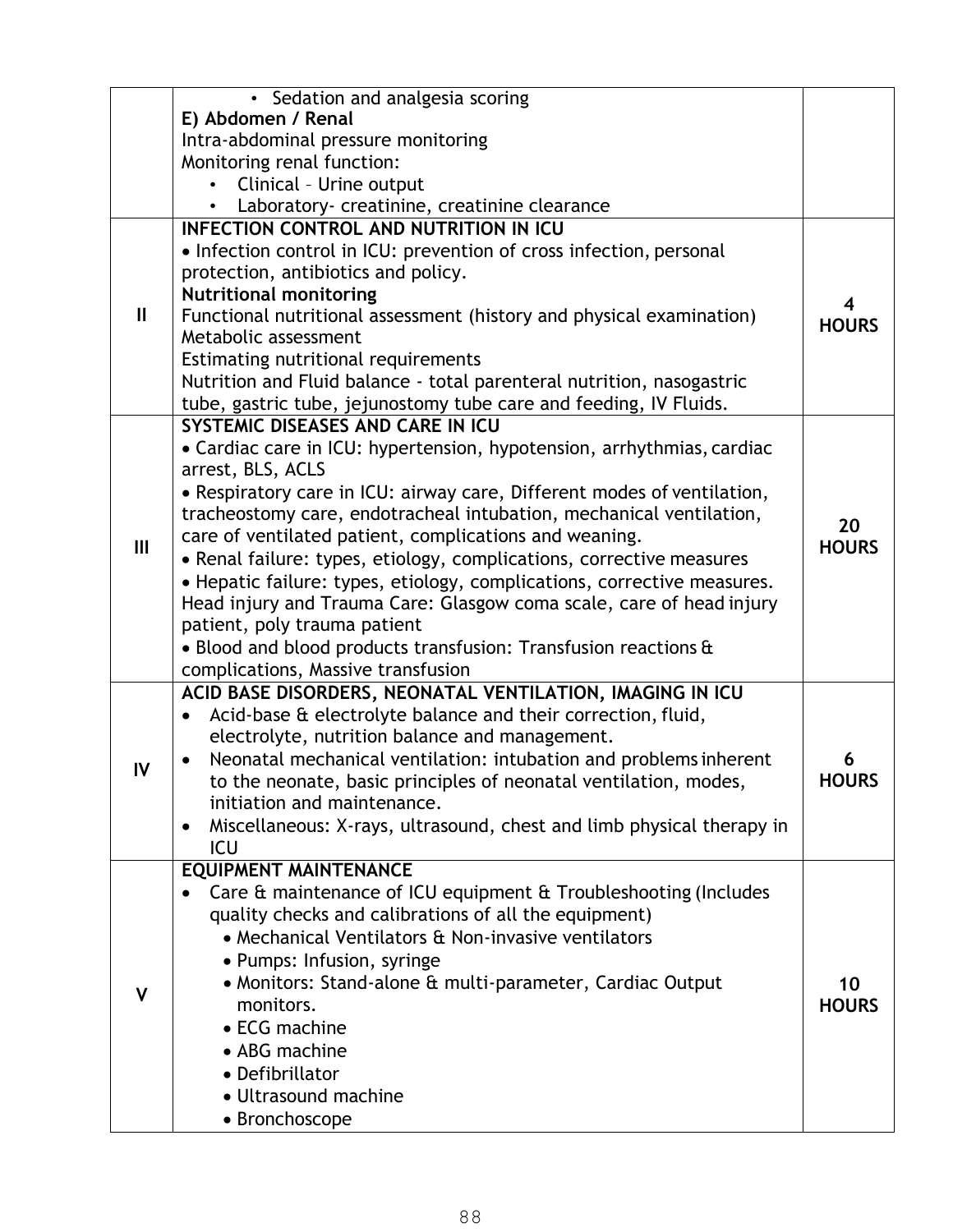#### **PRACTICALS – 64 HOURS**

Clinical audit to be started in 2ndyear and completed by 3rd year

#### **REFERENCE BOOKS**

1. Egan's Fundamentals of Respiratory Care – Robert L. Wikins, James K Stoller, Craig L Scalan(Mosby)

2. The ICU Book – Paul L Marino (Lippincott, Williams &Wilkins)

3. Practical Methods for Respiratory Care – Raymond Sibberson(Mosby)

4. Respiratory Physiology – The Essentials l John B West (Williams &Wilkins)

5. Ventilation / Blood Flow & Gas Exchange – John B West (Blackwell Scientific Publications)

6. Techniques in Bedside haemodynamic Monitoring – Elaine Kiess Daily &JohnspeerSchroeder(Mosby)

7. All you really need to know to interpret arterial blood gases – Lawrence Martin (Lea &Febiger)

8. Mechanical Ventilation – Susan P Pilbeam& J M Cairo(Elsevier)

9. Critical Care Secrets: Parsons, Wiener – Kronish, JaypeeBrothers

10. Washington Manual of CriticalCare

| S.NO         | <b>UNIT</b>                                                                                       | <b>WEIGHTAGE</b><br>% | <b>MARKS</b><br><b>ALLOTED</b><br>$(80$ marks) | <b>LONG</b><br><b>ANSWER</b><br>$(10 \text{ marks})$ | <b>SHORT</b><br><b>ANSWER</b><br>(6)<br>marks) | <b>VERY</b><br><b>SHORT</b><br><b>ANSWER</b><br>(3 marks) |
|--------------|---------------------------------------------------------------------------------------------------|-----------------------|------------------------------------------------|------------------------------------------------------|------------------------------------------------|-----------------------------------------------------------|
|              | INTRODUCTION,<br><b>GENERAL CARE &amp;</b><br><b>MONITORING IN ICU</b>                            | 27                    | 22                                             |                                                      |                                                | $\overline{2}$<br>$1*$                                    |
| $\mathbf{I}$ | <b>INFECTION CONTROL</b><br>AND NUTRITION IN<br>ICU                                               | 15                    | 12                                             | $1*$                                                 | $1*$                                           | $\overline{2}$                                            |
| III          | <b>SYSTEMIC DISEASES</b><br>AND CARE IN ICU                                                       | 28                    | 22                                             | $1*$                                                 |                                                | $\overline{2}$<br>$1*$                                    |
| IV.          | <b>ACID BASE</b><br>DISORDERS,<br><b>NEONATAL</b><br><b>VENTILATION,</b><br><b>IMAGING IN ICU</b> | 15                    | 12                                             |                                                      |                                                | $\overline{2}$                                            |
| $\mathsf{V}$ | <b>EQUIPMENT</b><br><b>MAINTENANCE</b>                                                            | 15                    | 12                                             |                                                      |                                                | $\overline{2}$                                            |

#### **BLUE PRINT**

The duration of Examination (University) is Three (3) hours.

The total marks for the University Examination will be 100 marks.

Long Answer Questions :  $2 \times 10 = 20$  marks (Choice 2 out of 4)

Short Answer Questions :  $5 \times 6 = 30$  marks (Choice 5 out of 6)

Very Short Answer Questions  $\therefore$  10 X3 = 30 marks (Choice 10 out of 12)

 $TOTAL$  = Theory 80 + IA 20 = 100 marks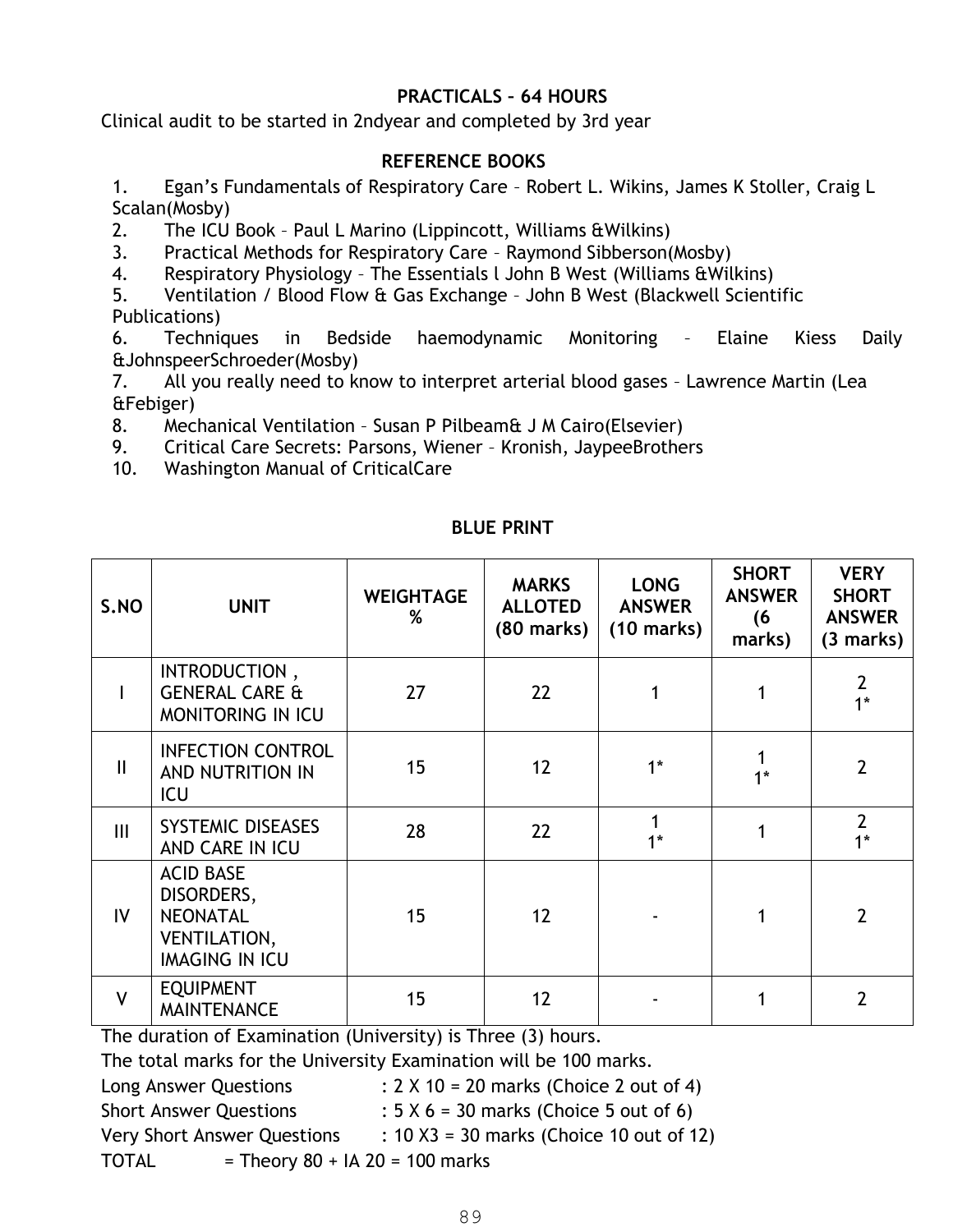#### **BASICS OF INTENSIVE CARE UNIT MODEL QUESTION PAPER**

#### **Duration: 3 hours Total marks: 80**

#### **A.LONG QUESTION ANSWER (2 X 10 = 20)**

- 1. a) Define Shock?. Classification of shock. Explain briefly about the Hypo volaemic shock.(OR)
- b) Define capnograpy. Draw it graph. List down the medical uses of the capnograpy
- 2. a)Define DVT. Explain the well 's criteria. Explain briefly about the prevention of DVT

(OR)

b) Describe biomedical waste. List out the ten category. Mention the color code use in ICU for segregation of biomedical waste management

#### **B. SHORT QUESTION ANSWER - Answer any 5 (5 X 6 = 30)**

- 1. Describe the various position of the ICU patient
- 2. List down the equipment / articles need for transport of critically ill patient
- 3. What are the reversible causes of Cardio respiratory arrest
- 4. How to measure the intra abdominal pressure monitoring
- 5. List out the emergency drugs in commonly used in ICU
- 6. Mention any 5 contra- indications to non- invasiue ventilation
- 7. List down the equipment / articles need for transport of critically ill patient
- 8. Write down the criteria for extubation procedure

#### **C. VERY SHORT ANSWER - Answer any 10 (10 X 3= 30)**

- 1. Define pulse oxyimeter
- 2. List out the airway adjustments
- 3. Mention the high quality of CPR
- 4. List out the devices used for oxygen therapy
- 5. What mean by ISBAR
- 6. Write down the moments of Hand hygienic
- 7. What are the cardinal signs of Diabetic keto acidosis
- 8. Explain of FAST HUGGS ME
- 9. Three main prioritus management of Traumatic brain injury
- 10.What are the reversible causes of Cardio respiratory arrest
- 11.List out the devices used for oxygen therapy
- 12.How to control infection in ICU setup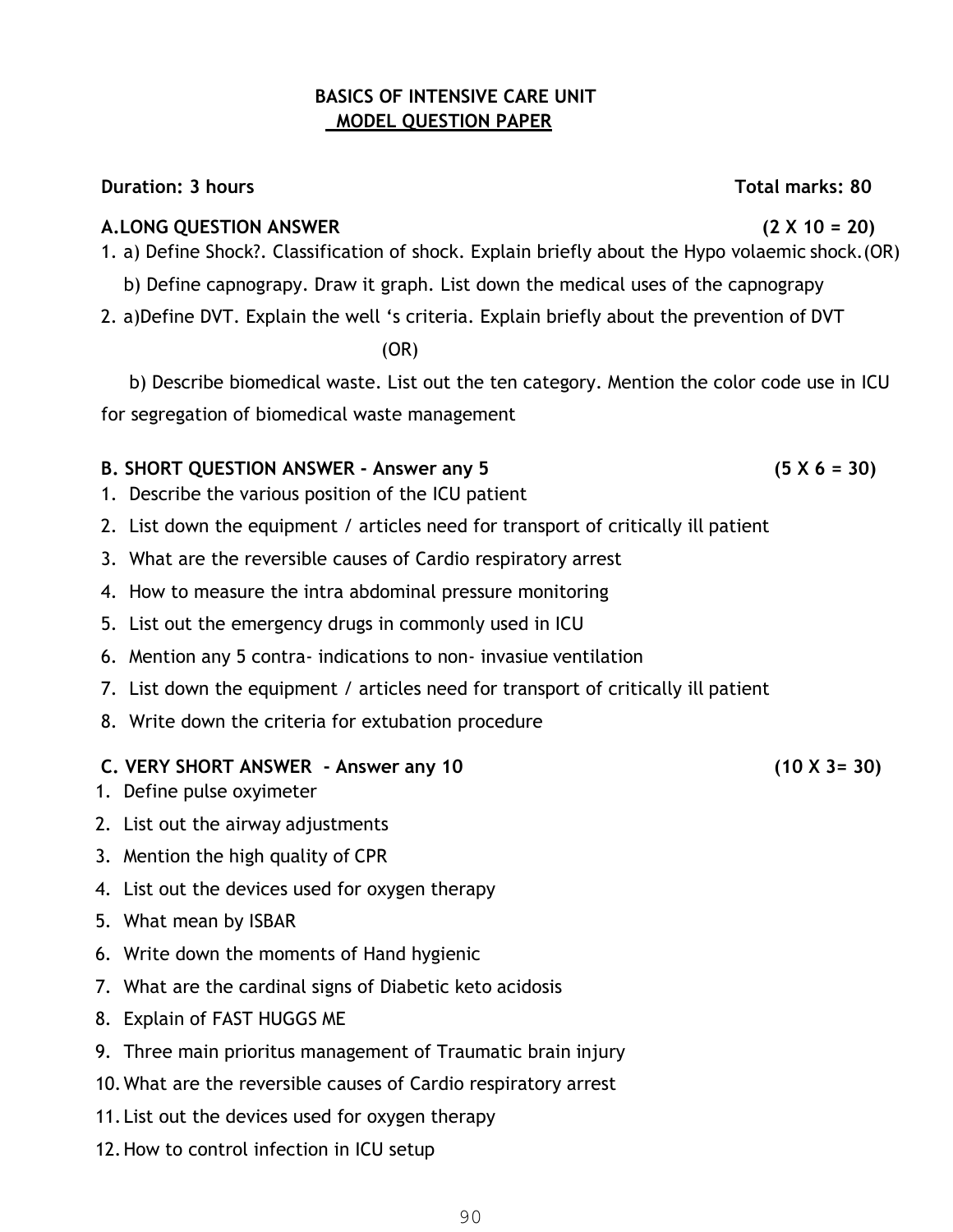### **PATHOLOGY & PATHOPHYSIOLOGY**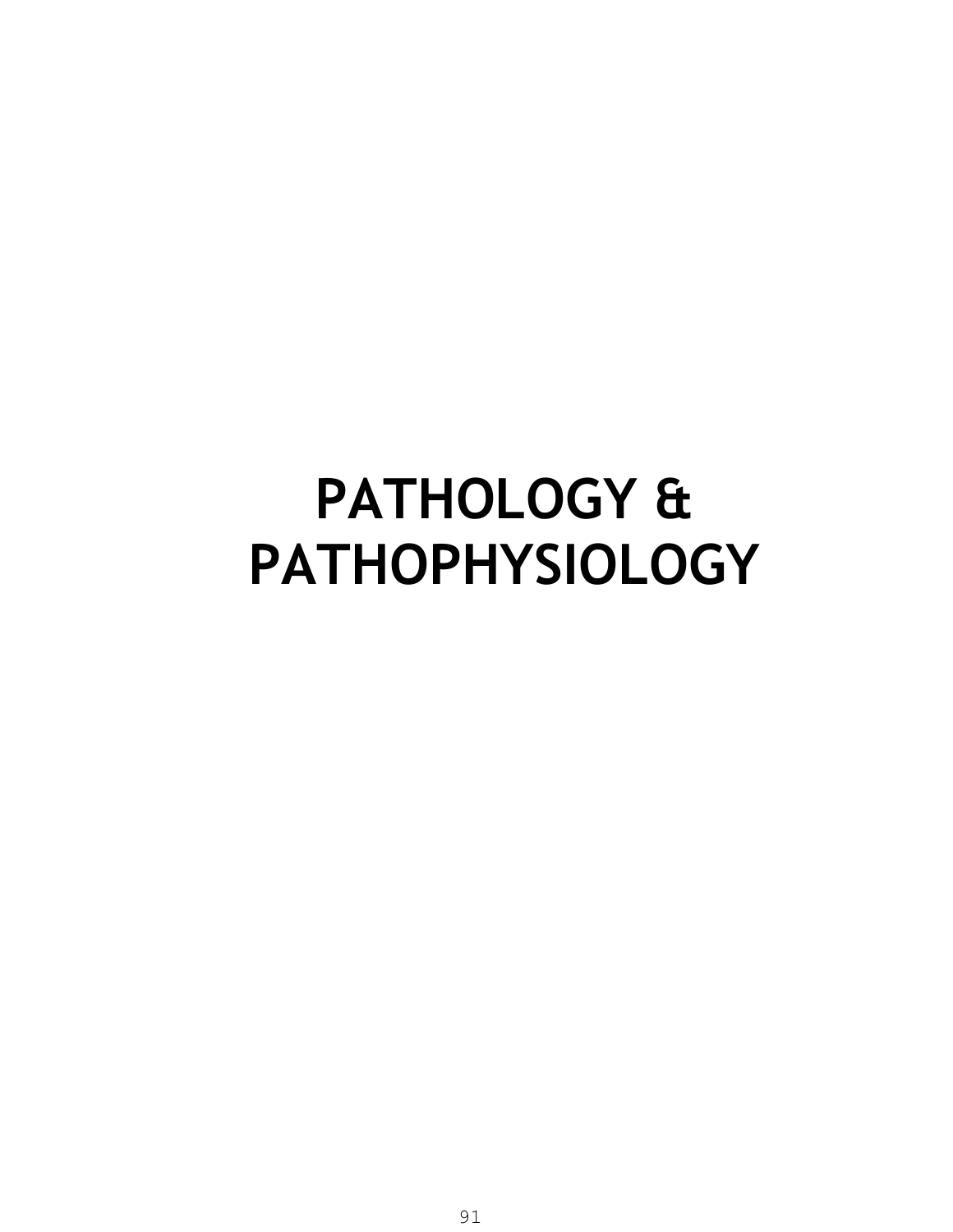#### **CC -8- PATHOLOGY & PATHOPHYSIOLOGY**

| <b>Duration of Theory Classes</b>       | : 80 Hrs                   |
|-----------------------------------------|----------------------------|
| <b>Duration of Practical Sessions</b>   | : 32 Hrs                   |
| <b>Examination</b>                      | : 100 Marks (80 U + 20 IA) |
| <b>University Practical Examination</b> | $:$ NIL                    |
| <b>Duration of Theory Examination</b>   | : 3 Hrs                    |
| Year in which Subject Paper is taught   | : Il Year                  |

#### **COURSE DESCRIPTION**

The course is designed assist students to acquire the knowledge of the fundamentals of pathology and pathophysiology in disease states.

#### **OBJECTIVES**

At the end of the course, the student will be able to describe the basic pathology and pathophysiology of the important disease states of respiratory system, cardiovascular system, CNS, hematology, renal and GI system in ICU settings.

| <b>UNIT</b> | TITLE                                                                                                                                                                                                                                                                                                                                                                      | <b>THEORY+TUORI</b><br>ALS (80 +<br>32)HOURS |
|-------------|----------------------------------------------------------------------------------------------------------------------------------------------------------------------------------------------------------------------------------------------------------------------------------------------------------------------------------------------------------------------------|----------------------------------------------|
|             | <b>Respiratory system</b><br>• Respiratory failure<br>• Adult respiratory distress syndrome<br>• Pneumonia, TB<br>• Opportunistic infections<br>• Bronchial asthma and COPD<br>• Bronchiectasis and Lung abscess<br>• Atelectasis, collapse<br>• Pleural disease: Pneumothorax, pleural<br>effusion<br>• Occupational lung diseases - Smoke inhalation<br>, Pneumoconiosis | $15 + 4$                                     |
| II.         | Cardiovascular<br>• Shock: hypovolemic, cardiogenic, obstructive,<br>septic<br>• Hypertension in ICU<br>• Congestive cardiac failure, acute Left<br>ventricular failure, Right<br>• ventricular failure<br>• Pulmonary edema<br>• Pulmonary Hypertension                                                                                                                   | $15 + 6$                                     |

#### **COURSE CONTENT**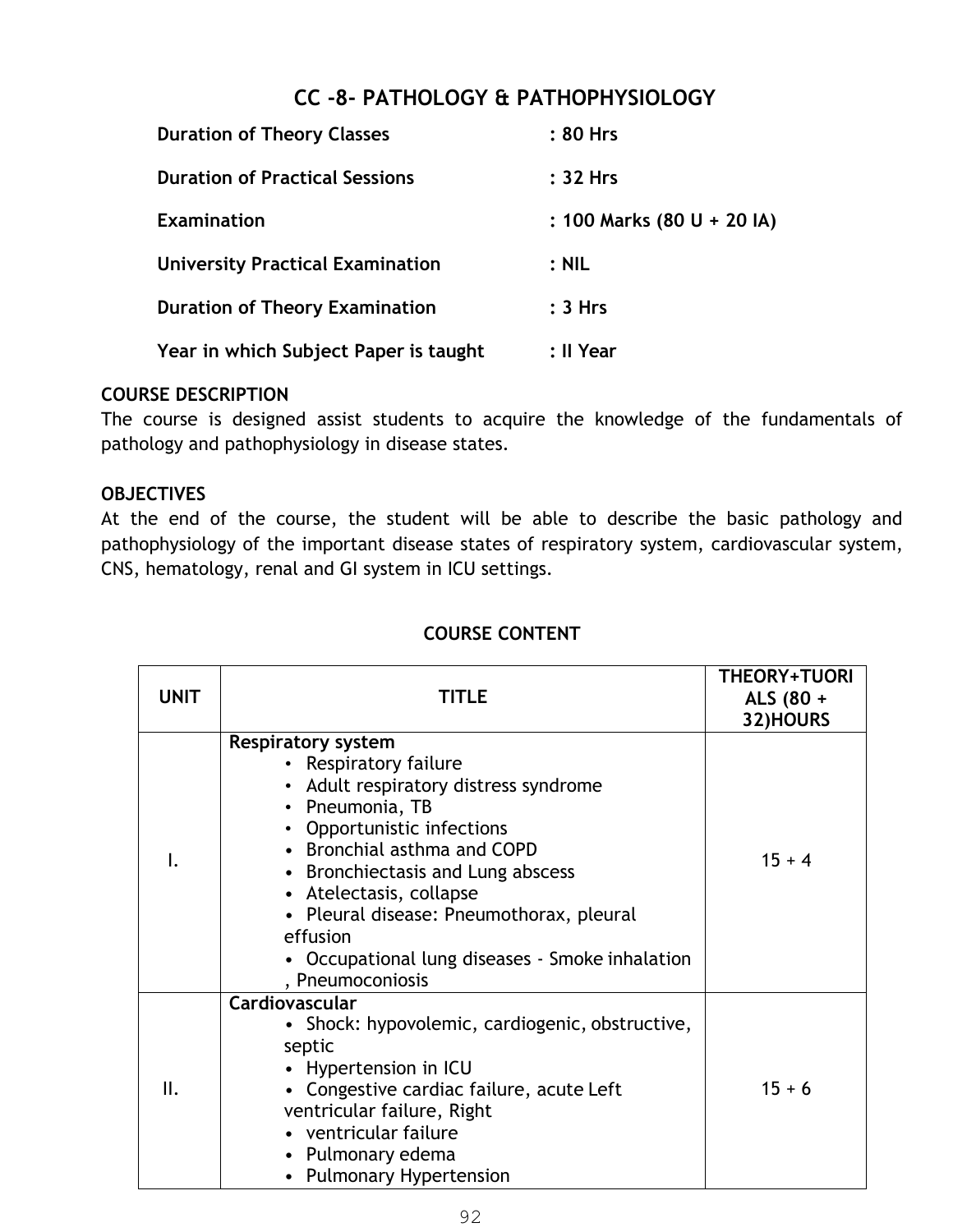|      | • Pulmonary embolism                                                                                                                                                                                                                                                                                                                                     |          |
|------|----------------------------------------------------------------------------------------------------------------------------------------------------------------------------------------------------------------------------------------------------------------------------------------------------------------------------------------------------------|----------|
|      | Ischemic heart disease                                                                                                                                                                                                                                                                                                                                   |          |
| III. | <b>CNS</b><br>Cerebrovascular disease (stroke)<br>$\bullet$<br>Coma<br>Delirium in ICU<br>• Neuromuscular disease<br>• Myasthenia gravis<br>• Critical illness polyneuropathy<br>• Diaphragmatic paralysis<br>• GuillianBarre syndrome<br>Brain death, Persistent vegetative state<br>$\bullet$<br>Trauma, Head injury& Unstable spine and<br>protection | $18 + 8$ |
| IV.  | Haematology<br>Anemia in ICU<br>Neutropenia<br><b>Bleeding disorders</b><br>Clotting disorders                                                                                                                                                                                                                                                           | $10 + 4$ |
| ٧.   | GIT, Liver, Pancreas, Renal, Endocrine<br>• Upper GI bleed<br>• Hepatic coma<br>• Pancreatitis<br>• Renal failure in ICU<br>• Hypoglycemia<br>• Hyperglycemia<br>• Disorders Sodium, Potassium and Fluid<br>balance.<br>Stress response role of Adrenals                                                                                                 | $12 + 4$ |
| VI.  | <b>Miscellaneous</b><br>• Envenomation - snake bite, scorpion sting<br>Poisoning - general supportive care, common<br>poisons                                                                                                                                                                                                                            | $10 + 6$ |

#### **METHODS OF TEACHING**

- 1. Lecture cum discussion
- 2. Demonstration
- 3. Lab visit
- 4. Practical work record

#### **METHODS OF EVALUATION**

- 1. Written Test
- 2. Laboratory observation Book
- 3. Assignments
- 4. Oral Presentations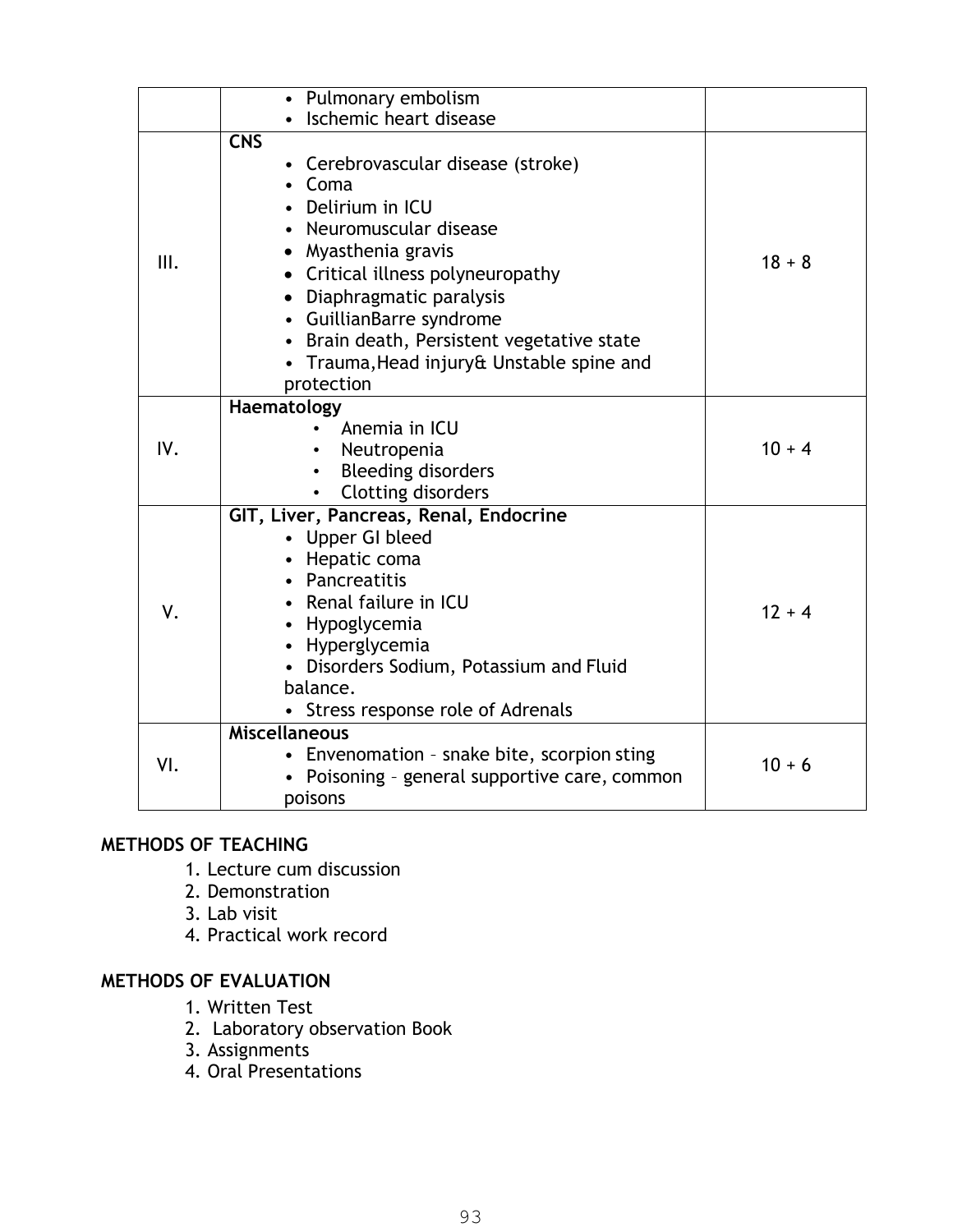#### **REFERENCE BOOKS**

1. Smeltzer – Brunner &Suddharth Textbook of Medical Surgical Nursing, 2010,LWW

- 2. Black Medical Surgical Nursing, 2009, Elsevier
- 3. Nettina Lippincott manual of Nursing Practice, 2009. LWW
- 4. Lewis medical Surgical Nursing, 2008, Elsevier
- 5. Davidson's Principles &Practice of Medicine, 2010, Elsevier
- 6. Bailey & Love Short Practice of Surgery, 2008, Hodder Arnold
- 7. Timby Introductory Medical Surgical Nursing, 2009, WK
- 8. Das textbook of Surgery, SD Publishers
- 9. Woods Cardiac Nursing, 2010, LWW
- 10.Hickey Neurologic & Neurosurgical Nursing, 2009, LWW
- 11.Morton Critical Care Nursing, 2009, LWW
- 12.Thelan's Critical Care Nursing, 2008, Elsevier
- 13. Spring House Medical Surgical Nursing Made Incredibly Easy, 2008, LWW
- 14.Webber Health assessment in Nursing, 2010, WK

| S.NO           | <b>UNIT</b>                               | <b>WEIGHTAGE</b><br>% | <b>MARKS</b><br><b>ALLOTED</b><br>$(80$ marks) | <b>LONG</b><br><b>ANSWER</b><br>$(10 \text{ marks})$ | <b>SHORT</b><br><b>ANSWER</b><br>(6<br>marks) | <b>VERY</b><br><b>SHORT</b><br><b>ANSWER</b><br>(3 marks) |
|----------------|-------------------------------------------|-----------------------|------------------------------------------------|------------------------------------------------------|-----------------------------------------------|-----------------------------------------------------------|
|                | Respiratory system                        | 23.75                 | 19                                             |                                                      |                                               | $1 + 1*$                                                  |
| $\mathbf{II}$  | Cardiovascular                            | 15                    | 12                                             | $1^*$                                                |                                               | $\overline{2}$                                            |
| $\mathbf{III}$ | <b>CNS</b>                                | 23.75                 | 19                                             |                                                      |                                               | $1 + 1*$                                                  |
| IV             | Haematology                               | 15                    | 12                                             |                                                      |                                               | $\overline{2}$                                            |
| $\mathsf{V}$   | GIT, Liver, Pancreas,<br>Renal, Endocrine | 15                    | 12                                             | $1*$                                                 |                                               | $\overline{2}$                                            |
| VI             | Miscellaneous                             | 7.5                   | 6                                              |                                                      | $1^*$                                         | $\overline{2}$                                            |

**BLUE PRINT** 

The duration of Examination (University) is Three (3) hours.

The total marks for the University Examination will be 100 marks.

| Long Answer Questions                             | : $2 \times 10 = 20$ marks (Choice 2 out of 4) |
|---------------------------------------------------|------------------------------------------------|
| <b>Short Answer Questions</b>                     | $: 5 \times 6 = 30$ marks (Choice 5 out of 6)  |
| <b>Very Short Answer Questions</b>                | : $10 X3 = 30$ marks (Choice 10 out of 12)     |
| = Theory $80 + IA$ 20 = 100 marks<br><b>TOTAL</b> |                                                |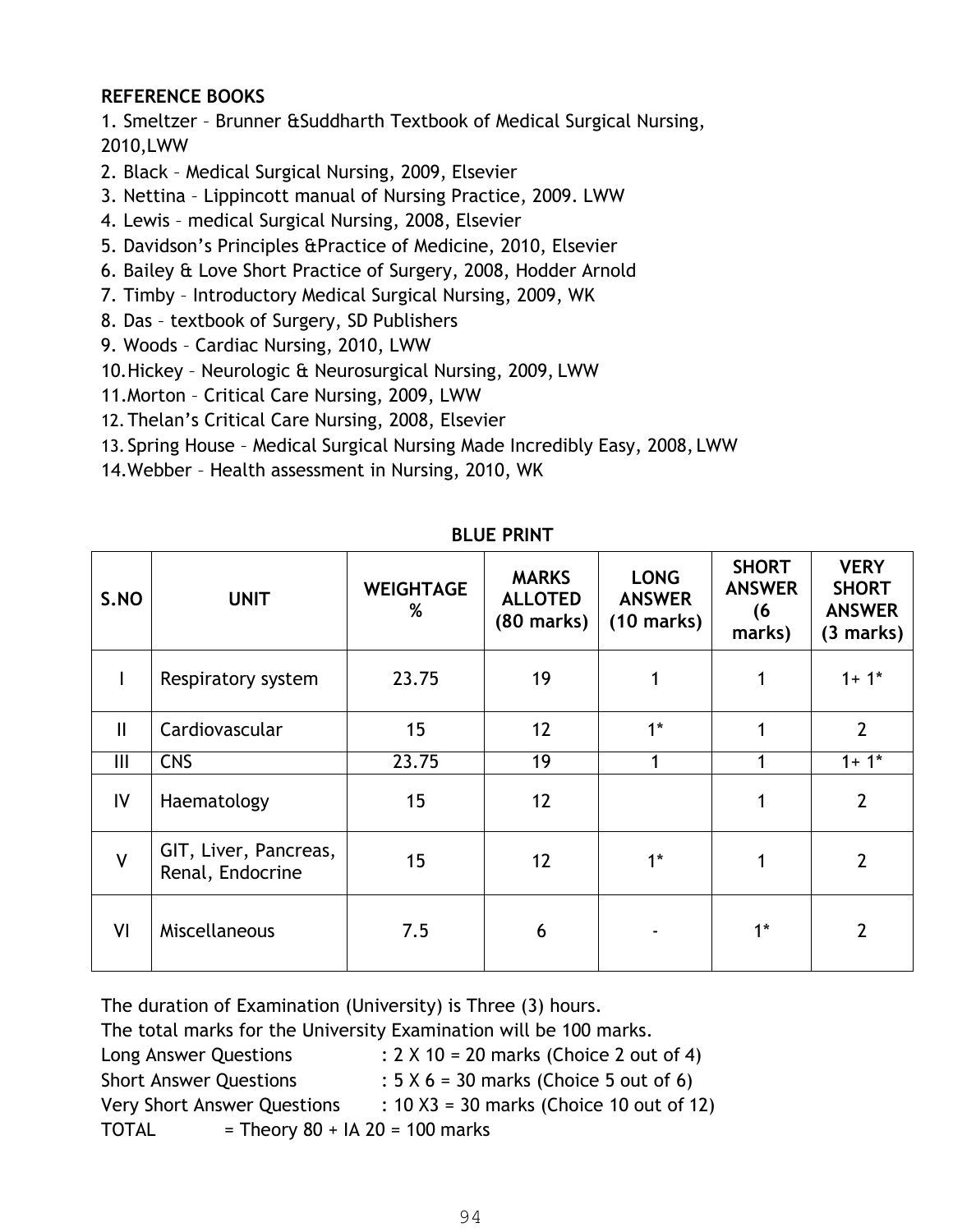# **II YEAR ELECTIVE COURSES**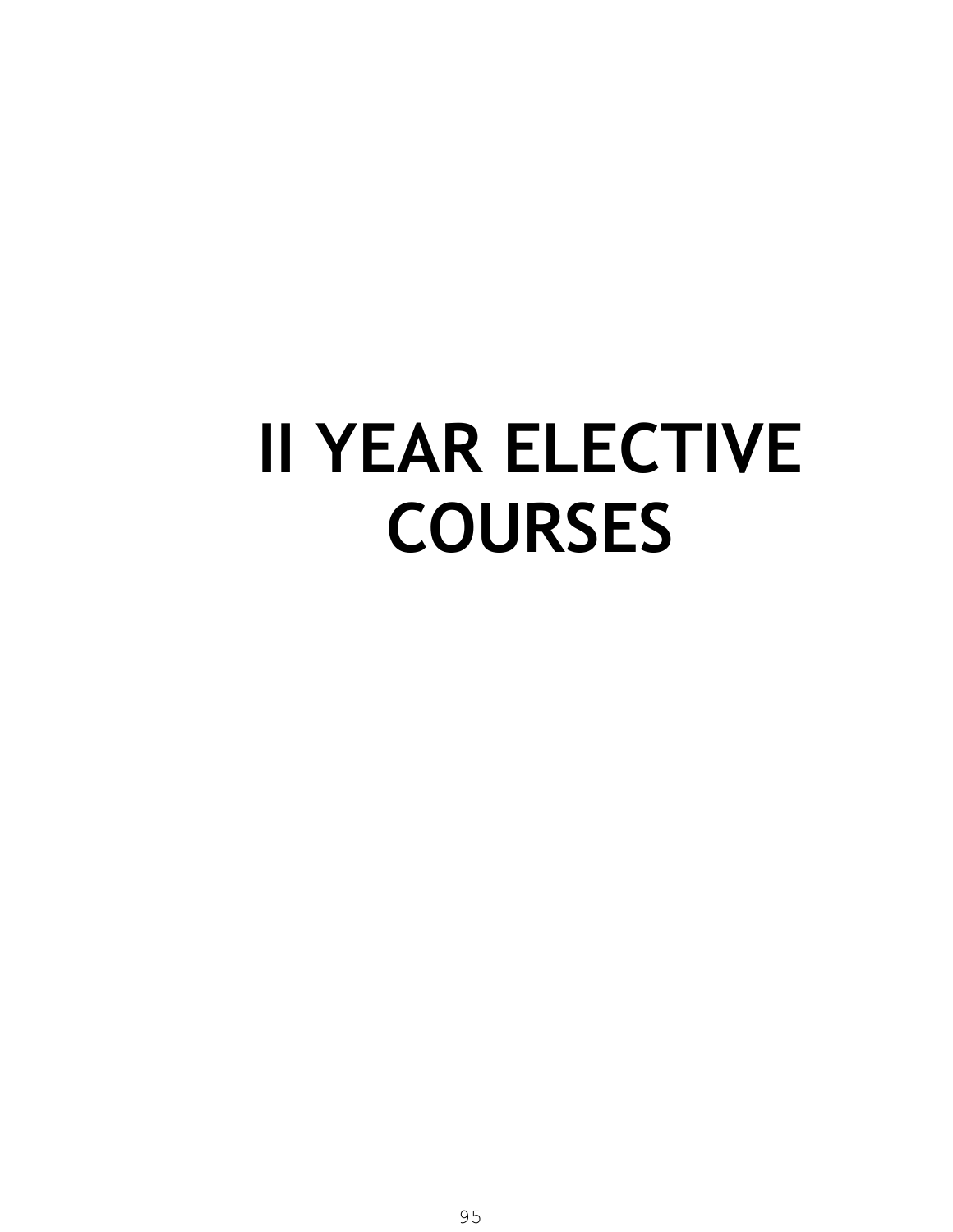#### **II YEAR ELECTIVE COURSE CONTENT ABILITY ENHANCEMENT COMPULSORY COURSE (AECC) ENVIRONMENTAL STUDIES**

| <b>NAME OF THE SUBJECT PAPER</b>      | : ENVIRONMENTAL STUDIES            |
|---------------------------------------|------------------------------------|
| <b>DURATION OF THEORY CLASSES</b>     | $: 16$ hrs                         |
| <b>DURATION OF PRACTICAL SESSIONS</b> | $: 32$ hrs                         |
| <b>EXAMINATION</b>                    | : 100 marks (80 U + 20 IA) NO      |
| UNIVERSITY PRACTICAL EXAMINATION      |                                    |
| DURATION OF THEORY EXAMINATION        | $: 1 \nmid \mathcal{V}_2$ hrs YEAR |
| IN WHICH THE SUBJECT PAPER IS TAUGHT  | $: II$ YEAR                        |

#### **SYLLABUS**

**UNIT-I (**Renewable and Non — renewable resources**)** 

The multidisciplinary nature of environmental studies  $-$  Definition, scope and importance  $-$ Need for public awareness.

- 1 Forest resources: Use and over-exploitation, deforestation, case studies.Timber extraction, mining, dams and their effects on forests and tribalpeople.
- 2 Water resources: Use and over-utilization of surface and ground water,floods, drought, conflicts over water, dams-benefits and problems.
- 3 Mineral resources: Use and exploitation, environmental effects ofextracting and using mineral resources, case studies.
- 4 Food resources: World food problems, changes caused by agriculture andovergrazing, effects of modern agriculture, fertilizer-pesticide problems,water logging, salinity, case studies.
- 5 Energy resources: Growing energy needs, renewable and non-renewableenergy resources, use of alternate energy sources, case studies.
- 6 Land resources: Land as a resource, land degradation, man induced Landslides, soil erosion and desertification.Role of an individual in conservation of natural resources.Equitable use of resources for sustainable lifestyles.

#### **UNIT-II (Ecosystems)**

Concept of an ecosystem - Structure and function of an ecosystem Producers, consumers and decomposers — Energy flow in the ecosystem-Ecological succession- Food chains, food webs and ecological pyramids —Introduction, types, characteristic features, structure and function of the following ecosystem:

- Forest ecosystem
- Grassland ecosystem
- Desert ecosystem
- Aquatic ecosystems (Ponds, streams, lakes, rivers, ocean estuaries)

#### **UNIT-III (Biodiversity and its conservation)**

Introduction — Definition: genetics, species and ecosystem diversity

- Biogeographically classification of India
- Value of Biodiversity: Consumptive use, productive use, social, ethicalaesthetic and option values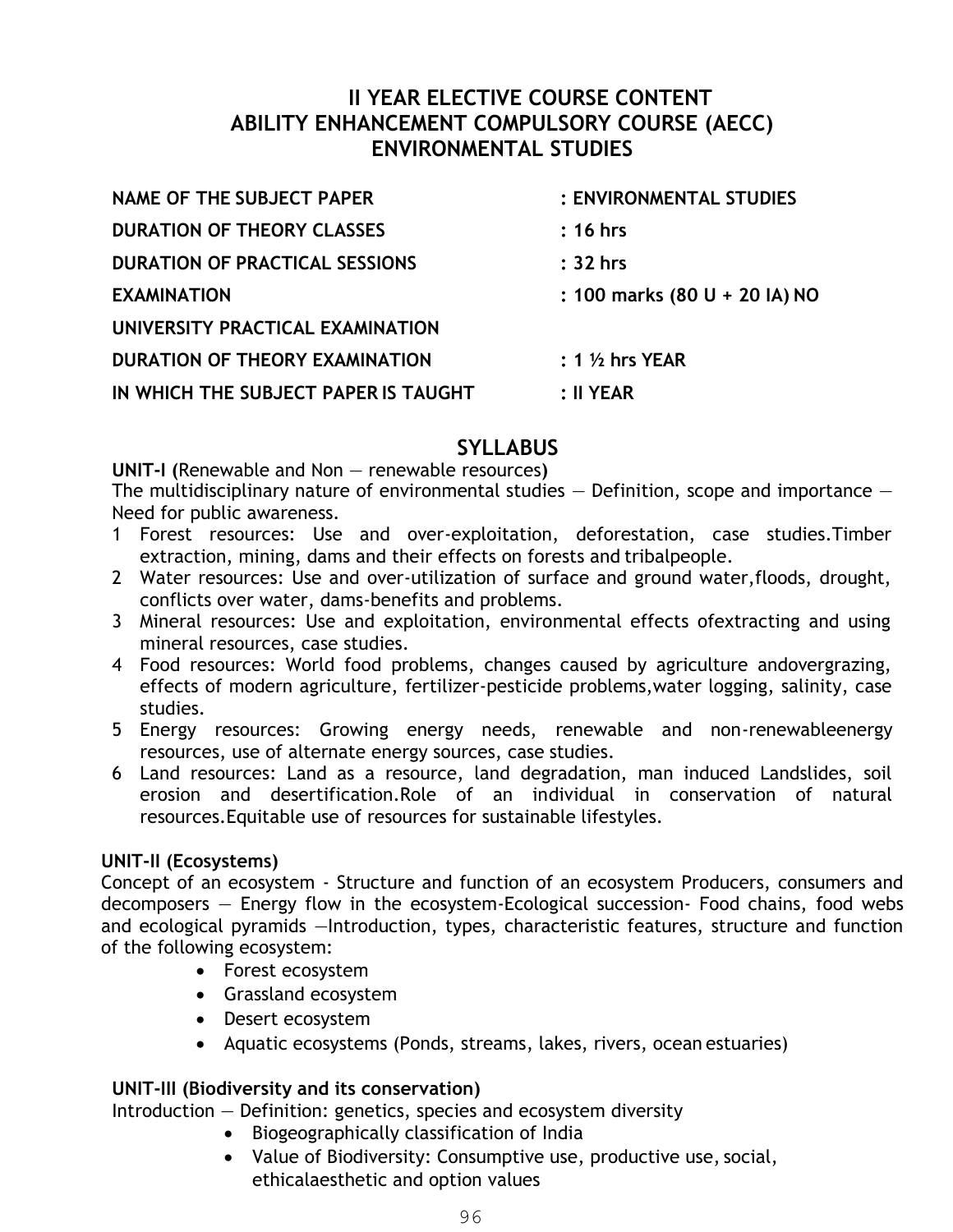- Biodiversity at global, national and local levels
- India as a mega- diversity nation
- Hot-spots of biodiversity-Threats to biodiversity: habitat loss, poachingof wildlife, man wildlife conflicts
- Endangered and endemic species of India
- Conservation of biodiversity: In-situ and Ex-situ conservation ofbiodiversity

#### **UNIT-IV (Environmental Pollution)**

Definition- causes, effects and control measures of:

- **Air pollution**
- **Water pollution**
- **Soil pollution**
- **Marine pollution**
- **Noise pollution**
- **Thermal pollution**
- **Nuclear pollution**
- Solid waste Management: causes, effects and control measures of urbanand industrial wastes — role of an individual in prevention of pollution —Pollution case studies — Disaster management: floods, earthquake, cyclone and landslides.

#### **UNIT-V**

Social Issues and the Environment: From unsustainable to sustainable development — Urban problems and related to energy — Water conservation, rain water harvesting, watershed management —Resettlement and rehabilitation of people; its problems and concerns. Case studies - Environmental ethics: issues and possible solutions climate change, global warming, acid rain, ozone layer depletion, nuclear accidents and holocaust.

- Wasteland reclamation Consumerism and waste products —Environmental Protection Act — Air ( Prevention and Control of Pollution) Act — Water ( Prevention and control of Pollution)  $Act - Wildlife$  Protection  $Act - Forest$ Conservation Act - Issues involved in enforcement environmental legislation — Public awareness
- Human Population and the Environment: Population growth, variation among nations  $-$  Population explosion  $-$  Family welfare Programmes  $-$ Environment and human health- Human Rights - Value Education- HIV/ AIDS - Women and Child Welfare- Role of Information Technology in Environment and Human Health — Case Studies.

#### **FIELD WORK**

1. Visit to local area to document environmental assets- river/ forest/ grassland / hill / mountain

- 2. Visit to a local polluted site Urban / Rural / Industrial / Agricultural
- 3. Study of common plants, insects, birds
- 4. Study of simple ecosystems- pond, river, hill slopes, etc.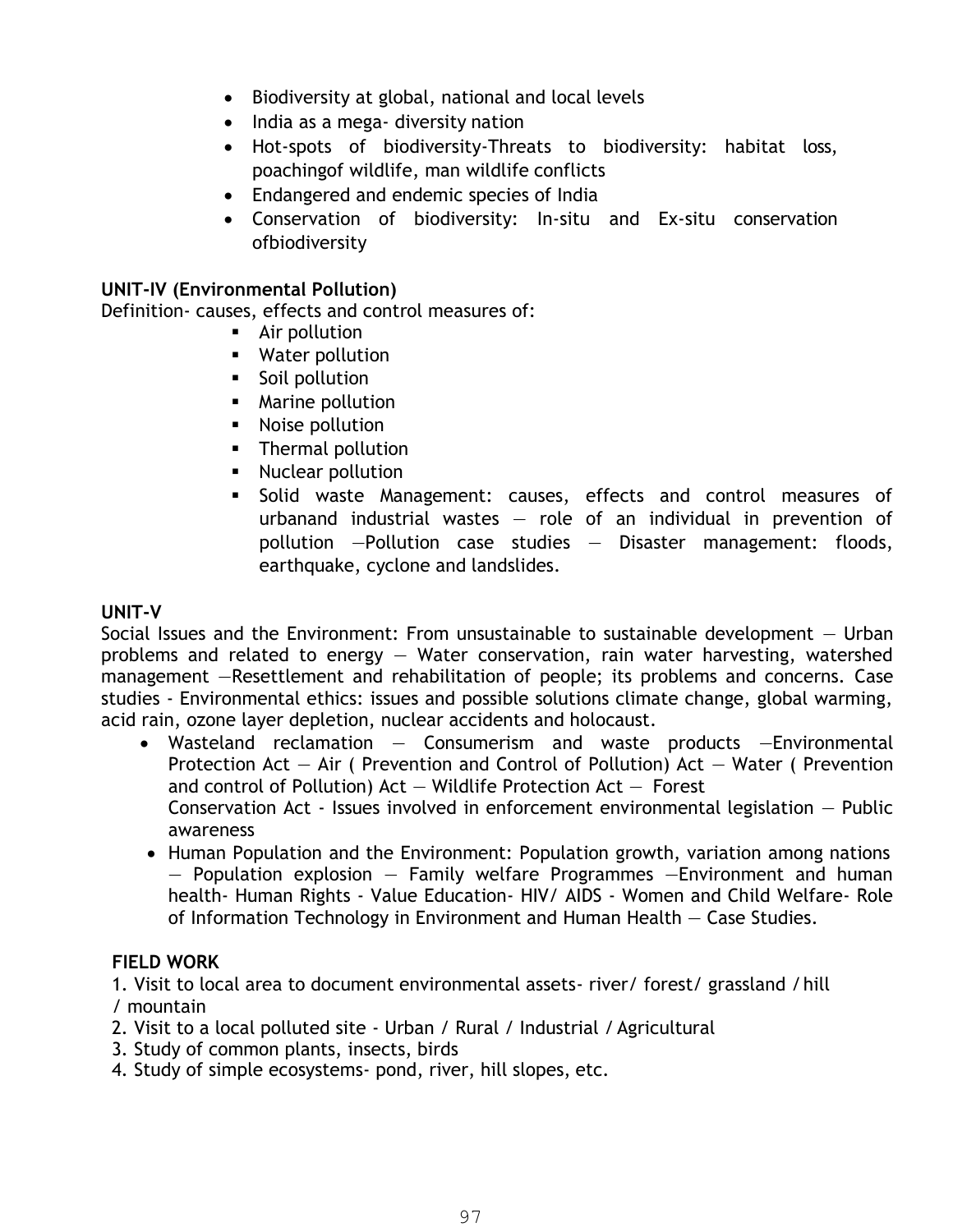#### **TEXT BOOKS RECOMMENDED**

1. Agarwal, K.C. Environmental Science, Nidi Publishers.

- 2. BharuchaErach, The Biodiversity of India, Mapin Publication.
- 3. Brunner RC, Hazardous waste incineration, McGraw Hill Publishers.
- 4. Iaclhav H, Environmental Protection and Laws, Himalaya Publication.
- 5. Odum EP, fundamentals of Ecology, WB Sannders Publication.

#### **TEACHING LEARNING ACTIVITIES**

The course content in Environmental Studies will be covered by:

- 1. Interactive Lectures
- 2. Group Discussions
- 3. Field Visits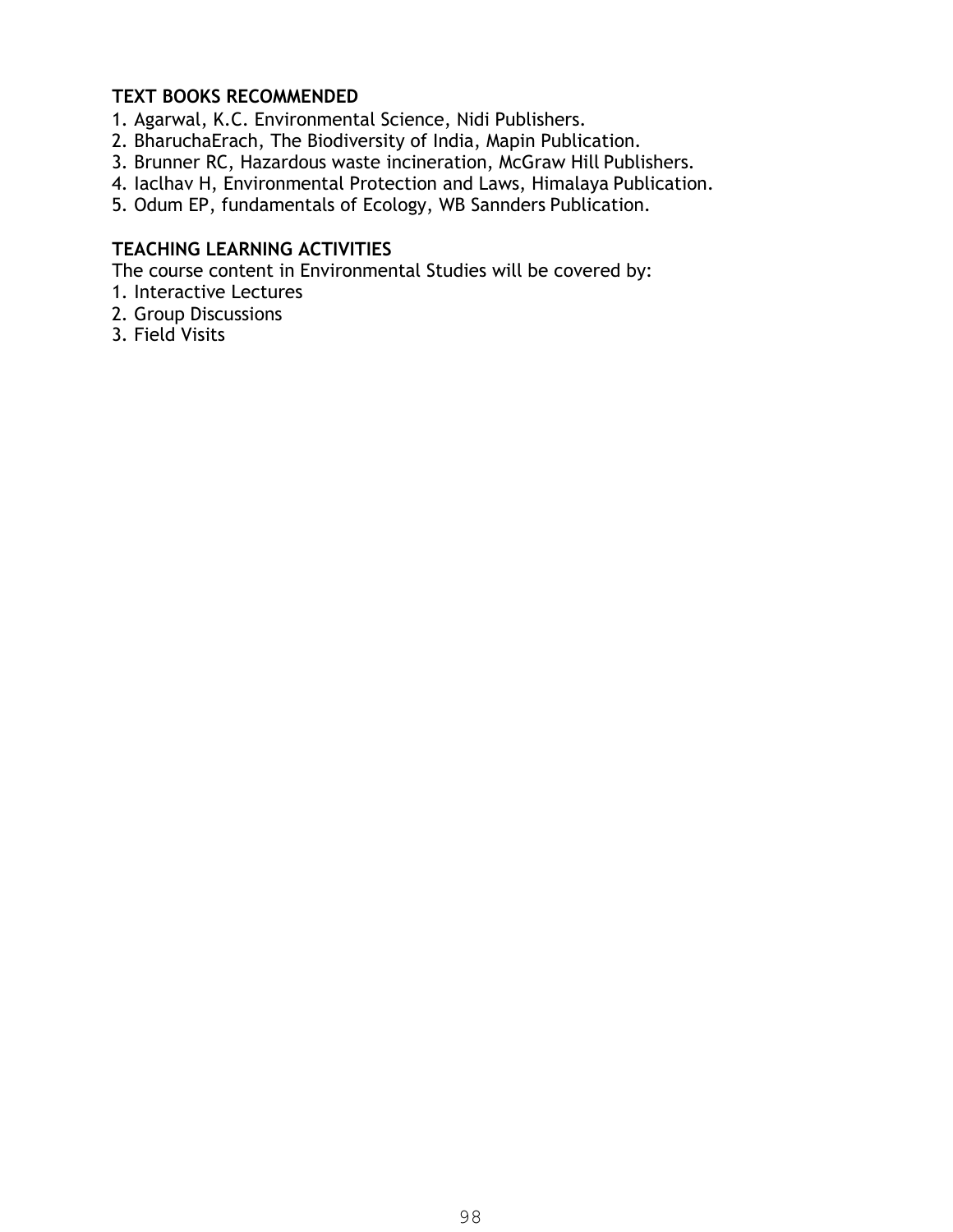#### **SKILL- BASED ELECTIVE COURSES – II YEAR GOOD CLINICAL LABORATORY PRACTICE**

| <b>NAME OF THE SUBJECT PAPER</b>          | : Good Clinical Laboratory practice |
|-------------------------------------------|-------------------------------------|
| <b>DURATION OF THEORY CLASSES</b>         | $: 16$ Hrs                          |
| <b>DURATION OF PRACTICAL SESSIONS</b>     | : 32 Hrs                            |
| <b>EXAMINATION</b>                        | : 50 Marks (40 U + 10 IA)           |
| NO UNIVERSITY PRACTICAL EXAMINATION       |                                     |
| DURATION OF THEORY EXAMINATION            | $: 1\%$ Hrs                         |
| YEAR IN WHICH THE SUBJECT PAPER IS TAUGHT | $: II$ YEAR                         |

#### **THEORY & PRACTICALS (DURATION 16 + 32 Hours)**

#### **Learning Objective**

- To understand the relevance, importance and basic concepts of good laboratory practices
- To apply the knowledge to become familiar with the basic laboratory skills

#### **UNIT I: INTRODUCTION**

Introduction to Bioethics and Biosafety.Biosafety Guidelines and Regulations.Legal and Socio-economic Impacts of Biotechnology.Use of Genetically Modified Organisms and their Release in theEnvironment. Hazardous Materials used in Biotechnologytheir Handling andDisposal.

#### **UNIT II: GOOD LABORATORY PRACTICE PRINCIPLE**

Test Facility Organization and Personnel: Management responsibility, Study director's responsibility, safety measures and personal responsibility. Quality assurance program. Facilities: Test System Facilities, Facilities for Handling test and Reference Substances. Archive Facilities. Waste Disposal, Animal Care Facilities, Animal Supply Facilities.

#### **UNIT III: STANDARDED OPERATING PROCEDURES**

Definition, Initiation of SOP, Preparation of SOP, Administration, Distribution and Implementation. Maintenance of laboratory records.Formatting SOP, Reagent/materials certification, Certification of analysts,Certification of laboratory facilities, Documentation and maintenance of record.

#### **UNIT IV: DATE REPORTING AND STORAGE**

Performance of study, Study plan, Conduct of study, Reporting of results. Archival storage of records and reports.

#### **Learning Outcome**

To understand the implications of good laboratory practices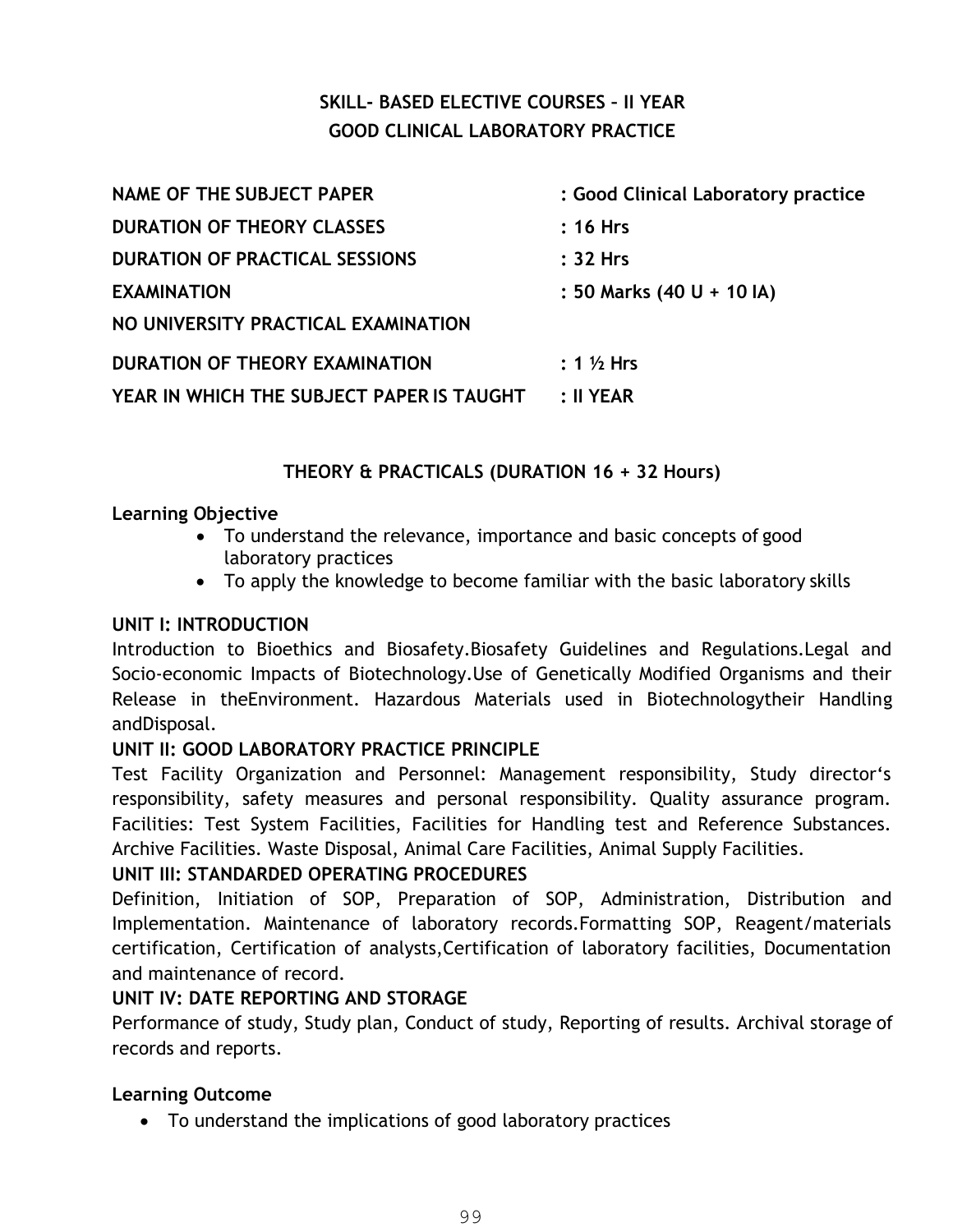#### **SKILL- BASED ELECTIVE COURSES – II YEAR COMPUTER APPLICATIONS**

| <b>NAME OF THE SUBJECT PAPER</b>                    | : COMPUTER APPLICATIONS   |
|-----------------------------------------------------|---------------------------|
| <b>DURATION OF THEORY CLASSES</b>                   | $: 16$ Hrs                |
| <b>DURATION OF PRACTICAL SESSIONS</b>               | :32 Hrs                   |
| <b>EXAMINATION</b>                                  | : 50 Marks (40 U + 10 IA) |
| NO UNIVERSITY PRACTICAL EXAMINATION                 |                           |
| DURATION OF THEORY EXAMINATION                      | $: 1\%$ Hrs               |
| YEAR IN WHICH THE SUBJECT PAPER IS TAUGHT : II YEAR |                           |

#### **THEORY & PRACTICALS (DURATION 16 + 32 Hours)**

#### **UNIT - I - Introduction to Computers**

- Concepts of Computers
- Hardware and software trends and technology
- Classification of computers
- Application of computers in Laboratories

#### **UNIT - II - Operating System**

- Introduction
- Types of operating systems
- Windows

#### **UNIT - III –Multimedia**

- Types and uses
- Computer aided teaching and testing

#### **UNIT — IV -Internet**

- Introduction to Internet
- Use of Internet and e- mail
- Statistical packages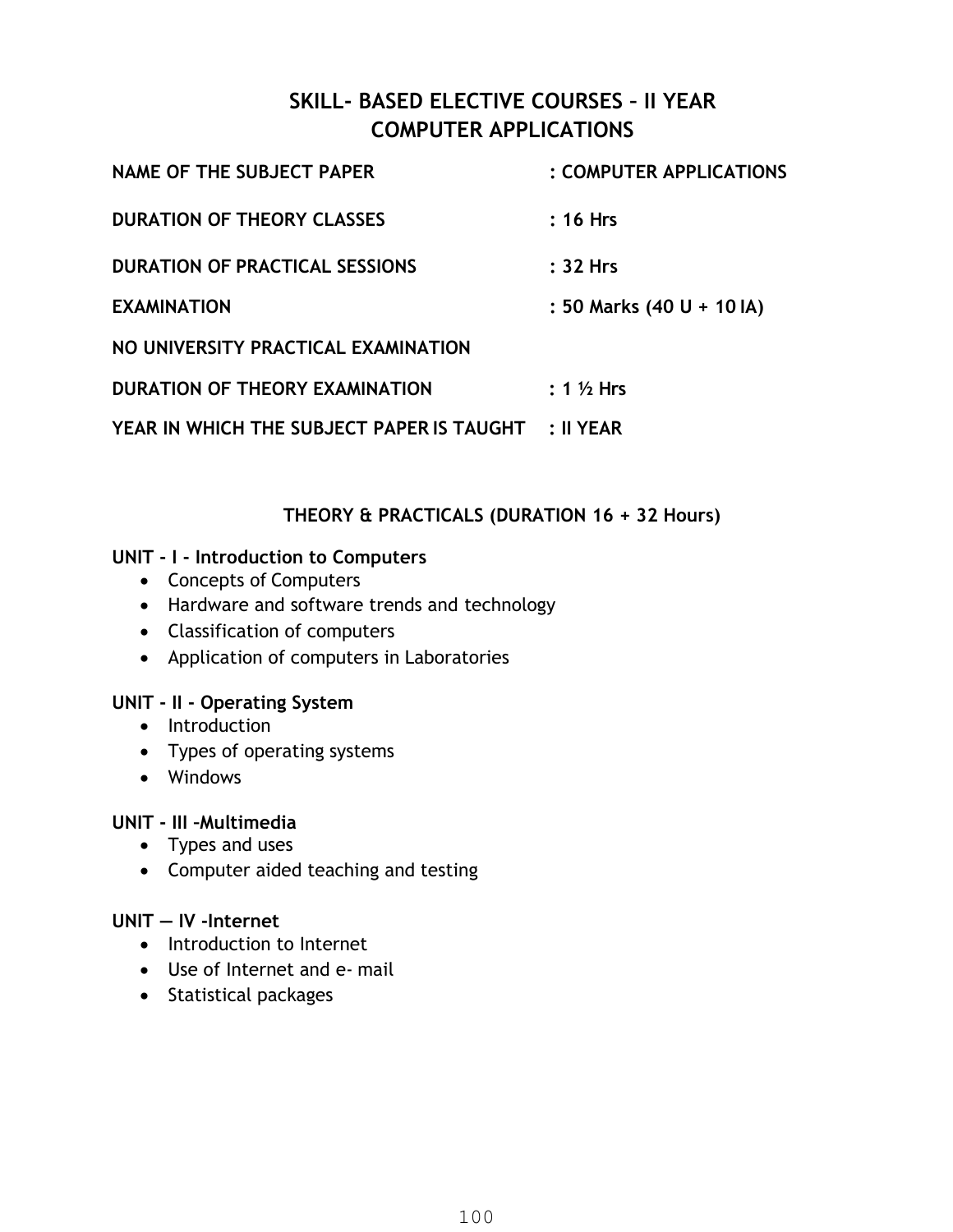#### **LIST OF PRACTICAL EXERCISES**

- 1. Computer operating systems like MS~DOS and WINDOWS
- 2. Study of software packages like Chem Draw, Tinker and Microsoft package. Unit Typing text in MS word- manipulating text- formatting the text – using different font sizes, bold, italics, Bullets and numbering – pictures, file insertion – aligning the text and justify – choosing paper size – adjusting margins- header and footer, inserting page numbers in a document – printing a file with options – using spell check and grammar – find and replace mail merge – inserting tables in a document.

**Creating table in MS – Excel** – cell editing – using formulas and functions – manipulating data with excel – using sort function to sort numbers and alphabets – drawing graphs and charts using data in excel – auto formatting – inserting data from other worksheets Preparing new slides using MS- POWER POINT – inserting slides – slide transition and animation – using templates – different text and font sizes – slides with sounds – inserting clip arts, pictures, tables and graphs – presentation using wizards.

**Internet**- using search engine – Google search – Exploring the text Explorer and Navigator – uploading and downloading of files and images E mail ID creation – sending messages – attaching files in E- mail

#### **TEACHING LEARNING ACTIVITIES**

The course content in Computer Applications will be covered by:

- 1. Interactive Lectures
- 2. Lab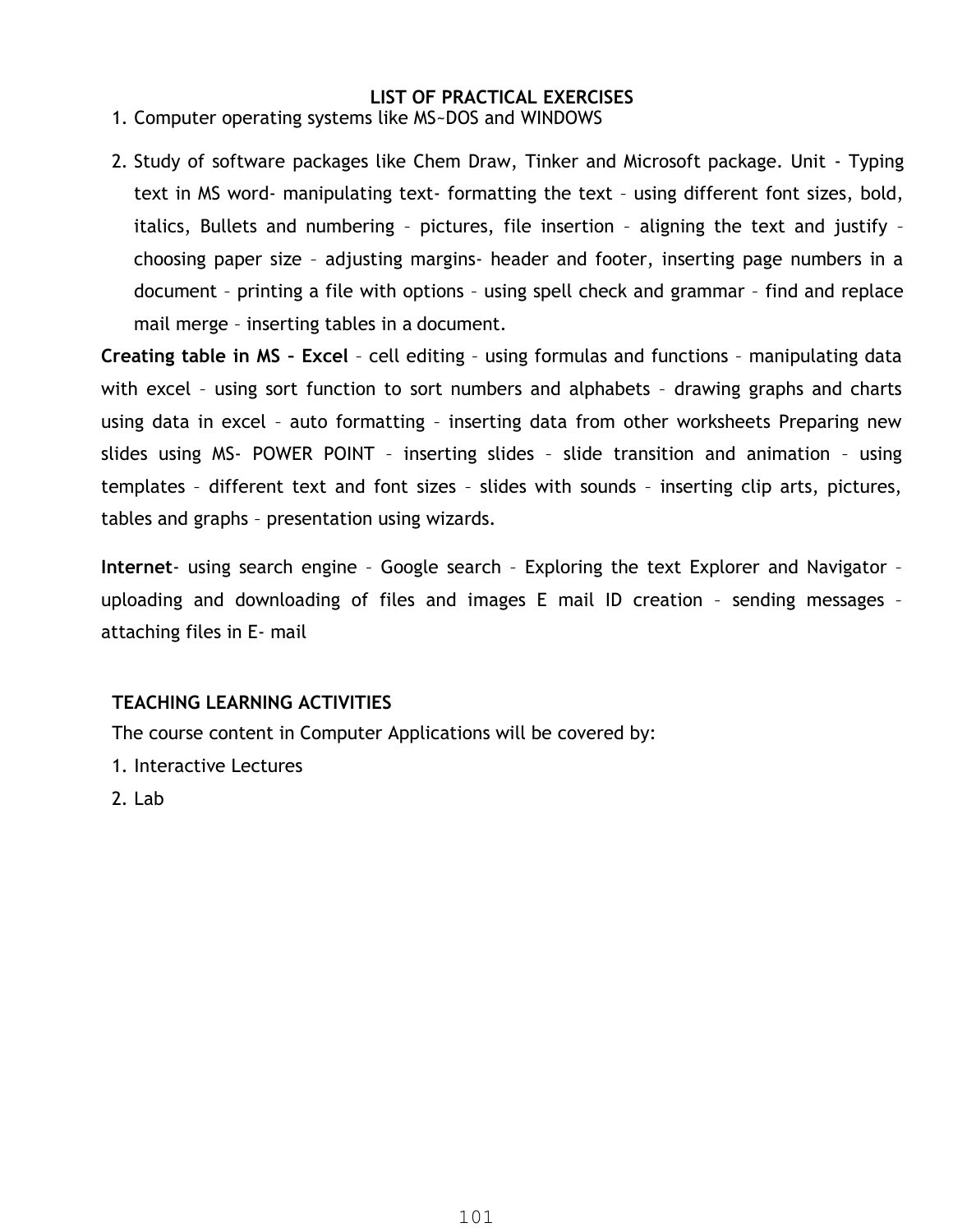#### **SKILL- BASED ELECTIVE COURSES – II YEAR Library and E-resource**

| <b>NAME OF THE SUBJECT PAPER</b>          | : Library and E-resource  |
|-------------------------------------------|---------------------------|
| <b>DURATION OF THEORY CLASSES</b>         | $: 16$ Hrs                |
| <b>DURATION OF PRACTICAL SESSIONS</b>     | : 32 Hrs                  |
| <b>EXAMINATION</b>                        | : 50 Marks (40 U + 10 IA) |
| NO UNIVERSITY PRACTICAL EXAMINATION       |                           |
| DURATION OF THEORY EXAMINATION            | $: 1\%$ Hrs               |
| YEAR IN WHICH THE SUBJECT PAPER IS TAUGHT | $: II$ YEAR               |

#### **THEORY & PRACTICALS (DURATION 16 + 32 HOURS)**

#### **Course Objectives**

- To enable the students to understand at different levels of information systems in the society
- and their functions.
- To enable the students apply their knowledge in various library practice.
- To enable the students to understand the basic concepts of the Health Sciences.

#### **UNIT: 1**

Evolution, growth and development of LIS in India-current trends. Type of libraries: Academic, Public and special Libraries (Health Science Libraries).

#### **UNIT: 2**

Library concepts & amp; Legislation: Five laws of Library science, Professional ethics of librarian, Delivery of books and newspaper act/Intellectual Property/Plagiarism.

#### **UNIT: 3**

Library Association and International Bodies: Library Association –ILA, IASCIC, ALA, IFLA and UNESCO, SALIS, MLAI (Medical Library Association of India).

#### **UNIT: 4**

Library Rules & amp; Regulation, Stock Verification, Annual Reports, Budgets, Library buildings, furniture, equipment's.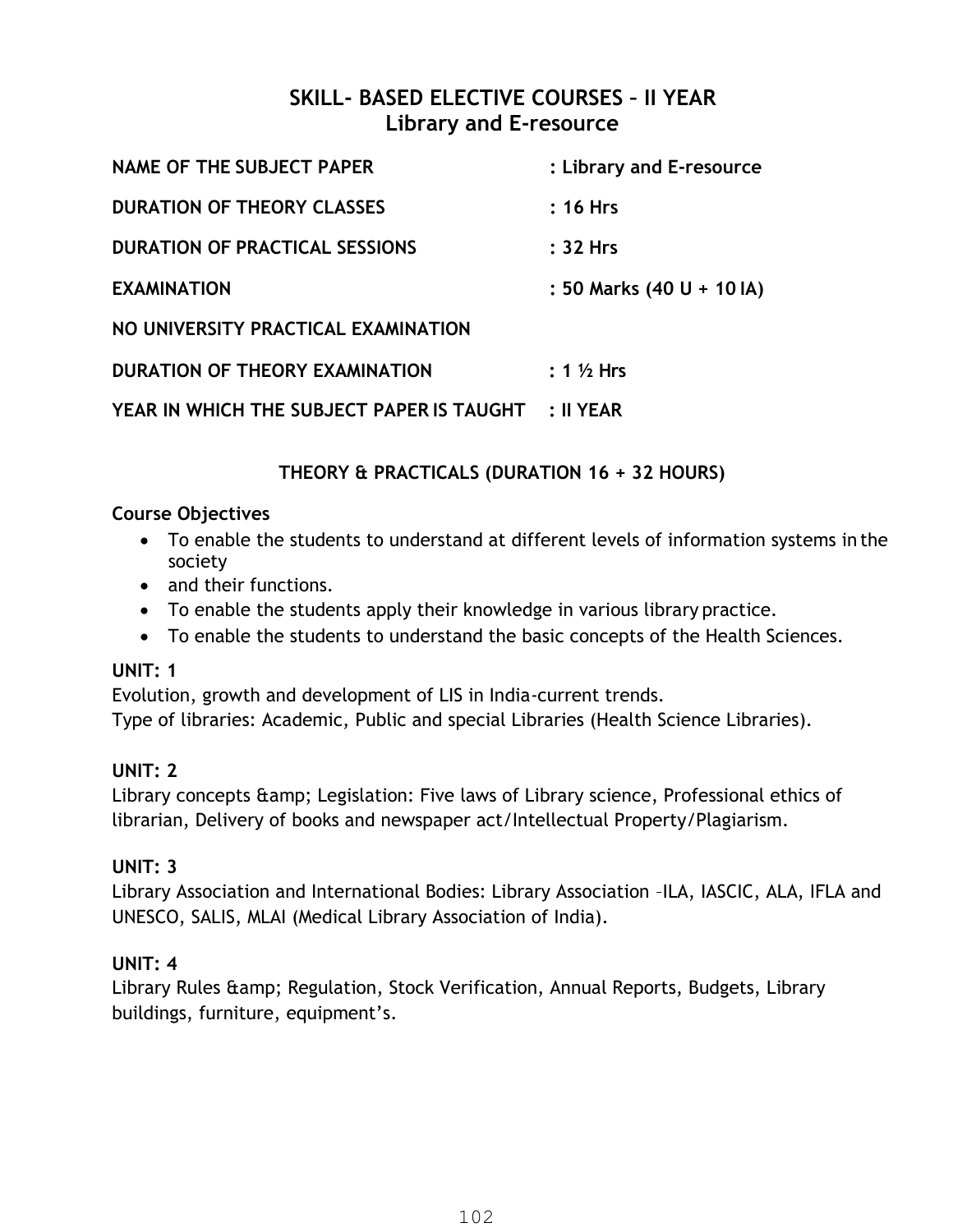#### **SKILL- BASED ELECTIVE COURSES – II YEAR PUBLIC HEALTH AND HYGIENE**

| NAME OF THE SUBJECT PAPER                 | : Public Health and Hygiene |
|-------------------------------------------|-----------------------------|
| <b>DURATION OF THEORY CLASSES</b>         | $: 16$ Hrs                  |
| <b>DURATION OF PRACTICAL SESSIONS</b>     | : 32 Hrs                    |
| <b>EXAMINATION</b>                        | : 50 Marks (40 U + 10 IA)   |
| NO UNIVERSITY PRACTICAL EXAMINATION       |                             |
| DURATION OF THEORY EXAMINATION            | $: 1\%$ Hrs                 |
| YEAR IN WHICH THE SUBJECT PAPER IS TAUGHT | $: II$ YEAR                 |

#### **THEORY & PRACTICALS (DURATION 16 + 32 Hours)**

#### **Learning objectives**

- To understand the concepts, significance and relevance of public health and hygiene
- To understand the health hazards as associated with public health and hygiene

#### **I Introduction**

Definition and Concept of Public Health, historical aspects, public health system in India and in the rest of world

#### **II Aspects of health**

Indicators of health, Determinants of Health, (Social, Economic, Cultural, Environmental, Education, Genetics, Food and Nutrition).Burden and prevention of disease. Environmental health- sanitation, air, water pollution, waste management. Mental health.

#### **III Epidemology**

Introduction, principles and concepts, study design, analysis methods, presentation and interpretation of epidemiological data

#### **IV Hygiene concepts**

Definition, importance, personal hygiene, medical hygiene, food hygiene, industrial hygiene.

#### **Learning outcomes**

 To understand public health and hygiene issues, their relevance and significance as can be practiced in real-life situations.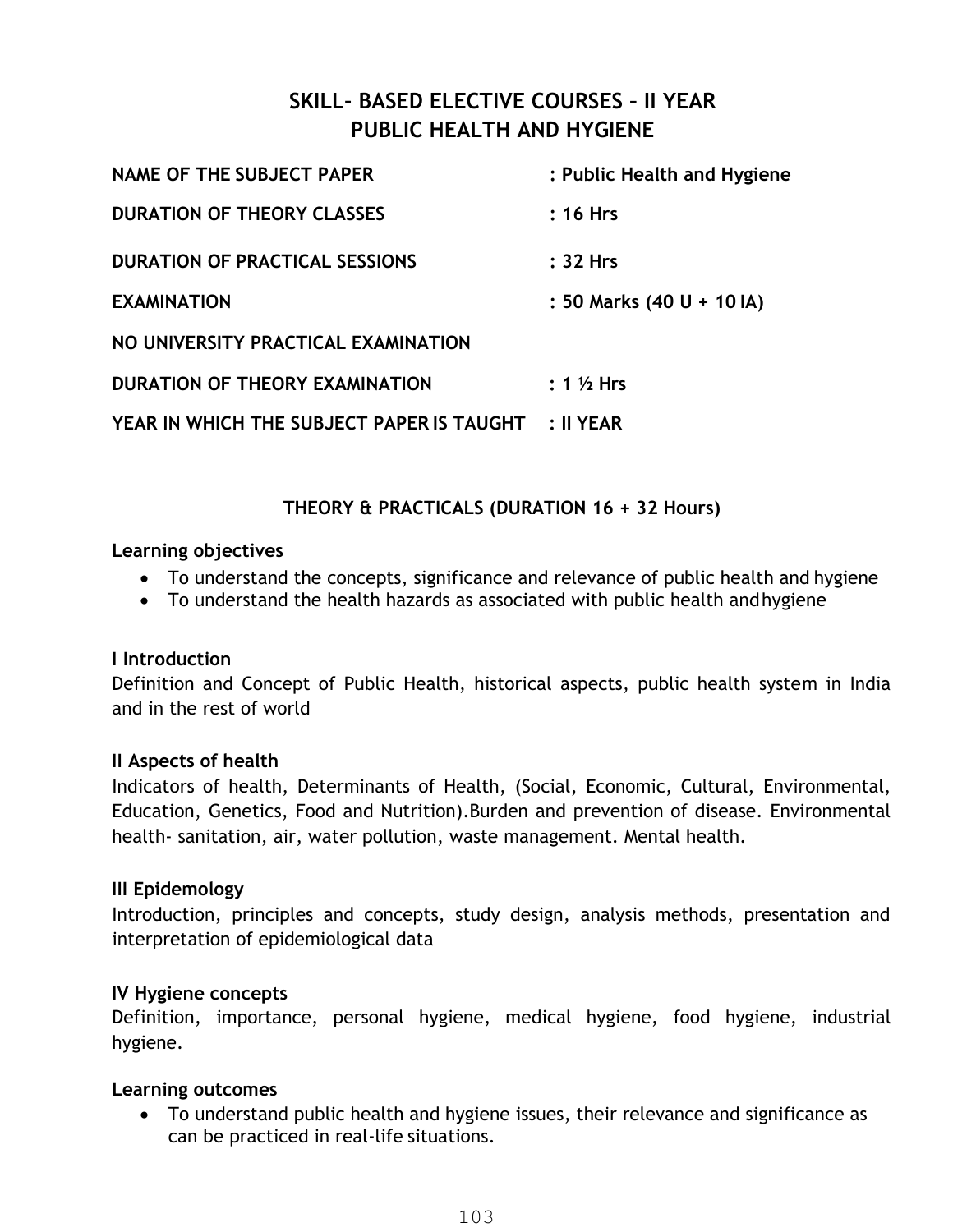#### **Text Books**

1. Introduction to Public Health, Raymond L. Goldsteen, Karen Goldsteen, David G. Graham, 2011, Springer publishing company

2. Introduction To Community Health Nursing, KasturiSundarRao, 4th edition, Bi Publications Pvt Ltd

3. Concepts of Epidemiology, Raj S Bhopal, 2002, Oxford University press

#### **Reference Books**

1. A Treatise On Hygiene And Public Health, BirendraNathGhosh, 9th edition, Calcutta Scientific Publishing Co

2. An Introduction to Public Health, Caryl Thomas, 1949, John Wright and Sons Ltd.,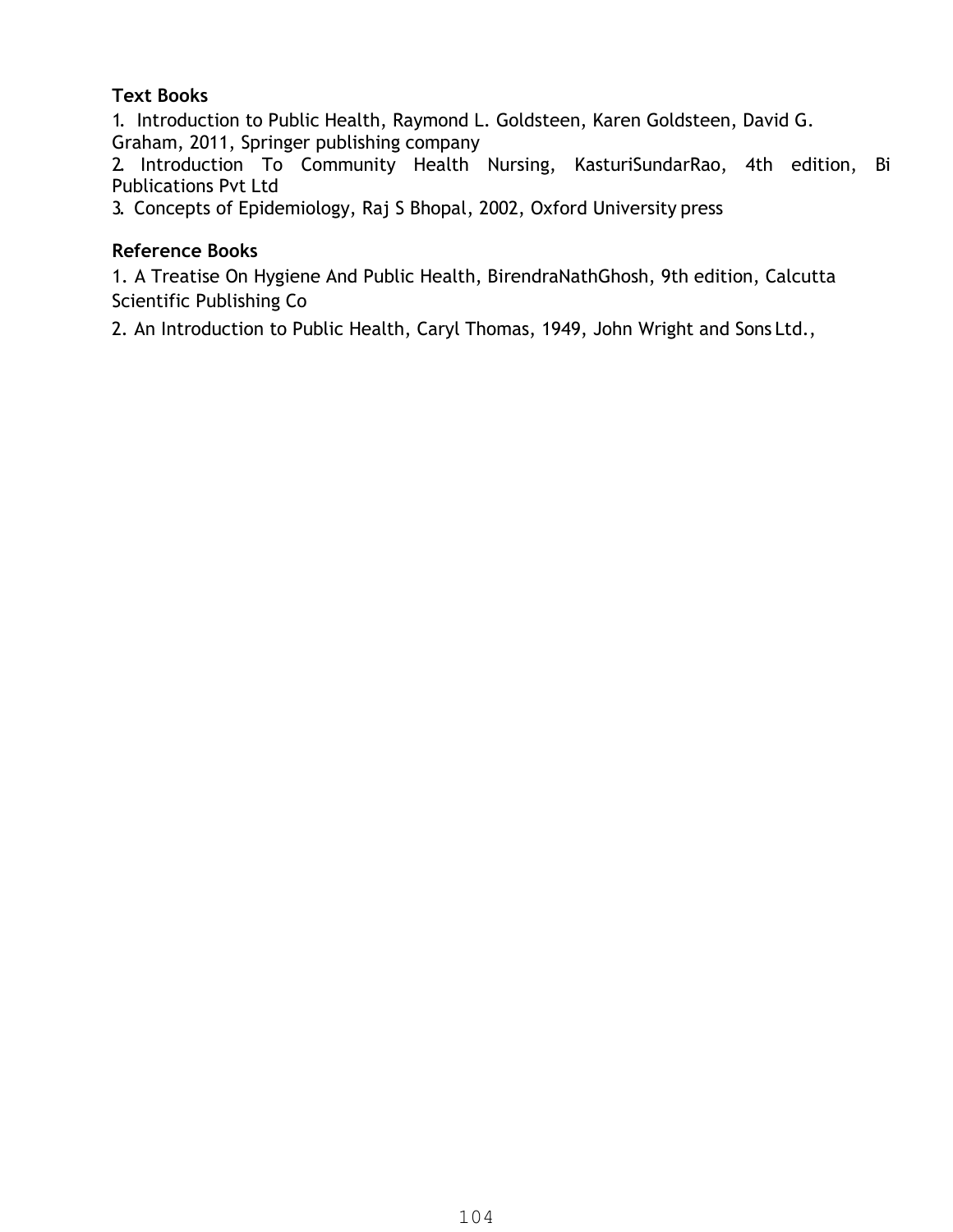#### **GENERIC ELECTIVE COURSES – II YEAR BASIC PSYCHOLOGY**

| NAME OF THE SUBJECT PAPER                           | : Basic Psychology        |
|-----------------------------------------------------|---------------------------|
| <b>DURATION OF THEORY CLASSES</b>                   | :64 Hrs                   |
| <b>EXAMINATION</b>                                  | : 50 Marks (40 U + 10 IA) |
| NO UNIVERSITY PRACTICAL EXAMINATION                 |                           |
| DURATION OF THEORY EXAMINATION                      | $: 1\%$ Hrs               |
| YEAR IN WHICH THE SUBJECT PAPER IS TAUGHT : II YEAR |                           |

#### **THEORY (64 Hours)**

#### **LEARNING OBJECTIVES**

After complete ting the course the student can able to

- To identify the emerging specialties
- To understand the behavior and mental processes
- How the theories and principles of psychology may be applied to individual, societal and global issue
- Explain the application of psychology in Allied Health Sciences

#### **Unit I: Introduction**

Introduction to applied Psychology, Scientific methods in Psychology, Application of Psychology: Psychology in Industry, community, family, education, health, self development, Human relations. Scope of psychology with special relevance to Allied Health Sciences.

#### **Unit II: various cognitive processes and their application**

Factors affecting learning, Importance of studying Psychology of learning in relation to Allied Health Sciences

Memory and forgetting, Kinds of remembering, the nature of forgetting, Improving memory, relevance to Allied Health Sciences

Intelligence, Normal distribution of intelligence levels, Intelligence Testing, Intelligence tests, Uses and abuses of intelligence tests, relevance of intelligence and aptitude for Allied Health Sciences

#### **Unit-III: Life style, Health, Stress and Coping Behavior**

Cultural evolution, Life style choices and consequences, Healthy and Unhealthy life styles.Nutrition, Physical fitness, Smoking and Drinking. Stress and Health, The biological basis of stress, Stress and Physical functioning, Coping with stress, Adjustment a lifelong process. Cognitive<sup>2</sup> appraisal and Stress, Stressful life styles,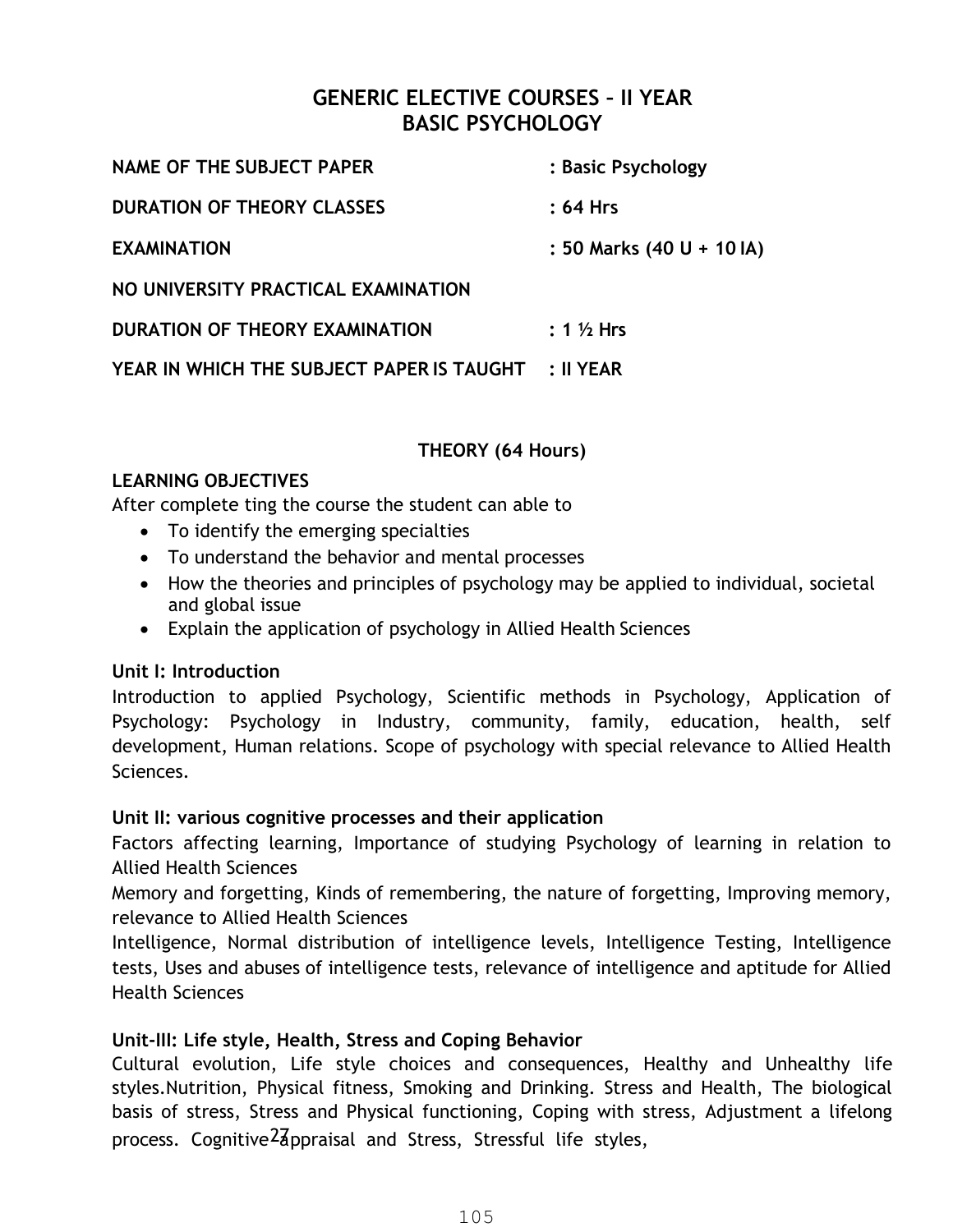Coping with everyday stress, Sources of stress, Coping styles and Strategies, Stress inoculation training.

#### **Unit IV : Psychology of Vulnerable Individuals**

Psychology of the challenged, types of disability, effects of disability, psychology of women, women and health, dealing with alcoholics and their families, post-traumatic stress disorder, psychology of the sick and ill, how patients react to chronic illness, effects of illness and hospitalization

#### **REFERENCE BOOKS**

1. Clifford T. Morgan, Richard a. King, John R. Weis and John Schopler, ―Introduction to Psychology‖ – 7th Edition. Tata McGraw Hill Book Co. New Delhi, 1993.

2. Ernest R. Hillgard, Richard C. Atkinson, Rita L. Atkinson, ―Introduction to Psychology‖ 6th Edition, Oxford IBH publishing Co. Pvt. Ltd., New Delhi,1975.

3. Baron.A. Robert, Psychology, Pearson Education Vth Ed.,2002

4. Psychology –the science of behavior –fifth edition1982-Neil Carson-William Bulkist-Allyn and Bacon.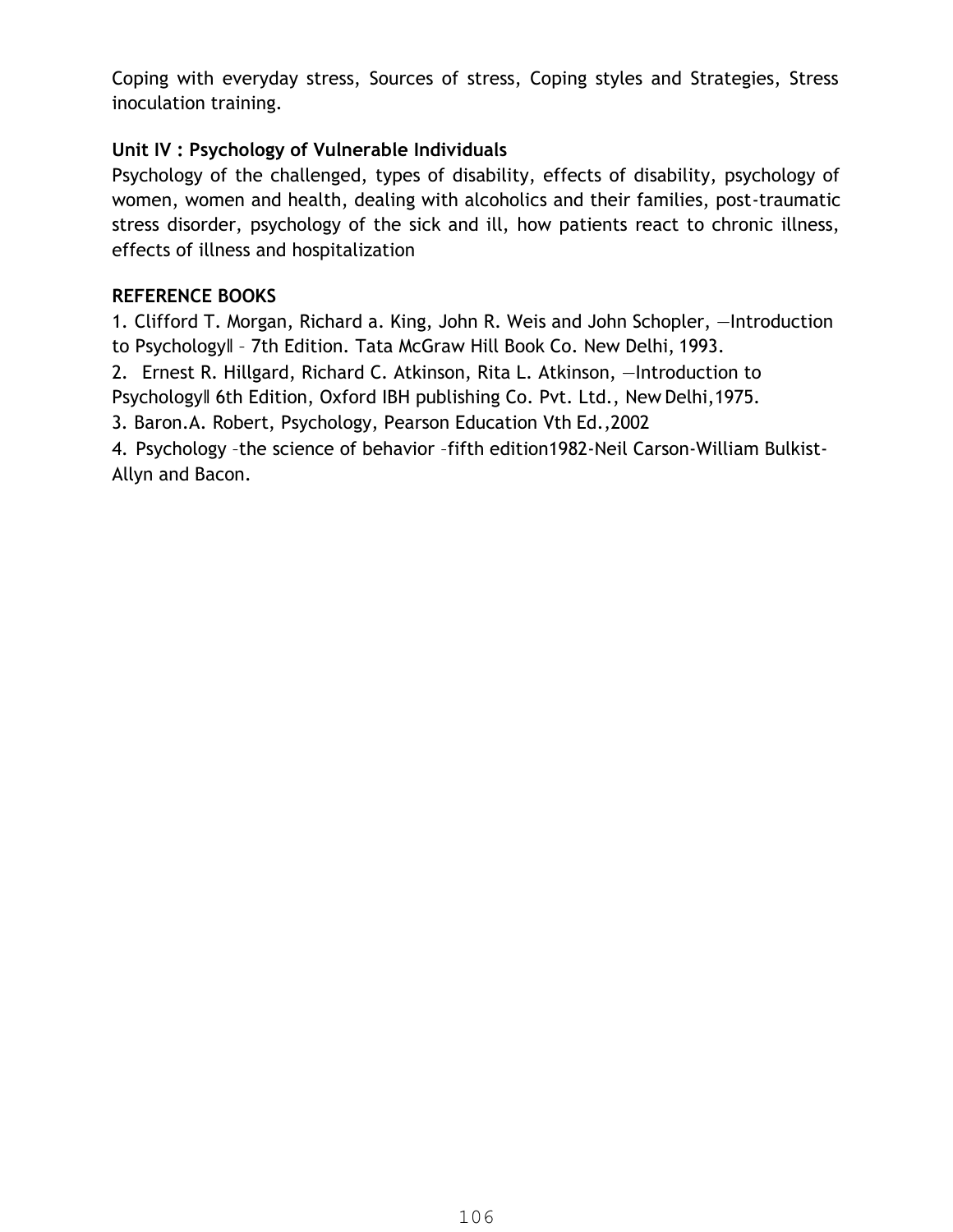#### **GENERIC ELECTIVE COURSES – II YEAR SOCIOLOGY**

| <b>NAME OF THE SUBJECT PAPER</b>          | : SOCIOLOGY               |
|-------------------------------------------|---------------------------|
| <b>DURATION OF THEORY CLASSES</b>         | :64 Hrs                   |
| <b>EXAMINATION</b>                        | : 50 Marks (40 U + 10 IA) |
| NO UNIVERSITY PRACTICAL EXAMINATION       |                           |
| DURATION OF THEORY EXAMINATION            | $: 1\%$ Hrs               |
| YEAR IN WHICH THE SUBJECT PAPER IS TAUGHT | :II YEAR                  |

#### **THEORY (64 Hours)**

#### **Unit 1: Sociology: Discipline and Perspective**

- Thinking Sociologically
- Emergence of Sociology, Sociology as a science; Sociology and Common Sense
- Some Basic Concepts: Association; Aggregates: Community, Categories, Groups and its Forms; Status and Role; Norms and Values.
- Individual and Society; Socialization: Concept and Agencies; Culture -meaning and characteristics; Types of culture – popular, elitist, folk, and consumer cultures; Pluralism and Multiculturalism, Culture and Personality.

#### **Unit 2: Sociology and Other Social Sciences**

- Sociology and Social Anthropology
- Sociology & Psychology
- Sociology & History

#### **Unit 3: Human Society**

- Social Institutions and Social Processes
- Social control: meaning, agencies and mechanisms
- Conformity and Deviance.
- Social Change, definition, factors, Social Mobility Readings
- 1. Anthony Giddens : Sociology
- 2. G. Rocher: A General Introduction to Sociology
- 3. George Ritzer. Encyclopaedia of sociology
- 4. Harry M. Johnson Sociology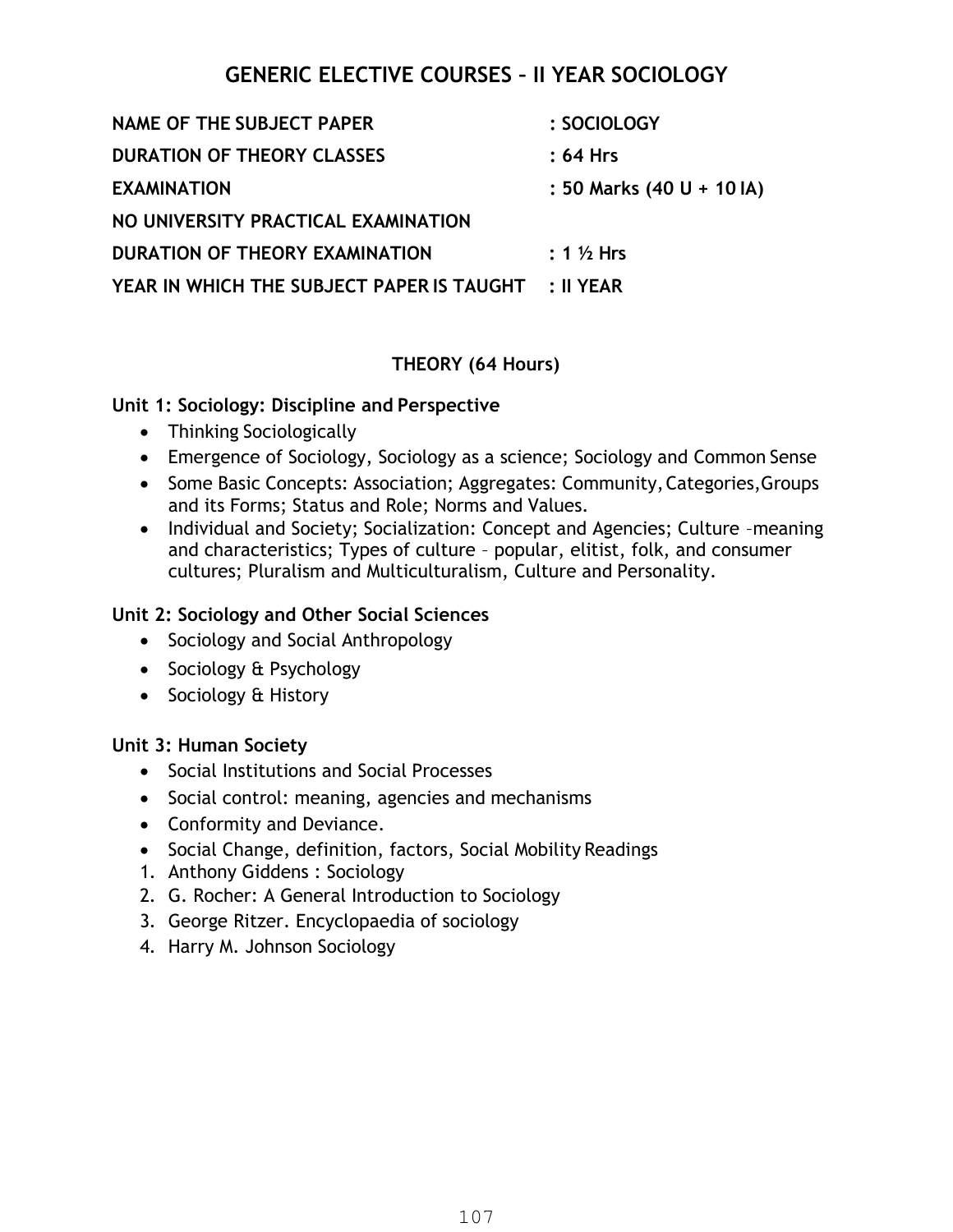#### **GENERIC ELECTIVE COURSES – II YEAR ENTREPRENEURSHIP ESSENTIALS**

| <b>NAME OF THE SUBJECT PAPER</b>          | : Entrepreneurship essentials |
|-------------------------------------------|-------------------------------|
| <b>DURATION OF THEORY CLASSES</b>         | $: 64$ Hrs                    |
| <b>EXAMINATION</b>                        | : 50 Marks (40 U + 10 IA)     |
| NO UNIVERSITY PRACTICAL EXAMINATION       |                               |
| DURATION OF THEORY EXAMINATION            | : $1\frac{1}{2}$ Hrs.         |
| YEAR IN WHICH THE SUBJECT PAPER IS TAUGHT | $: II$ YEAR                   |

#### **THEORY (64 Hours)**

#### **LEARNING OBJECTIVES**

- To understand the fit between you and your entrepreneurial ambitions
- To find a problem worth solving
- To identify your customers
- To develop a solution for your customers' problems and problem solution
- To build and demonstrate an MVP
- To structure a business model around the problem, customer, and solution and present your Business Model Canvas

#### **UNIT – I ORIENTATION**

What is entrepreneurship - myths about entrepreneurship - impact of an entrepreneur and social entrepreneurship – wealth building and making an impact

#### **IDEA/PROBLEM**

What is a business opportunity and how to identify it - Methods for finding and understanding problems - (Observation, Questioning, DT, Jobs to be done (JTBD) - Introduction to Design Thinking - Process and Examples - Generate ideas that are potential solutions to the problem identified.

### **UNIT - II**

#### **CUSTOMER**

The difference between a consumer and a customer (decision maker); Market Types, Segmentation and Targeting, Defining the personas; Understanding Early Adopters and Customer Adoption Patterns - Identify the innovators and early adopters for start-up - Basics of Lean Approach and Canvas; Types of Business Models (b2b; b2c)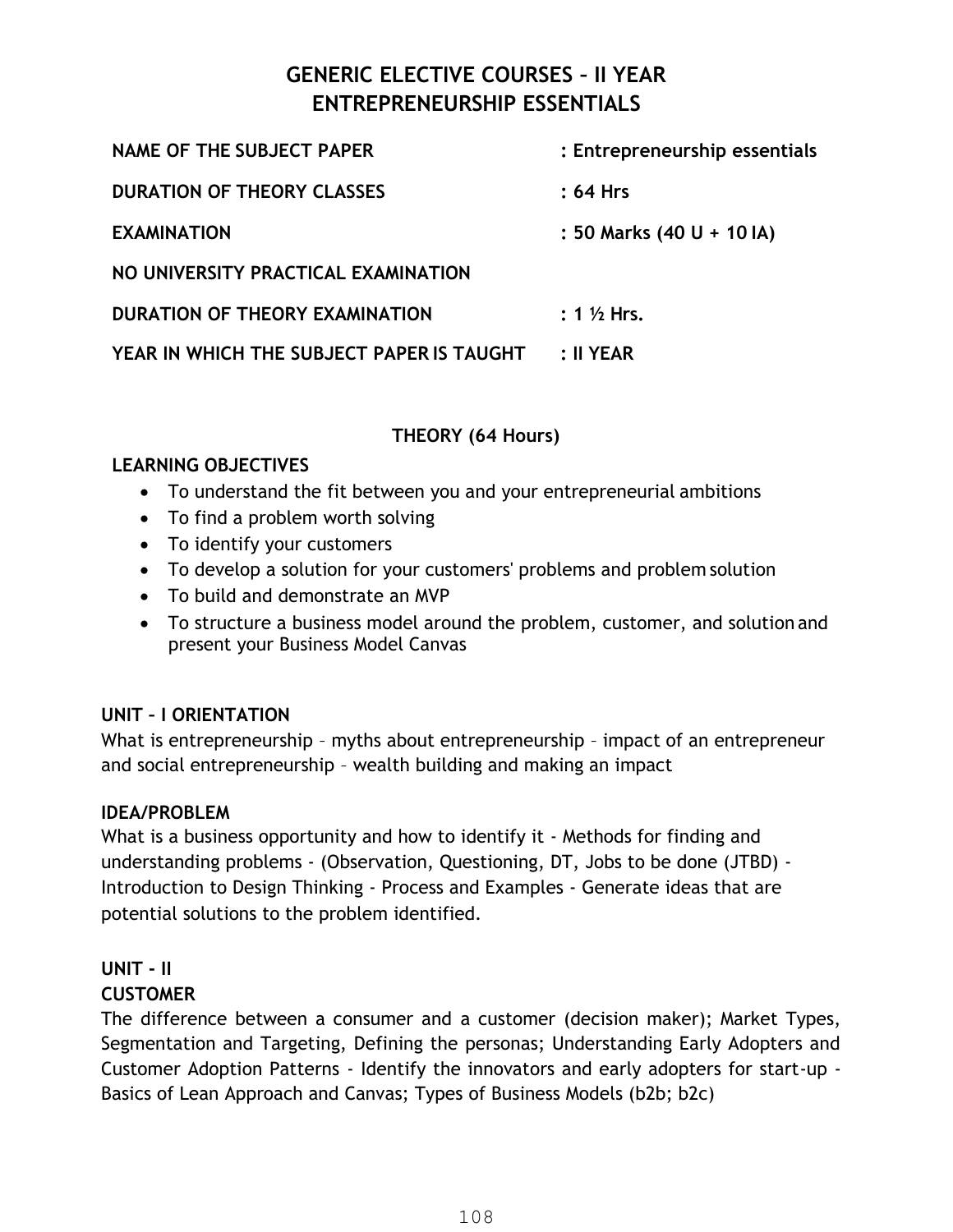# **UNIT – III BUSINESS MODEL AND VALIDATION**

Introduction to Risks; Identify and document your assumptions (Hypotheses); Identify the riskiest parts of Plan - Develop the Solution Demo - Sizing the Opportunity - Building an MVP (Minimum Viable Product)

# **UNIT – IV**

# **MONEY AND TEAM**

Revenue Streams: Basics of how companies make money - Understand income, costs, gross and net margins - Identify primary and secondary revenue streams - Pricing and Costs - Financing Your New Venture - Team Building: Role of a good team in a venture's success; What to look for in a team; How do you ensure there is a good fit? Defining clear roles and responsibilities

# **UNIT – V**

# **MARKETING AND SALES**

Positioning – channels and strategy – sales planning – Importance of project management to launch and track progress - Understanding time management, workflow, and delegation of tasks– Business regulation: Basics of business regulations of starting and operating a business - Importance of being compliant and keeping proper documentation

# **LEARNING OUTCOMES**

- This course will give the students the foundational experience of the entire cycle of entrepreneurship, through a combination of theory and practice.
- Students will learn what it takes to be an entrepreneur, recognizing business opportunities and the basics to create launch and manage new businesses.
- The participating students will create a 'campus venture' or a "real" venture of their own to practice the concepts taught during the program. The course is built in a modular fashion such that colleges can tailor their offerings to cover either the entire offering (idea to an MVP) or limit to building a business model.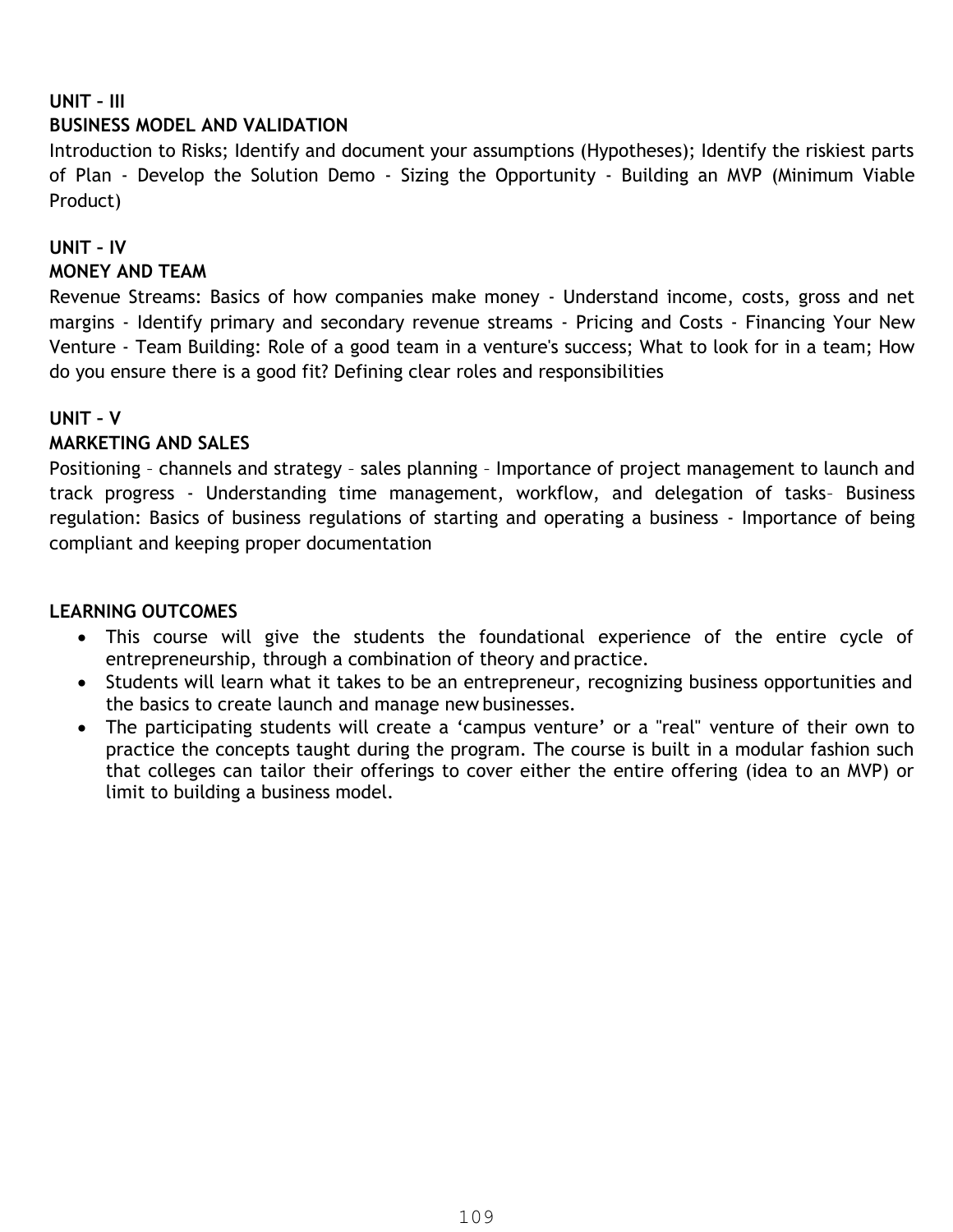# **III YEAR**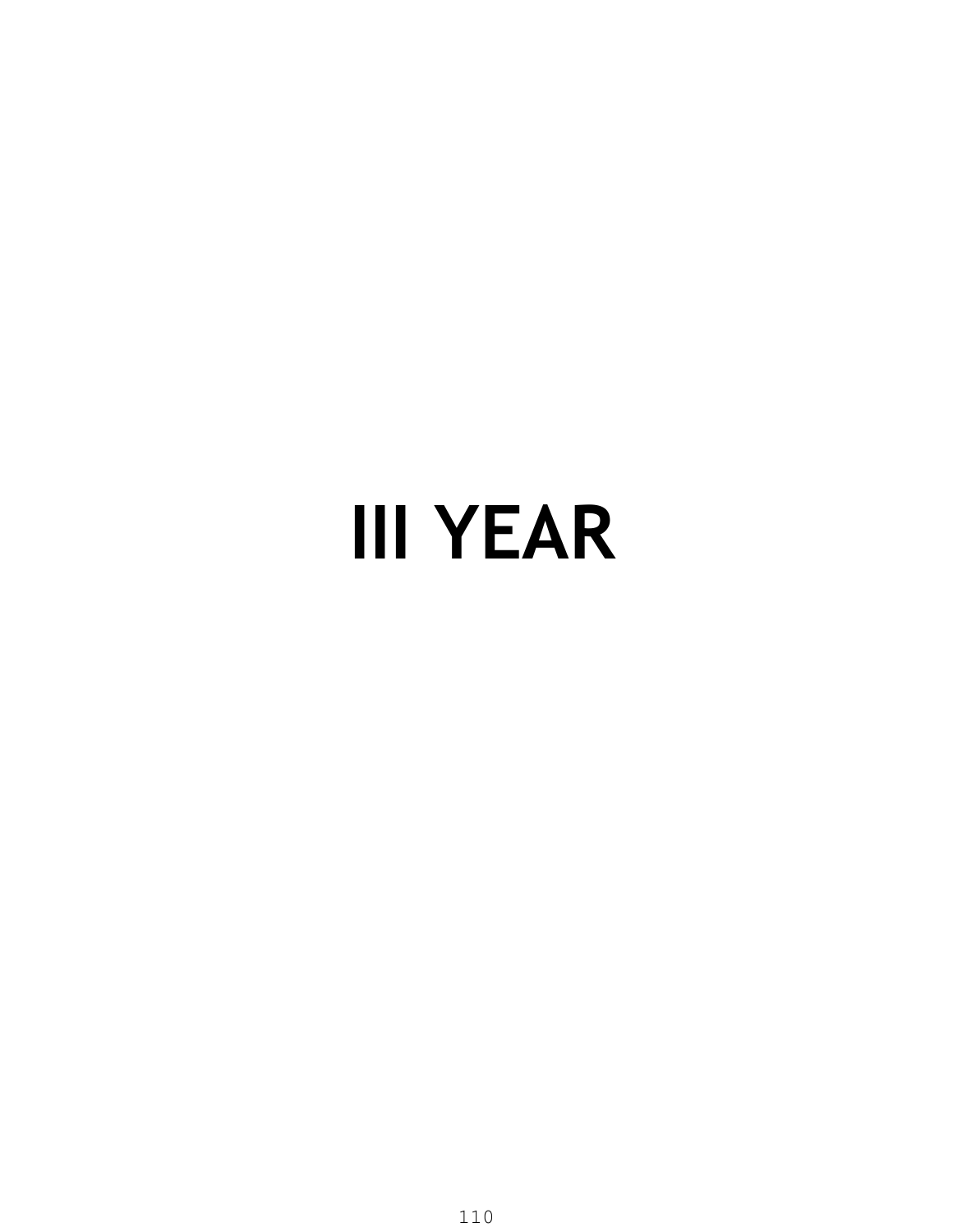# **B.Sc – CRITICAL CARE TECHNOLOGY FACULTY OF ALLIED HEALTH SCIENCES SRI BALAJI VIDYAPEETH (Deemed to be University) Accredited by NAAC with 'A' Grade**

# **III YEAR**

# **CORE SUBJECTS**

- 1. ICU Therapy
- 2. ICU Administration, Logistics, Ethics & Statistics

### **Discipline Elective Course (DEC) – Choose any TWO**

- 1. Basic Radiation Biology
- 2. Palliative care
- 3. Trauma Evaluation & Management
- 4. Pharmacovigilance

# **AHS COURSE CONTENT THIRD YEAR B.SC. CRITICAL CARE TECHNOLOGY**

| <b>Faculty</b><br>code | Category             | Course title                                                              | <b>Credits</b><br><b>Hours</b> |           |           |                      |                |                |                |           |                      |                  |
|------------------------|----------------------|---------------------------------------------------------------------------|--------------------------------|-----------|-----------|----------------------|----------------|----------------|----------------|-----------|----------------------|------------------|
| <b>AHS</b>             | Core<br>theory<br>cc | <b>Subjects</b>                                                           | Theory                         | Practical | Tutorials | training<br>Clinical | Total<br>hours | Lecture        | Practical      | Tutorials | training<br>Clinical | credits<br>Total |
| AHS                    | $CC -9$              | <b>ICU Therapy</b>                                                        | 80                             |           | 32        |                      |                | 5              |                | 1         |                      | 6                |
| AHS                    | $CC -10$             | ICU<br>Administrati<br>on,<br>Logistics,<br>Ethics &<br><b>Statistics</b> | 64                             | 64        |           |                      |                | $\overline{4}$ | $\overline{2}$ |           |                      | 6                |
| AHS                    | CC-CT <sub>2</sub>   | Clinical<br><b>Training CC</b><br>9 to 10                                 |                                |           |           | 720                  |                |                |                |           | 20                   | 20               |
| AHS                    | <b>DEC</b>           | Student's<br>choice                                                       | 64                             |           |           |                      |                | $\overline{4}$ |                |           |                      | $\overline{4}$   |
| AHS                    | <b>DEC</b>           | Student's<br>choice                                                       | 64                             |           |           |                      |                | $\overline{4}$ |                |           |                      | $\overline{4}$   |
|                        |                      |                                                                           | 272                            | 64        | 32        | 720                  | 1088           | 17             | $\overline{2}$ | 1         | 20                   | 40               |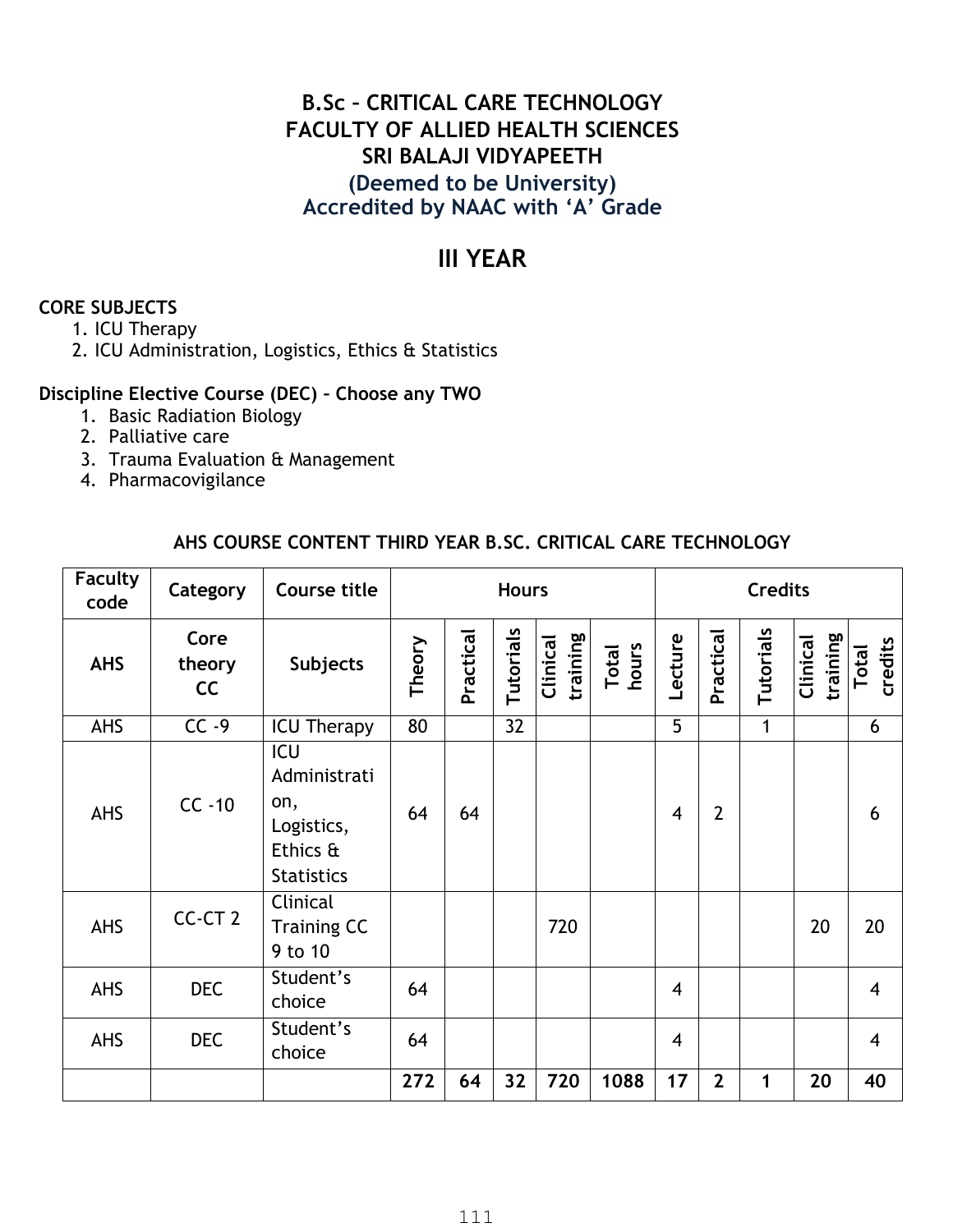# **SCHEME OF EXAMINATION**

|                    |                                                                 | <b>Theory</b> |    | <b>Practical</b> |    | <b>Theory</b> | <b>Practical</b> |                       | Min                         |  |
|--------------------|-----------------------------------------------------------------|---------------|----|------------------|----|---------------|------------------|-----------------------|-----------------------------|--|
| <b>Papers</b>      | Subject                                                         | <b>UE</b>     | IA | <b>UE</b>        | IA | UIA*          | UIA*             | Grand<br>total<br>600 | marks to<br>pass %<br>(300) |  |
| $CC -9$            | <b>ICU Therapy</b>                                              | 80            | 20 |                  |    |               |                  | 100                   | 50                          |  |
| $CC -10$           | ICU Administration,<br>Logistics, Ethics &<br><b>Statistics</b> | 80            | 20 | 80               | 20 |               |                  | 200                   | 100                         |  |
| CC-CT <sub>2</sub> | <b>Clinical Training</b><br>CC 9 to 10                          |               |    |                  |    |               | 100              | 100                   | 50                          |  |
| <b>DEC</b>         | Discipline elective                                             | 80            | 20 |                  |    |               |                  | 100                   | 50                          |  |
| <b>DEC</b>         | Discipline elective                                             | 80            | 20 |                  |    |               |                  | 100                   | 50                          |  |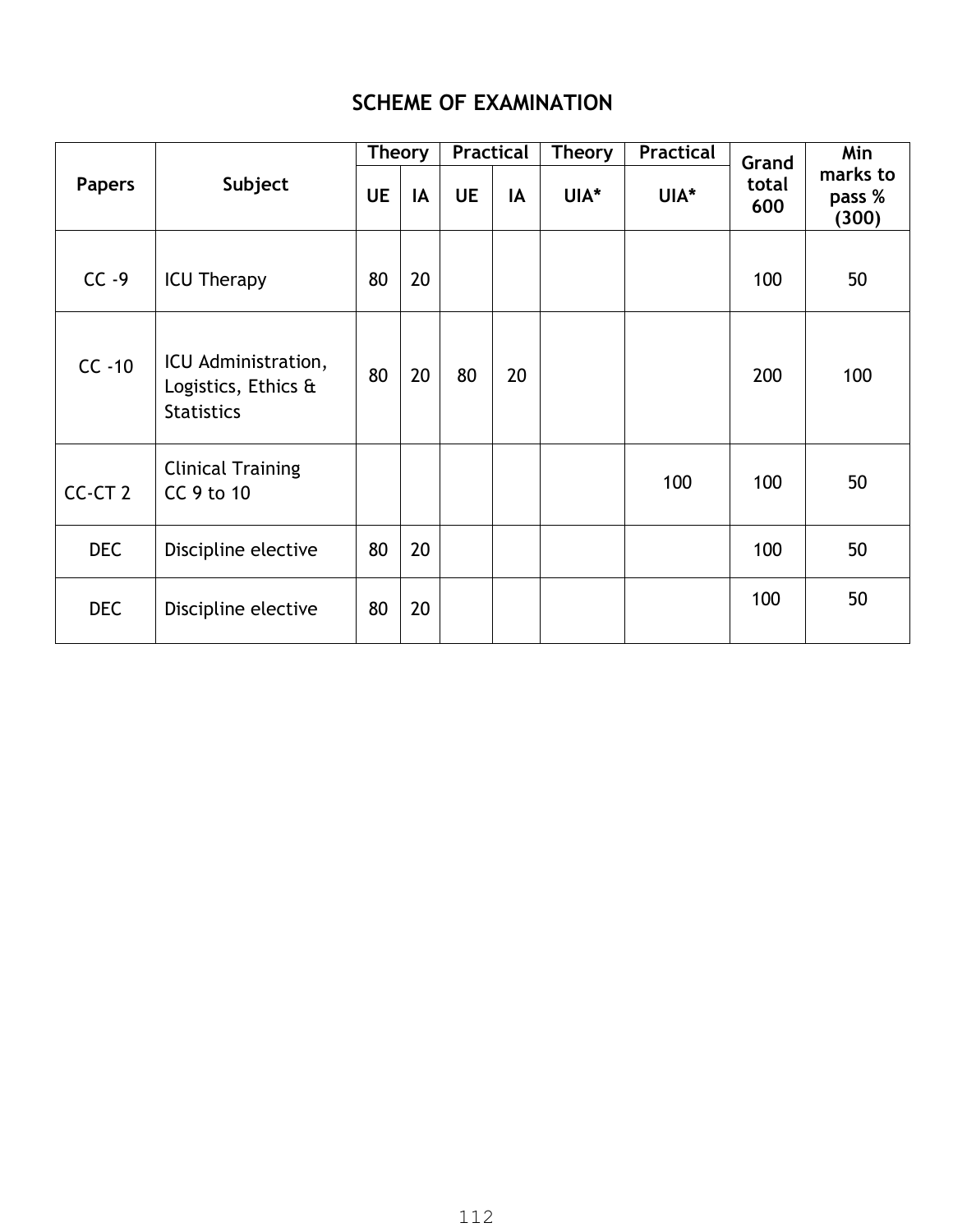# **ICU THERAPY**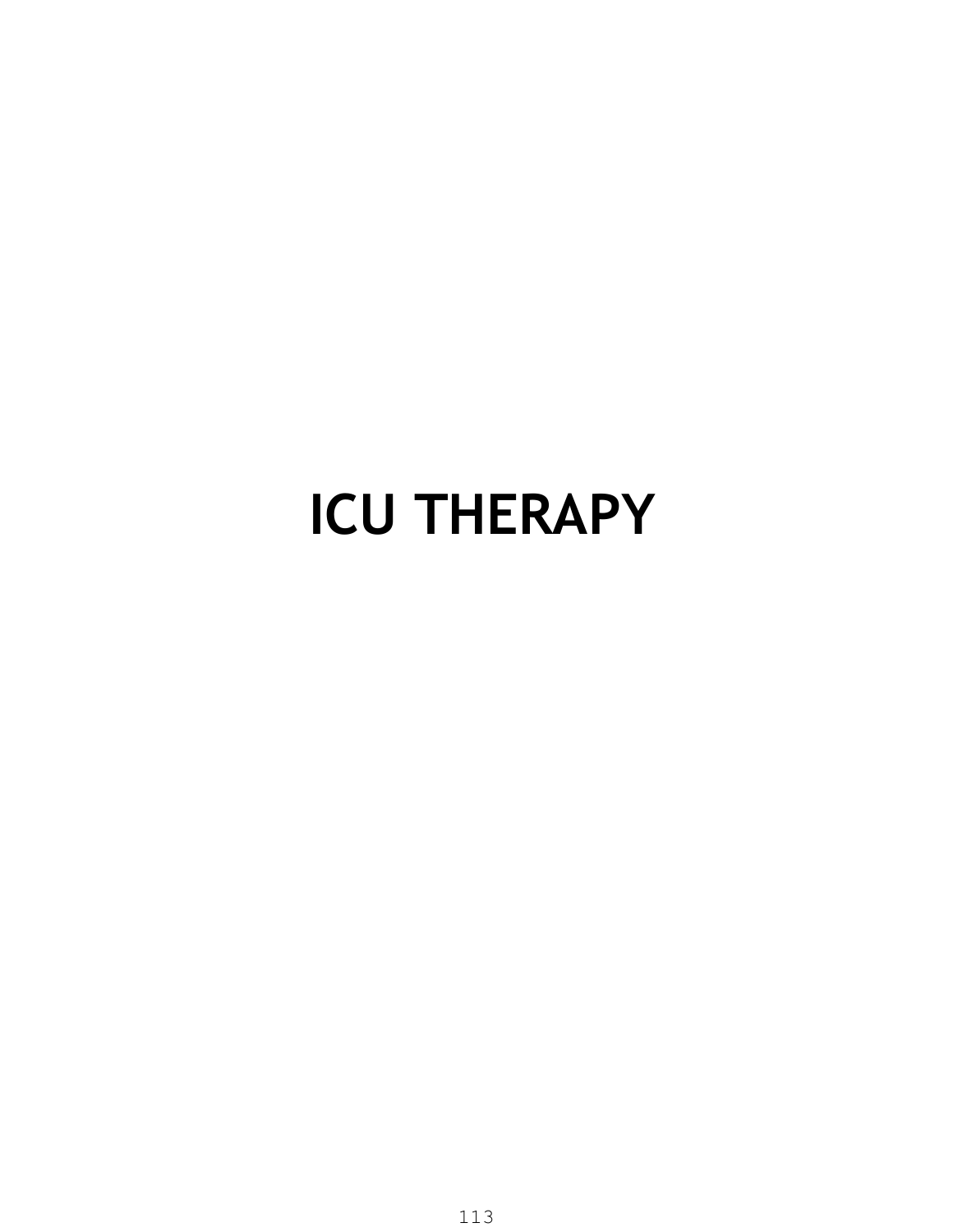# **PAPER CC-11- ICU THERAPY**

| <b>DURATION OF THEORY CLASSES</b>     | : 80 HRS                   |
|---------------------------------------|----------------------------|
| <b>DURATION OF PRACTICAL SESSIONS</b> | : 32 HRS                   |
| <b>EXAMINATION</b>                    | : 100 MARKS (80 U + 20 IA) |
| UNIVERSITY PRACTICAL EXAMINATION      | $:$ NIL                    |
| DURATION OF THEORY EXAMINATION        | $: 3$ HRS                  |
| YEAR IN WHICH SUBJECT PAPER IS TAUGHT | : II YEAR                  |

## **COURSE DESCRIPTION**

The course is designed to acquire knowledge about basics about critical care medicine. To ensure that the students understand the ICU equipment, procedures in clinical practice.

# **COURSE OBJECTIVES**

- Learn & practice the principles intensive care procedures and monitoring in ICU.
- Learn the principles of equipment and drugs used in intensive care unit.
- Knowledge about the common post-operative problems and their management methods.

# **PROGRAMME OUTCOME**

At the end of 4 years of this training session, this curriculum will make students to achieve the following objectives:

**CCT-PO1:** Performs the duty as a Critical care medicineTechnologist with leadership qualities having a good written & communication skill and also skilled at computer applications including E- library. **CCT-PO2:** To gain knowledge about laboratory safety precautions, biomedical waste management adhering to the environmental needs of the society and preventing the spread of infectious diseases. **CCT-PO3:** Understanding the structure and functions of different organs in normal human body.

**CCT-PO4:** Ability to perform urinalysis, Serology, hematology, cytology, blood banking, biochemical, microbiological parameters and drug reactions.

**CCT-PO5:** To make students assist CCT during administration and monitoring of CCThesia including cardiopulmonary resuscitation.

**CCT-PO6:** To make students apply anatomy and physiology knowledge gained through this curriculum in their CCtechnology practice.

**CCT-PO7:** To make students aware of the ethical principles, infection control protocol followed in operating room complex.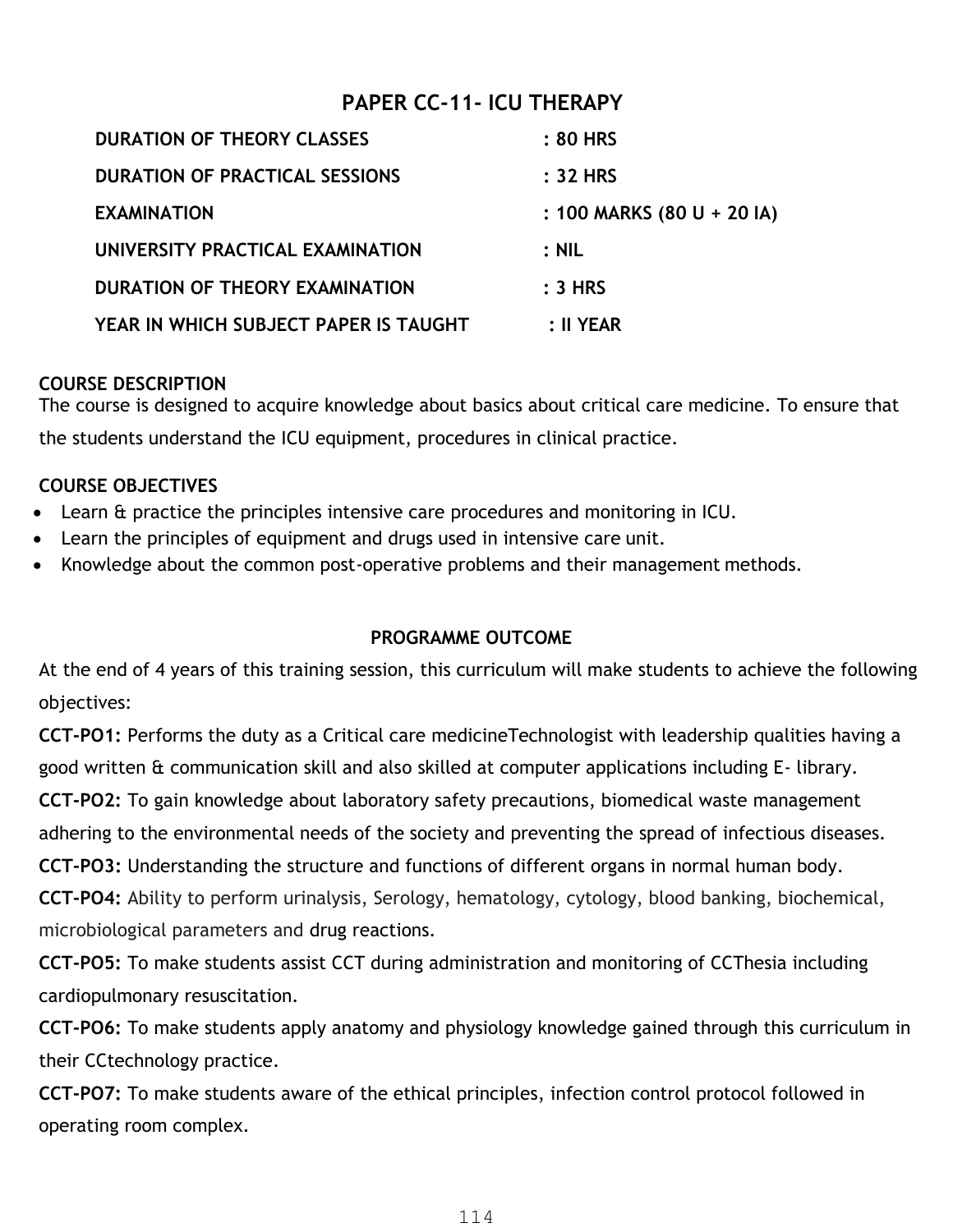**CCT-PO8:** To make students participate in ccm administration, organization and quality improvement. **CCT-PO9:** To make students understand the pharmacological principles pertaining to the drugs used in CCThesia and critical care unit.

**CCT-PO10:** To build efficient technologist in handling monitors & Equipment's practice.

**CCT-PO11**: To make students effective in preparation of operation theatre for all super specialty surgeries & effective participation in labor analgesia, trauma care and management.

**CCT-PO 12**: To make students assist in ICU emergency procedures and providing basic general care and expertise in pulmonology radiological studies, interventional cardiology procedures.

**CCT-PO 13:** To identify various life style disorders and with due counseling& guidance advising the patients with proper diet, hygiene and Yoga to keep the body, mind, soul and behavior healthy.

# **COURSE OUTCOME**

The students must acquire the relevant knowledge & learn the skills about the following competencies:

**CCT ICU CO 1:** Learn & practice basic life support and advanced cardiac life support.

**CCT ICU CO 2:** Learn& practice ICU administration, organization and quality improvement.

**CCT ICU CO 3:** Learn practice the pharmacological principles pertaining to the drugs used in critical care.

**CCT ICU CO 4:** Learn& practice ICU Equipment's and monitoring.

**CCT ICU CO 5:**Learn&practicelike emergency procedures including cardiopulmonary resuscitation.

| <b>UNIT</b> | TITLE                                                                                                                                                                                                                                                                                                                                                                                                                                                                                                                                                                                                                                                                | <b>THEORY</b><br>+TUTORIALS<br>(80 + 32)HOURS |
|-------------|----------------------------------------------------------------------------------------------------------------------------------------------------------------------------------------------------------------------------------------------------------------------------------------------------------------------------------------------------------------------------------------------------------------------------------------------------------------------------------------------------------------------------------------------------------------------------------------------------------------------------------------------------------------------|-----------------------------------------------|
| I.          | Mechanical ventilation/ventilator dependence/difficult<br>weaning<br>Basic Concepts - Mechanics of ventilation, Mechanics of<br>exhalation<br>Work of breathing, Distribution of ventilation, Efficiency and<br>effectiveness of ventilation, Indications, Mechanical<br>Ventilators, How ventilators work, Operator interface, Types of<br>ventilators, Modes of Mechanical Ventilation, Basic and newer<br>modes, Ventilator initiation, Initial ventilator settings,<br>Adjusting ventilatory settings, Oxygenation, Ventilation<br>Timing - Inspiratory of gas / Expiratory, inspiratory hold, Flow,<br>Tidal volume, Pressure- Peak / Plateau, PEEP, POP - OFF, |                                               |

# **COURSE CONTENT**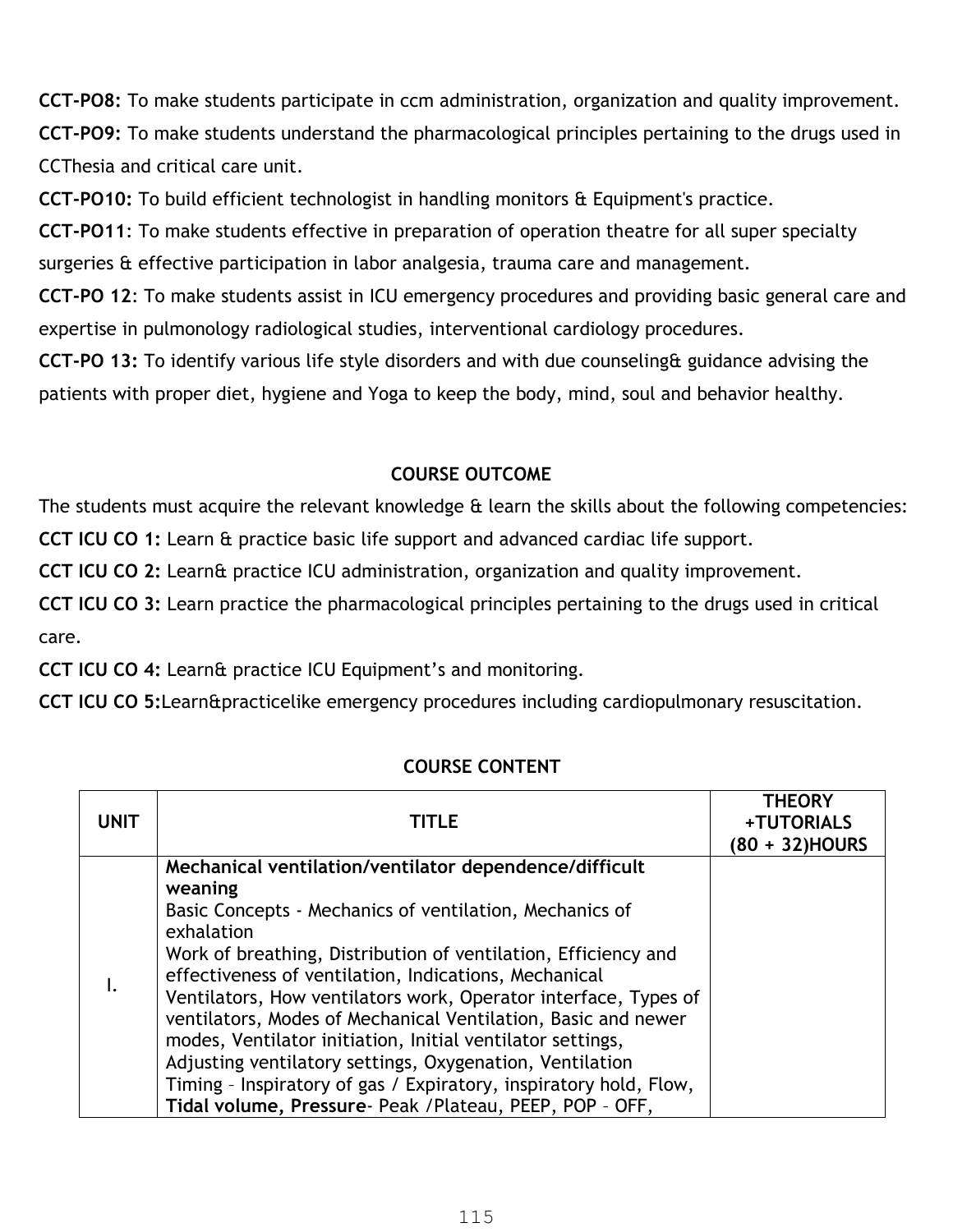|      | Pressure support, Proximal airway (VS) distal, FiO2,          |  |
|------|---------------------------------------------------------------|--|
|      | Humidification & Humidifier types.                            |  |
|      | Advantages & disadvantages, Non-Invasive Ventilation          |  |
|      | Types of NIV (CPAP, BIPAP), Goals of & indications of NIV     |  |
|      | Patient selection and exclusion criteria for NIV<br>$\bullet$ |  |
|      | Equipment used in the application of NIV<br>$\bullet$         |  |
|      | Instituting and managing NIV<br>$\bullet$                     |  |
|      | <b>Complications of NIV</b><br>$\bullet$                      |  |
|      | Time & cost associated with NIV                               |  |
|      | Trouble shooting and alarms                                   |  |
|      | <b>Weaning and Extubation</b>                                 |  |
|      | Definitions- Reasons for ventilator dependence, Patient       |  |
|      | evaluation                                                    |  |
|      | Preparing the patient, newer techniques for facilitating      |  |
|      | ventilator discontinuance                                     |  |
|      | Selecting an approach, Monitoring the patient during weaning, |  |
|      | chronically ventilator dependent patients & difficulty in     |  |
|      | weaning, Terminal weaning, Extubation, Indications            |  |
|      | Procedure, Post extubation care, Nebulization and MDI         |  |
|      | Suctioning and chest physiotherapy                            |  |
|      | <b>Incentive Spirometry</b><br>$\bullet$                      |  |
|      | Inspiratory resistance exercises<br>$\bullet$                 |  |
|      | Care of Patient on Ventilator<br>$\bullet$                    |  |
|      | • Ensuring proper placement                                   |  |
|      | Cuff pressure<br>$\bullet$                                    |  |
|      | Tracheo bronchial hygiene & suctioning<br>$\bullet$           |  |
|      | Humidification, chest physiotherapy<br>٠                      |  |
|      | Ventilator settings<br>$\bullet$                              |  |
|      | Monitoring ventilatory parameters                             |  |
|      | Care of the chest tube                                        |  |
|      | Drainage systems of pleural with fluid                        |  |
|      | <b>Extubation failure</b>                                     |  |
|      | <b>Airway Assistance</b>                                      |  |
|      | Tracheal intubation (oral, nasal)                             |  |
|      | Cricothyrotomy                                                |  |
|      | Open/percutaneous tracheostomy                                |  |
| II.  | Fiberoptic bronchoscopy                                       |  |
|      | <b>FOB Intubation</b>                                         |  |
|      | Therapeutic BAL<br>$\bullet$                                  |  |
|      | Decanulation of tracheostomy                                  |  |
|      | Cardiovascular system                                         |  |
|      | Fluid resuscitation and inotropes                             |  |
| III. | Basic of IABP / ECMO                                          |  |
|      | Pericardiocentesis                                            |  |
|      | Life support                                                  |  |
| IV.  | Basic life support                                            |  |
|      |                                                               |  |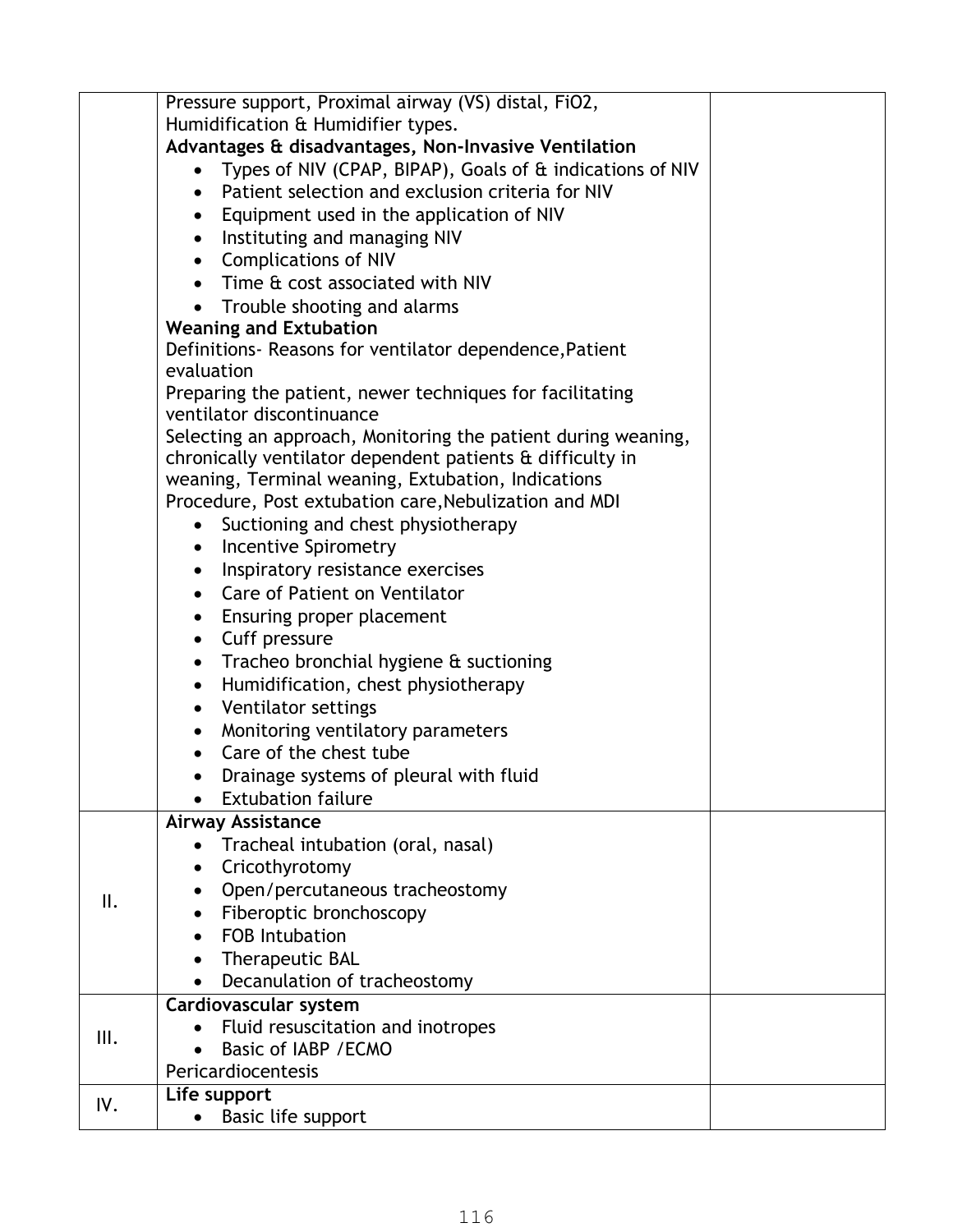|     | AED, Mask ventilation, Chest compression<br>$\bullet$           |  |
|-----|-----------------------------------------------------------------|--|
|     | Advanced cardiac life support                                   |  |
|     | Drugs, defibrillation<br>$\bullet$                              |  |
|     | Trauma life support                                             |  |
|     | A -Airway and cervical spine stabilization                      |  |
|     | B - Breathing                                                   |  |
|     | C -Circulation and hemorrhage control                           |  |
|     | D - Disability                                                  |  |
|     | E - Exposure                                                    |  |
|     | Manual in line stabilization                                    |  |
|     | Basic care of surgical wounds and fractures                     |  |
|     | • Burns Assessment                                              |  |
|     | • History and physical assessment                               |  |
|     | • Assessment of burns and fluid and electrolyte loss            |  |
|     | Etiology classification, Pathophysiology, clinical              |  |
|     | manifestations, Diagnosis, treatment modalities                 |  |
|     | Renal / Abdomen                                                 |  |
| ٧.  | Basics of Renal Replacement Therapy, modes of dialysis          |  |
|     | Intra-abdominal pressure, abdominal compartment                 |  |
|     | syndrome                                                        |  |
|     | <b>Central Nervous system</b>                                   |  |
|     | Care of Unconscious Patient, Comfort                            |  |
|     | Skin integrity assessment and care<br>$\bullet$                 |  |
|     | Physiotherapy - chest & limbs<br>٠                              |  |
| VI. | Nutritional needs & supply<br>$\bullet$                         |  |
|     | Pain Control, Care of epidural, Patient controlled<br>$\bullet$ |  |
|     | analgesia                                                       |  |
|     | <b>Infection Control</b>                                        |  |
|     | Hand hygiene                                                    |  |
|     | Universal precautions<br>$\bullet$                              |  |

# **METHODS OF TEACHING**

- Lecture cum discussion
- Demonstration
- Clinical postings
- Log book

# **METHODS OF EVALUATION**

- Written Test
- Laboratory observation Book
- Assignments
- Oral Presentations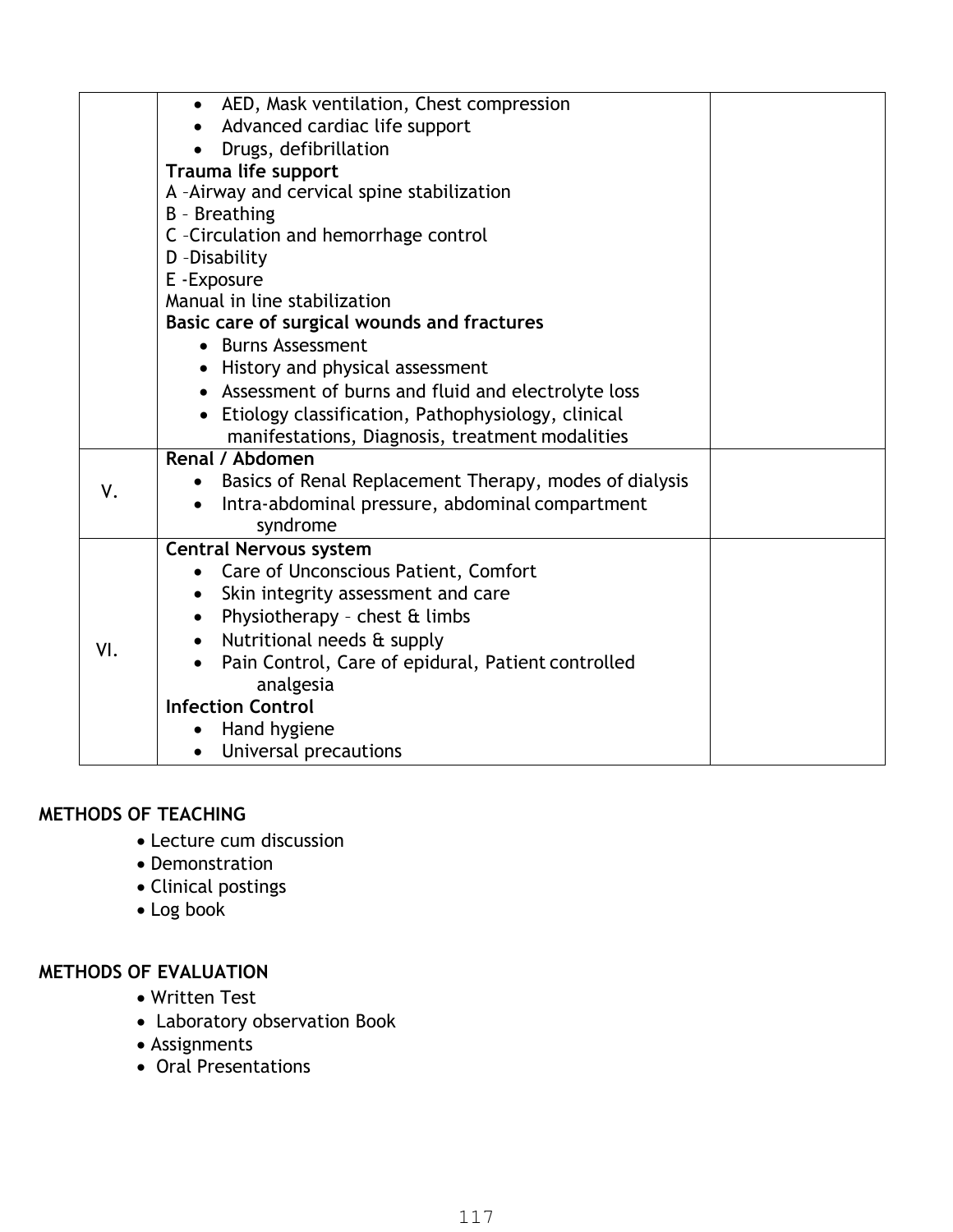# **PRACTICAL**

- Clinical rotations in selected Medical and Surgical areas
- Patient assignments for patient centered comprehensive care
- Case presentations,
- Drug study discussion

# **REFERENCE BOOKS**

- 1. ICU protocols -springer Egan's Fundamentals of Respiratory Care Robert L. Wikins, James K Stoller,
- 2. The ICU Book Paul L Marino (Lippincott, Williams & Wilkins)
- 3. Practical Methods for Respiratory Care Raymond Sibberson (Mosby)
- 4. Respiratory Physiology The Essentials l John B West (Williams & Wilkins)
- 5. Ventilation / Blood Flow & Gas Exchange John B West (Blackwell Scientific Publications)
- 6. Techniques in Bedside haemodynamic Monitoring Elaine Kiess Daily &Johnspeer Schroeder (Mosby)
- 7. All you really need to know to interpret arterial blood gases Lawrence Martin (Lea &Febiger)
- 8. Text book of Advanced Cardiac Life Support. American Heart Association
- 9. Mechanical Ventilation Susan P Pilbeam& J M Cairo (Elsevier)
- 10.Critical Care Secrets: Parsons, Wiener Kronish, Jaypee Brothers

| S.NO           | <b>UNIT</b>                                                                      | <b>WEIGHTAGE</b><br>% | <b>MARKS</b><br><b>ALLOTED</b><br>(80)<br>marks) | <b>LONG</b><br><b>ANSWER</b><br>(10)<br>marks) | <b>SHORT</b><br><b>ANSWER</b><br>(6)<br>marks) | <b>VERY</b><br><b>SHORT</b><br><b>ANSWER</b><br>(3)<br>marks) |
|----------------|----------------------------------------------------------------------------------|-----------------------|--------------------------------------------------|------------------------------------------------|------------------------------------------------|---------------------------------------------------------------|
|                | Mechanical<br>ventilation<br>/ventilator<br>dependence /<br>difficult<br>weaning | 24                    | 19                                               | $1*$                                           | 1                                              | $1*$                                                          |
| $\overline{2}$ | Airway<br>resistance                                                             | 16                    | 13                                               |                                                |                                                | $1^*$                                                         |
| $\overline{3}$ | Cardiovascular<br>system                                                         | 15                    | 12                                               |                                                |                                                | $\overline{2}$                                                |
| $\overline{4}$ | Life support                                                                     | $\overline{15}$       | $\overline{12}$                                  | $\overline{1^*}$                               |                                                | $\overline{2}$                                                |
| 5              | Renal/Abdomen                                                                    | 8                     | 6                                                |                                                | $\overline{1^*}$                               | $\overline{2}$                                                |
| 6              | Central nervous<br>system                                                        | 11                    | 9                                                |                                                |                                                |                                                               |
| $\overline{7}$ | Infection<br>control                                                             | 11                    | 9                                                |                                                |                                                |                                                               |

### **BLUE PRINT**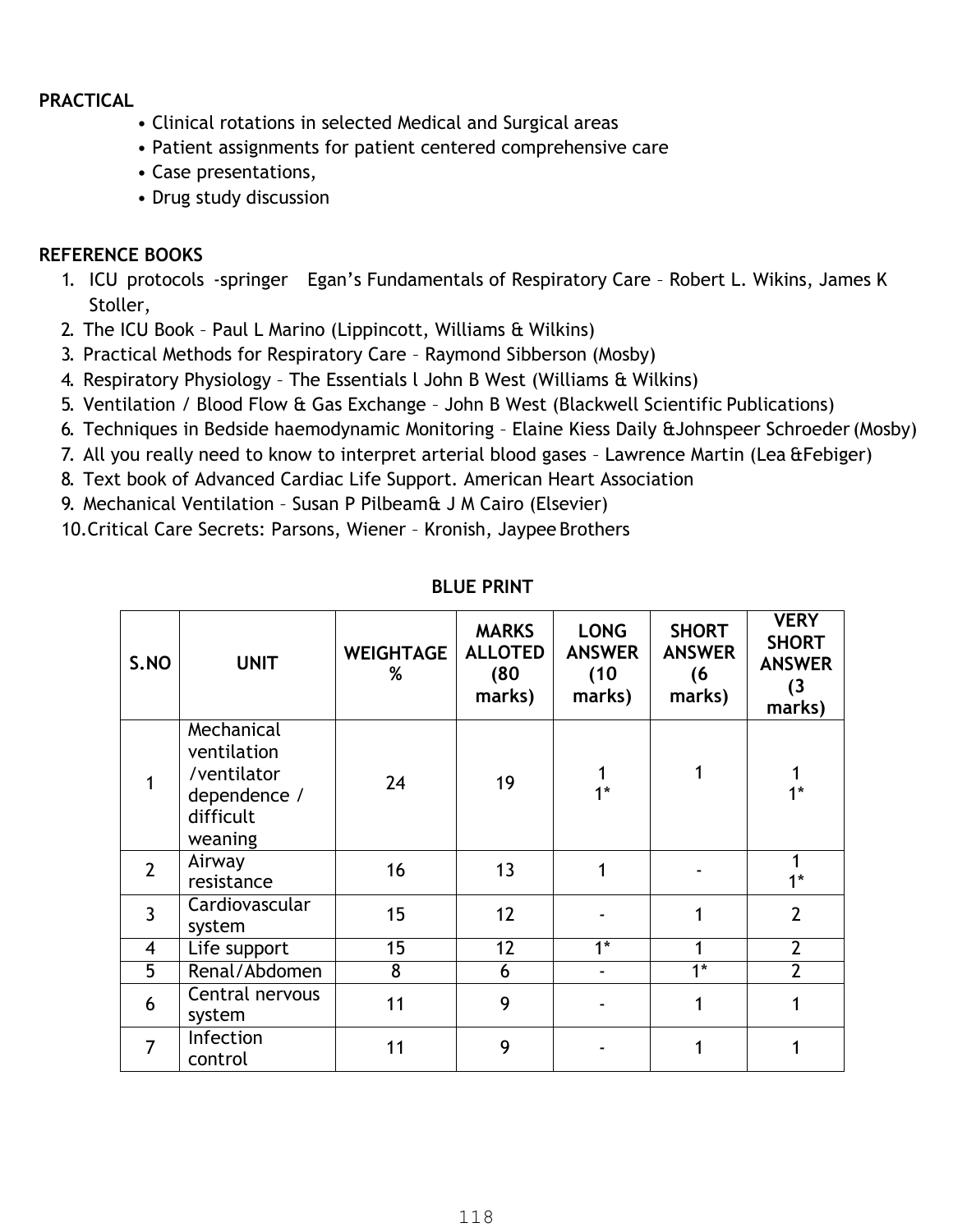# **PAPER CC- 9 – ICU THERAPY MODEL QUESTION PAPER**

### **DURATION:3 HRS MAXIMUM:80 MARKS**

Illustrate your answers with suitable diagram wherever necessary

# **A. Long Answer Questions: (2x10 =20)**

1. (a)Define Acute respiratory failure? list the causes and management of Type 2 respiratory failure. (OR)

(b)List out the equipment and drugs for transferring the critically ill patient.

2. (a)What is mean by intra cranial pressure? Explain how to measure the intracranial Pressure (OR)

(b). describe sofa in detail. Explain the compound involved in sofa score

# **B. Short Answer Questions - (Any 5) (5X6 =30)**

- 1. Mention the indication and contraindications of arterial cannulation.
- 2. Write about the diagnosis, treatment, consideration of
- 3. Adult BLS algorithm.
- 4. Write down the criteria for extubation procedure
- 5. Write about the complication of mechanical ventilator .
- 6. Write about the cause and management of respiratory alkalosis.

### **C. Very Short Answer Questions - (Any 10): (10x3= 30)**

- 1. Mention the complications of arterial cannulation.
- 2. Write about Allen's test.
- 3. Mention the indications of parenteral nutrition.
- 4. Write about the diagnosis, treatment, anesthetic consideration of
- 5. Hypokalemia.
- 6. Mention the auscultatory areas of after intubation.
- 7. Define sinus bradycardia.
- 8. What is atrial flutter.
- 9. Name any 2 anti arrhythmic drugs.
- 10.Define defibrillation.
- 11.Define ARDS.
- 12. Indications of for ABG analysis.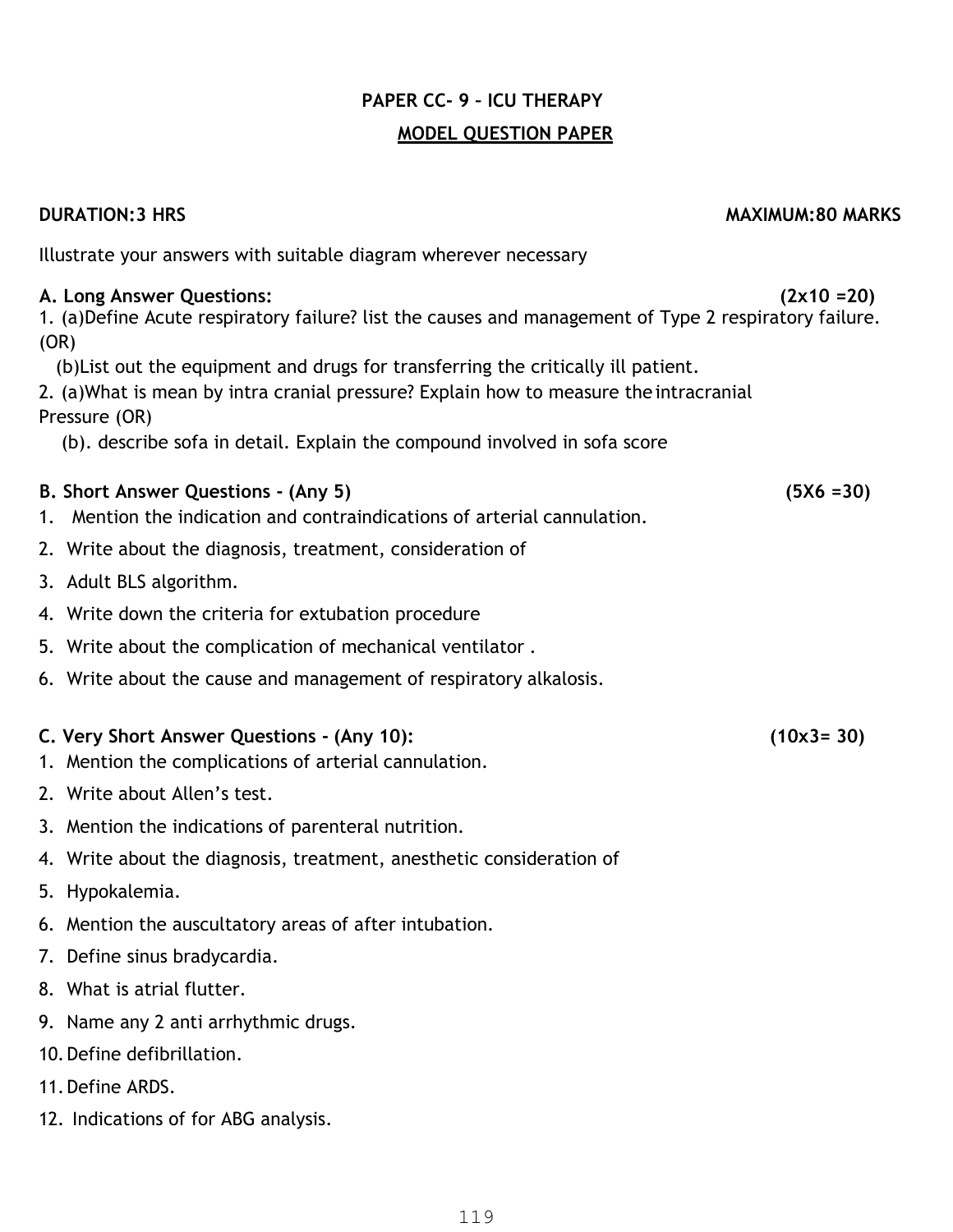# **ADMINISTRATION, LOGISTICS, ETHICS, COMMUNICATIONS, MANAGEMENT AND STATISTICS**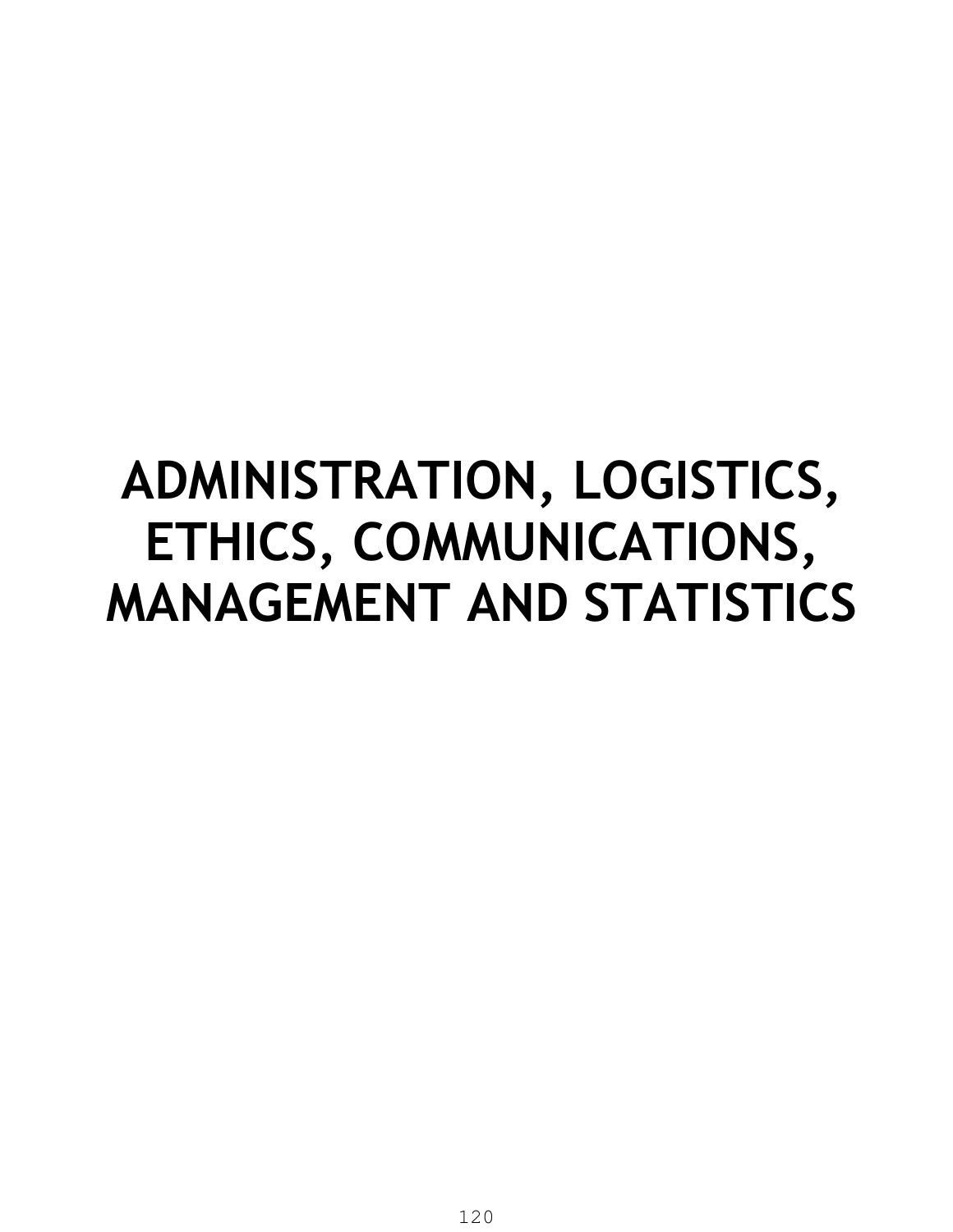# **CC-10-ICU ADMINISTRATION, LOGISTICS, ETHICS, COMMUNICATIONS, MANAGEMENT AND STATISTICS**

| <b>DURATION OF THEORY CLASSES</b>     | : 64 HRS                   |
|---------------------------------------|----------------------------|
| <b>DURATION OF PRACTICAL SESSIONS</b> | $: 64$ HRS                 |
| <b>THEORY EXAMINATION</b>             | : 100 MARKS (80 U + 20 IA) |
| UNIVERSITY PRACTICAL EXAMINATION      | : 100 MARKS                |
| DURATION OF THEORY EXAMINATION        | $: 3$ HRS                  |
| YEAR IN WHICH SUBJECT PAPER IS TAUGHT | : III YEAR                 |

# **COURSE DESCRIPTION**

The course is designed to acquire knowledge about basics about critical care medicine. To ensure that the students understand the ICU administration, logistic ethis, communication in clinical practice

# **COURSE OBJECTIVES**

- Learn & practice the principles intensive care unit.
- Learn the principles of logistics,ethics usedin intensive care unit.
- Knowledge about the communications and management and statistics.

# **PROGRAMME OUTCOME**

At the end of 4 years of this training session, this curriculum will make students to achieve the following objectives:

**CCMT-PO1:** Performs the duty as a critical care Technologist with leadership qualities having a good written & communication skill and also skilled at computer applications including E- library.

**CCMT-PO2:**To gain knowledge about laboratory safety precautions, biomedical waste management adhering to the environmental needs of the society and preventing the spread of infectious diseases. **CCMT-PO3:**Understanding the structure and functions of different organs in normal human body and acquire knowledge of the fundamentals of pathology & pathophysiology in disease states.

**CCMT-PO4:**Ability to perform urinalysis, Serology, hematology, cytology, blood banking,

biochemical, microbiological parameters and drug reactions.

**CCMT-PO5:** To make students participate in palliative care and also aware of basic radiology principles.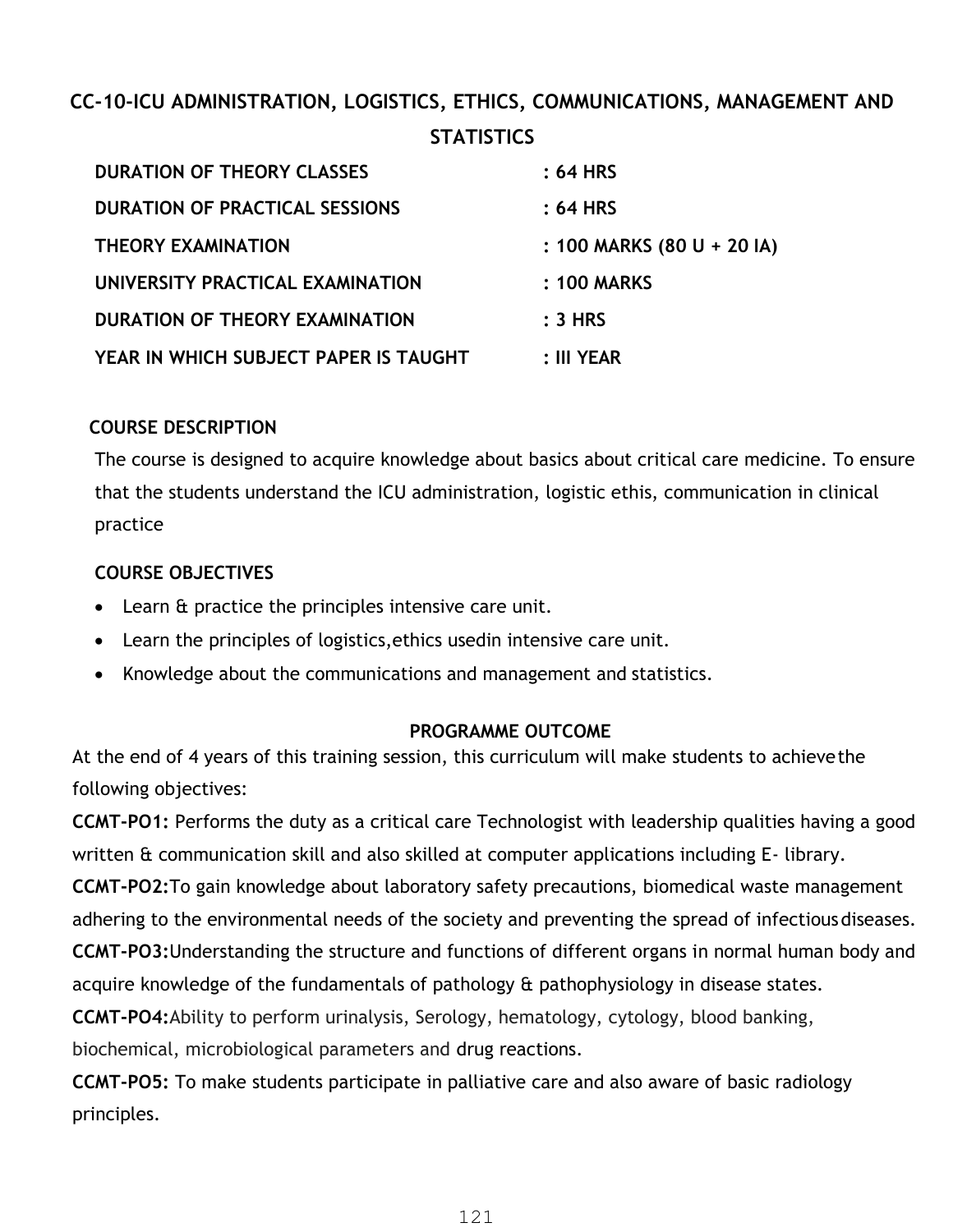**CCMT-PO6:** To make students apply basic science knowledge gained through this curriculum in their critical care technology practice.

**CCMT-PO7:** To make students assist in ICU emergency procedures including cardiopulmonary resuscitation and also in participation of trauma evaluation & management.

**CCMT-PO8:** To make students aware of the ethical principles pertinent to critically ill patients.

**CCMT-PO9:** To make students participate in ICU administration, organization and quality improvement.

**CCMT-PO10:** To make students understand the pharmacological principles and pharmacovigilance pertaining to the drugs used in critical care.

**CCMT-PO11:** To build efficient technologist in handling ICU Equipment's and practice.

**CCMT-PO12:** To identify various life style disorders and with due counselling& guidance advising the patients with proper diet, hygiene and Yoga to keep the body, mind, soul and behavior healthy.

# **COURSE OUTCOME**

The students must acquire the relevant knowledge & learn the skills about the following competencies:

**CCMT ICU ADM CO 1:** Learn & practice ICU administration, organization and quality improvement.

**CCMT ICU ADM CO 2:** Learn & practice CSSD procedures.

**CCMT ICU ADM CO 3:** Learn & practice the ethical principles pertinent to critically ill patients.

**CCMT ICU ADM CO 4:** Learn & practice the basic principles of communication and counseling of ICU patients.

**CCMT ICU ADM CO 5:** Learn & practice the basics of statistics, principles of ICU management.

**CCMT ICU ADM CO 6:** Learn & practice patient transport and fire safety management in ICU

| <b>UNIT</b> | <b>TITLE</b>                                      | <b>THEORY 64</b><br><b>HOURS</b> |
|-------------|---------------------------------------------------|----------------------------------|
|             | <b>Basic administration</b>                       |                                  |
|             | Economic issues in ICU                            |                                  |
|             | Raisingpurchaseordersforequipment<br>$\bullet$    |                                  |
|             | Maintaining consumablestock                       |                                  |
|             | Equipment repair                                  |                                  |
| II.         | <b>CSSD Procedures</b>                            |                                  |
|             | Waste disposal collection of used items from user |                                  |

**COURSE CONTENT**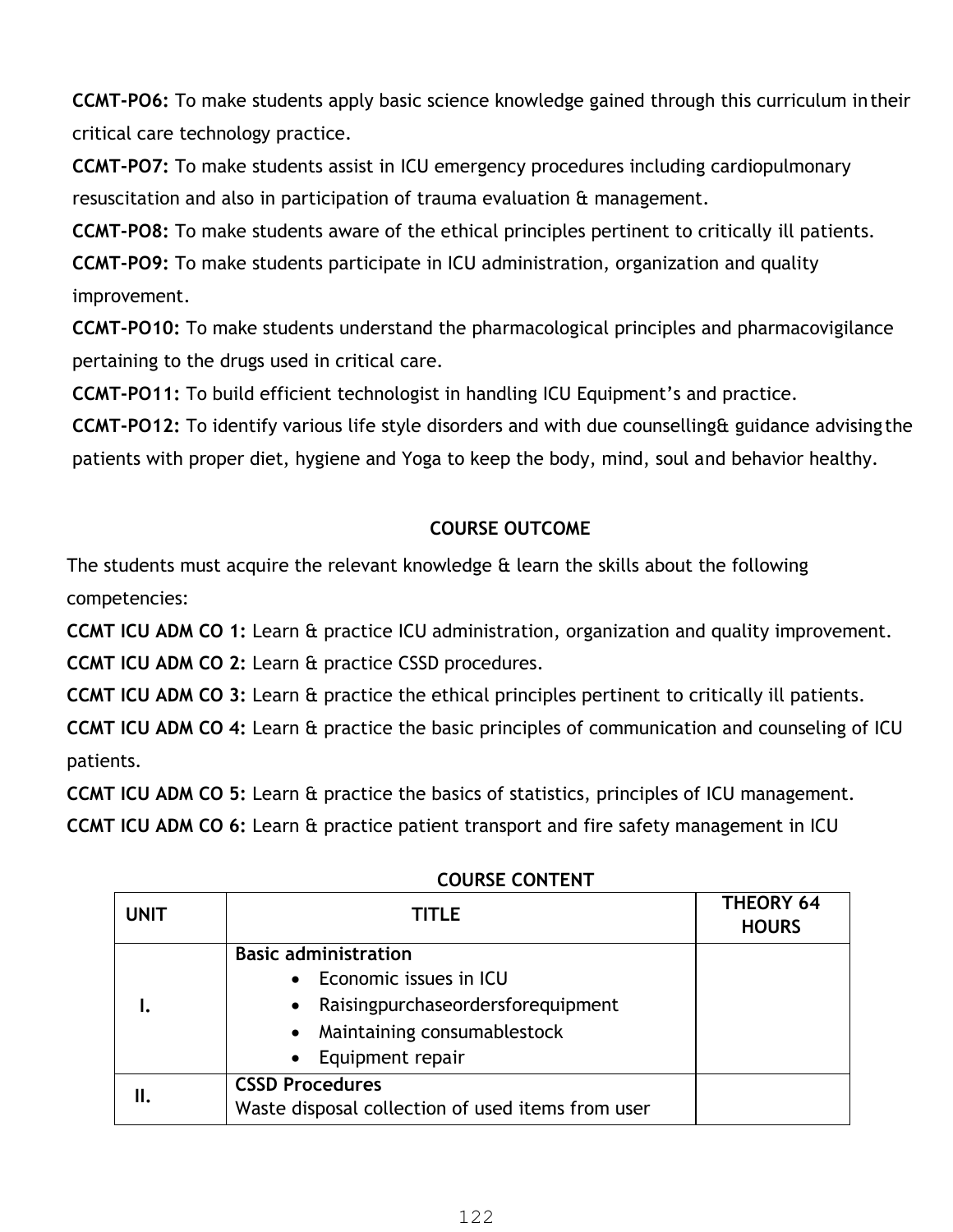|     | area, reception protective clothing and disinfection                          |  |
|-----|-------------------------------------------------------------------------------|--|
|     | safe guards.                                                                  |  |
|     | Disinfection in ICU -                                                         |  |
|     | • Surfaces                                                                    |  |
|     |                                                                               |  |
|     | • Reusableequipmentandaccessories: Wrapping                                   |  |
|     | & packing                                                                     |  |
|     | General principles of sterilization                                           |  |
|     | Moist heat sterilization                                                      |  |
|     | Dry heat sterilization                                                        |  |
|     | <b>Chemical sterilization</b>                                                 |  |
|     | EO gas sterilization                                                          |  |
|     | H2O2 gas plasma vapour sterilization                                          |  |
|     | <b>Medical ethics</b>                                                         |  |
|     | Medical ethics -Definition - Goal - Scope                                     |  |
|     | Code of conduct                                                               |  |
|     | • Introduction                                                                |  |
|     | • Basicprinciplesofmedicalethics                                              |  |
|     | • Confidentiality                                                             |  |
|     | • Autonomy and Informed consent - Right of                                    |  |
|     | patients                                                                      |  |
|     | Care of the terminally ill - Euthanasia, withdrawal,                          |  |
| Ш.  | withholding support                                                           |  |
|     | Organ transplantation                                                         |  |
|     | Medico legal aspects of medical records<br>٠                                  |  |
|     | Medico-legal case and type - Records and<br>$\bullet$                         |  |
|     | document related to MLC                                                       |  |
|     |                                                                               |  |
|     | Ownership of medical records -                                                |  |
|     | Confidentiality Privilege communication -<br>Release of medical information - |  |
|     |                                                                               |  |
|     | Unauthorized disclosure - retention of medical<br>$\bullet$                   |  |
|     | records - other various aspects.                                              |  |
|     | <b>Basics of statistics</b>                                                   |  |
|     | Basic concepts in measurement                                                 |  |
|     | •Scalesofmeasurements                                                         |  |
|     | •validity, reliability, variation, measurement system,                        |  |
| IV. | conversion.                                                                   |  |
|     | Basic descriptive statistics                                                  |  |
|     | Central tendency, mean, mode, median.                                         |  |
|     | Dispersion range, variance, standard deviation                                |  |
|     | Concept of normal and abnormal                                                |  |
| ٧.  | Patient safety and transport                                                  |  |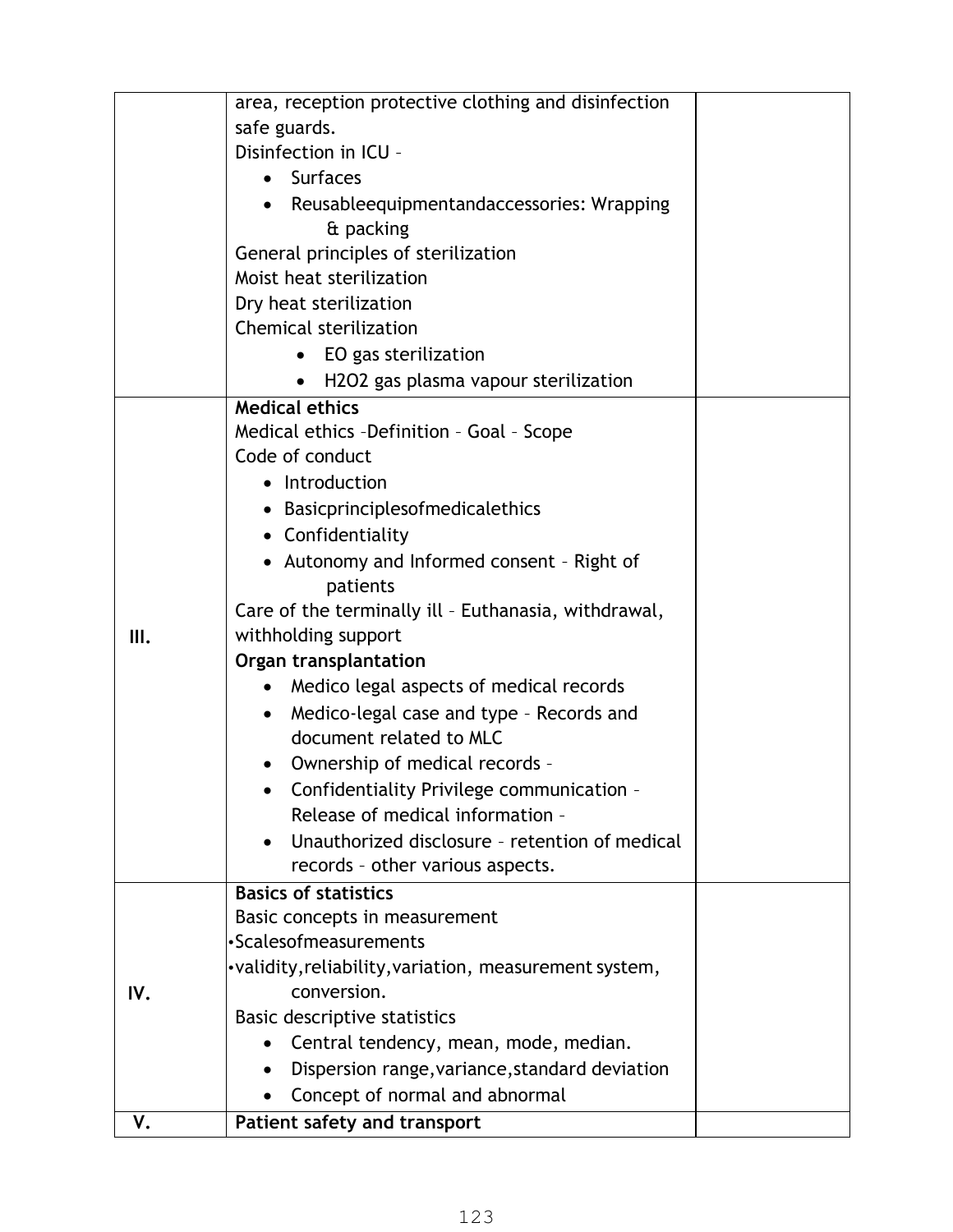|     | • Electrical safety<br>$\bullet$ Fire safety<br>Intra-hospital Patient transport, Inter-hospital<br>$\bullet$<br>Patient transport                                                                                                                             |  |
|-----|----------------------------------------------------------------------------------------------------------------------------------------------------------------------------------------------------------------------------------------------------------------|--|
| VI. | Principles of management<br>Basic principles of Management - functions,<br>$\bullet$<br>types, importance, motivation etc.<br>• Personnel management - staffing, orientation,<br>disciplining, complaints etc.<br>• Financial management - short and long term |  |

## **PRACTICAL- 64 hours**

- Clinical rotations in selected Medical and Surgical areas
- Patient assignments for patient centered comprehensive care
- Case presentations,
- Drug study discussion

### **METHODS OF TEACHING**

- Lecture cum discussion
- Demonstration
- Clinical postings
- Log book

# **METHODS OF EVALUATION**

- Written Test
- Laboratory observation Book
- Assignments
- Oral Presentations

### **REFERENCE BOOKS**

1. ICU protocols -springer

Egan's Fundamentals of Respiratory Care – Robert L. Wikins, James K Stoller,

- 2. The ICU Book Paul L Marino (Lippincott, Williams & Wilkins)
- 3. Text book of Advanced Cardiac Life Support. American Heart Association
- 4. Mechanical Ventilation Susan P Pilbeam& J M Cairo (Elsevier)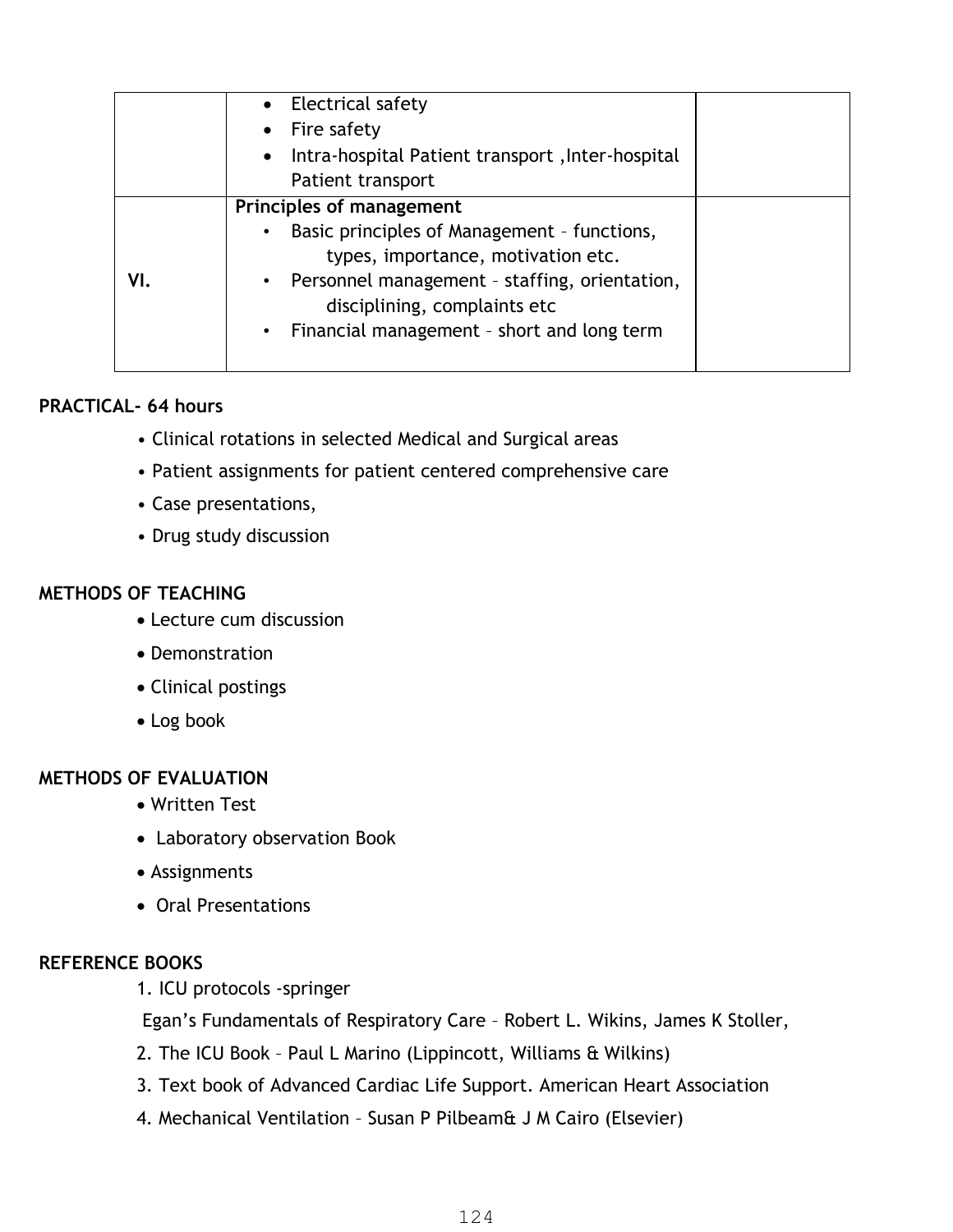| S.NO          | <b>UNIT</b>                             | <b>WEIGHTAGE</b><br>% | <b>MARKS</b><br><b>ALLOTED</b><br>(80)<br>marks) | <b>LONG</b><br><b>ANSWER</b><br>(10)<br>marks) | <b>SHORT</b><br><b>ANSWER</b><br>(6<br>marks) | <b>VERY</b><br><b>SHORT</b><br><b>ANSWER</b><br>(3)<br>marks) |
|---------------|-----------------------------------------|-----------------------|--------------------------------------------------|------------------------------------------------|-----------------------------------------------|---------------------------------------------------------------|
|               | <b>Basic</b><br>administration          | 8                     | 6                                                |                                                |                                               | $\overline{2}$                                                |
| $\mathbf{  }$ | <b>CSSD</b> procedures                  | 35                    | 28                                               | $1*$                                           | $\overline{2}$                                | $\overline{2}$<br>$1^*$                                       |
| Ш             | Medical ethics                          | 15                    | $12 \overline{ }$                                | $1^*$                                          | $1*$                                          | $\overline{2}$<br>$1*$                                        |
| IV            | <b>Basics of</b><br>statistics          | 11                    | 9                                                |                                                |                                               |                                                               |
| V             | Patient safety<br><b>&amp;transport</b> | 11                    | 9                                                |                                                |                                               | $\overline{2}$                                                |
| VI            | Principles of<br>management             | 6                     | 13                                               |                                                |                                               |                                                               |

#### **BLUE PRINT**

The duration of Examination (University) is Three (3) hours.

The total marks for the University Examination will be 100 marks.

Long Answer Questions :  $2 \times 10 = 20$  marks (Choice 2 out of 4)

Short Answer Questions :  $5 \times 6 = 30$  marks (Choice 5 out of 6)

Very Short Answer Questions: 10 X3 = 30 marks (Choice 10 out of 12)

TOTAL  $=$  Theory 80 + IA 20 = 100 marks

# **PAPER CC – 10 - ICU ADMINISTRATION, LOGISTICS, ETHICS, COMMUNICATIONS, MANAGEMENT AND STATISTICS MODEL QUESTION PAPER**

### **DURATION:3 HRS** MAXIMUM:80 MARKS

Illustrate your answers with suitable diagram wherever necessary

# **I. Write any two of the following**: **(2X10=20)**

- 1. (a) Basic principles of Management functions, types, importance, motivation (OR)
	- (b) How to Raising purchase orders for equipment in icu

2. (a)What is mean by sterilization .list out the type of sterilization. Explain briefly a Moist heat sterilization (OR)

(b).Describe the communication. Explain the communication tools used in ICU.